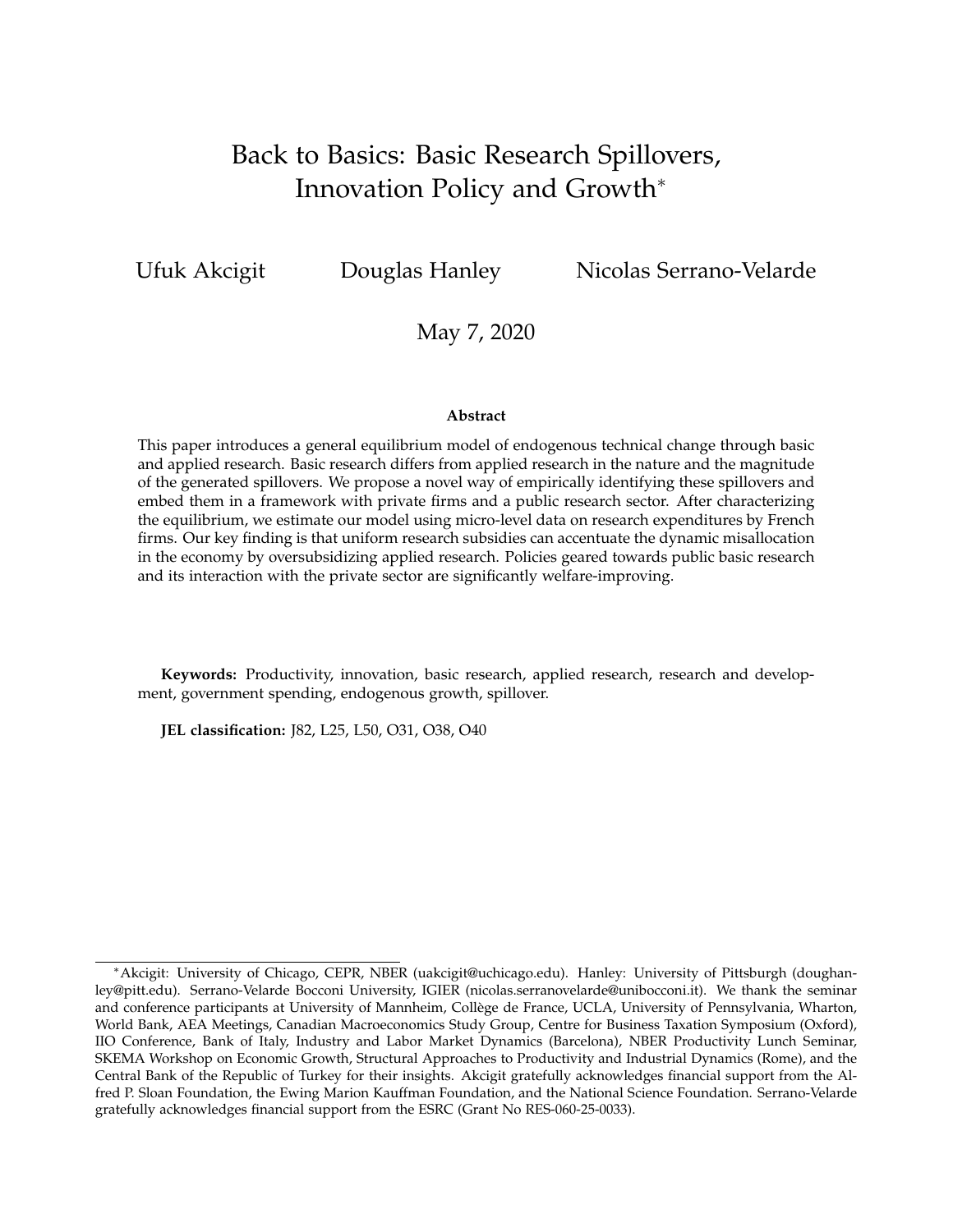## **1 Introduction**

Fostering innovation is one of the primary objectives of economists and policymakers. The amount of resources invested in research is often at the heart of the debate over how to best achieve such a goal. Less well known, however, is what role the composition of research plays, particularly when considering the breakdown between basic and applied research. In this paper, we aim to fill this gap by studying the differential effects of basic versus applied research on aggregate innovation.

The distinction between basic and applied research is economically and empirically important. According to the National Science Foundation (NSF), basic research investment refers to a "systematic study to gain more comprehensive knowledge or understanding of the subject under study without specific applications in mind." Conversely, applied research is defined as a "systematic study to gain knowledge or understanding to meet a specific, recognized need." This distinction is empirically important since almost half of total research investment is allocated to basic research in countries such as France and the US.<sup>[1](#page-1-0)</sup>

In a recent report by the US Congress's Joint Economic Committee, the issue of investment in basic research received fresh policy interest: the report argues that, despite its value to society as a whole, basic research is underfunded by private firms precisely because it is performed with no specific commercial applications in mind. It also states that the level of federal funding for basic research is "worrisome" and should be increased [\(Joint Economic Committee,](#page-46-0) [2016\)](#page-46-0). Similarly, the NSF, the Sloan Foundation, and the National Bureau of Economic Research (NBER) have been proactively trying to draw attention to the declining government involvement in basic research funding.<sup>[2](#page-1-1)</sup>

Despite clear empirical importance and considerable policy interest, the differential roles of basic and applied research in the growth process are still relatively unexplored from the macroeconomic perspective, and many related questions remain to be answered. How sizable are the spillovers from basic and applied research? What are the potential inefficiencies in a competitive economy? What are the appropriate government policies to mitigate these inefficiencies, and does the academic sector play a special role in determining the pace of innovation in the economy? This paper attempts to answer these important questions.

In order to understand the potential inefficiencies in research investment and to design appropriate industrial policies to address them, it is necessary to adopt a structural framework that explicitly models the incentives of private and public entities to engage in the different types of research. We propose a general equilibrium, multi-industry framework with private firms and a public research sector. In our model, basic research has two distinct features relative to applied research. First, as [Nelson](#page-47-0) [\(1959\)](#page-47-0) argues, "Successful basic research projects very often have practical value in many fields." In our setting, basic research can, therefore, generate spillovers that affect subsequent innovations both within and across industries. Applied research, on the other hand, generates innovations

<span id="page-1-0"></span><sup>&</sup>lt;sup>1</sup>The OECD provides a breakdown of gross domestic expenditure on R&D expenditures by type of research: https://stats.oecd.org/Index.aspx?DataSetCode=GERD\_TORD#.

<span id="page-1-1"></span><sup>&</sup>lt;sup>2</sup>For instance, the NBER started a new initiative entitled the "The Science of Science Funding Initiative" (http://admin.nber.org/drupal/SOSF) funded by the Sloan Foundation.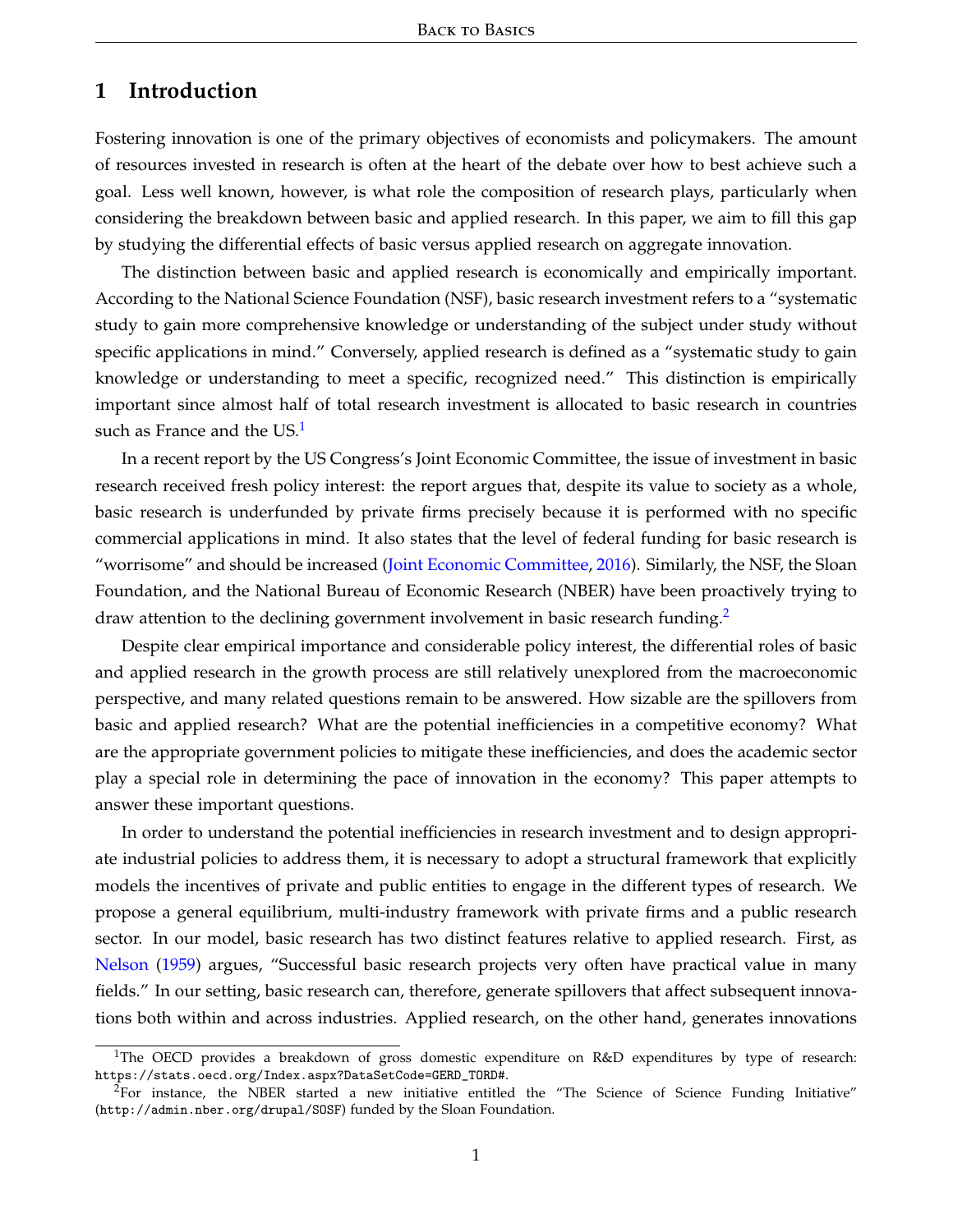within a targeted industry. Second, the potential returns from basic research depend on whether it was generated in the private or the public sector. In line with the "Ivory Tower" theory of academic research, basic research by private firms in our model will result in consumer products faster than that undertaken by public research labs.

These features of our model also reflect the important debate in science policy about the characteristics of basic and applied research as framed by [Stokes](#page-47-1) [\(1997\)](#page-47-1) in "Pasteur's quadrant: Basic Science and Technological Innovation." The academic sector represents pure scientific discovery without application in mind, best exemplified by Bohr's exploration of the structure of the atom. At the other extreme, lies the purely use-based –i.e., applied– private research, such as Edison's notable efforts in his Menlo Park laboratories. Finally, cutting across those extreme lines is "Pasteur's Quadrant," for work that is directly influenced in its course by the quest for fundamental understanding but inspired by an applied problem.<sup>[3](#page-2-0)</sup> In our model, this role will be filled by private basic research. Prominent examples include the work by Nobel prize winners Arno Penzias and Robert Wilson at Bell Labs, doing, according to [Rosenberg](#page-47-2) [\(1990\)](#page-47-2), "basic research in astrophysics because of its relationship to the whole field of problems and possibilities in microwave transmissions, and especially the use of com-munication satellites for such purposes." Similarly, [Nelson](#page-47-0) [\(1959\)](#page-47-0) points out, "Carothers's famous work in linear superpolymers began as an unrestricted foray into the unknown with no particular practical objective in view. But the research was in a new field of chemistry, and Du Pont believed that any new chemical breakthrough would probably be of value to the company." In time, Carothers' research led to the discovery and use of nylon by Du Pont.

It is important to note that, given the novelty of our theoretical framework, the policy implications are not widely known. At its core, our theoretical framework builds upon the work of [Klette and Ko](#page-46-1)[rtum](#page-46-1) [\(2004\)](#page-46-1), yet we extend it substantially in a variety of directions. Most importantly, we allow for the distinction between basic and applied research, as well as public and private research. These unique features allow us to be the first to simultaneously discuss the roles that spillovers generated by different research types and within different institutional arrangements, such as firms and universities, play for economic growth. It allows us to understand under what alternative specifications policy makers pushing for more public finding for private research could be right.

Our ultimate goal in this paper is to undertake a quantitative investigation of the impact of various innovation policies on the aggregate economy. To this end, we estimate the structural parameters of our model using French firm-level data for the period 2000-2006. Information about research investment comes from the annual R&D Survey conducted by the French Ministry of Research. The advantage of these data is that they include information on the basic and applied research expenditures of individual firms. To measure the breadth of a firm's activities, we combine two datasets ("Enquete Liaisons Financieres" (LIFI); "Enquete Annuelle des Entreprises" (EAE)) that allow us to precisely identify a firm's links to different industries not only through product lines within the same firm, but also through their ownership links. Finally, we use the balance sheet data from these firms

<span id="page-2-0"></span> $3$ The American physicist Gerald Holton called it "work that locates the center of research in an area of basic scientific ignorance that lies at the heart of a social problem."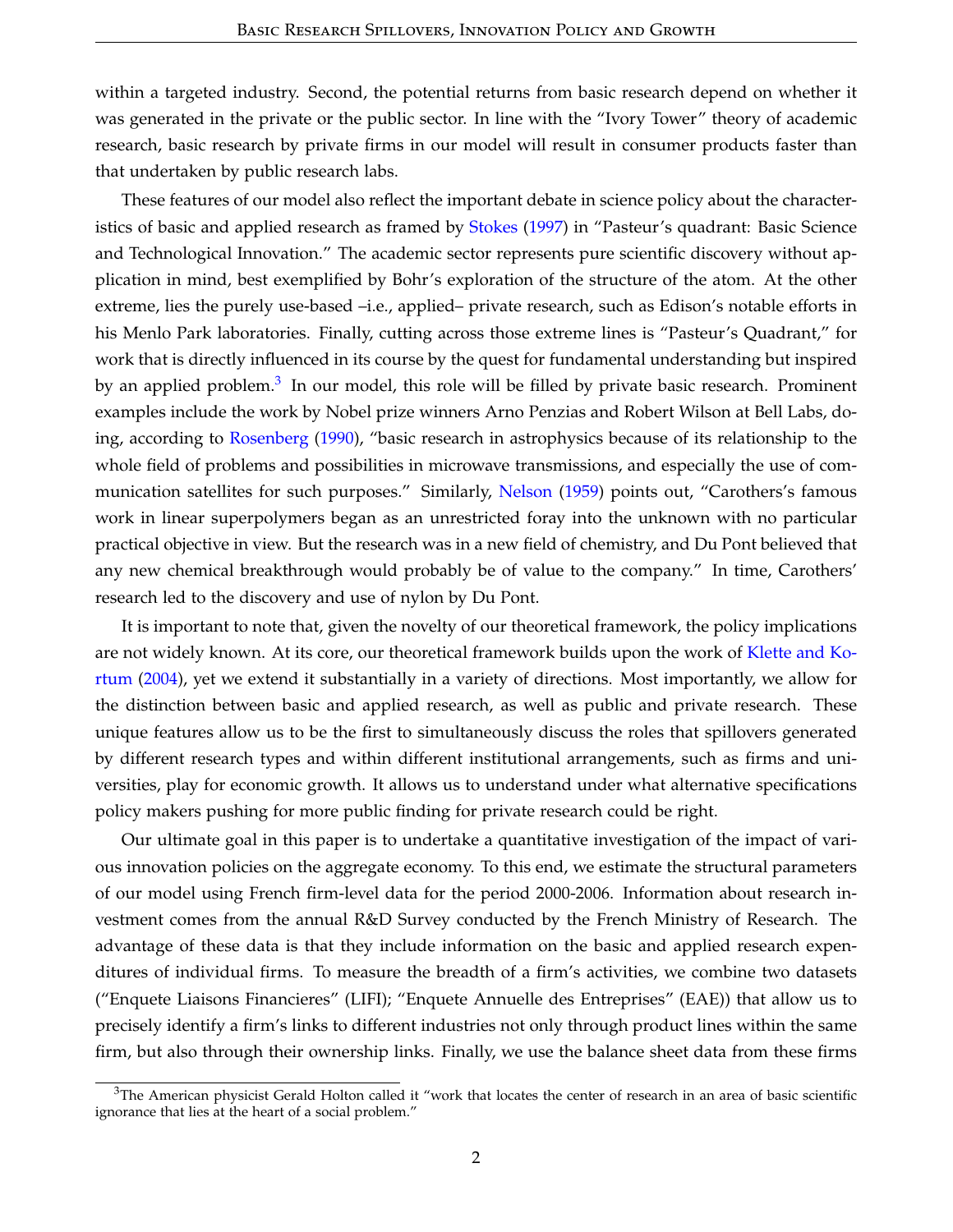to measure firm dynamics and NBER patent citation data to measure the quality of innovation. The final sample is composed of 13,708 firm-year observations.

These features of our data allow us to estimate the key spillovers involved in research. First, we measure the cross-industry spillovers associated with basic research through the investment choices of multi-industry firms. According to [Nelson](#page-47-0) [\(1959\)](#page-47-0), "a broad technological base insures that, whatever direction the path of research may take, the results are likely to be of value to the sponsoring firm."<sup>[4](#page-3-0)</sup> In our data, we confirm that the proportion of basic research investment increases as the scope of a firm's activities expands. In our analysis, we provide extensive robustness checks of our estimates with respect to confounding factors arising from firm heterogeneity, industry heterogeneity, and measurement error. Second, we use citation information from the patent data to empirically measure the quality (step size) for basic and applied innovation, as well as their importance for follow-up innovations [\(Hall, Jaffe, and Trajtenberg,](#page-46-2) [2001\)](#page-46-2). Note that, to ensure an exact correspondence between theory and empirics, we extend our theoretical framework to incorporate patent citations. In particular, in the model, patents are generated through successful research and subsequently cited by follow-up patents. Finally, to further inform the model parameters on firm dynamics, we simultaneously target a rich set of firm characteristics related to multi-industry presence, profitability, age, and entry/exit patterns. We discuss their identification through a set of comparative statics and untargeted moments.

Our main result is the quantification of the inefficiencies due to dynamic misallocation in research. We find that 68% of spillovers from basic research across industries are not internalized. As a result, there is a dynamic misallocation of research efforts, which reduces welfare by 4.6 percentage points in consumption-equivalent terms. One striking feature of the solution to the social planner's problem is that the fraction of resources devoted to research activities is not substantially greater than in the decentralized equilibrium. Indeed, the dominant misallocation here is not that between production and research, as is common in this class of models, but among the various types of research activities, in this case, applied and basic innovation. Another striking feature is that, in the case of applied innovation, there is actually an *overinvestment* in the decentralized economy due to the strategic complementarity between basic research spillovers and the returns to applied research.

This raises an important question: to what extent can public policies address this inefficiency? The first policy we analyze is a uniform research subsidy to private firms. In this environment, subsidizing overall private research is ineffective since this policy exacerbates the existing overinvestment in applied research arising from excessive competition. Therefore, the welfare improvements from such a subsidy are limited unless the policymaker is able to discriminate between types of research projects at the firm level. Thus, we consider a type-dependent research subsidy and find that the optimal policy is to subsidize basic research by 49% and applied research by 11%. While the type-dependent subsidy is a promising policy tool to increase welfare, one concern is that it might be difficult to implement. As [Rosenberg](#page-47-2) [\(1990\)](#page-47-2) notes, it is not always clear whether or not a specific undertak-

<span id="page-3-0"></span><sup>&</sup>lt;sup>4</sup>Specific examples include Gibb's law of phases, which has been applied to activities ranging from petroleum refining to metal ore separation; or the development of the laser in 1964, which was used progressively in printers (1969), fiber optic communications (1970), bar code scanners (1974), vision correction surgery (1987), and DVD players (1995).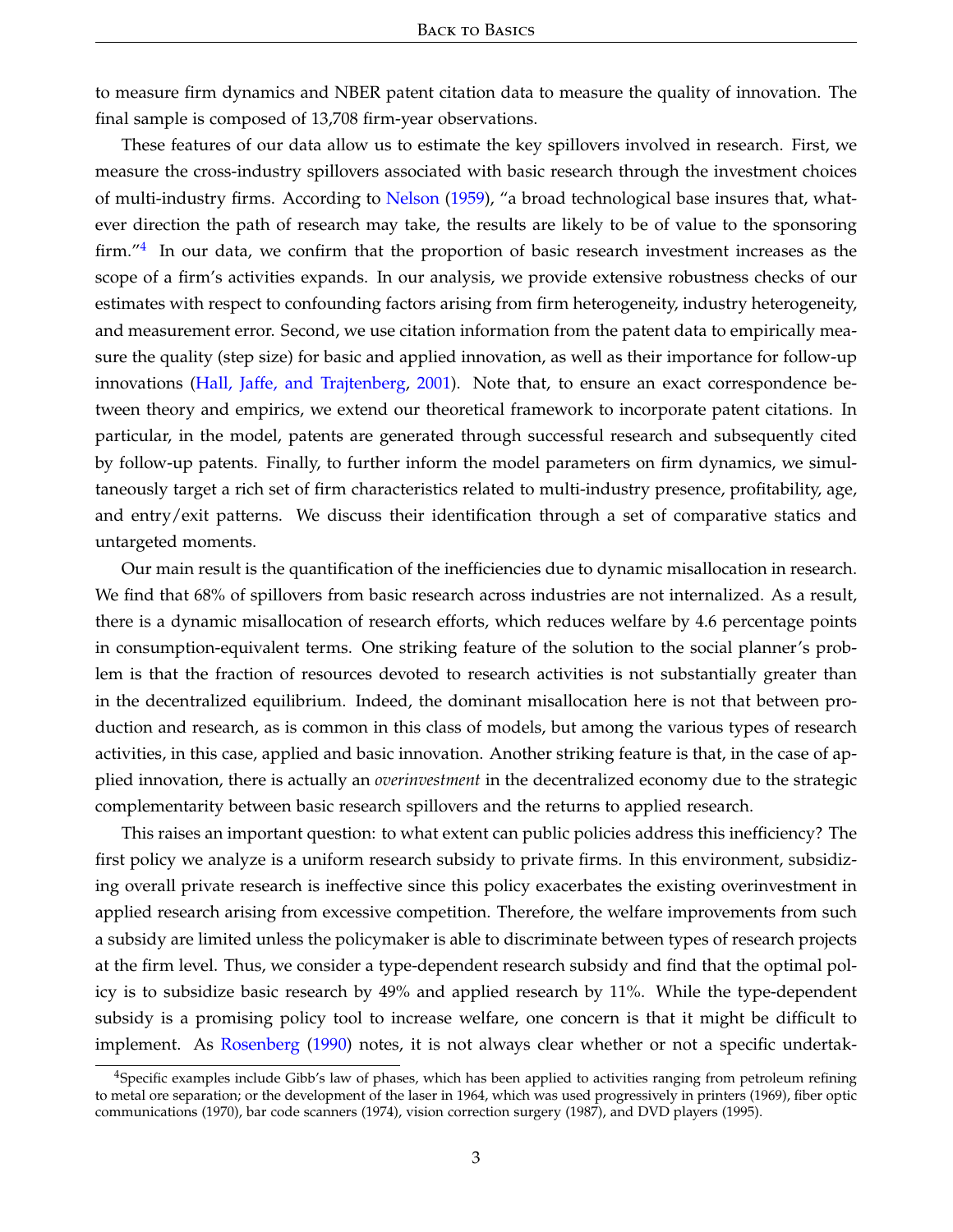ing should be considered basic research. This might lead firms to misclassify research investment to exploit the differential subsidy rates. Therefore, we compute the optimal type-dependent policy under different degrees of misclassification. Importantly for policymakers, the welfare gains arising from a type-dependent subsidy are robust to a substantial amount of misclassification. Loosely speaking, the welfare gains associated with a type-dependent research subsidy are robust for levels of misclassification below 50%.

The appendix features an extensive set of theoretical and quantitative robustness checks. We reestimate and evaluate the policy implications of the model with respect to industry heterogeneity and persistent firm types. We also re-estimate the model eliminating private basic research but maintaining public basic research; and eliminating both private and public basic research altogether. We then consider robustness checks with respect to the diffusion of public basic research and public research productivity. A final set of robustness checks relaxes assumptions about the spillover structure of applied research, and reevaluates the identification of the Constant Relative Risk Aversion (CRRA) parameter.

**Related Literature** Our main contribution is to the macro literature on endogenous technical change. Although policymakers have considered the different characteristics of basic and applied research, as well as public and private research, to be of first-order importance, these issues have received insufficient attention from the economic growth literature. In particular, models of endogenous technological change (see [Aghion, Akcigit, and Howitt](#page-45-0) [\(2014\)](#page-45-0) for a survey) mainly consider a uniform type of (applied) research and ignore basic research investment in the economy. A few exceptions are [Aghion and Howitt](#page-45-1) [\(1996,](#page-45-1) [2009\)](#page-45-2), [Cozzi and Galli](#page-46-3) [\(2009,](#page-46-3) [2014\)](#page-46-4), [Gersbach, Schneider, and](#page-46-5) [Schneller](#page-46-5) [\(2013\)](#page-46-5), [Gersbach and Schneider](#page-46-6) [\(2015\)](#page-46-6), [Morales](#page-47-3) [\(2004\)](#page-47-3), and [Mansfield](#page-47-4) [\(1995\)](#page-47-4), all of whom consider theoretical models with both basic and applied research investment.

We contribute to this mostly-theoretical literature in various ways. First, we build a model with rich "firm dynamics" that is estimated with new firm-level micro data on firms' research investment.<sup>[5](#page-4-0)</sup> To the best of our knowledge, ours is the first study to map a model with basic and applied research to firm-level data. In addition to including the private investment in basic research, we enrich the analysis of the distinct features of basic research by introducing a novel method to identify withinand cross-industry spillovers. Second, ours is the first framework that allows for a distinction between basic and applied research by private firms. Thanks to this feature, we are able to allow for differential efficiency properties of private basic versus applied research investments. One of our main results shows that innovation policies such as uniform research subsidies are ineffective since they oversubsidize applied research and undersubsidize basic research. Third, we complement this setting by also considering public research labs. This feature allows us to analyze the potential substitutability or complementarity between public and private research investments.

The paper also relates to the micro literature on innovation policy that discusses and quantifies the

<span id="page-4-0"></span><sup>&</sup>lt;sup>5</sup>See Section 1.4 in [Aghion, Akcigit, and Howitt](#page-45-0) [\(2014\)](#page-45-0) for a detailed account of "realistic firm dynamics" in endogenous growth.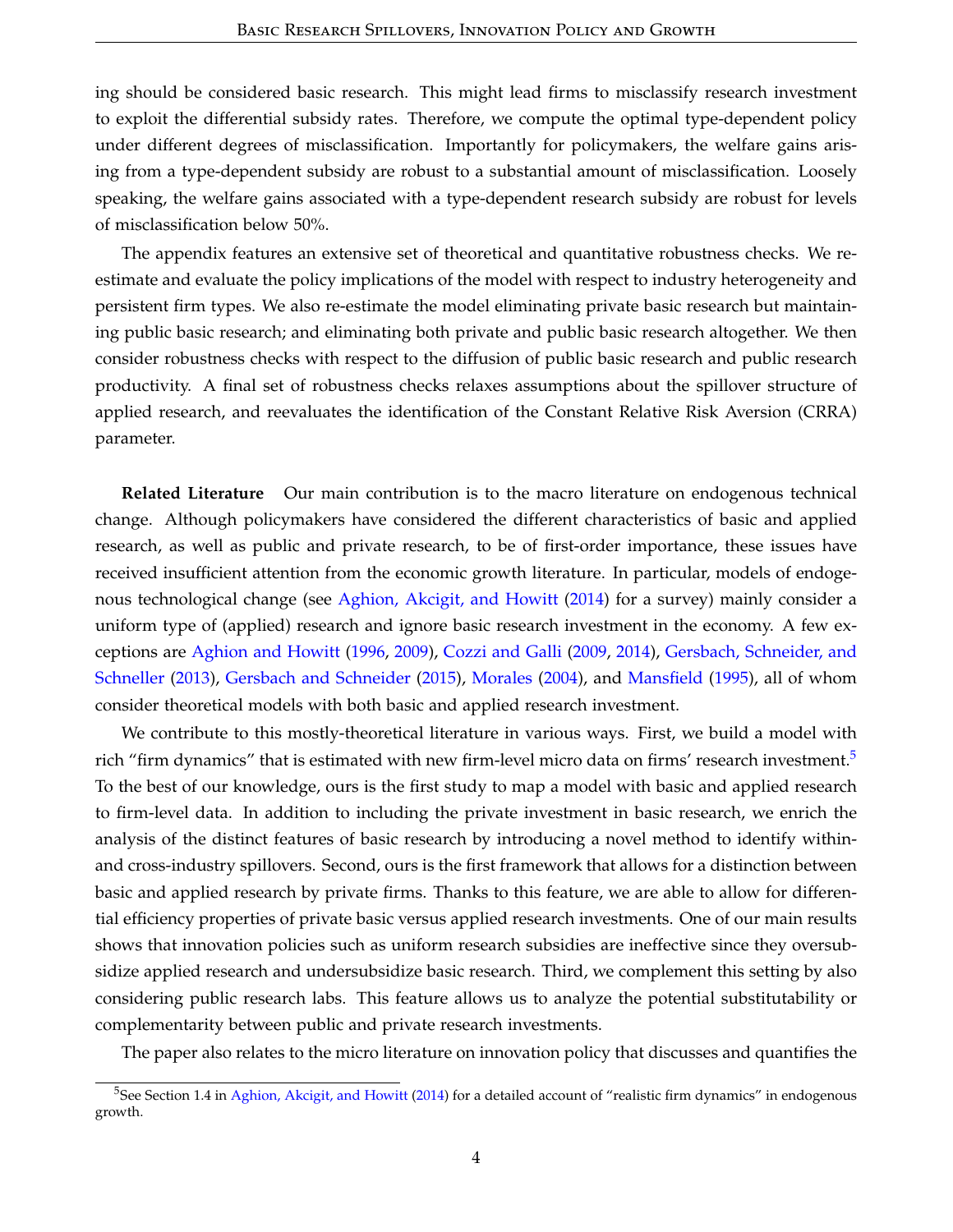distinction between basic and applied research. Consistent with our framework, [Nelson](#page-47-0) [\(1959\)](#page-47-0) argues that a key distinction between these two types of research lies in the breadth of the potential discoveries. At the same time, [Rosenberg](#page-47-2) [\(1990\)](#page-47-2) provides a skeptical view on the possibility of categorizing research on the basis of the motives of the person performing it. We consider the associated measurement issue from within the context of our model and quantitative results. [Cohen and Klepper](#page-45-3) [\(1992\)](#page-45-3) focus on the relationship between firm size and R&D. In particular they argue that "social advantages of large firm size stem from the idea that large firms possess an advantage in appropriating the returns from innovation, due, in part, to imperfections in the market for information. This causes the returns to large firms to conduct more socially desirable R&D than smaller firms." In this paper, we identify the economic scope of a firm as a factor attenuating the appropriability problem of research, and we conceptually disentangle it from a pure size effect. Empirically, several important papers [\(Mansfield,](#page-47-5) [1980;](#page-47-5) [Mansfield,](#page-47-6) [1981;](#page-47-6) [Link,](#page-47-7) [1981;](#page-47-7) [Griliches,](#page-46-7) [1986\)](#page-46-7) show that the distinction between basic and applied research is quantitatively important. These papers typically evaluate the importance of basic and applied research by relating it to production data and estimating its output elasticity or rate of return from an extended Cobb-Douglas production function. The common conclusion from those papers is that basic research seems to command a significant "premium"– i.e., that its contribution to firm productivity is significantly larger than that of applied research.

Methodologically, our paper is related to the growing branch of endogenous growth with firm dynamics that estimates these models structurally using micro data. For instance, [Lentz and Mortensen](#page-47-8) [\(2008,](#page-47-8) [2016\)](#page-47-9) use a panel of Danish firms; [Acemoglu, Akcigit, Alp, Bloom, and Kerr](#page-45-4) [\(2018\)](#page-45-4), [Akcigit and](#page-45-5) [Kerr](#page-45-5) [\(2018\)](#page-45-5), and [Garcia-Macia, Hsieh, and Klenow](#page-46-8) [\(2019\)](#page-46-8) use US Census of Manufacturing; [Peters](#page-47-10) [\(2015\)](#page-47-10) uses Indonesian micro data; and [Ates and Saffie](#page-45-6) [\(2014\)](#page-45-6) use Chilean firm-level data to estimate enriched versions of the quality-ladder models. A number of papers also study the role of innovation policy in a similar class of models. For instance, [Atkeson and Burstein](#page-45-7) [\(2019\)](#page-45-7) study the impact of policy-induced changes in innovative investment by firms on growth in aggregate productivity. [Akcigit, Hanley, and Stantcheva](#page-45-8) [\(2016\)](#page-45-8) use a mechanism design approach to solve for the optimal design of innovation policy using a quality-ladder model with asymmetric information on firm types. Finally, [Garicano, Lelarge, and Van Reenen](#page-46-9) [\(2016\)](#page-46-9) use firm-level data to study the impact of sizedependent policies on misallocation of factors of production in France. These papers do not consider the distinction between basic and applied research, whereas our focus is on estimating the associated spillovers using French firm-level data and design-relevant policies around these spillovers.

Consistent with our results, some papers show that the speed of technology diffusion is linked to the ability of inventors to utilize ideas for production [\(Akcigit, Celik, and Greenwood](#page-45-9) [\(2016\)](#page-45-9)), or to the existing patent rights over those technologies [\(Galasso and Schankerman](#page-46-10) [\(2015\)](#page-46-10)). In the same spirit, [Bloom, Schankerman, and Van Reenen](#page-45-10) [\(2013\)](#page-45-10) identify technology and product market spillovers for US manufacturing firms. They show that small firms generate lower social returns to R&D because they operate in technological niches. Our paper suggests that their result can be rationalized by these firms' lower incentives to invest in basic research that is more difficult to appropriate. In our framework, more public basic research investment stimulates more private applied research. In that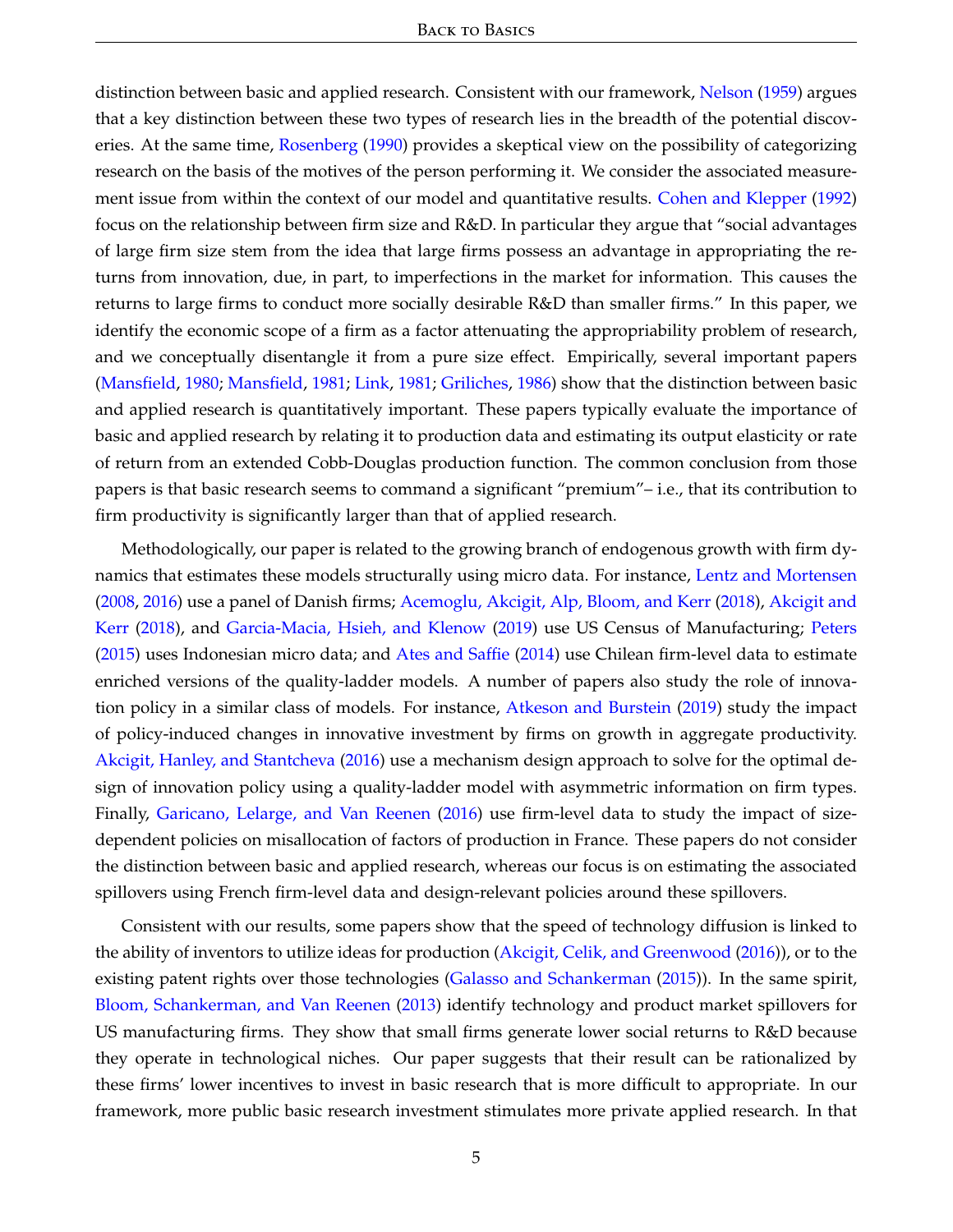regard, our results parallel the findings of [Cozzi and Impullitti](#page-46-11) [\(2010\)](#page-46-12) and [Impullitti](#page-46-12) (2010), who show that increases in the technological content of public spending encourages more private R&D spending in the US.

The rest of the paper is organized as follows. In Section [2,](#page-6-0) we introduce the model, characterize its dynamic equilibrium, and discuss the main mechanisms. In Section [3,](#page-20-0) we present and discuss the empirical patterns that provide the basis for the structural estimation. Section [4](#page-27-0) describes the estimation and identification of the model. Section [5](#page-36-0) provides a detailed discussion of the welfare effects of various policies on the decentralized economy. Section [6](#page-43-0) concludes.

## <span id="page-6-0"></span>**2 Theory: Growth with Basic and Applied Research**

Our theoretical framework will depart from standard endogenous growth models in a number of ways. First, we introduce a distinction in the appropriability of innovations from basic and applied research. Following the influential literature on basic science, we consider the possibility that basic research generates not only spillovers within an industry, but also across industries [\(Nelson](#page-47-0) [\(1959\)](#page-47-0)). Thus, we model an economy in which firms can operate in multiple industries, a feature that endogenously generates incentives for firms to invest in basic research.

A second key feature of our model is the distinction between embodied and disembodied knowledge in the economy. Both private firms and public research labs are investing in basic research in this economy. However, successful basic research in the private sector is more likely to be immediately turned into a consumer product (embodied), as opposed to simply increasing the stock of knowledge available for future innovators (disembodied). This will induce a delay in the effect of public basic research. This *ivory tower* nature of academic research has been widely discussed in academic and policy circles, with a formal analysis being provided by [Aghion, Dewatripont, and Stein](#page-45-11) [\(2008\)](#page-45-11).<sup>[6](#page-6-1)</sup>

## **2.1 Basic Environment**

## **2.1.1 Production**

Production is divided into three major levels: *upstream*, *midstream,* and *downstream*. First, the upstream level produces intermediate goods  $(y_{ii})$ ; next, these goods are used to produce industry aggregates  $(Y_i)$  in the midstream level; and, finally, the downstream level combines these industry aggregates into the final good (*Z*). We will now describe them in detail.

**Downstream Production** The final good  $Z(t)$  is produced in the downstream by infinitely many competitive firms that combine inputs from *M* different industries according to the following Cobb-Douglas production function:

<span id="page-6-2"></span>
$$
Z\left(t\right) = \prod\nolimits_{i=1}^{M} Y_i\left(t\right)^{\frac{1}{M}}.\tag{1}
$$

<span id="page-6-1"></span><sup>&</sup>lt;sup>6</sup>In their model, the academic sector is a precommitment mechanism that allows scientists to freely pursue their own interests. Consistent with our model, academic scientists may, therefore, end up working on projects with little immediate economic value. An important difference, however, is that in their setup, there is full appropriability of the innovation. We relax this assumption and show that it generates a delay in the innovation process with consequences for economic growth.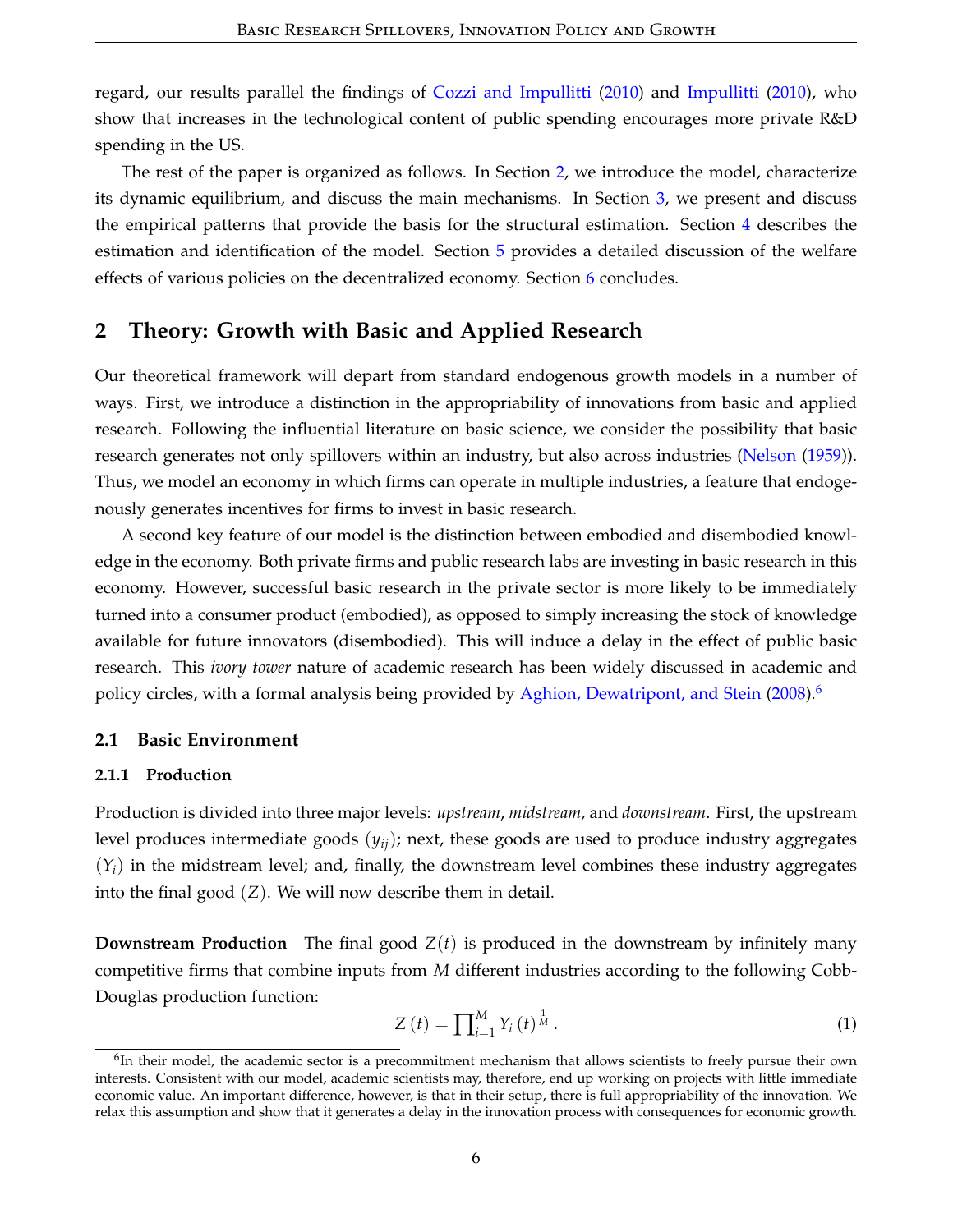In this production function,  $Y_i(t)$  is the aggregate output from industry  $i \in \{1, ..., M\}$ . The economy consists of  $M \in \mathbb{N}^+$  industries. In the context of firm-level data, each industry *i* can be thought of as a different 1-digit Standard Industrial Classification (SIC) code and *Z*(*t*) is simply the aggregate GDP of the economy.[7](#page-7-0) We normalize the price of the final good to 1 at every instant *t* without any loss of generality. For notational simplicity, time subscripts will henceforth be suppressed.

**Midstream Production** Each industry aggregate  $Y_i$  is produced competitively, combining inputs from a continuum of product lines. Let *yij* denote the production of upstream good *j* in industry *i* by the firm that has the best technology in that product line. Industry aggregate *i* is produced according to the following CES production function:

<span id="page-7-3"></span>
$$
Y_i = \left[ \int_0^1 y_{ij}^{\frac{\varepsilon - 1}{\varepsilon}} dj \right]^{\frac{\varepsilon}{\varepsilon - 1}}.
$$
 (2)

**Upstream Production** In product line *j*, the firm that has the latest (and also the best) technology produces as a monopolist according to the following linear production technology that takes only labor as an input:

<span id="page-7-1"></span>
$$
y_{ij} = q_{ij}l_{ij}, \tag{3}
$$

where  $q_{ij} > 0$  is the labor productivity associated with product line *j*, and  $l_{ij}$  is the number of production workers employed. Let us denote the wage rate in the economy by *w* in terms of the final good. The specification in ([3](#page-7-1)) implies that each product *yij* has a constant marginal cost of production  $w/q_{ij} > 0$ . We denote the productivity index of industry *i* by

<span id="page-7-2"></span>
$$
\bar{q}_i \equiv \left( \int_0^1 q_{ij}^{\varepsilon - 1} dj \right)^{\frac{1}{\varepsilon - 1}}.
$$
\n(4)

**Definition of a Firm** In this model, as in [Klette and Kortum](#page-46-1) [\(2004\)](#page-46-1), a firm is defined as a collection of product lines in which it is the lead producer. These product lines can come from multiple industries. In what follows,  $m_f \in \{1,..,M\}$  will denote the number of industries in which the firm actively operates;  $n_{if} \in \mathbb{N}^0$  will denote the number of product lines firm *f* owns in a given industry *i* (e.g.,  $n_{if} = 0$  means no presence of firm *f* in industry *i*); and  $n_f$  will stand for the total number of product lines owned by the firm and will satisfy  $n_f \equiv \sum_{i=1}^{M} n_{if}$ . Henceforth, for notational tractability, we will drop the firm index *f* , when it creates no confusion.

A firm's payoff in a given product line *j* in industry *i* depends on its productivity level *qij*. Therefore, the payoff-relevant state of a firm is denoted by

$$
\mathbf{q}=(\mathbf{q}_1,\mathbf{q}_2,\ldots,\mathbf{q}_m),
$$

<span id="page-7-0"></span> $^7$ Note that we introduce this multi-industry structure in order to model cross-industry spillovers. To avoid any additional theoretical complications, we will focus on symmetric equilibria in which industry aggregates assume a common value.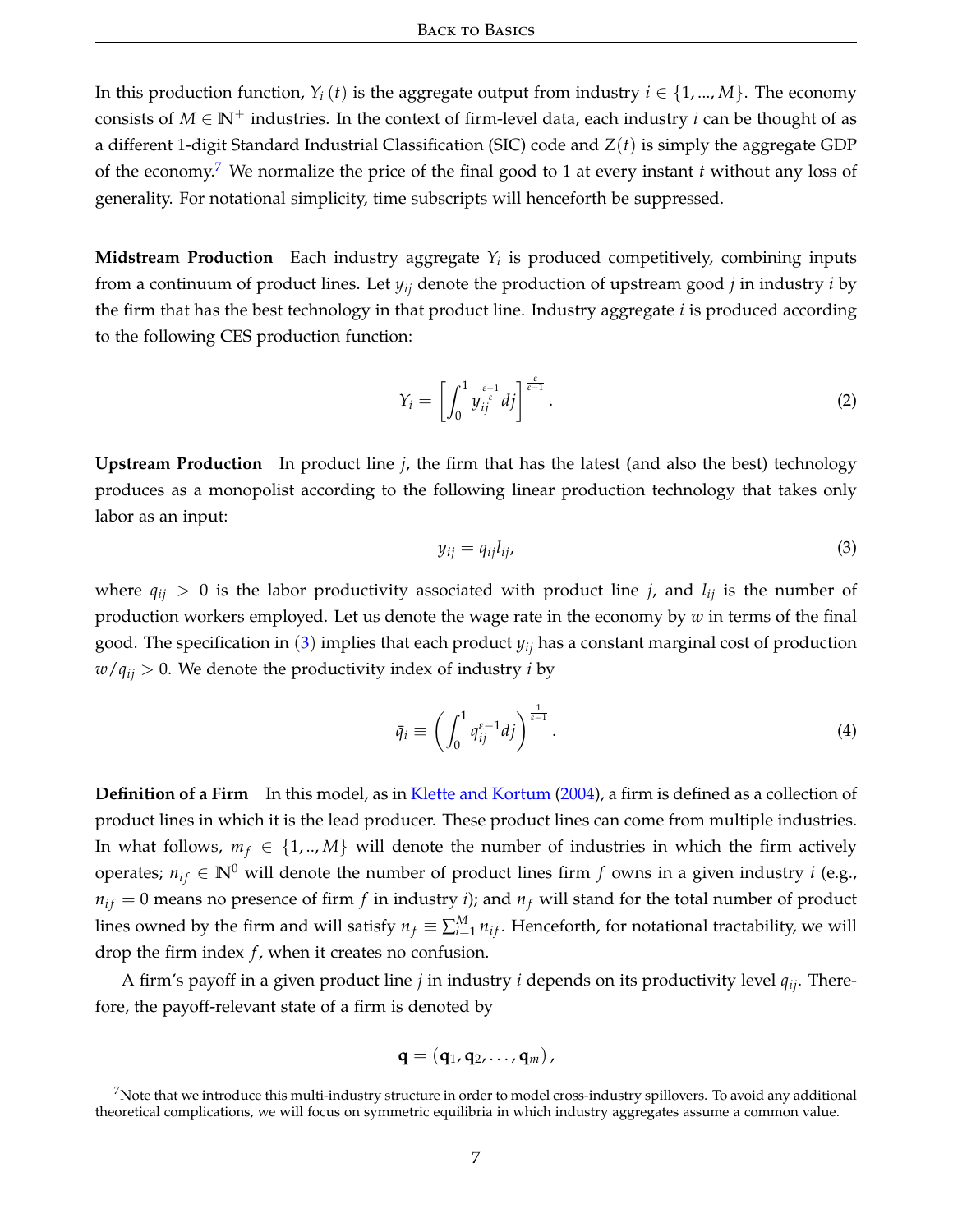where  ${\bf q}_i=\left\{q_{i,j_1},q_{i,j_2},\ldots,q_{i,j_{n_i}}\right\}$  is a multi-set keeping track of all the productivity levels of the firm in industry *i*, where it has the best technology.<sup>[8](#page-8-0)</sup>

<span id="page-8-1"></span>**Example 1.** *An example is helpful to summarize the description thus far. Figure [1](#page-8-1) illustrates an economy that consists of*  $M = 4$  *industries and a firm that operates in*  $m = 3$  *industries (i* = 1, *i* = 3, *and i* = 4). It has  $n_1 = 3$  product lines in industry  $i = 1$ ,  $n_3 = 2$  lines in  $i = 3$ , and  $n_4 = 1$  line in  $i = 4$ ; thus, firm f has  $n = 6$ *product lines in total. This firm does not currently operate in industry i* = 2*.* 

Figure 1: Payoff-Relevant State **q**

$$
\mathbf{q}(t) \equiv \begin{cases} \n\frac{i=1}{q_{1,j_1}(t)} & \frac{i=2}{q_{3,j_1}(t)} & \frac{i=4}{q_{4,j_1}(t)} \\ \nq_{1,j_2}(t) & \frac{q_{3,j_2}(t)}{q_{1,j_3}(t)} \n\end{cases} .
$$

A firm's portfolio of products will expand through successful innovation. Likewise, it will lose product lines when other firms or potential entrants successfully innovate on one of its product lines (thus surpassing it). These innovations will be the source of economic growth in this economy. The next subsection will describe the details of the innovation technology.

### **2.1.2 Innovation and Technological Progress**

In this economy, there are two types of innovations (basic and applied) and two different groups of agents (private and public sectors) generating productivity growth. As [Nelson](#page-47-0) [\(1959\)](#page-47-0) and [Aghion](#page-45-1) [and Howitt](#page-45-1) [\(1996\)](#page-45-1) describe it, fundamental advances in technological knowledge come through basic innovation and open up windows of opportunity for future research. Applied innovation builds on these existing basic innovations, thus realizing these opportunities.

**Research by Private Firms** For the innovation production function, we will follow the literature,<sup>[9](#page-8-2)</sup> but extend it to both (*a*)pplied and (*b*)asic research. More specifically, firms undertake *s*-type research  $(s \in \{a, b\})$  operating with the following convex cost function:

<span id="page-8-4"></span>
$$
h_s(s_i) = \xi_s s_i^{v_s} \tag{5}
$$

in terms of researchers per product line, where  $s_i \in \{a_i, b_i\}$  is the *s*-type innovation Poisson flow per product line, *ξ<sup>s</sup>* is a scale parameter, and *ν<sup>s</sup>* > 1 is the cost elasticity.[10](#page-8-3) Note that this production

$$
S_i = \xi_s^{-\frac{1}{v_s}} n_i^{1-\frac{1}{v_s}} H_{s,i}^{\frac{1}{v_s}}.
$$

<span id="page-8-0"></span> $8A$  multi-set is a generalization of a set that can contain more than one instance of the same member. For example, given  $j \neq j'$ , a multiset  $\mathbf{q}_{if}$  can contain  $q_{if}$  (*j*) and  $q_{if}$  (*j'*) regardless of whether  $q_{if}$  (*j*) =  $q_{if}$  (*j'*).

<span id="page-8-2"></span><sup>&</sup>lt;sup>9</sup>See, for instance, [Klette and Kortum](#page-46-1) [\(2004\)](#page-46-1), [Lentz and Mortensen](#page-47-8) [\(2008\)](#page-47-8), [Acemoglu, Akcigit, Hanley, and Kerr](#page-45-12) [\(2016\)](#page-45-12), and [Acemoglu, Akcigit, Alp, Bloom, and Kerr](#page-45-4) [\(2018\)](#page-45-4).

<span id="page-8-3"></span> $^{10}$ This per-product cost function can be derived from a firm-level production function that combines (in a Cobb-Douglas manner) the number of product lines  $n_i$  and total research employment  $H_i$  to yield total innovation output  $S_i$ , as in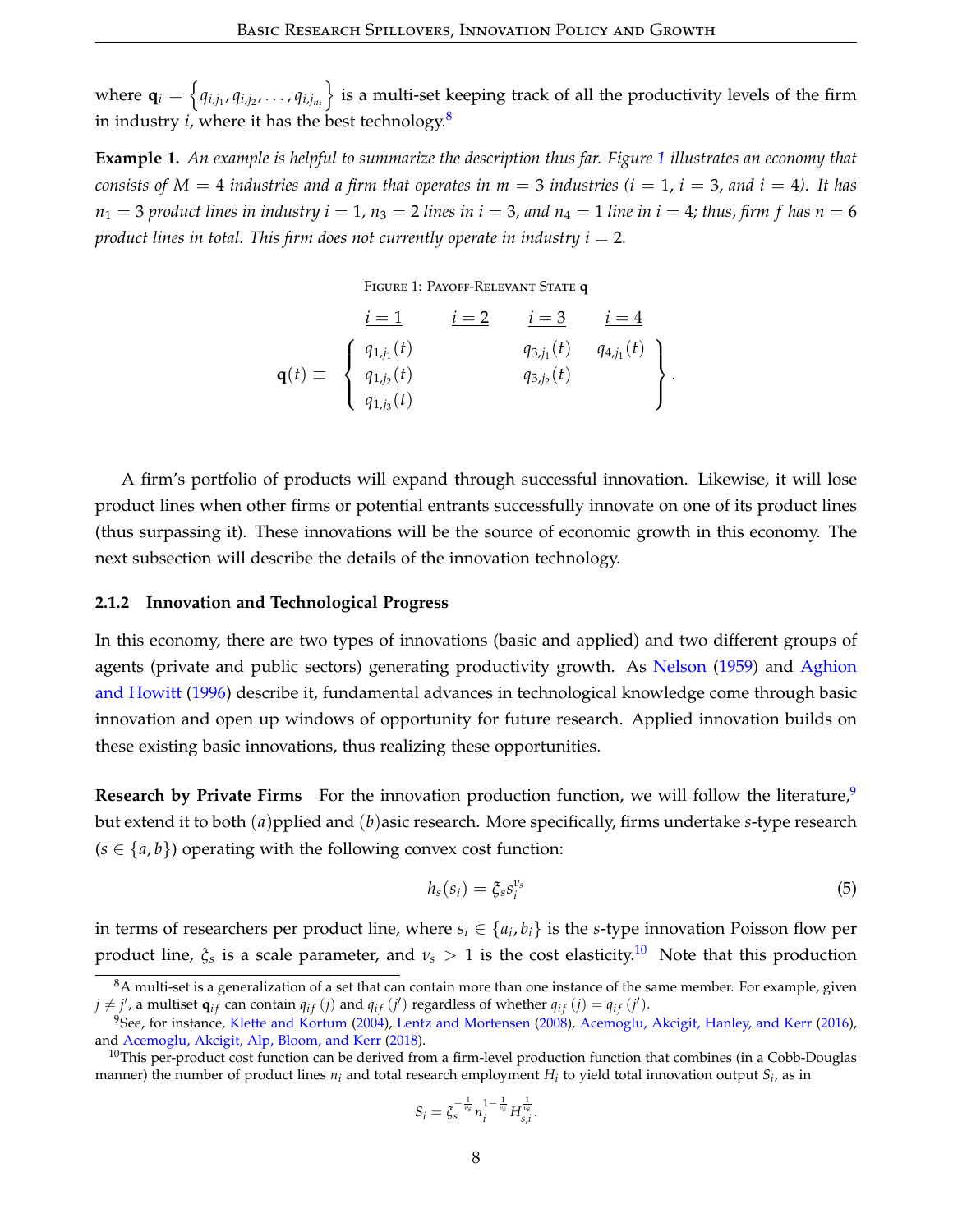is specified at the product line level, and a firm's total innovative capacity scales additively across product lines.

Both applied and basic research are *directed* toward particular industries but *undirected* within those industries. In other words, once a firm chooses *s<sup>i</sup>* , the realization of innovations will take place on a random product within industry *i*. Once this occurs, the newly innovating firm will replace the incumbent firm as the monopolist. $<sup>11</sup>$  $<sup>11</sup>$  $<sup>11</sup>$ </sup>

In our data, some firms do not invest in basic research. To capture this fact, we generalize the basic research technology by introducing a fixed cost of doing basic research. At each instant, a firm with *n* product lines draws a fixed labor cost of doing basic research *nφ* ≥ 0, where *φ* is distributed according to the distribution  $\mathcal{B}(\cdot)$  having mean  $\bar{\phi}$ .

### **2.1.3 Spillovers of Basic Research**

Let  $q_{ij}(t)$  be the highest productivity technology for producing *j* in industry *i*. When a firm that operates in industry *i* produces a basic innovation in industry *i* and product line *j*, the same firm uses this basic knowledge for production and patents this new high-value technology. As a result, the firm  $improves q_{ij}(t)$  by  $\eta \bar{q}_i(t)$ 

<span id="page-9-2"></span>
$$
q_{ij}(t + \Delta t) = q_{ij}(t) + \eta \bar{q}_i(t), \qquad (6)
$$

.

where  $\eta > 0$  is the step size drawn from exponential distributions with mean  $\bar{\eta}$ , and  $\bar{q}_i$  is the productivity index defined in equation [\(4\)](#page-7-2). Notice that this additive formulation features mean reversion in terms of proportional step sizes and, therefore, generates an invariant firm-size distribution over the normalized quality  $(q_{ii}/\bar{q}_i)$ . When the firm produces this new innovation, it adds this product line with the productivity improvement to its portfolio  $\mathbf{q}(t + \Delta t) = \mathbf{q}(t) \cup \{q_{ij}(t + \Delta t)\}\text{, which generates }$ per-period profit of  $\pi\left(q_{ij}(t+\Delta t)\right)$ . For instance, when the firm in Figure [1](#page-8-1) is successful with its basic research investment in industry  $i = 1$ , its number of products goes up from  $n_1 = 3$  to  $n_1 = 4$ , as illustrated in Figure [2:](#page-9-1)

### FIGURE 2: IMPACT OF BASIC INNOVATION IN INDUSTRY  $i = 1$

<span id="page-9-1"></span>

|               | $i=1$                                                                                    | $i=2$ | $i=3$                            | $i=4$          |  |
|---------------|------------------------------------------------------------------------------------------|-------|----------------------------------|----------------|--|
| $q(t) \equiv$ | $q_{1,j_1}(t)$<br>$q_{1,j_2}(t)$<br>$q_{1,j_3}(t)$<br>$q_{1,j_4}(t) + \eta \bar{q}_1(t)$ |       | $q_{3,j_1}(t)$<br>$q_{3,j_2}(t)$ | $q_{4,j_1}(t)$ |  |

Basic research features two potential spillovers: (a) *cross-industry spillover* and (b) *within-industry spillover*. These spillovers lie at the heart of our analysis; therefore, we will now discuss each in more detail.

<span id="page-9-0"></span> $11$ Note that the implicit assumption here is that patents grant a monopoly to the leading firm but provide no blocking power against new innovators.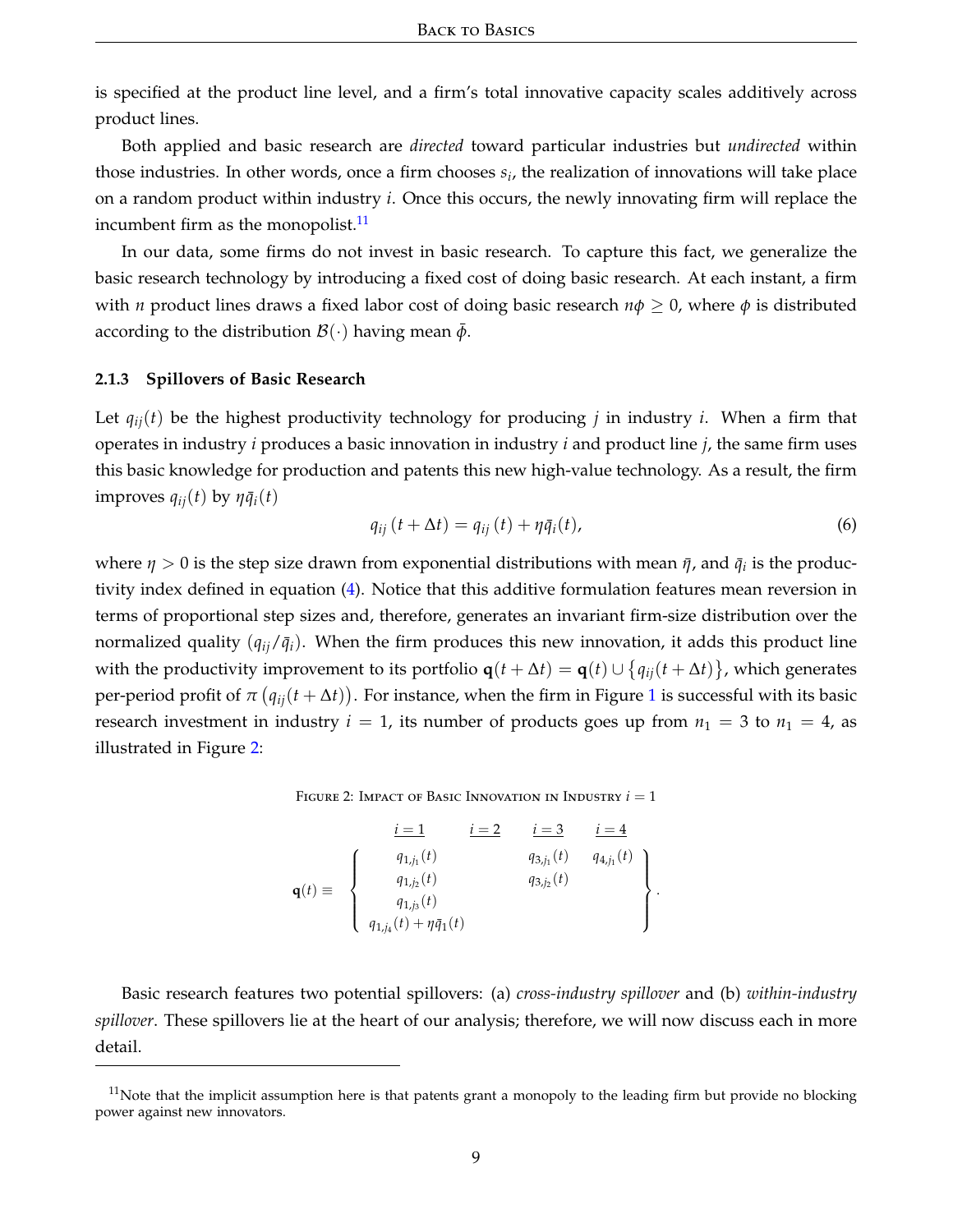**Cross-Industry Spillover from Basic Research** The characteristic feature of basic research that we wish to capture is that it often has applications in many industries other than the one for which it was originally intended. Therefore, we will assume that when a basic innovation occurs, it applies with probability one to the target industry *i* (as illustrated above in Figure [2\)](#page-9-1) and generates a random number of "additional" spillovers in other (or the same) industries. We denote the expected number of such additional spillovers with  $p > 0$ . Thus, p is our measure of the intensity of cross-industry spillovers. Note that not every spillover can be utilized by the firm. When a firm generates some basic knowledge, it can turn this into an immediate application only in the industry in which it has working knowledge. This structure captures the hypothesis put forth by [Nelson](#page-47-0) [\(1959\)](#page-47-0).

<span id="page-10-0"></span>Going back to our earlier example in Figures [1](#page-8-1) and [2,](#page-9-1) we can now illustrate how cross-industry spillovers operate. Thanks to its success, the firm has already produced a new basic innovation in industry  $i = 1$ . Assume, now, that this basic innovation has "additional" spillovers in industries 1, 2, and 3 but not in  $i = 4$ . Since firm f already operates in industries 1, 3, and 4, it can turn this new finding into patentable products in industries 1 and 3, as illustrated in Figure [3.](#page-10-0)

Figure 3: Cross-industry Spillover into Industry *i* = 3

$$
\mathbf{q}(t) \equiv \begin{bmatrix} \frac{i=1}{\eta_{1,j_1}(t)} & \frac{i=2}{\eta_{3,j_1}(t)} & \frac{i=4}{\eta_{4,j_1}(t)} \\ q_{1,j_2}(t) & q_{3,j_2}(t) & q_{4,j_1}(t) \\ q_{1,j_3}(t) & q_{3,j_3}(t) + \eta \bar{q}_3(t) \\ q_{1,j_4}(t) + \eta \bar{q}_1(t) & & \end{bmatrix}.
$$

We model the randomly realized number of spillovers generated with a geometric distribution. That is, the probability of receiving  $n \geq 0$  spillovers (in addition to the original innovation) is given by

$$
F^n = (1 - s)s^n \quad \text{where} \quad s = \frac{p}{1 + p}.\tag{7}
$$

Note that the number of spillovers has expectation *p* by construction. Recall that *m* denotes the number of industries in which a firm has working knowledge. As we show in Appendix [D,](#page-56-0) this leads to the following distribution of utilized spillovers (*k*) for a firm with working knowledge in *m* industries:

$$
F_m^k = (1 - s_m)s_m^k \quad \text{where} \quad s_m = \frac{sm}{sm + (1 - s)M} \leq s. \tag{8}
$$

.

Consequently, the expected number of utilized spillovers for the firm is

$$
Utilized\_Spillovers(m) = p \times \frac{m}{M}
$$

This highlights the well-known *appropriability problem* of basic research. As [Nelson](#page-47-0) [\(1959\)](#page-47-0) puts it, firms that have " *fingers in many pies*" – i.e., *m* in our model – have a higher probability of using the results of basic research. Hence, a broad technological base increases the probability of benefiting from successful basic research.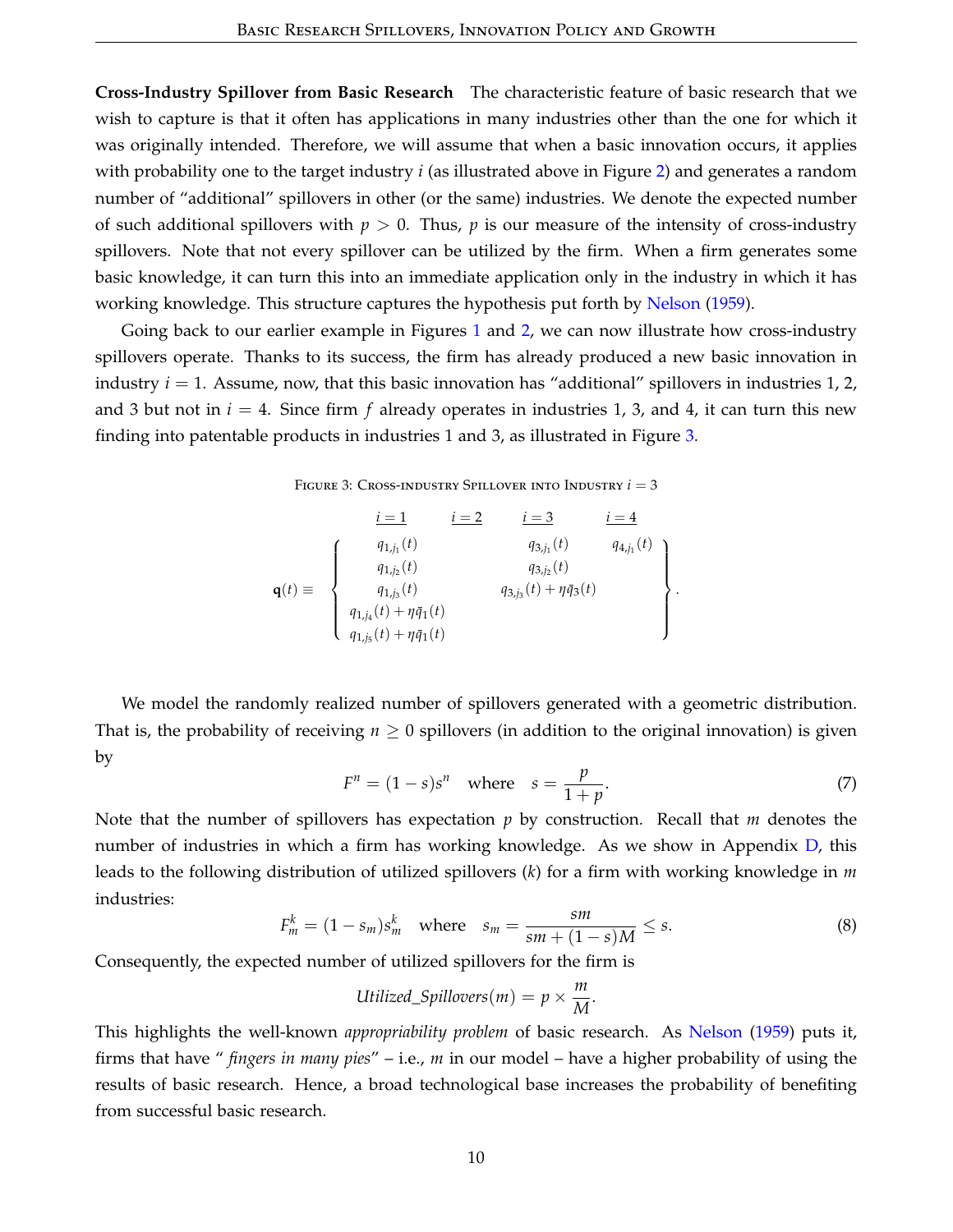**Within-Industry Spillover from Basic Research** *Applied research* makes use of the *within-industry* spillover from basic research and builds on the existing latest basic technological knowledge in a product line. The productivity of each applied innovation is a function of the depreciation of the latest basic technology. If the latest basic knowledge in *j* is undepreciated (i.e., still hot), a successful applied innovation will benefit from it and improve the latest productivity  $q_{ij}(t)$  of that product line by  $\eta \bar{q}_i(t)$ , as in expression ([6](#page-9-2)). If the latest basic technology of the product line is depreciated (i.e., cold), a successful applied innovation will improve the latest productivity only by an amount proportional to *λ*, so that

$$
q_{ij}(t + \Delta t) = \begin{cases} q_{ij}(t) + \eta \bar{q}_i(t) & \text{if } j \text{ is hot} \\ q_{ij}(t) + \lambda \bar{q}_i(t) & \text{if } j \text{ is cold} \end{cases}
$$
(9)

Note that the step sizes *η* and *λ* are drawn each time from an exponential distributions with mean *η*¯ and  $\bar{\lambda}$ .

<span id="page-11-0"></span>We assume that a new basic technology depreciates (innovations run into diminishing returns) at a Poisson rate  $\zeta > 0$ . On the other hand, a new basic innovation reactivates the product line until the next time that it cools down again. If the product line was already hot, there is no additional effect. Let us denote the arrival rate of basic innovations to product lines by  $\tau_b.$  Then, during a small time interval ∆*t*, each product line *j* will be subject to the transition rates denoted in Table [1:](#page-11-0)

Table 1: Transition matrix for within-industry spillovers

|      | hot               | cold              |
|------|-------------------|-------------------|
| hot  | $\zeta \Delta t$  | $\angle \Delta t$ |
| cold | $\tau_h \Delta t$ | $\tau_h \Delta t$ |

**Public Basic Research** In our model, the academic sector will be the other source of basic knowledge creation. One of the main tasks of public research labs in an economy is to produce the necessary basic scientific knowledge that will be part of the engine for subsequent applied innovations and growth. We assume that the public research sector consists of a measure *U* of research labs *per industry*. Each lab receives the same transfer  $\bar{R}$  from the government to finance its research, which results in an overall funding level of  $R = \bar{R} \times U \times M$ .

We assume that each public research lab generates a flow rate of *u* by hiring  $h_b(u)$  researchers with the same basic research technology as a one-product firm in  $(5)$  $(5)$  $(5)$ , so that  $h_b(u) = \zeta_b u^{\nu_b}$ .<sup>[12](#page-11-1)</sup> Additionally, as with private basic research, they face a per-lab fixed cost  $\bar{\phi}$  of operation. This specification implies that the government can affect the basic knowledge pool in the economy through the amount of funds *R* allocated to the academic sector. The flow rate of basic innovation from the academic sector will

<span id="page-11-1"></span> $12$ In reality, public research labs may have a different research technology than private labs. However, obtaining data on both the inputs and outputs of individual public labs is difficult. The separate estimation of public and private innovation production functions is left for future research.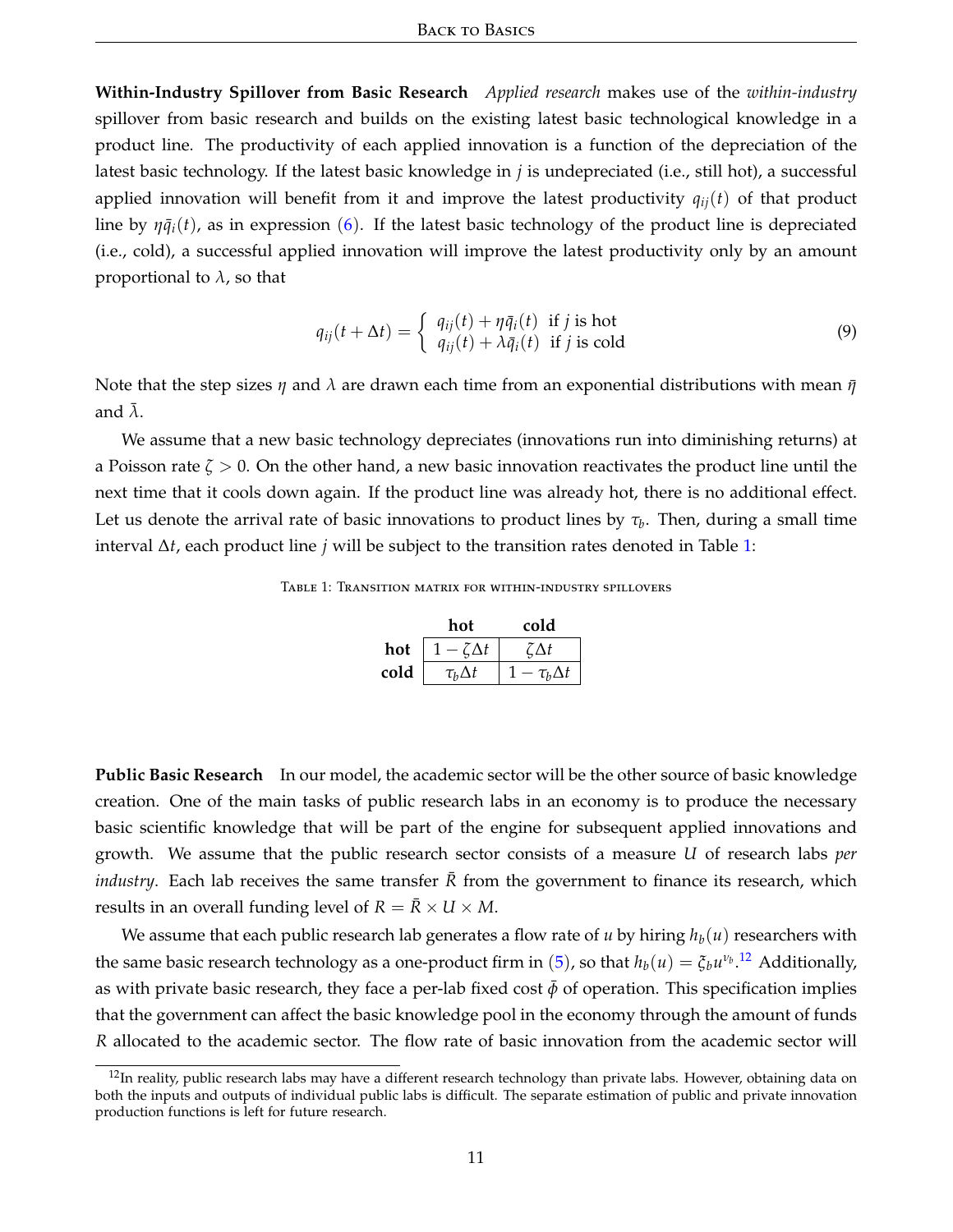satisfy

$$
\bar{R} = w[h_b(u) + \bar{\phi}], \tag{10}
$$

where *u* is the academic basic innovation flow *per lab*. In this economy, *R* is a policy lever controlled by the policymaker. As with private firms, each basic innovation has the same within- and cross-industry spillover structure. Note that the equilibrium fraction of hot product lines *α* will be determined by the aggregate rates of public (*u*) and private ( $b_m$ ) basic research, as well as by the cooldown rate ( $\zeta$ ). The key difference between private and public basic research is the "Ivory Tower" nature of the latter, meaning that these innovations by public labs will turn into output only upon a subsequent private applied innovation.<sup>[13](#page-12-0)</sup>

**Research and Innovation Policy** In the baseline model, we consider proportional subsidies to research spending. We allow for there to be differential subsidy rates *ψ<sup>a</sup>* and *ψ<sup>b</sup>* for applied and basic, respectively. In the policy analysis, we consider optimal policies for the case where there is a uniform subsidy ( $\psi_a = \psi_b$ ) and where the subsidy rates can differ ( $\psi_a \neq \psi_b$ ).

## **2.1.4 Entry, Exit, and Industry Dynamics**

**Entry** There is a mass *E* of outside entrants per industry. The research technology for a single outside entrant is assumed to be the same as that of applied innovation for a firm with a single product line. Thus, if an outside entrant wishes to produce a flow probability *a<sup>e</sup>* of entry, they must hire  $h_a(a_e) = \xi_a a_e^{\nu_a}$  researchers.

**Exit** In our model, there will be both endogenous and exogenous channels for firm exit. First, a firm that loses all of its product lines to other competitors will have a value of zero and, thus, will exit. Second, each firm has an exogenous death rate  $\kappa > 0$ . When this occurs, the firm sells all of its product lines to random firms at a "fire sale" price  $\mathcal{P}.^{14}$  $\mathcal{P}.^{14}$  $\mathcal{P}.^{14}$  On the flip side, firms will receive a buyout option with a probability that is proportional to their number of products.

**Expansion into New Industries** The economy features  $E \times a_e$  flow of entry at any instant. We will assume that a *ς* fraction of new entrants will meet a randomly selected incumbent firm. Thus, an incumbent will have a flow rate of incoming buyout offers

$$
x\equiv \varsigma E a_e/F,
$$

where *F* is the equilibrium measure of firms. If  $\bar{n}$  denotes the average number of product lines per firm, then  $F = 1/\bar{n}$ . Clearly, this new company will be from a new industry with probability

<span id="page-12-0"></span> $13$ It is important to note that we assume that innovation done by public labs is turned into consumer products only upon subsequent innovation by private firms. The lag between the creation of publicly funded innovations and actual goods production is empirically shown in a large literature (e.g., [Rosenberg and Nelson](#page-47-11) [\(1994\)](#page-47-11) and [Mowery, Nelson, Sampat, and](#page-47-12) [Ziedonis](#page-47-12) [\(2004\)](#page-47-12), among several others). This important issue is generally overlooked in the theoretical growth literature. Inclusion of this feature generates some new and interesting dynamics, such as the importance of involvement of the private sector in basic research.

<span id="page-12-1"></span> $14$ The exact value of this price will not play any role in the equilibrium determination.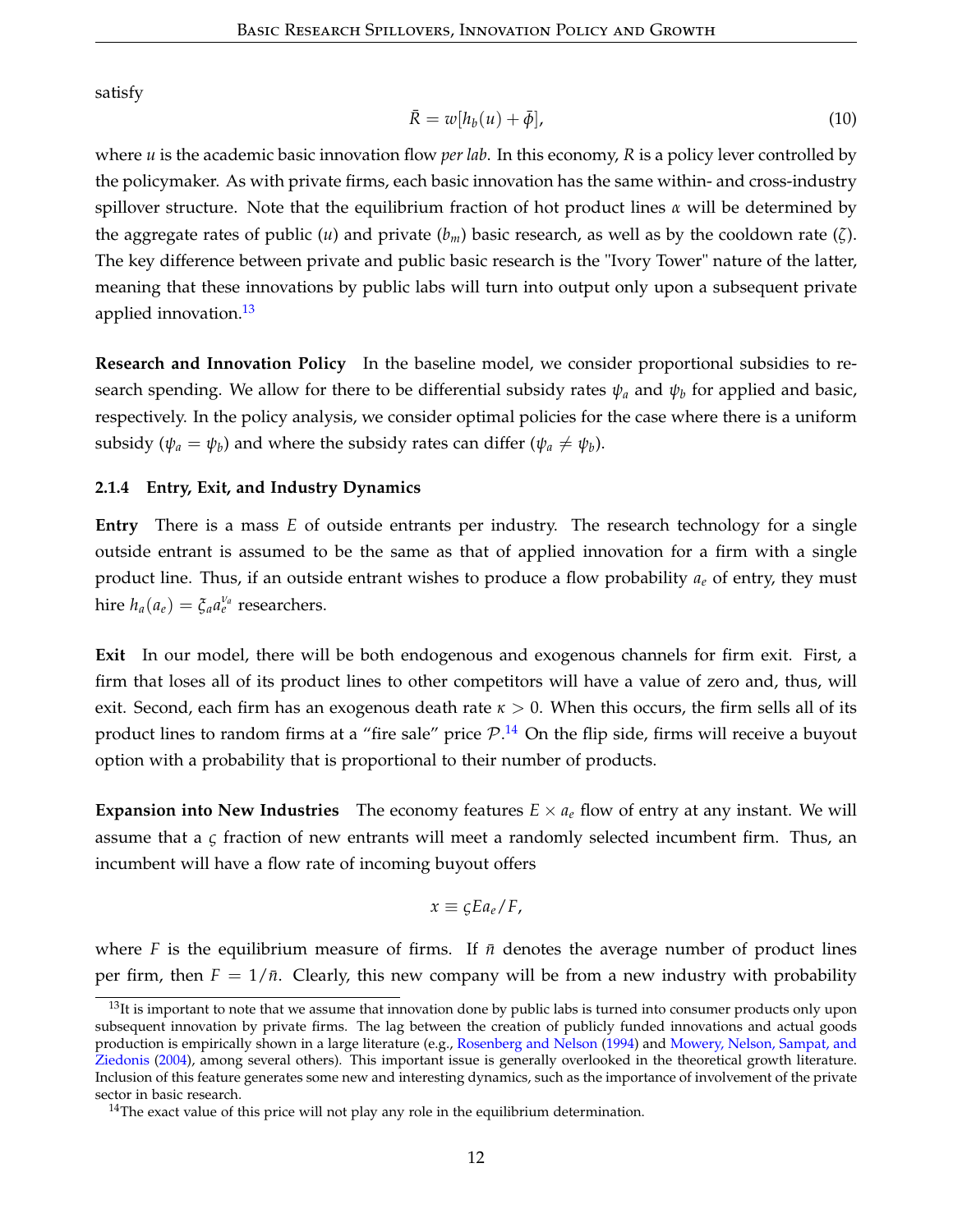(1 − *m*/*M*) or from an industry that already exists in the incumbent's portfolio with probability *m*/*M*. Our goal is to keep the M&A margin as tractable as possible, and we will achieve this by assuming that the M&A price that the incumbent firm has to pay is equal to the full surplus of the new merger.<sup>[15](#page-13-0)</sup>

**Labor Market** Labor is split between production (*Lp*) and research labor. Research labor can be further subdivided into that devoted to private basic research (*Lb*), public basic research (*Lu*), private applied research  $(L_a)$ , and firm entry  $(L_e)$ . There is a unit mass of workers per industry, meaning the total labor supply consists of *M* workers. The labor market clearing condition is given by

$$
M=L_p+L_b+L_a+L_e+L_u.
$$

**Household Problem** Finally, we close the model by describing the household problem that determines the equilibrium interest rate in this model. The household consumes the final good and maximizes the following lifetime utility

<span id="page-13-1"></span>
$$
W_0 = \int_0^\infty \exp\left(-\delta t\right) \frac{C(t)^{1-\gamma} - 1}{1-\gamma} dt,\tag{11}
$$

where  $C(t)$  is consumption at time *t*;  $\gamma$  is the constant relative risk-aversion parameter; and  $\delta$  is the discount rate. The household owns all the firms in the economy, which generates a risk-free flow return of *r* in aggregate. The household also supplies labor in the economy, through which it earns wage rate  $w(t)$ . Finally, the household pays a lump-sum tax  $T(t) \geq 0$  every instant. Thus, the household's intertemporal maximization is simply to maximize ([11](#page-13-1)) subject to the following budget constraint:

$$
C(t) + \dot{A}(t) \le r(t) A(t) + Mw(t) - T(t)
$$
,

where *A* (*t*) is the asset holdings of the household.

### **2.2 Equilibrium**

In this section, we characterize the dynamic equilibrium of our model. Our focus is on a symmetric balanced-growth-path (SBGP) equilibrium in which all industries start with the same initial conditions at time *t* = 0, and all aggregate variables grow at the same endogenous rate *g*.

In this model, three variables affect the payoff of the firm: the number of product lines *n*; the number of industries *m*, and the relative productivity

$$
\hat{q}_{ij} \equiv q_{ij}/\bar{q}_i \tag{12}
$$

of its product lines, which is the absolute productivity in line *j* normalized by the productivity index  $\bar{q}_i$ in industry *i*. Note that this implies that successful innovation leads to a constant additive increment

<span id="page-13-0"></span><sup>15</sup>The resulting invariant joint distribution Γ*m*,*<sup>n</sup>* over multi-industry presence *m* and firm product count *n* is described in Appendix [D](#page-56-0)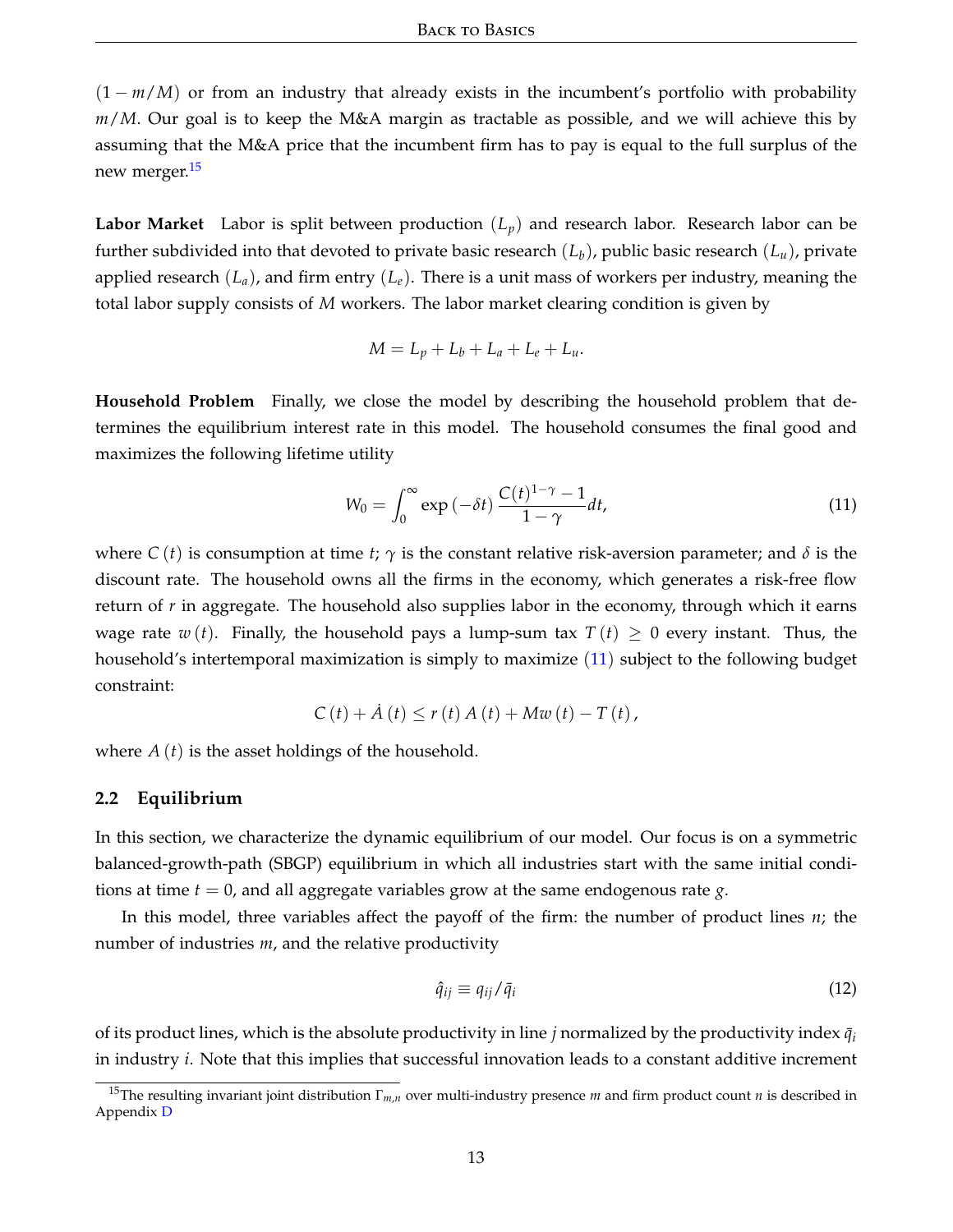in  $\hat{q}$  space, that is,  $\hat{q} \rightarrow \hat{q} + s$  where  $s \in \{\eta, \lambda\}$  depends on the type of innovation. Thus, each incumbent firm is characterized by its state  $k \equiv (\hat{\bf{q}}, n, m)$ .

Of particular interest is the distribution of firms Γ*n*,*m*, which denotes the mass of firms operating in *m* industries and having *n* product lines in total. This will sum not to one but to the total number of firms, which is endogenous. We also denote the mass of product lines owned by firms in *m* industries by  $\mu_m$ , which can be computed from the joint distribution using  $\mu_m \equiv \sum_{n=1}^{\infty} n \cdot \Gamma_{m,n}$ . This will in fact sum to one, as the total mass of product lines in each industry is also one.

Given a government policy sequence  $[T(t)]_{t=0}^{\infty}$ , an SBGP equilibrium is composed of a sequence of intermediate-good quantities; prices; the basic and applied innovation rates of private firms and entrants; the wage rate and interest rate; the joint distribution of multi-industry presence and product count; hot and cold product line productivity distributions  $(\mathcal{F}_H(t), \mathcal{F}_C(t))$ ; and the fraction of hot product lines – i.e.,  $[y_k(t)$ ,  $p_k(t)$ ,  $b_k(t)$ ,  $a_k(t)$ ,  $a_e(t)$ ,  $w(t)$ ,  $r(t)$ ,  $\Gamma_{m,n}(t)$ ,  $\mathcal{F}_H(t)$ ,  $\mathcal{F}_C(t)$ ,  $\alpha(t)|_{t=0}^{\infty}$ such that all firms choose quantity and price to maximize their profits; incumbent and entrant firms invest in research to maximize their firm value; the labor market clears; the household maximizes its discounted sum of future utilities; and the distributions satisfy the relevant flow equations.

**Solution of the Model** In this setting, the intermediate producer with the state-of-the-art technology *q*ˆ operates as a monopolist. Thus, each new innovation has an element of creative destruction, wherein the new innovator replaces the old incumbent using superior technology. In order to avoid the possibility of limit-pricing, we follow [Acemoglu, Akcigit, Alp, Bloom, and Kerr](#page-45-4) [\(2018\)](#page-45-4) and [Akcigit](#page-45-5) [and Kerr](#page-45-5) [\(2018\)](#page-45-5), and assume that the current incumbent and any former incumbents in the same line (with lower quality than the current incumbent) enter a two-stage price-bidding game. In the first stage, each firm pays a fee of  $\epsilon > 0$ , which is arbitrarily close to 0. In the second stage, all firms that paid the fee announce their prices. Due to Bertrand competition in the second stage, only the most productive firm will be able to make any sales and profits, and thus, only this firm will pay the cost *e*, enter the pricing game, and operate with monopoly pricing.

Standard profit maximization delivers familiar equilibrium price and quantities (interested readers are referred to Appendix Section  $D$  for the detailed derivations and results). A monopolist's quantity is increasing and price is decreasing in the relative productivity  $\hat{q}$  of the product line. The equilibrium profits of the monopolist are increasing in its relative productivity  $\hat{q}$  and the average market size  $Z/M$ :

$$
\pi(\hat{q}) = \frac{\hat{q}^{\varepsilon - 1}}{\varepsilon} \frac{Z}{M}.
$$
\n(13)

From this expression, for the flow profits at the product line level, we can then construct a value function describing the overall value of a firm with a portfolio **ˆq** of product lines operating in *m* industries. This rather ungainly object is presented in full in Appendix [D.](#page-56-0) However, the intuition for its construction is fairly straightforward. There is a flow value associated with profits net of various types of R&D spending. On top of this, there are a variety of events that can happen to the firm, such as gaining a new product line on successful research, expanding into a new industry, or losing a product line to a competitor who has innovated. Proposition [1](#page-15-0) summarizes our main result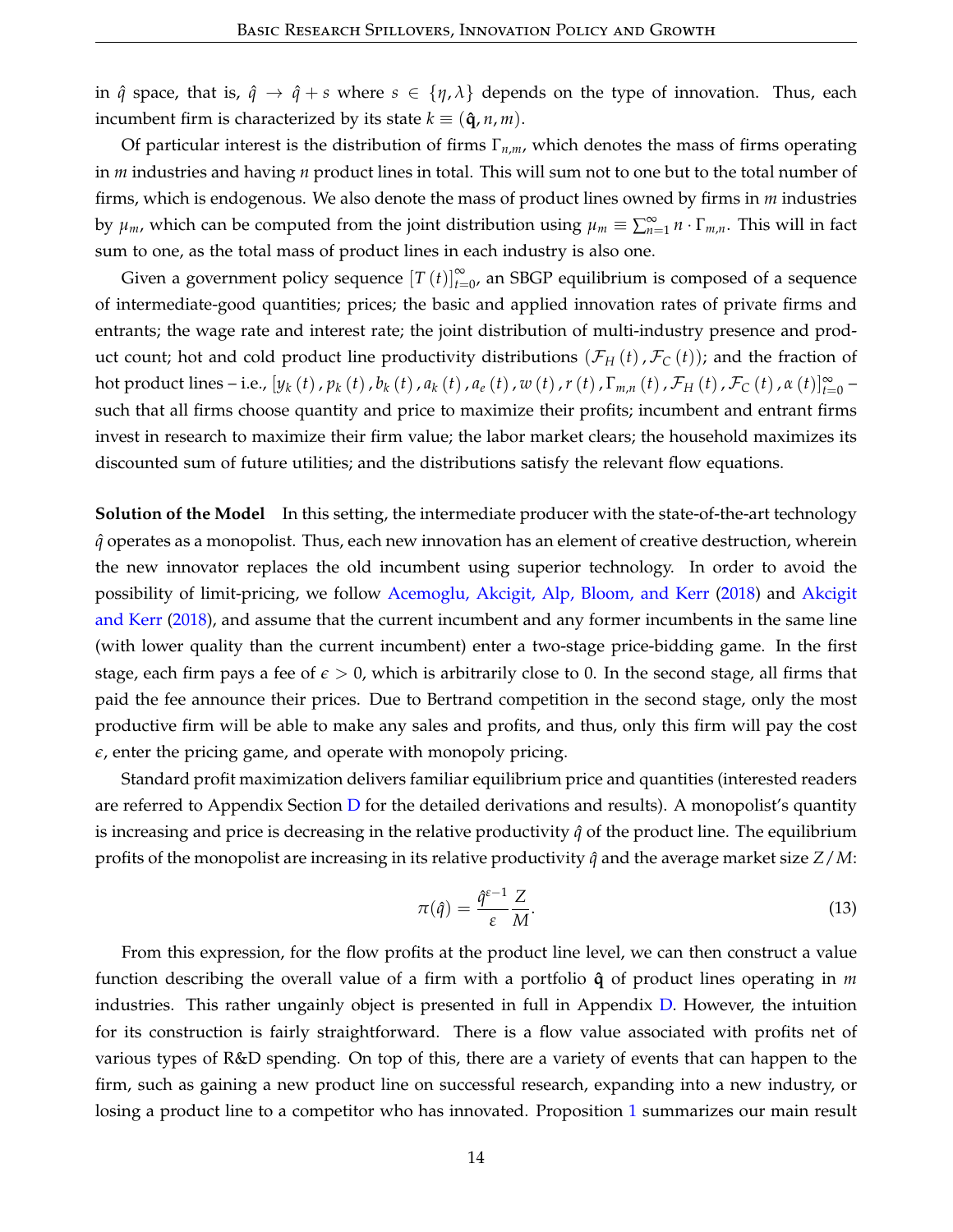concerning firm value.

<span id="page-15-0"></span>**Proposition 1.** Let the value of a firm with a productivity portfolio  $\hat{\mathbf{q}}$  *in m industries be denoted by*  $V(\hat{\mathbf{q}}, m)$ . *This value is equal to*

$$
\mathcal{V}(\mathbf{\hat{q}},m)=\frac{Z}{M}\left[\sum_{\hat{q}\in\mathbf{\hat{q}}}V(\hat{q})+nV_m\right],
$$

*where*

$$
V(\hat{q}) = \frac{\hat{q}^{\varepsilon - 1}}{\varepsilon \left[ r + \tau + \kappa + g\left(\varepsilon - 2\right) \right]},
$$

*and*

$$
(r-g) V_m = \max_{a,b} \left\{ \begin{array}{c} -\tilde{w} \left[ (1-\psi_a) h_a(a) + (1-\psi_b) [h_b(b) + \mathbf{1}_{(b>0)} \phi] \right] \\ +a \left[ \alpha V^H + (1-\alpha) V^C + V_m \right] + b \left( 1 + p \frac{m}{M} \right) \left[ V^H + V_m \right] \\ +x \left( 1 - \frac{m}{M} \right) \left[ V_{m+1} - V_m \right] - \tau V_m + \kappa \mathbb{E}_{\hat{q}} V(\hat{q}_t) \end{array} \right\}.
$$
 (14)

The analogous production values are defined as  $V^H\equiv \mathbb{E}^H_{\hat{q},\eta}V(\hat{q}+\eta)$  and  $V^C\equiv \mathbb{E}^C_{\hat{q},\lambda}V(\hat{q}+\lambda).$ 

### **Proof.** See Appendix **[D](#page-56-0)** ■

This important result has a number of implications. First, the value of a firm has a tractable additive form across product lines. Moreover, the firm value has two major components: the first component is the production value  $V(\hat{q})$ , which simply computes the sum of the future discounted profits where the effective discount rate takes into account the rate of creative destruction *τ*, the exogenous destruction rate *κ*, and the obsolescence of the relative productivity *q*ˆ due to the growth of  $\bar{q}$ . The second component is the R&D option value  $V_m$ , which is a direct function of the multi-industry presence due to the associated internalization of spillovers. Finally, because of the stochastic nature of step sizes, the expectations now integrate over the productivity (which is type specific) and step size.

Because the value function is additive across product lines, so then are innovation rates. Now we can express the first-order condition for basic innovation at the product line level with

$$
b_m = \left[ \frac{\left(1 + p\frac{m}{M}\right)\left(V^H + V_m\right)}{(1 - \psi_b)v_b\xi_b\tilde{w}} \right]^{\frac{1}{v_b - 1}}
$$

The most important result here is the fact that the cross-industry spillover is stronger when a firm is operating more industries; thus, we would expect that basic research investment is increasing in the multi-industry presence of the firm. The strength of this positive relationship will be governed mainly by the probability of the cross-industry spillover parameter *p*. Because of the fixed cost to undertaking basic research *φ*, some labs will decide not to operate if their draw is too high. Let this threshold value be denoted *φm*. Furthermore denote the resulting fraction of labs that operate be denoted  $P_m = \mathbb{P}[\phi < \phi_m].$ 

Both private firms and public research labs are generating basic research in this economy. It is useful to break down total basic research into its embodied and disembodied components. The distinction is based on whether the basic knowledge is immediately turned into a consumer product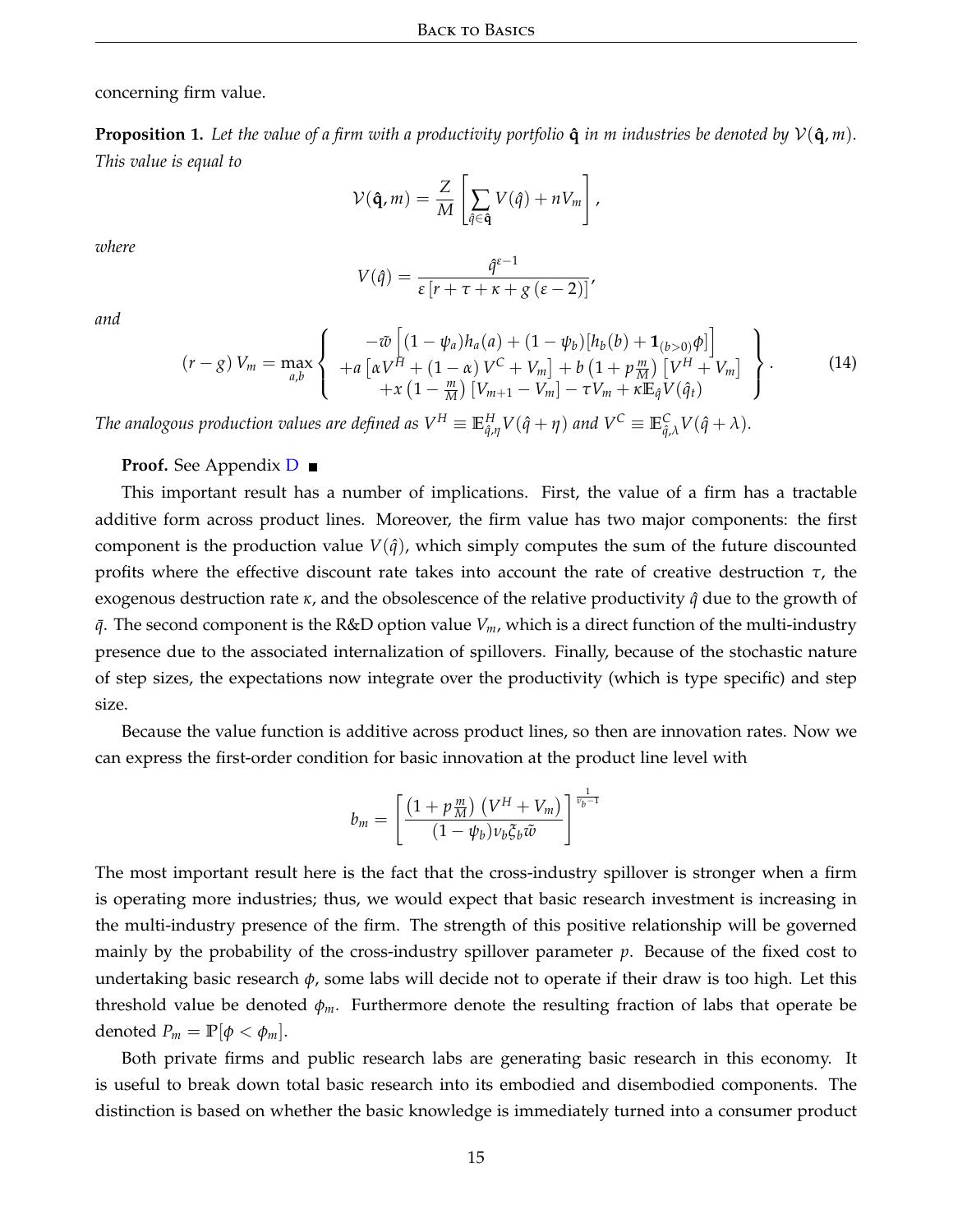(embodied) or simply added to the stock of knowledge available for future innovators (disembodied). We obtain the following aggregates:

<span id="page-16-0"></span>Embedied: 
$$
\tau_b^e \equiv \sum_{m=1}^M \mu_m P_m (1 + \rho_m) b_m
$$
  
Disembedded: 
$$
\tau_b^d \equiv \sum_{m=1}^M \mu_m P_m (p - \rho_m) b_m + (1 + p) u
$$
(15)  
Total: 
$$
\tau_b \equiv \tau_b^e + \tau_b^d,
$$

Recall that  $\mu_m$  is the mass of product lines owned by firms operating in *m* industries  $\mu_m$ . Then,  $\tau_b^e$  and  $\tau_b^d$  correspond, respectively, to the embodied and disembodied components of basic research. Note that the disembodied component includes both private spillovers that are unused and the results of public basic innovation. Finally,  $\tau_b$  is simply the overall flow of basic innovation, including all spillovers.

Using this aggregate rate and the cooldown rate  $\zeta$ , we can express the steady-state flow equation: the number of product lines that become hot must be equal to the number of product lines that cool down. In other words, we must have  $\alpha \zeta = (1 - \alpha)\tau_b$ . As a result, the steady-state fraction of hot product lines is

<span id="page-16-1"></span>
$$
\alpha = \frac{\tau_b}{\zeta + \tau_b}.\tag{16}
$$

The share of hot product lines – those having basic knowledge that can be turned into better consumer products (*α*) – is increasing in the amount of basic research flow. This expression highlights the role of public policy in affecting the knowledge stock. The more money that is allocated to public basic research, the higher the basic research flow will be from public research labs (*u*), which will then increase the fraction of hot product lines through  $\tau_b$ , as in [\(15\)](#page-16-0) and [\(16\)](#page-16-1).

Firms invest in applied research according to

$$
a = \left[ \frac{\alpha V^H + (1 - \alpha) V^C}{(1 - \psi_a) v_a \xi_a \tilde{w}} \right]^{\frac{1}{v_a - 1}}
$$

The crucial observation here is the complementarity between basic and applied research. In equilibrium,  $V^H > V^\mathsf{C}$ , since hot product lines are associated with a larger step size  $\eta.$  Hence, if there are more hot product lines (a higher *α*), each firm increases its investment in applied research. This renders basic and applied research investments complementary. In particular, holding the wage rate fixed, higher public basic research investment encourages firms to invest more in applied research through higher within-industry spillovers.

Let us denote the aggregate rate of applied innovation by  $\tau_a$  such that

$$
\tau_a = \sum_{m=1}^M \mu_m a_m + E a_e. \tag{17}
$$

.

Recall that  $\tau_b^e$  denotes the arrival rate of embodied basic research, as defined in [\(15\)](#page-16-0). Now we can denote the aggregate rate of *creative destruction* (the rate at which firms lose product lines to other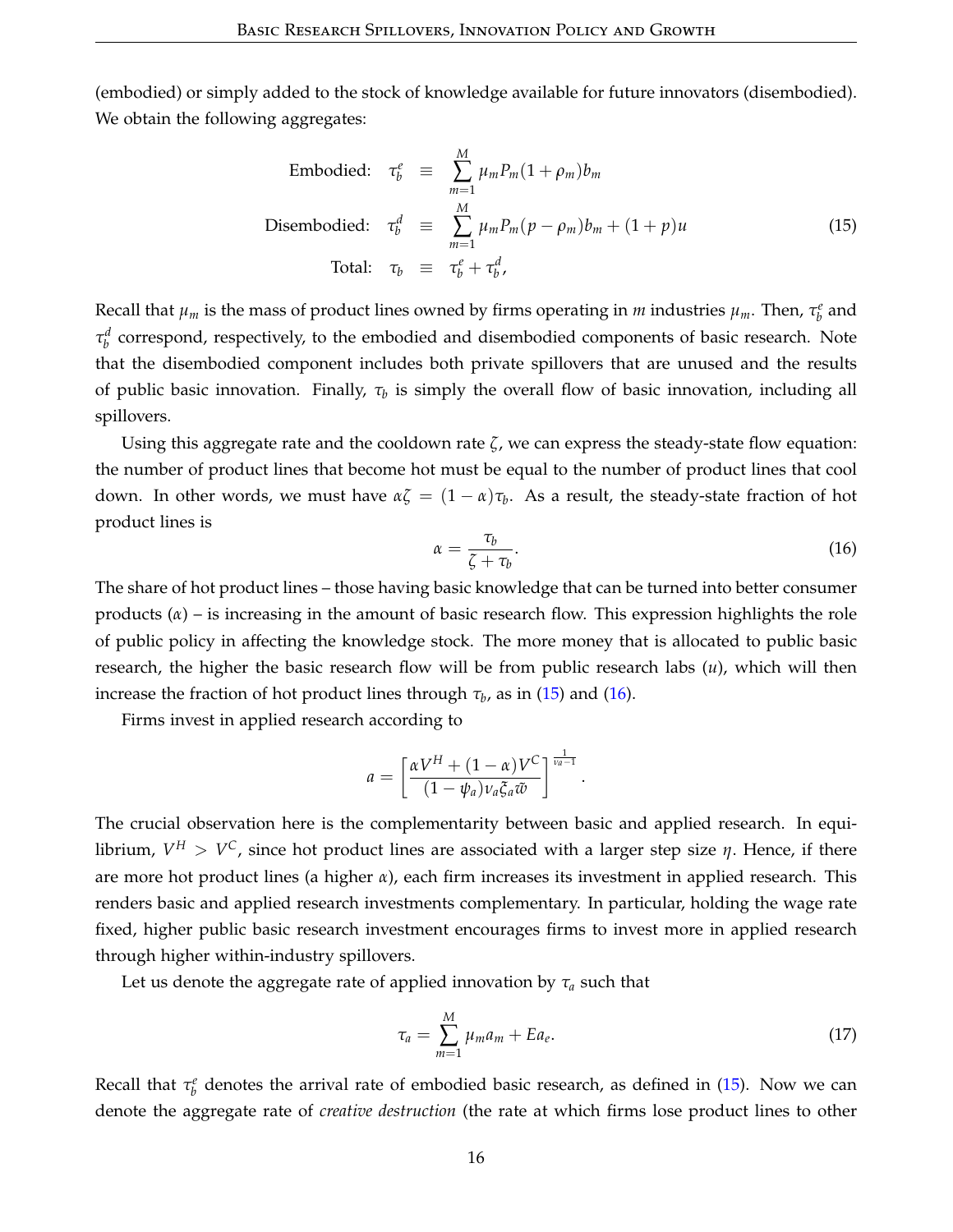firms) by *τ*:

$$
\tau \equiv \tau_a + \tau_b^e. \tag{18}
$$

Creative destruction is determined by the rate at which incumbents produce basic innovations that can be embodied into production immediately  $(\tau^e_b)$ , and by the rate at which incumbents and entrants produce applied innovations  $(\tau_a)$ . Now we are ready to state the following lemma:

**Lemma 1.** Let  $\mathcal{F}_H(\cdot)$  and  $\mathcal{F}_C(\cdot)$  be the aggregate product cumulative measures by type (hot or cold). The flow *equations for these objects are, respectively,*

$$
\dot{\mathcal{F}}_H(\hat{q}) = -\tau \left[ \mathcal{F}_H(\hat{q}) - \mathcal{F}_H(\hat{q} - \eta) \right] + \tau_b^e \mathcal{F}_C(\hat{q} - \eta) - \zeta \mathcal{F}_H(\hat{q}) + \tau_b^d \mathcal{F}_C(\hat{q}) + g\hat{q} [\partial \mathcal{F}_H(\hat{q})/\partial \hat{q}] \n\dot{\mathcal{F}}_C(\hat{q}) = -\tau_a \left[ \mathcal{F}_C(\hat{q}) - \mathcal{F}_C(\hat{q} - \lambda) \right] - \tau_b \mathcal{F}_C(\hat{q}) + \zeta \mathcal{F}_H(\hat{q}) + g\hat{q} [\partial \mathcal{F}_C(\hat{q})/\partial \hat{q}].
$$

### **Proof.** See Appendix **D**. ■

The labor market clearing condition can now be expressed in terms of the above endogenous variables. One additional relationship we will exploit is that between the mass of labor devoted to production and the normalized wage rate. This can be derived from the goods production specification (see Section [D](#page-56-0) in the Appendix for its detailed derivation)

$$
L_p = \frac{Z}{w} \left( \frac{\varepsilon - 1}{\varepsilon} \right)
$$

Using this and the symmetric nature of the equilibrium, we express the labor market clearing condition as an average over industries:

$$
1 = \frac{1}{\tilde{w}} \left( \frac{1 - \varepsilon}{\varepsilon} \right) + \sum_{m} \mu_m P_m \left[ h_b(b_m) + \bar{\phi}_m \right] + U \left[ h_b(u) + \bar{\phi} \right] + h_a(a) + E h_a(a_e) \tag{19}
$$

where  $\bar{\phi}_m = \mathbb{E}[\phi | \phi < \phi_m]$ . This expression equates the labor supply per industry (= 1 since the total labor supply is *M*) to labor demand for production workers; private basic researchers, which is a function of the multi-industry presence of the firms; public basic researchers, which is determined by public policy; incumbent applied researchers; and entrant basic researchers.

Finally, as derived in the Appendix, by imposing aggregate consistency with the goods production functions  $(2)$  and  $(1)$ , we find that the aggregate output is

<span id="page-17-0"></span>
$$
Z = \bar{q}L_p/M. \tag{20}
$$

This expression simply says that the aggregate output is equal to the product of the number of workers employed for production and the aggregate productivity index of the economy. In an SBGP equilibrium, the labor allocated for production is constant. Therefore, the growth rate of aggregate output (and also output per worker) will be equal to the growth rate of the productivity index  $\bar{q}$ . The following proposition provides the exact growth rate of the productivity index.

**Proposition 2.** *In an SBGP, the growth rate of the productivity index is*

<span id="page-17-1"></span>
$$
g = \frac{\tau_a \left[ \alpha \mathbb{E}_{\hat{q}}^H \left( \hat{q} + \eta \right)^{\varepsilon - 1} + (1 - \alpha) \mathbb{E}_{\hat{q}}^C \left( \hat{q} + \lambda \right)^{\varepsilon - 1} - 1 \right] + \tau_b^e \left[ \mathbb{E}_{\hat{q}} \left( \hat{q} + \eta \right)^{\varepsilon - 1} - 1 \right]}{\varepsilon - 1}.
$$
 (21)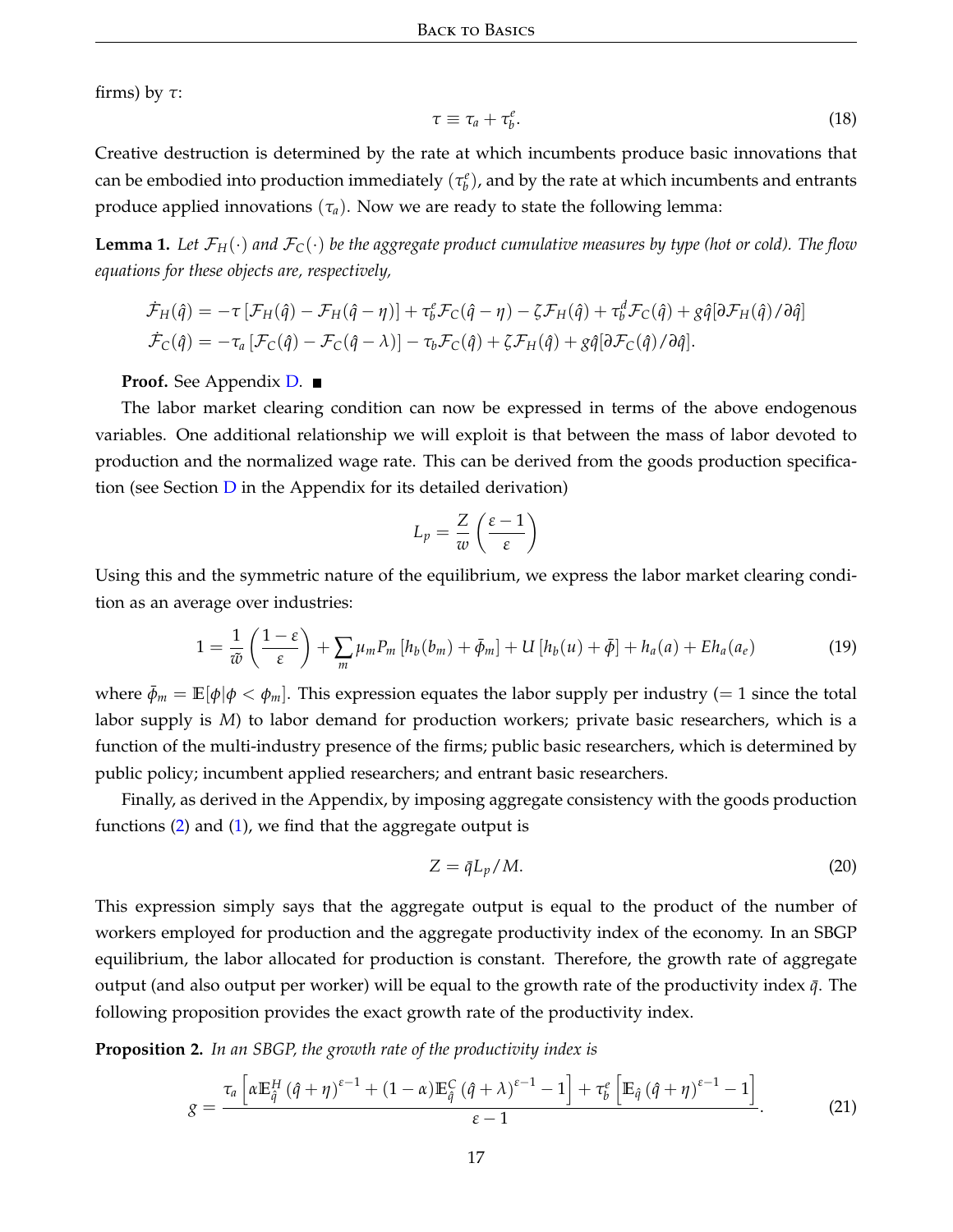### **Proof.** See Appendix [D](#page-56-0)

This growth expression shows that the engines of economic progress include both applied and basic innovation. More important, the basic knowledge stock in the economy, represented by *α*, makes each applied innovation more valuable and contributes more to growth (since  $\eta > \lambda$ ). This expression shows how public funding can contribute to growth through its indirect impact on private research.

## **2.3 Welfare Properties**

Finally, we close this section by describing the SBGP equilibrium welfare. In an SBGP equilibrium that has an initial consumption  $C_0$  and a growth rate of *g*, welfare is computed as

$$
W(C_0,g)^{SBGP} = \int_0^\infty \exp\left(-\delta t\right) \frac{\left(C_0 e^{gt}\right)^{1-\gamma} - 1}{1-\gamma} dt = \frac{1}{1-\gamma} \left(\frac{C_0^{1-\gamma}}{\delta - (1-\gamma)g} - \frac{1}{\delta}\right).
$$

We will report our results in consumption-equivalent terms. In particular, when two different public policies  $T_1$  and  $T_2$  generate different SBGP equilibrium welfare values as  $W(C_0^{T_1}, g^{T_1})$  and  $W(C_0^{T_2}, g^{T_2})$ , we will report *β* such that

$$
W(\beta C_0^{T_1}, g^{T_1}) = W(C_0^{T_2}, g^{T_2}).
$$

In other words,  $\beta$  constitutes the compensating differential in initial consumption that equalizes the welfare of the two proposed policy environments. Therefore, it provides an intuitive measure for evaluating policy tools.

To sum up, let us briefly discuss the sources of inefficiency and what policy can achieve in this model. First, as in standard quality ladder models, there are intertemporal spillovers within each product line. Second, firms simply enjoy the expected duration of monopoly power due to the competition channel of creative destruction. As a result, the private value of innovation differs from the social value of innovation. It is also worth highlighting that, in this model, there could be either over- or underinvestment in R&D. In addition to the standard channels, our model features additional spillovers due to basic research, both within and across industries. Finally, there are additional static distortions due to monopoly power. However, since we are interested primarily in the dynamic inefficiencies associated with innovation and basic research, we will consider the case of a social planner who is still subject to monopoly distortions on the production side.

In the full dynamic framework, all of these inefficiencies will generate room for innovation policy, and our estimated model will govern whether there is over- or underinvestment in the various types of research expenditures in the decentralized equilibrium. It will also provide a framework within which we can evaluate the effects of these innovation policies.

## **2.4 Social Planner**

For the social planner's problem, we choose innovation rates to maximize steady state welfare, while taking static monopoly distortions as given. Furthermore, we assume that all spillovers from both the public and private research sectors are immediately internalized. This allows us to make a number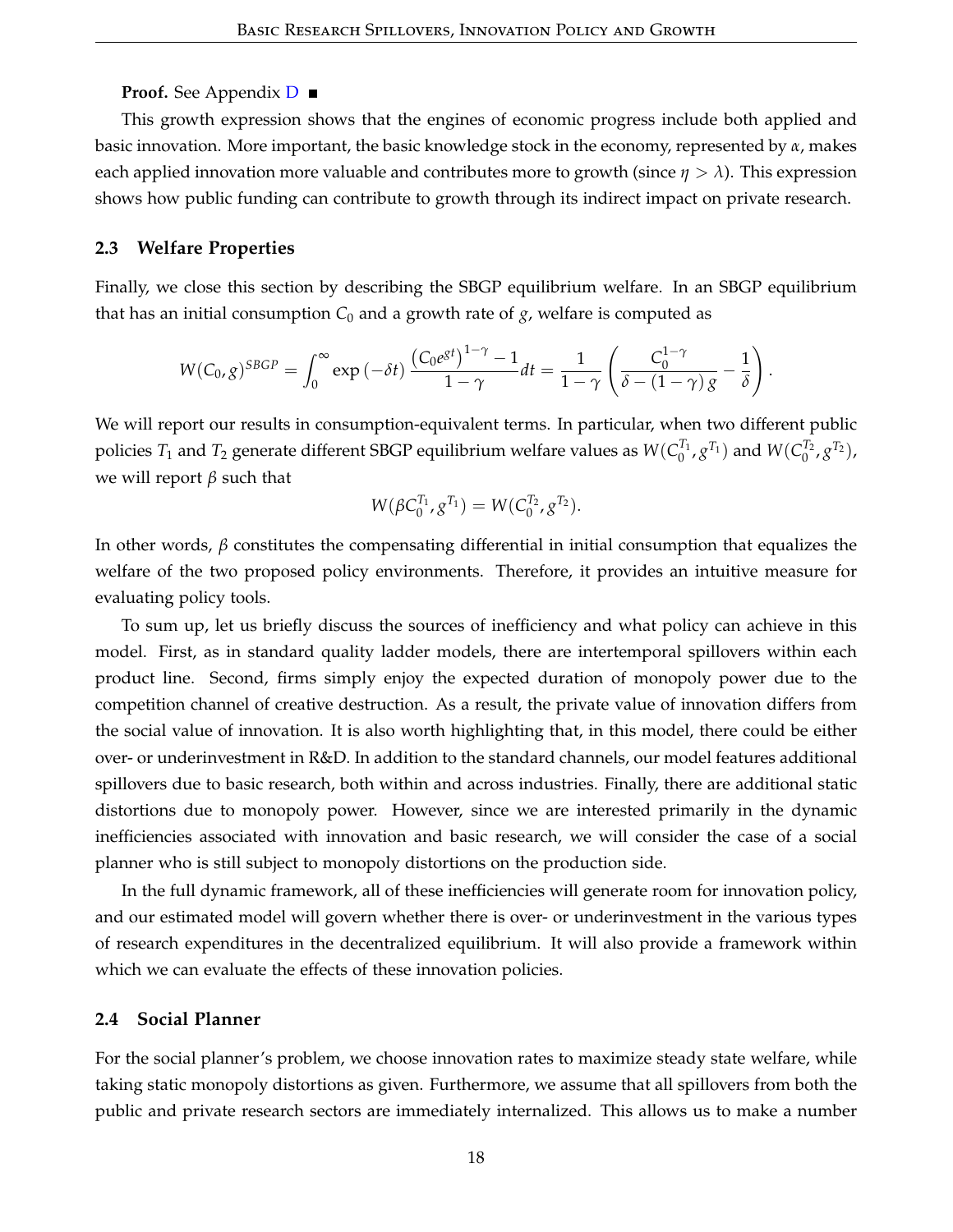of simplifications. First, both the labor cost and growth impact of applied innovation, be it by incumbents or entrants, become the same, so we need only choose a common rate of applied innovation *a* for a mass  $1 + E$  of applied research labs. Similarly, the same is true for private and academic basic research, and so we need only choose a common rate of basic innovation *b*. There is still the extensive margin decision for private basic research labs, which we characterize with a threshhold value *φ*ˆ for the random fixed cost.

As seen in equation [\(20\)](#page-17-0), initial output (and hence consumption) is simply a function of the production labor allocation, which is equal to one minus the research labor allocation. Thus, we can perform the following constrained maximization over the logarithm of welfare

$$
\max_{a,b,\hat{\phi}} (1-\gamma)\log(1-R) - \log(\delta - (1-\gamma)g)
$$
\n
$$
\text{s.t.} \quad P = \mathbb{P}[\phi < \hat{\phi}]
$$
\n
$$
\tau_a = (1+E)a
$$
\n
$$
\tau_b = (P+U)(1+p)b
$$
\n
$$
R = (1+E)h_a(a) + (P+U)h_b(b) + P\mathbb{E}[\phi|\phi < \hat{\phi}] + U\bar{\phi}
$$
\n
$$
g = g(\tau_a, \tau_b) \quad \text{(see eq. 21)}
$$
\n(22)

Before moving on to the quantitative analysis, it is useful to provide a discussion of the key assumptions of our model and their implications on the results. This also allows us to better convey the theoretical structure underpinning our quantitative estimates and the associated policy results.

### **2.5 Modelling Choices and Assumptions**

As in other endogenous growth models, innovations in our model occur thanks to the monopoly rents that are protected by patents.<sup>[16](#page-19-0)</sup> Since patent protections are in place, competitors cannot simply copy the frontier technology, and they need to come up with a technology that is superior to the incumbent's technology. This business stealing effect introduces a source of overinvestment in R&D. At the same time, firms are building on the shoulders of giants (i.e., past innovations before time *t* make the current innovation step size increase by  $\bar{q}_i(t)$ , introducing a source of underinvestment in R&D. Hence, our choice of Schumpeterian models provides the possibility that the decentralized economy could feature over- or underinvestment in R&D.

The reader should note that we have full business stealing, in the sense that entry completely pushes out the previous incumbent in that product line. In an alternative specification, one could imagine some type of patent sale or licensing arrangement. Such an arrangement would induce the need for payments between incumbents and new entrants. Consequently incumbents would potentially have blocking power and receive a stream of royalties. This might affect the model's efficiency properties as they relate to within industry spillovers, but would likely not change the inefficiencies arising from uninternalized cross-industry spillovers. In our model, we abstract from

<span id="page-19-0"></span><sup>&</sup>lt;sup>16</sup>To see an explicit treatment of patent policy in this class of models, see [Acemoglu and Akcigit](#page-45-13) [\(2012\)](#page-45-13), among others.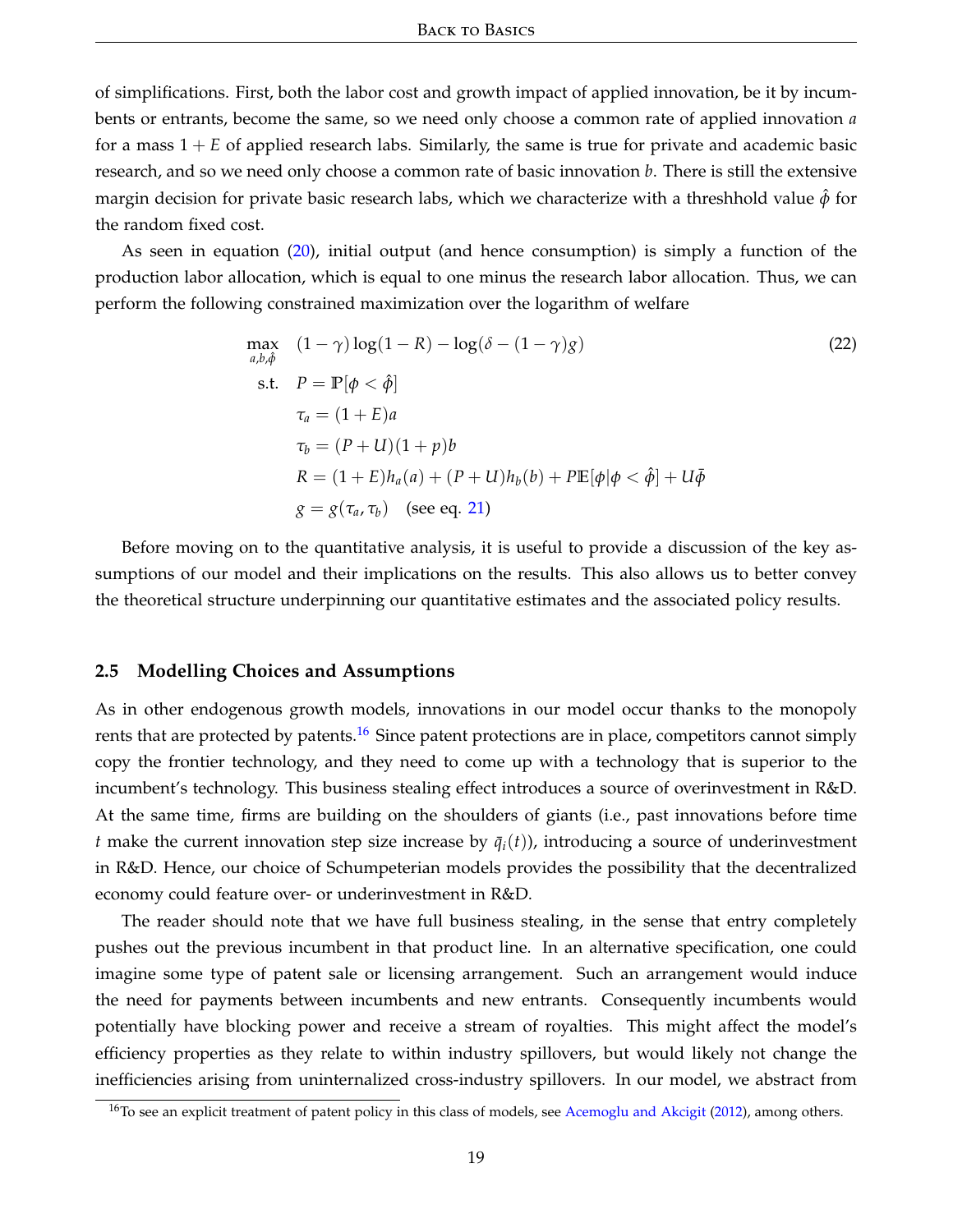such possibilities mostly because, to the best of our knowledge, there is no systematic data on such licensing transactions that could discipline this margin.

Another important feature of the model is that creative destruction happens because rival firms are innovating with a technology that makes the previous technology (and its patent) obsolete. Our model therefore ignores the possibility that firms may improve their own products through internal innovation, without stealing someone else's product through external innovation. Introducing internal innovations into this model would have an ambiguous impact on innovation incentives. On the one hand, firms would internalize the intertemporal spillovers that the internal innovation generates, and increase their innovation efforts. On the other hand, this mechanism would reduce the business stealing margin, and therefore reduce investment into research. However, as in the previous discussion, the inefficiency properties associated with the cross-industry spillover should remain the same. Empirically, there is some disagreement in the literature about the relative importance of internal ver-sus external innovations.<sup>[17](#page-20-1)</sup> Hence, while we appreciate the fact that this additional distinction could be interesting to incorporate, we prefer to leave this as an extension for future research.

A key distinction introduced by our model is the split between basic and applied research. Importantly, the model structure has enough flexibility to allow for quantitatively different or similar spillovers within and across industries, depending on the estimated step sizes  $(\eta, \lambda)$ . In addition, since the government is also investing in basic research through public research labs, it could be that, depending on how much money is allocated to them, the decentralized economy over- or underinvests in basic research relative to applied research. Therefore, the efficiency properties become a quantitative question, and our model has the ability to stimulate meaningful policy discussions in this domain.

Finally, in addition to distinguishing between basic and applied research, we also consider whether research is undertaken by the private or the public sector. Universities are a major source of basic research in our model, and an important simplifying assumption is that their only goal is to improve productivity. This could be a strong assumption since universities and policymakers also care about other educational aspects of knowledge creation and knowledge diffusion. While it is difficult to precisely quantify the weight attached by policymakers to each objective, such additional benefits would lead us to under-estimate the optimal allocation of funds to the public research sector. In our model, such additional objectives could be introduced by changing the objective function of the social planner.

## <span id="page-20-0"></span>**3 Data, Measurement, and Empirical Evidence**

In this section, we present and discuss the empirical patterns that provide the basis for the structural estimation in Section [4.](#page-27-0) First, we describe the data sources that allow us to document patterns of research investment and patenting decisions. Second, we show how the research investment patterns of diversified firms allow us to identify cross-industry spillovers of research. We then use patent

<span id="page-20-1"></span><sup>&</sup>lt;sup>17</sup>For instance see [Garcia-Macia, Hsieh, and Klenow](#page-46-8) [\(2019\)](#page-46-8) and [Akcigit and Kerr](#page-45-5) [\(2018\)](#page-45-5).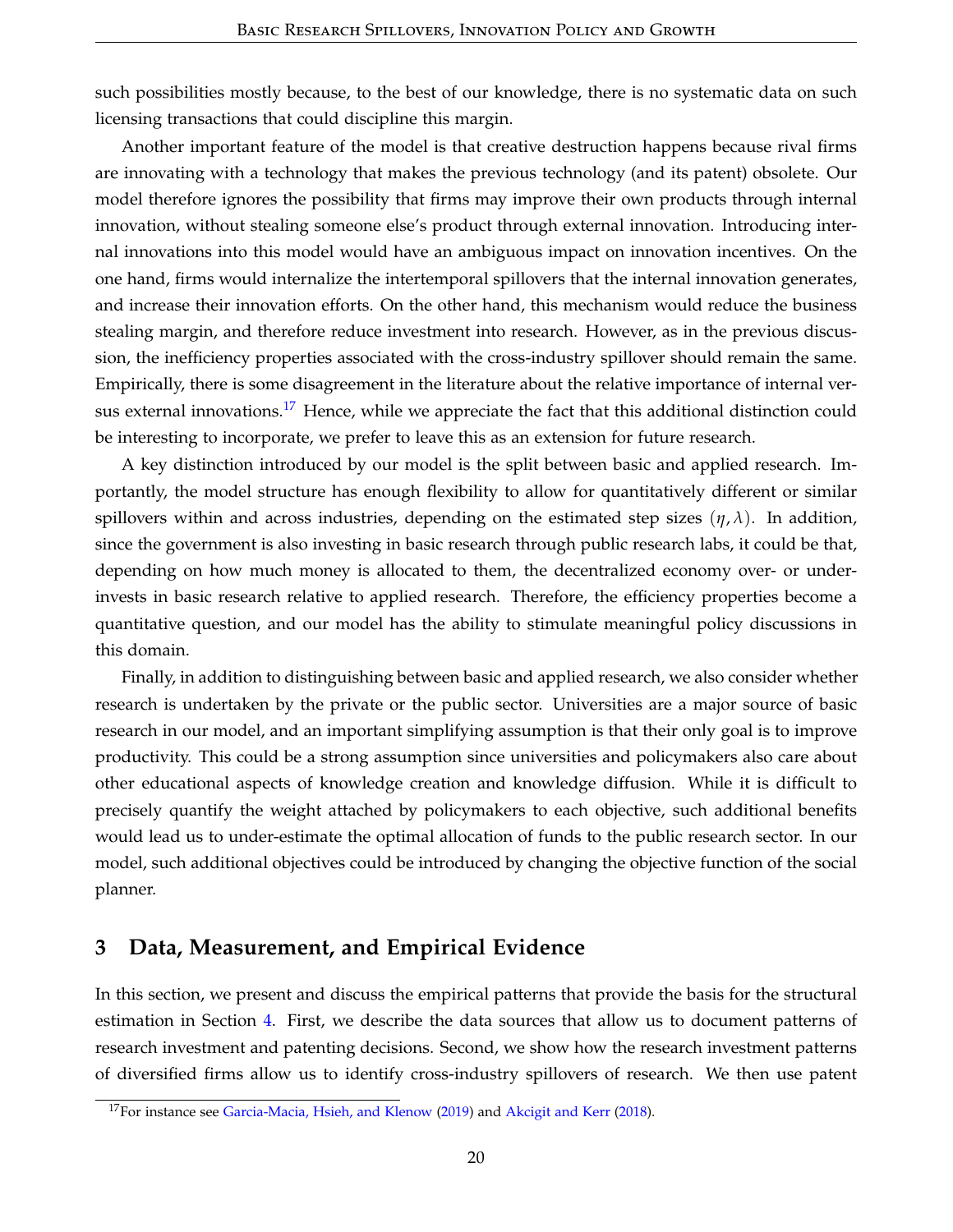citation data across public and private inventors to quantify step sizes in basic and applied research, as well as the associated cooldown rate.

## **3.1 Data and Variable Construction**

To test and estimate our model, we rely on a unique combination of datasets on French innovative firms between 2000 to 2006. The final sample is composed of 13,708 firm-year observations, for which we provide further details regarding data organization and descriptive statistics in Appendix [A.](#page-49-0)

**R&D Information** Information about research investment comes from the annual R&D Survey conducted by the French Ministry of Research. The survey is conducted in annual waves of crosssectional data, and covers a representative sample of French firms of more than 20 employees investing in R&D. The questionnaire includes extensive information about the financing of R&D. It not only breaks down R&D investment according to the source of the funds, but also provides the allocation to different types of research.

The distinction between basic and applied research is based on survey standards defined by the OECD in the Frascati manual. Basic research investment refers to a "systematic study to gain more comprehensive knowledge or understanding of the subject under study without specific applications in mind." Conversely, applied research is defined as a "systematic study to gain knowledge or understanding to meet a specific, recognized need."<sup>[18](#page-21-0)</sup>

One possible concern is that it is hard to conceptually draw a line between what constitutes basic scientific research and applied scientific research. Indeed, there is a continuous spectrum of scientific activity and "moving from the applied-science end of the spectrum to the basic science end... [,] goals become less clearly defined" [\(Nelson,](#page-47-0) [1959\)](#page-47-0). Similarly, [Rosenberg](#page-47-2) [\(1990\)](#page-47-2) argues that it is challenging to categorize research on the basis of the motives of the person performing it. We address this concern in two ways. First, we note that several seminal papers in the literature [\(Mansfield,](#page-47-5) [1980;](#page-47-5) [Mansfield,](#page-47-6) [1981;](#page-47-6) [Link,](#page-47-7) [1981;](#page-47-7) [Griliches,](#page-46-7) [1986\)](#page-46-7) show that the distinction between basic and applied research in this type of data is not only conceptually useful, but also quantitatively important.<sup>[19](#page-21-1)</sup> Second, we also consider the measurement issue from within the context of our model and quantitative results. In particular, we explicitly allow for misclassification of research type in Section [5.5.](#page-39-0) By doing so, we consider how policymakers could set policies in the presence of various levels of misclassification.

**Multi-Industry Activity & Balance-Sheet Information** To measure industry presence, we use information from "Enquete Liaisons Financieres" (LIFI) and "Enquete Annuelle des Entreprises" (EAE).

<span id="page-21-0"></span> $18$ Descriptive statistics are provided in Appendix [A.](#page-49-0) One should note that the definition of corporate basic research does not exclude that it may be directed to fields of current or potential interest, as in the examples provided in the introduction. Importantly, our measurement of research expenditures is based on "intramural" activities and allows us to clearly distinguish research developed within the company from research outsourced to universities or to other units in the group.

<span id="page-21-1"></span> $19$ These papers typically evaluate the importance of basic and applied research by relating it to production data and estimating its output elasticity or rate of return from an extended Cobb-Douglas production function. The common conclusion from those papers is that basic research seems to command a significant "premium"–i.e., that its contribution to firm productivity is significantly larger compared to that of applied research.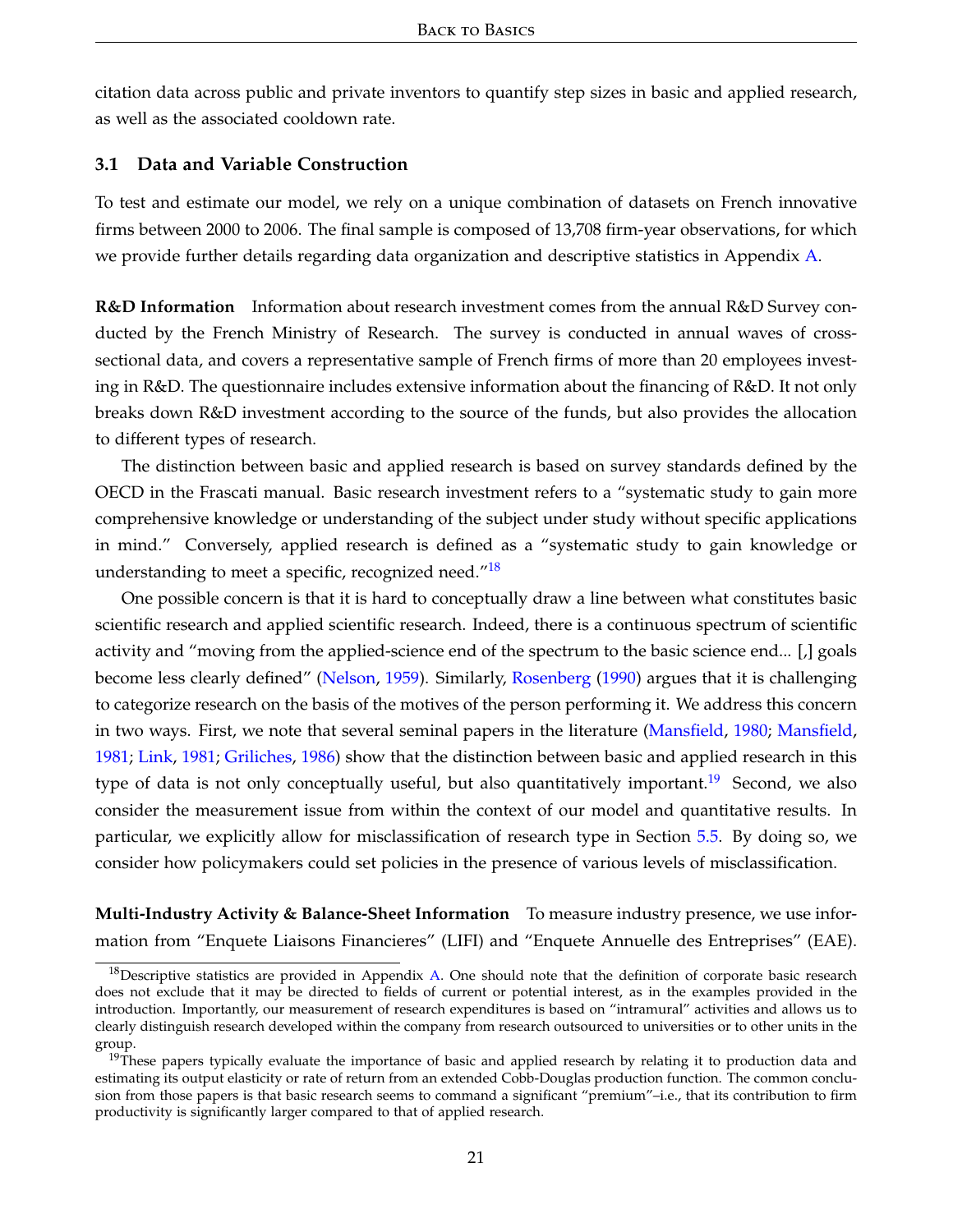The former allows us to distinguish activities within the same business group, while the latter distinguishes between activities within the same firm and provides us with accounting data. All the data sources are connected through unique firm identifiers allowing us to match them to the R&D data.

<span id="page-22-0"></span>

Figure 4: Distribution and Links of Firms Across Industries

The figure uses 13,708 firm-year observations from the pooled data for the period 2000-2006. The left panel plots the share of firms as a function of the *number of 1-Digit SIC industries*, which is the number of distinct SIC codes in which a firm is present. The right panel plots the pairwise presence of firms across industries through nodes and lines. Node color is assigned in terms of total number of firms in the industry (lighter to darker). Thickness of lines between industries is assigned in terms of the total number of links between each pair. Activity classification: 1 "Agriculture", 2 "Food and Textile Industries", 3 "Manufacture of chemicals, metals and machinery", 4 "Manufacture of electrical and transport equipment", 5 "Construction and Utilities", 6 "Wholesale and retail trade", 7 "Transport, Communication and Financial Activities", 8 "Professional, scientific and technical activities", 9 "Education and Human Health Activities", 10 "Arts, entertainment and others".

Figure [4](#page-22-0) plots the multi-industry presence of firms and the direction of these links. The left panel of Figure [4](#page-22-0) plots the share of firms as a function of the number of 1-Digit SIC industries, which is the number of distinct SIC codes in which a firm is present. On average, firms are present in two distinct industries, as defined by 1-digit SIC codes. Although nearly 44% of the firms are operating in only one industry, the remaining firms occupy a large spectrum of industries. Results are very similar when using more disaggregate SIC classifications (up to the 4-digit SIC level) or when changing the definition of an industry link. The right panel of Figure [4](#page-22-0) plots the pairwise presence of firms across industries through nodes and lines. Each node color represents the total number of firms in the industry (darker means more firms), while the thickness of the lines between industries represents the total number of links between each industry pair. The figure shows that the most intense industry links flow between manufacturing industries (node 3) and scientific activities (node 8), while pharmaceutical firms (node 9) are less connected to the rest of the innovative firms. One concern is that our measure of multi-industry presence could be driven by the presence of financial units of firms. While some of the links also flow through financial firms included in "Transport, Communication and Financial Activities" (node 7), they do not appear to dominate in any way. In Column (2) of Table [14,](#page-53-0) Appendix [B,](#page-53-1) we recompute our measures for multi-industry presence and size by excluding financial links and show that our estimate for the cross-industry spillover remains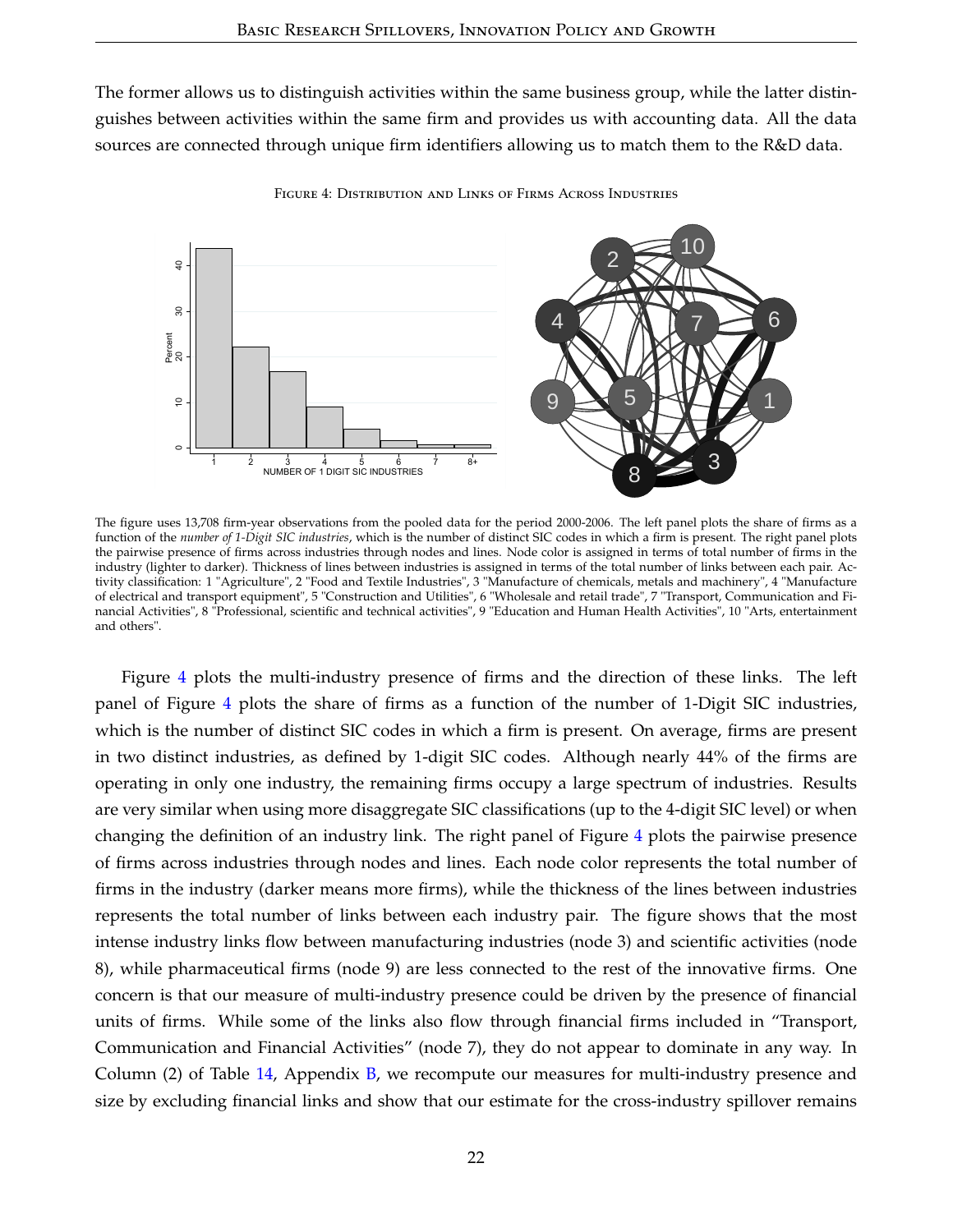<span id="page-23-1"></span>unaffected.

## **3.2 Investment Across Research Types**

We next identify the cross-industry spillovers associated with basic research through the investment choices of multi-industry firms. To do so, we exploit the intuition provided in [Nelson](#page-47-0) [\(1959\)](#page-47-0): as the range of a firm's products and industries becomes more diversified, its incentive for investing in basic research relative to applied research should increase due to better appropriability of potential knowledge spillovers.

<span id="page-23-0"></span>Figure [5](#page-23-0) puts together firms' basic research investment and their multi-industry presence. It plots the ratio of basic to applied research according to firms' multi-industry presence. The figure already controls for firm size, measured in terms of log employment, to disentangle it from the multi-industry effect. The figure provides a first visual confirmation that investment in basic research increases as the scope of a firm's activities expands.



The figure plots *Basic Research Intensity* as a function of *Number of 1-Digit SIC Industries*. For each firm-year observation *Basic Research Intensity* is defined as the ratio of total firm investment in basic research divided by total firm investment in applied research. *Average* is the average basic research intensity for firms conditional on the number of their 1-Digit SIC industries and after partialling out for firm size, while the red line represents a linear fit of the firm-year observations.

Table [2](#page-24-0) further strengthens the identification of the cross-industry spillover by adding controls for firm and industry heterogeneity. To account for zeros in the the dependent variable, we estimate a Tobit model and report marginal effects.

The baseline specification in column (1) controls for firm size, as measured by log employment. The estimates suggest that a firm's presence in an additional industry is positively correlated with its propensity to invest into more basic research. In terms of magnitude, an additional industry link increases the firm's basic research intensity by three percentage points, on average, corresponding to a 50% increase in the average basic intensity of a single-industry firm.

To better understand whether industry characteristics are the main drivers of our estimated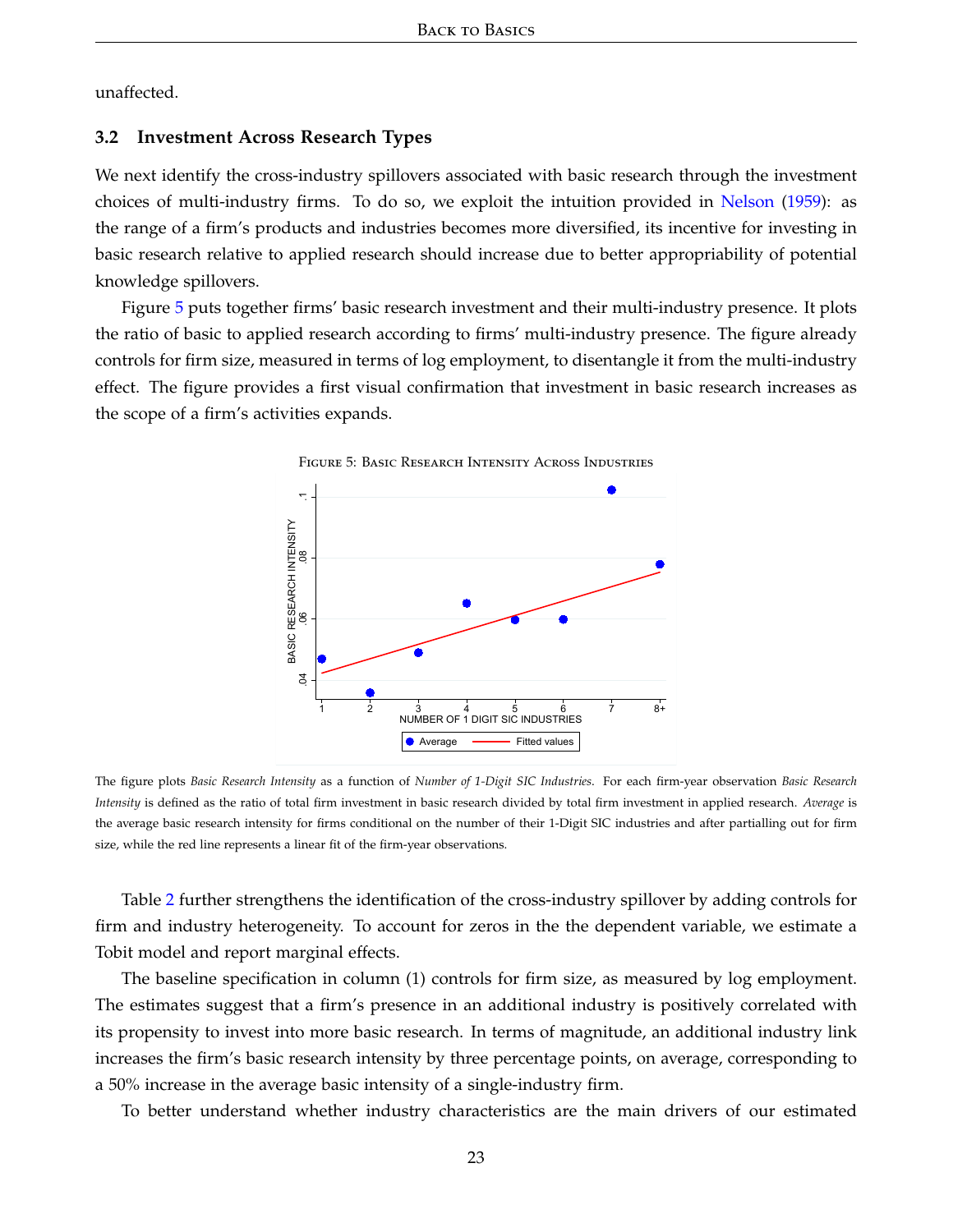<span id="page-24-0"></span>

|                             | (1)            | (2)        | (3)            | (4)        |
|-----------------------------|----------------|------------|----------------|------------|
| $Log$ # of Industries       | $0.032***$     | $0.025***$ | $0.024***$     | $0.024***$ |
|                             | (0.006)        | (0.008)    | (0.008)        | (0.008)    |
| Log Employment              | $0.003**$      | 0.002      | 0.002          | $-0.000$   |
|                             | (0.001)        | (0.001)    | (0.001)        | (0.002)    |
| Year & Organization FE      | Yes            | Yes        | Yes            | Yes        |
| Industry FE                 | N <sub>0</sub> | Yes        | Yes            | <b>Yes</b> |
| Areas of Research Shares    | N <sub>0</sub> | No         | Yes            | <b>Yes</b> |
| Patent Stock & No Patent FE | No             | No         | N <sub>0</sub> | Yes        |
| N                           | 13708          | 13708      | 13707          | 13708      |

Table 2: Basic Research and Multi-Market Activity - Industry and Firm Heterogeneity

*Notes:* Pooled data for the period 2000-2006. Estimates are obtained using Tobit models and relate to the marginal effect of the variables at the sample mean. *Basic Research Intensity* is defined as the ratio of total firm investment in basic research divided by total firm investment in applied research. *Log # of Industries* is the number of distinct SIC codes in which a firm is present. *Log Employment* is the total employment of firms. *Share in Software/Biotech/Materials* is the share of R&D investment in the respective areas of research with share of environment research omitted. *Log Patent Stock* measures the number of patents obtained by firms in the pre-sample period (1993-2000). *Industry FE* denote fixed effects for 1-digit SIC activities. *Year FE* denotes year fixed effects, and *Organization FE* denotes whether the firm operates its activity as a conglomerate or as a business group. See the Appendix for the definition of variables. Robust standard errors clustered at the firm level are in parentheses. One star denotes significance at the 10% level; two stars denote significance at the 5% level; and three stars denote significance at the 1% level.

spillover parameter, we proceed in two steps. In Column (2), we first augment the specification relating basic research intensity to multi-industry presence by including a set of industry fixed effects. This specification, therefore, disentangles the spillover effect from industry heterogeneity in research. While the point estimate is slightly lower, the direction and the strength of the correlation remain very similar to the baseline estimates reported in Column (1). A potential concern is that the industry fixed effects might fail to appropriately capture the transversal nature of research. For instance, the multi-industry structure of a firm might be due to its focus on IT research. To address this concern, we exploit information contained in the R&D survey about the amount spent on different areas of research. The survey distinguishes among the following areas: software, biotech, environment, materials, and social sciences. We augment our specification by including controls for areas of research in column  $(3)$ , and estimates remain very stable.<sup>[20](#page-24-1)</sup>

Finally, in column 4, we try to capture firm-specific heterogeneity in innovative capacity. To do so, we follow an insight provided by [Blundell, Griffith, and Reenen](#page-45-14) [\(1995\)](#page-45-14). Their study estimates the determinants of innovation activity and tries to overcome the fact that "such things as the different appropriability conditions of research efforts and technological opportunities facing firms" are difficult to measure. The authors argue that the permanent firm-specific capacities for successful innovation should be reflected in the pre-sample history of innovative success. Similar to their study,

<span id="page-24-1"></span> $20$ We also re-estimated the spillover parameter excluding an outlier industry in terms of basic research intensity that we identify in the Appendix. Estimates were unaffected.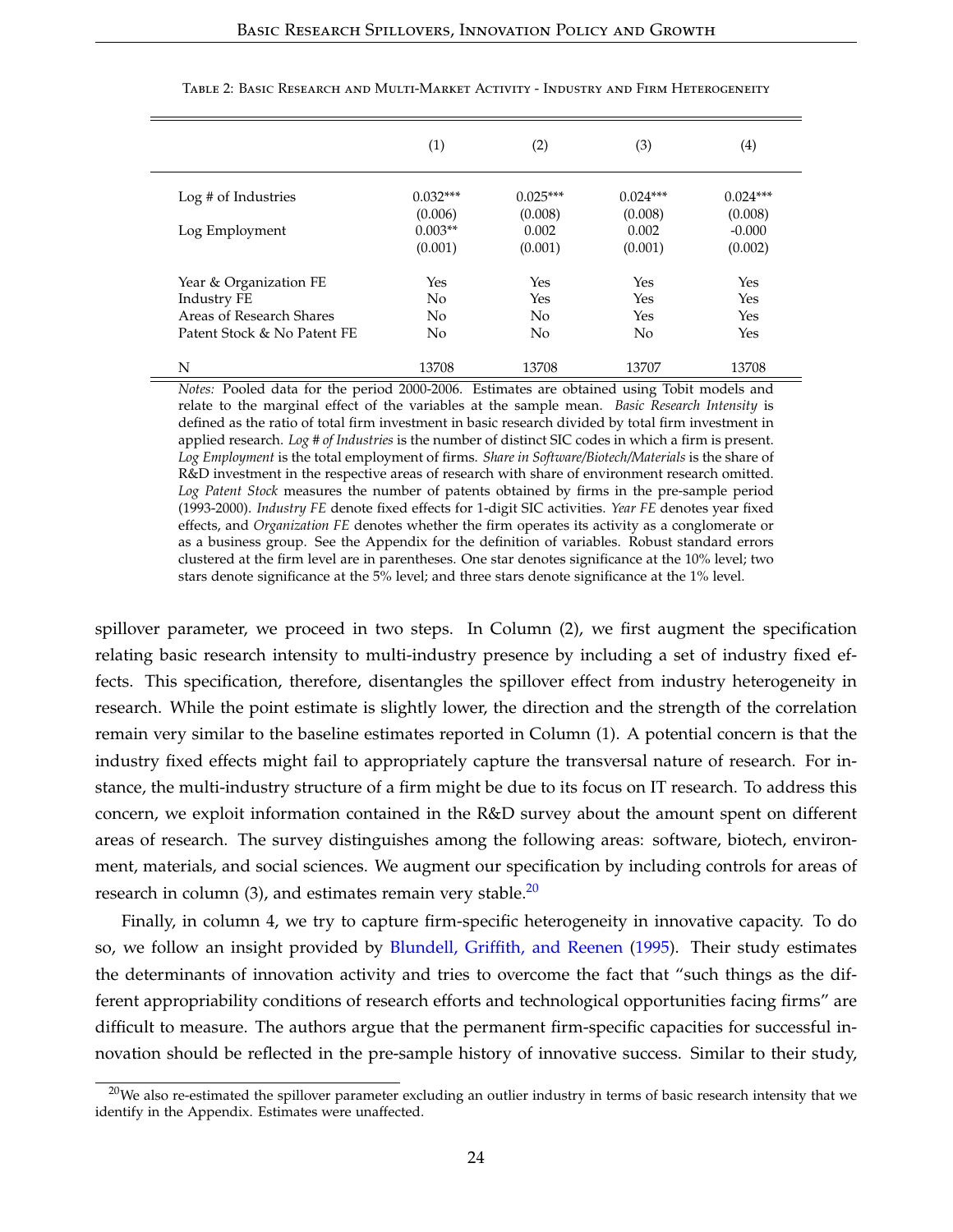we include the number of patents obtained by firms in the pre-sample period (1993-2000) as a variable that approximates the knowledge stock of the firm at its point of entry into the sample. Again, our estimates remain very similar in economic and statistical terms.

Table  $3$  tries to empirically address concerns about reverse causality  $-$  i.e., a firm's comparative advantage in basic research explaining its expansion into multiple industries. In an ideal setting, we would vary a firm's economic scope in order to observe its impact on research patterns. To get as close as possible to this framework, we follow an instrumental variable approach and exploit an historical event that affected the economic scope of firms.

In 1981, Francois Mitterrand became president of the French Republic and implemented a vast nationalization program across industries. Even before his election, the tradition of French state intervention had resulted in a significant fraction of the economy being under state control. Consistent with Colbertist policies, the state modified the economic scope of firms by merging often unrelated firms into large conglomerates of national champions. [Cohen and Bauer](#page-45-15) [\(1985\)](#page-45-15) eloquently describe the phenomenon as a "game of monopoly" played by politicians. In 1987, the election of Jacques Chirac on a liberal platform marked the beginning of privatizations, which then continued into the 1990s under the impetus of the European Commission's competition directorate. Using historical data on ownership structures, we define state participation in 1985-1987 as our instrumental variable.

The first-stage estimates reported in columns (1) to (3) of Table [3](#page-26-0) confirm that state participation in the 1980s is associated with, on average, 1.5 more industry links for firms between 2000 and 2006. The associated F-test is well above the critical levels related to weak instruments. The second-stage estimates, reported in column (4), suggest that the instrumented estimate is significantly larger than the OLS one.<sup>[21](#page-25-0)</sup> This would suggest that our estimates might be a relatively conservative quantification of spillovers.

The exclusion restriction associated with our identification strategy requires that state participation in the 1980s should not directly affect a firm's research incentives in the year 2000. To strengthen the argument, all of our IV specifications include a measure of continued state participation in the ownership of the firm. Another possible objection is that past ownership by the state also affects the likelihood of accessing subsidies and government contracts. In columns (2) and (5), we include as a control variable the share of public funding obtained by these firms. While public funding of private research is associated with higher basic research, its effect does not seem to confound our IV estimate related to the spillover. In columns (3) and (6), we again exploit the R&D survey to construct a dummy variable for links between private companies and universities. Again the estimates remain very similar and seem to exclude a differential access to the knowledge created by the public university system.

Taken together, the estimates across these specifications confirms the robustness of the correlation between firms' multi-industry presence and their investment in basic research.<sup>[22](#page-25-1)</sup>

<span id="page-25-2"></span><span id="page-25-0"></span> $21$ The fact that the OLS estimate represents a lower bound to our spillover parameter is consistent with agency theories in financial economics that highlight the difficulty of capital allocation in diversified firms and the associated valuation discount [\(Jensen and Meckling,](#page-46-13) [1976;](#page-46-13) [Rajan, Servaes, and Zingales,](#page-47-13) [2000;](#page-47-13) [Scharfstein and Stein,](#page-47-14) [2000\)](#page-47-14).

<span id="page-25-1"></span><sup>&</sup>lt;sup>22</sup>Table [14](#page-53-0) in Appendix [B](#page-53-1) further addresses concerns about the measurement of the cross-industry spillover. Column (1)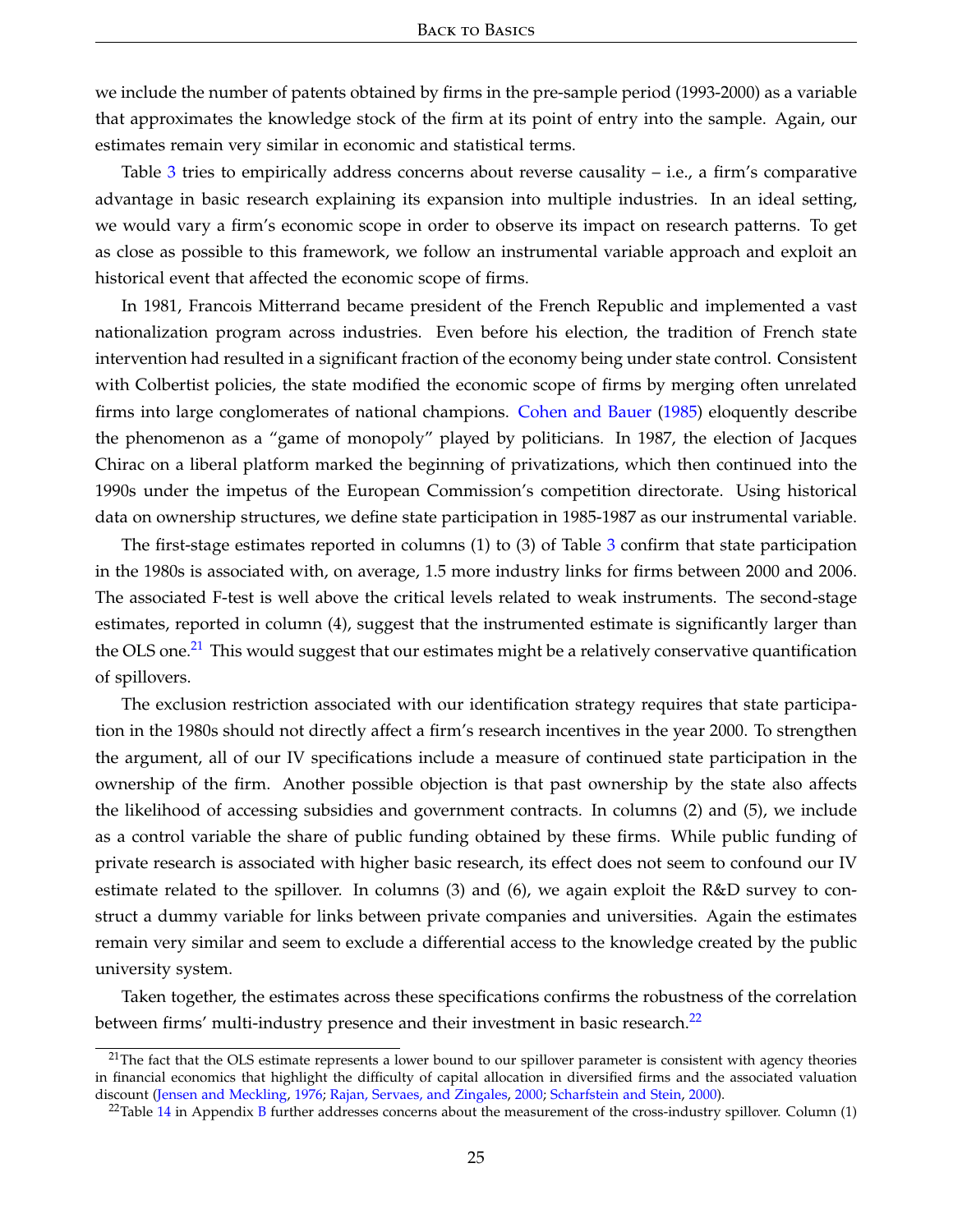<span id="page-26-0"></span>

|                             | 1st Stage |           |           |            | 2nd Stage  |           |
|-----------------------------|-----------|-----------|-----------|------------|------------|-----------|
|                             | (1)       | (2)       | (3)       | (4)        | (5)        | (6)       |
| State Participation in 1985 | $.293***$ | $.288***$ | $.264***$ |            |            |           |
|                             | (.056)    | (.057)    | (.056)    |            |            |           |
| Log # of Industries         |           |           |           | $0.085***$ | $0.079***$ | $0.070**$ |
|                             |           |           |           | (0.018)    | (0.021)    | (0.028)   |
| Log Employment              | $.120***$ | $.120***$ | $.117***$ | $-0.007**$ | $-0.006$   | $-0.006$  |
|                             | (.003)    | (.004)    | (.004)    | (0.003)    | (0.004)    | (0.004)   |
| State Participation         | $-.057$   | $-.057$   | $-.049$   | $-0.003$   | $-0.005$   | $-0.002$  |
|                             | (.083)    | (.083)    | (.082)    | (0.011)    | (0.012)    | (0.013)   |
| Public R&D Subsidies        |           | $.013*$   |           |            | $0.010***$ |           |
|                             |           | (.008)    |           |            | (0.004)    |           |
| Outsourcing to Univ.        |           |           | $.067***$ |            |            | $0.019**$ |
|                             |           |           | (.012)    |            |            | (0.010)   |
| Year & Organization FE      | Yes       | Yes       | Yes       | Yes        | <b>Yes</b> | Yes       |
| Areas of Research Shares    | Yes       | Yes       | Yes       | Yes        | Yes        | Yes       |
| N                           | 13707     | 13707     | 13707     | 13707      | 13707      | 13707     |

Table 3: Basic Research and Multi-Market Activity - Instrumental Variables

*Notes:* Pooled data for the period 2000-2006. Estimates are obtained using Tobit models and relate to the marginal effect of the variables at the sample mean. *Basic Research Intensity* is defined as the ratio of total firm investment in basic research divided by total firm investment in applied research. *Log # of Industries* is the number of distinct SIC codes in which a firm is present. *State Participation in 1985* is a binary variable equal to 1 if the French state was a shareholder of the firm in 1985. *State Participation* is a binary variable equal to 1 if the French state is currently a shareholder of the firm. *Public R&D Subsidies* is a binary variable equal to 1 if the firm obtained public R&D subsidies. *University Collaboration* is a binary variable equal to 1 if the firm collaborates/outsources some of its R&D to the public system. *Log Employment* is the total employment of firms. *Share in Software/Biotech/Materials* is the share of R&D investment in the respective areas of research. *Industry FE* denote fixed effects for 1-digit SIC activities. *Year FE* denotes year fixed effects, and *Organization FE* denotes whether the firm operates its activity as a conglomerate or as a business group. See the Appendix for the definition of variables. Robust standard errors clustered at the firm level are in parentheses. One star denotes significance at the 10% level; two stars denote significance at the 5% level; and three stars denote significance at the 1% level.

## **3.3 Citation Patterns Across Research Types**

We next use citation information from the NBER patent data to empirically measure the quality step size for basic and applied innovation, as well as their importance for follow-up innovations [\(Hall,](#page-46-2) [Jaffe, and Trajtenberg,](#page-46-2) [2001\)](#page-46-2). An empirical issue is how to distinguish between patents derived from basic and from applied research. [Trajtenberg, Henderson, and Jaffe](#page-48-0) [\(1997\)](#page-48-0) document that patents from the public sector are more basic-research oriented than patents from the corporate sector. Consequently, we use the assignee code to distinguish between patents applied for by corporations from

presents the benchmark specification. In column (2), we recompute multi-industry presence and size by excluding links to banks, insurance companies, and asset management companies. In addition, we explicitly control for the presence of financial activities within the group (either as a subsidiary or as the head of the group). Column (3) recomputes multiindustry presence and size by considering only activities with at least ten employees. We also add two variables in the specification that should capture the possibility of spurious industry presence. The first is a dummy variable on whether the headquarters are foreign. The second is a Herfindahl index related to the concentration of employment within a given industry of the firm's portfolio. Column (4) uses the data on the population of French firms and measures the frequency of each distinct activity pair. We then inversely weight the distinct bilateral links of our innovative firms. All estimates remain robust.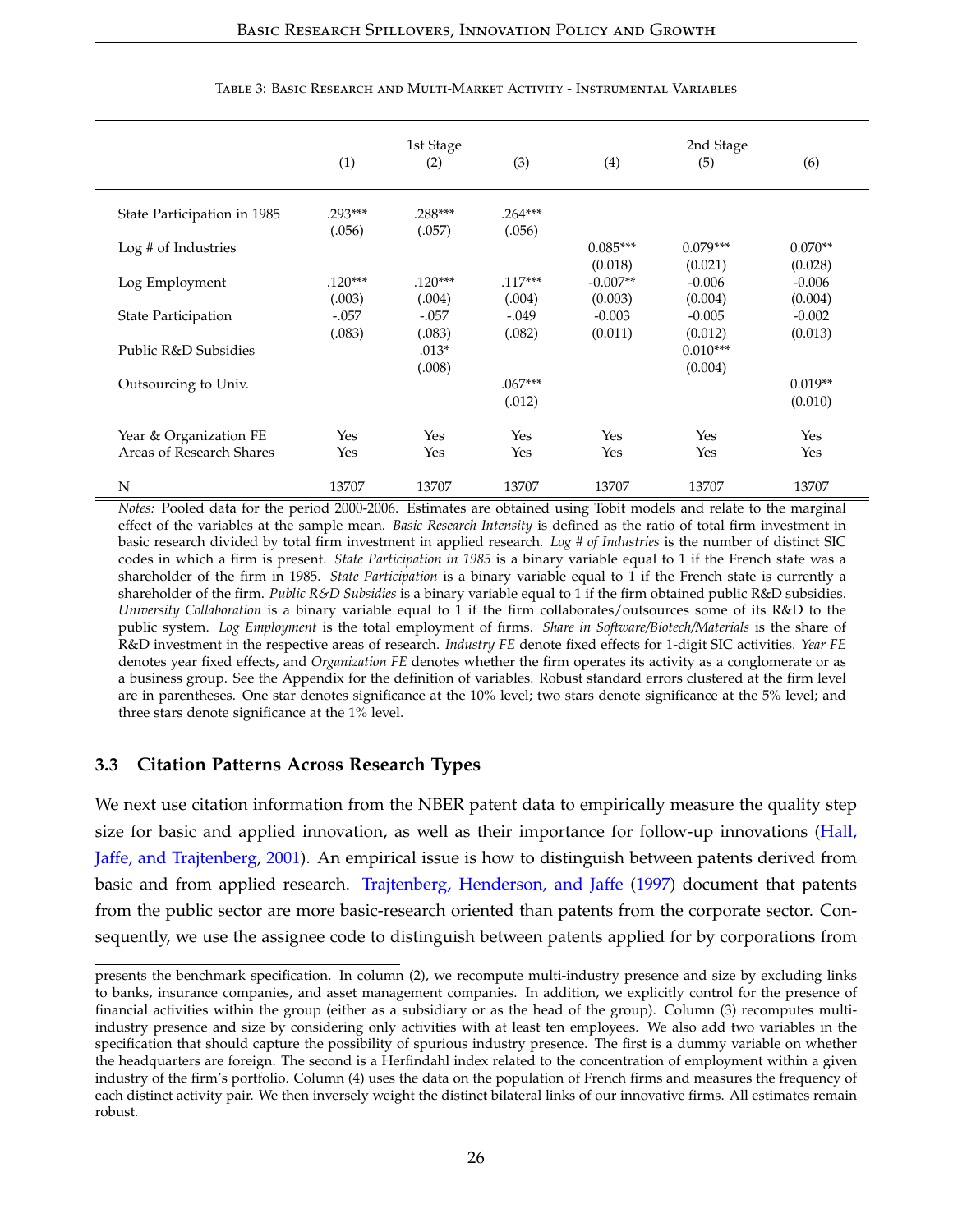patents applied for by public institutions.<sup>[23](#page-27-1)</sup> The evidence on citation patterns across public- and private-sector patents is organized in Table [4](#page-28-0) and explained in Figure [6.](#page-28-1)

In Panel A of Table [4,](#page-28-0) we provide a first breakdown of public and private patents according to the number of direct, 1*st* generation citations that the originating patent received. In the model, the citation distributions for both public and private patents are directly sensitive to the underlying step sizes. The larger the step size, the more citations a patent receives, on average. We find that, on average, a public patent obtains 1.12 more citations than corporate patents.

To estimate the cooldown parameter, we proceed in several steps. First, we again consider whether the originating patent is public or private. Second, for the estimation of the cooldown parameter, instead of computing the 1st generation direct citations (middle panel of Figure [6\)](#page-28-1) received by the original patents, we measure the importance of these 1st generation patents through the number of patent citations they received in turn from 2nd generation patents (bottom panel of Figure  $6$ ).<sup>[24](#page-27-2)</sup> We do so for each year since the granting date of the original patent. Panel B reports the mean difference of this measure between patents originated in the public sector and patents originated in the private sector. We find that the data display a pattern whereby owners of patents following/citing a public-sector-originated patent within a few years are of higher quality than those citing privatesector-originated patents. The difference in the quality of follow-up patents oscillates between 0.3 to 0.6 citations in the early years. However, it drops significantly in the 8th year. The results are similar when using the Wilcoxon-Mann-Whitney test. The second row adjusts for the fact that patents from basic research have a broader applicability. Therefore, we use the concordance table developed by [Silverman](#page-47-15) [\(1996\)](#page-47-15), linking the International Patent Classification (IPC) system to the U.S. Standard Industrial Classification (SIC) system. This concordance enables us to condition citations on being within the same SIC code and qualitatively confirms the previous pattern. $25$ 

One potential limitation of the above analysis is that the propensity to patent research could be different between the public and private sector and might lead us to mismeasure the role of basic research. Unfortunately, such a differential pattern is hard to quantify with the current patent information and would require new micro-data to be collected. Hopefully our paper will spur the collection of such data and allow a better understanding of the production function of the public sector.

<span id="page-27-1"></span><span id="page-27-0"></span> $23$ The use of US patent data was linked to the availability of a long time horizon of publicly available data on patents granted, depositor classification, and the associated citations. The analysis of our final dataset will focus exclusively on French patenters, but the construction of the different variables will use information from the entire dataset. While our proxy is simple to measure in the data, it potentially misclassifies the contribution of private basic patents. However, given that our interest lies in the relative difference between those two groups of patents across time, time-invariant errors in the classification should not impact our conclusions. Appendix [C](#page-55-0) provides additional robustness checks for the estimates on the cooldown rate of patents originating from basic and applied research.

<span id="page-27-3"></span><span id="page-27-2"></span><sup>&</sup>lt;sup>24</sup> All citation measures are based on cumulative 10-year citation horizons to avoid truncation effects.

 $25$ It is likely that the use of concordance tables introduces some degree of measurement error, and explains why the citation patterns is more noisy relative to the previous row.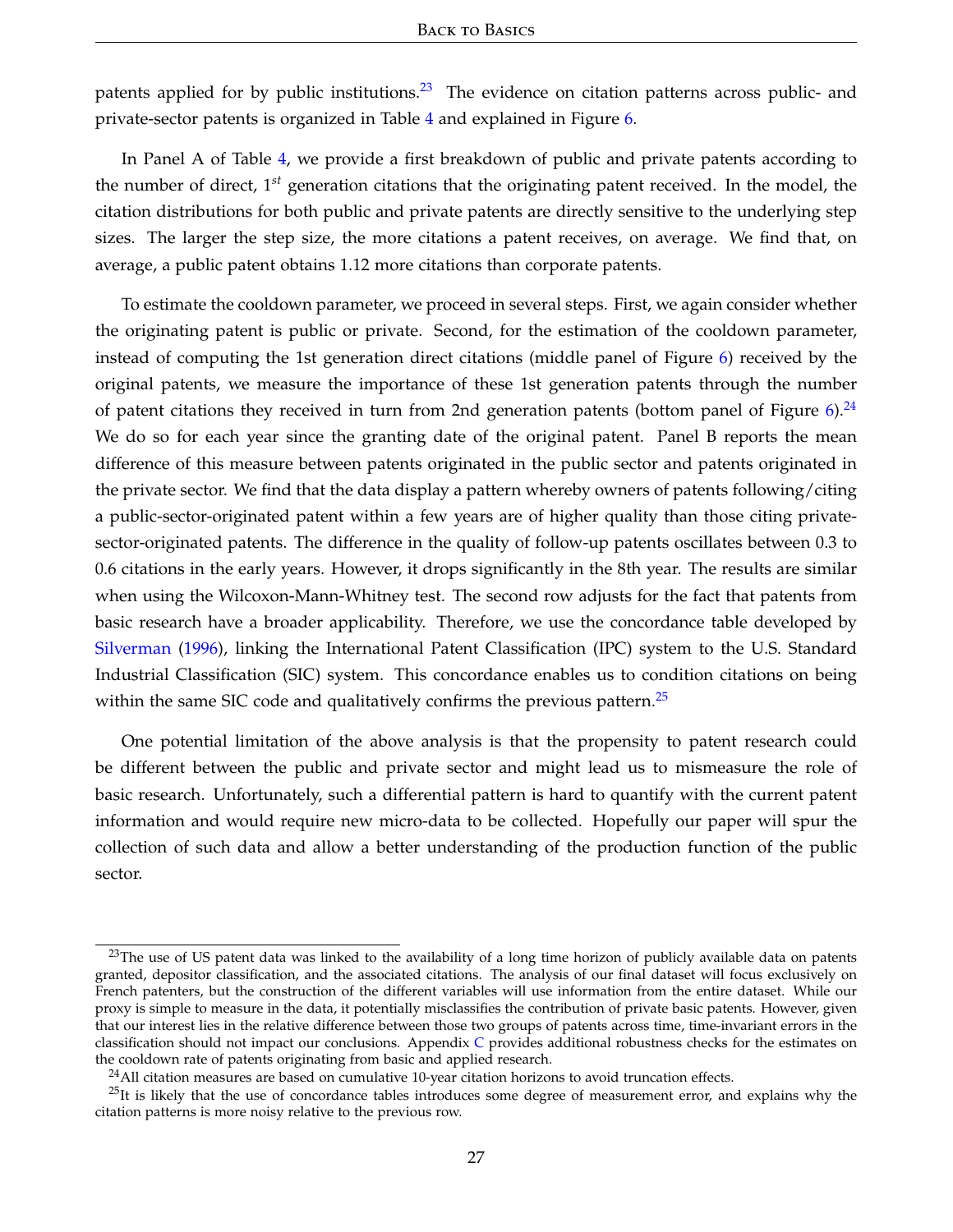#### FIGURE 6: CONSTRUCTION OF CITATION INFORMATION

<span id="page-28-1"></span>

<span id="page-28-0"></span>

|                          | Panel A: 1 <sup>st</sup> Generation Patents |        |          |                  |         |        |          |        |        |          |  |
|--------------------------|---------------------------------------------|--------|----------|------------------|---------|--------|----------|--------|--------|----------|--|
|                          |                                             |        | Mean     | 25 <sub>th</sub> | Median  | 75th   | St. Dev. | Min    | Max    | N        |  |
| <b>Private Citations</b> |                                             |        | 5.88     | 1.00             | 4.00    | 7.00   | 8.01     | 0.00   | 179.00 | 28247.00 |  |
| <b>Public Citations</b>  |                                             |        | 7.01     | 2.00             | 4.00    | 8.00   | 11.86    | 0.00   | 351.00 | 2806.00  |  |
|                          | Panel B: 2 <sup>nd</sup> Generation Patents |        |          |                  |         |        |          |        |        |          |  |
| Age Cohort               | 1                                           | 2      | 3        | 4                | 5       | 6      | 7        | 8      | 9      | 10       |  |
| Mean Difference          | $.3**$                                      | $.3**$ | $.62***$ | $.28**$          | $.41**$ | .23    | $.71***$ | .08    | .39    | .14      |  |
|                          | (0.15)                                      | (0.15) | (0.17)   | (0.14)           | (0.18)  | (0.17) | (0.25)   | (0.16) | (0.25) | (0.24)   |  |
| Adjusted                 | $.3**$                                      | $.23*$ | $.55***$ | $.26*$           | $.46**$ | .18    | $.58**$  | .06    | $.47*$ | .22      |  |
|                          | (0.15)                                      | (0.14) | (0.17)   | (0.17)           | (0.17)  | (0.17) | (0.24)   | (0.15) | (0.26) | (0.28)   |  |

Notes: Citation patterns of patents granted by the USPTO to French private and public depositors. Panel A computes direct 1st generation citations across public and private patents. Panel B reports the average difference in citations of 2nd generation patents for the period 1975-1990. Adjusted citations are conditioned on being within the same 1-digit industry of use, as indicated by the concordance table in Silverman (2004). Two sample t-tests with unequal variances were used. One star denotes significance at the 10% level; two stars denote significance at the 5% level; and three stars denote significance at the 1% level.

## **4 Quantitative Analysis**

## **4.1 Estimation**

In this section, we describe the estimation strategy used. We assume that the idiosyncratic fixed-cost component of basic research is drawn from a lognormal distribution with log $(\phi)\sim\mathcal{N}(\bar\phi,\sigma^2).$  As a result, the set of parameters of the model is

$$
\theta = \{\delta, \gamma, \varepsilon, p, \eta, \lambda, E, U, \nu_a, \nu_b, \xi_a, \xi_b, \kappa, \bar{\phi}, \sigma, \zeta, \zeta\} \in \Theta.
$$

In our dataset, for each firm *f* and each time period *t*, we have a vector of *N* observables from the actual data  $\mathbf{y}_{ft} \equiv \left[ y_{ft}^1 \ldots \hat{y}_{ft}^N \right]_{N \times 1}^{\prime}$  that includes the number of industries in which the firm is present, sales, profits, and labor costs. Let the entire dataset be denoted by **y**.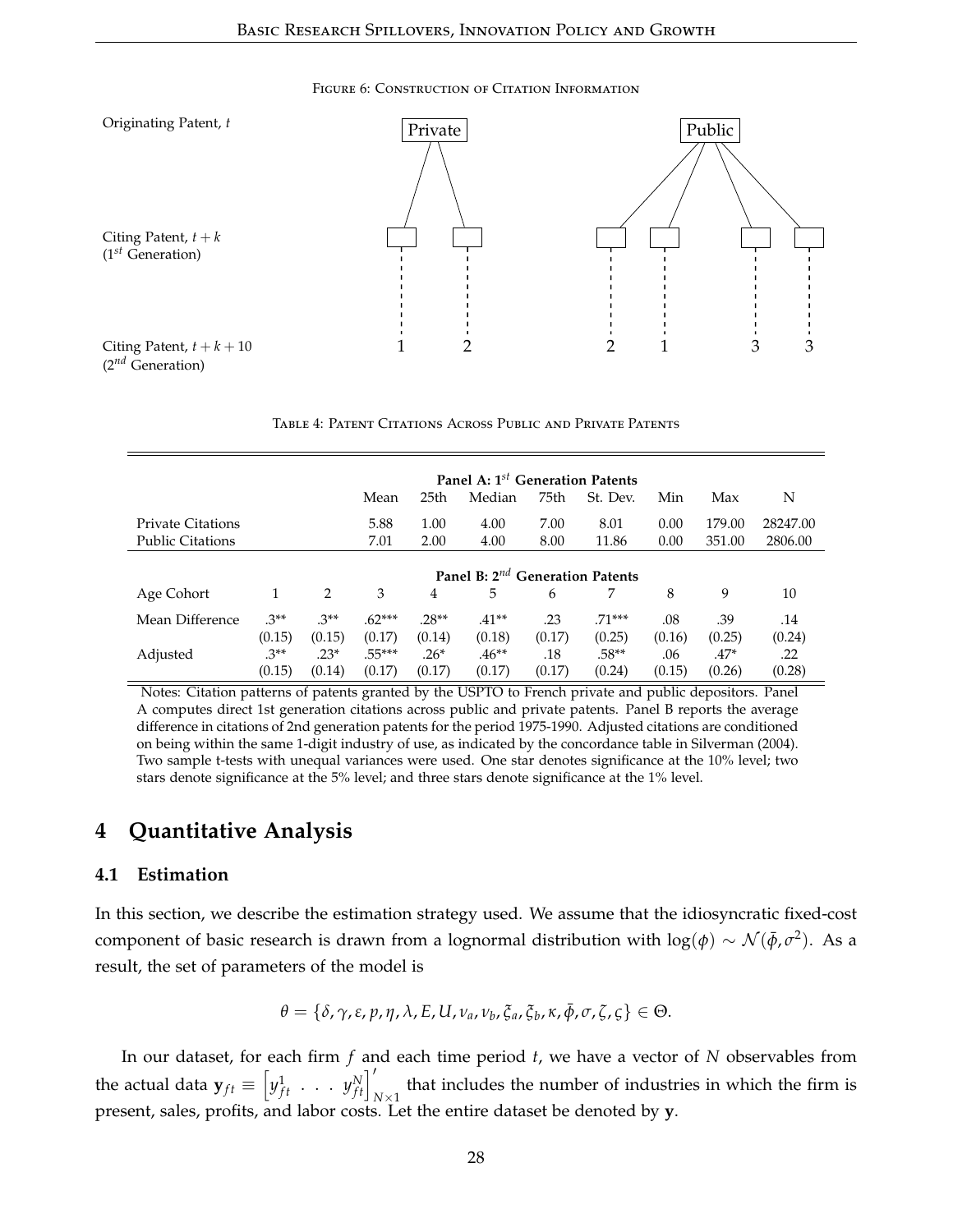We use the simulated method of moments (SMM) for the estimation.<sup>[26](#page-29-0)</sup> Define  $\Lambda$  (**y**) and  $\Lambda$ ( $\theta$ ) to be, respectively, the vectors of real data moments (generated from **y**) and equilibrium model moments (generated for some vector of parameters *θ*). Since certain moments require knowledge of the joint distribution of firms over the number of products and industries (*m*, *n*) and the portfolio of product qualities **q**, which has no apparent analytic form, we simulate a large panel of firms to calculate  $\Lambda(\theta)$ to a high degree of accuracy. $27$ 

Our proposed estimator minimizes a quadratic form of the difference between these two vectors

$$
\hat{\theta} = \arg\min_{\theta \in \Theta} [\Lambda(\theta) - \Lambda(\mathbf{y})] \cdot W \cdot [\Lambda(\theta) - \Lambda(\mathbf{y})], \tag{23}
$$

where *W* is the weighting matrix. We use a diagonal weighting matrix with entries equal to the inverse square of the data moment value, or, in notational terms,  $W_{ii} = 1/\Lambda_i(\mathbf{y})^2$  and  $W_{ij} = 0$  for  $i \neq j$ . In our estimation, we use 30 moments, which we denote as  $\Lambda(1) - \Lambda(30)$ . We pick moments that are most informative for identification of the unique features of our model.

**Status Quo Policies** We also take into account that, during the period we consider, there was existing government support for R&D activities in France. In our dataset, 10% of corporate R&D is, on average, publicly funded. Therefore, in our estimation, we introduce a uniform subsidy to the total R&D spending of the firm  $\psi_a = \psi_b = 0.10$ . The government has a balanced budget every period, so that the sum of total subsidies (*S*) and public research funding (*R*) must be equal to tax revenues; that is,

$$
T = S + R = \psi_a h_a(a) + \psi_b \sum_{m=1}^{M} \mu_m P_m [h_b(b_m) + \bar{\phi}_m] + U [h_b(u) + \bar{\phi}],
$$

where *T* is a lump-sum tax on consumers. In France, during 2000-2006, the fraction of GDP devoted to public research labs and academic institutions was approximately 0.5%. Therefore, we pick *R*/*Z*, which is the share of GDP devoted to public basic research, to be 0.5%.

## **4.2 Identification**

Ultimately, the parameters of the model are identified jointly by their optimality with respect to the estimation objective function defined above. Nonetheless, there is a clear sense in which certain parameters are identified mainly through certain moments. In this section, we provide an account of such relations with special focus on those parameters that are either novel to our model or are particularly important for the ensuing policy exercises. Additionally, we provide the full Jacobian matrix of the moment vector Λ with respect to the parameter vector *θ*. This provides precise numerical values for the direction and magnitude of moment-parameter dependence in the neighborhood of our estimated parameter values.

<span id="page-29-0"></span> $26$ See [Bloom](#page-45-16) [\(2009\)](#page-45-16) and [Lentz and Mortensen](#page-47-8) [\(2008\)](#page-47-8) for further description and usage information on SMM. Appendix [E](#page-61-0) provides additional details about the computer algorithm.

<span id="page-29-1"></span> $27$  For our results, we simulate 32K firms with a burn-in time of 100 years and 100 time steps per year.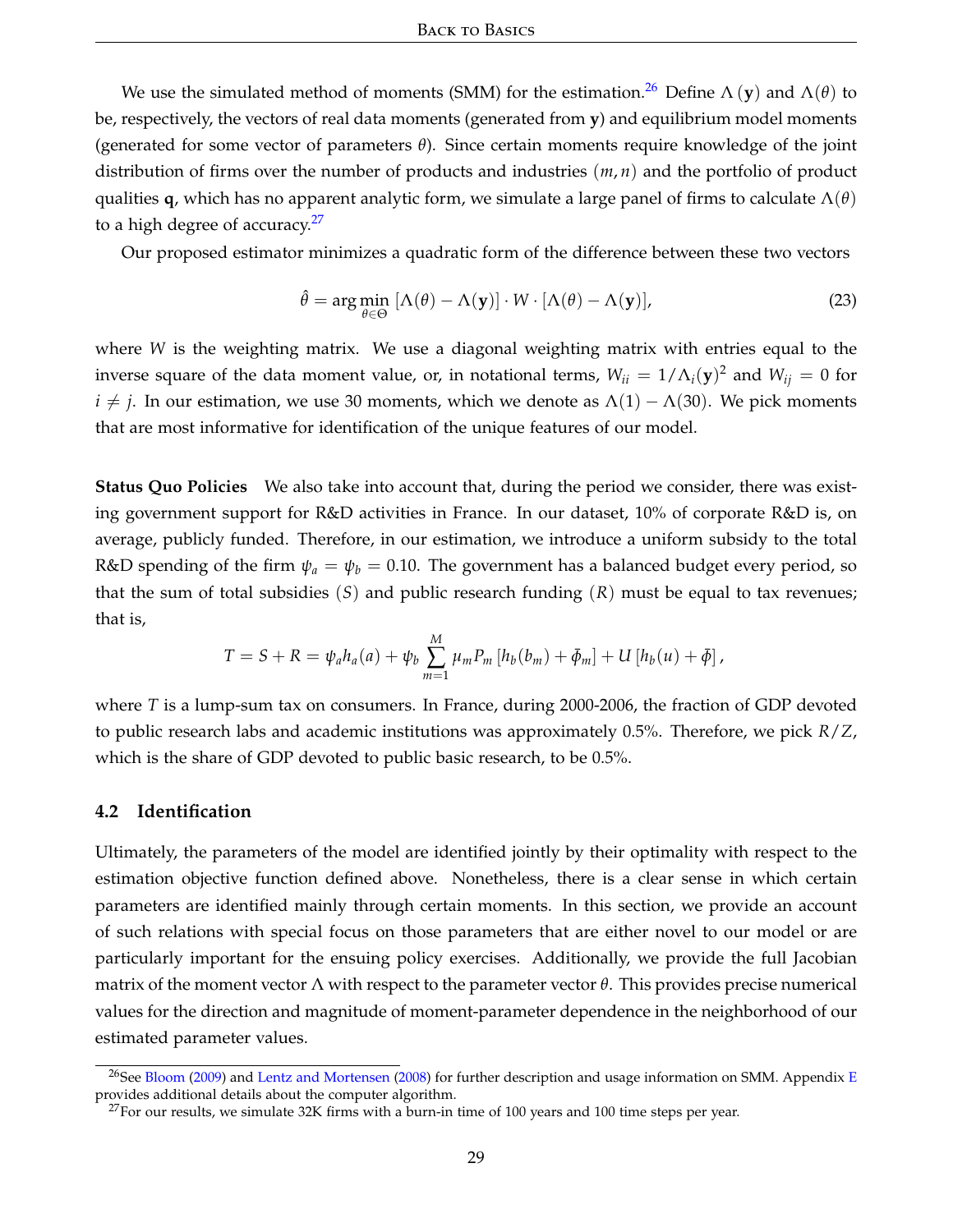Figure 7: Citation Model Diagram



Basic innovations are represented by "B", while applied innovations are represented by "A". Each arrow represents the possibility of a citation. An actual citation will occur with probability *ηx* for basic innovations and *λx* for applied innovations.

### **4.2.1 Step Sizes: Citation Model**

The innovation step sizes for basic and applied research are two of the most critical parameters in the model, as they fix the scale of innovation sizes against which input costs are weighed. Though these values are important in determining the overall growth rate, profitability of firms, and the firm-size distribution, the distribution of patent citations provides the most direct evidence. In the model, the citation distributions for both public and private patents are directly sensitive to the underlying step sizes. The larger the step size, the more citations a patent receives, on average.

The distinction between basic and applied research has a very natural interpretation in this setting. We interpret each basic innovation as starting a new line of research that is cited by subsequent applied innovations that build off of it. When a subsequent basic innovation is generated, the original basic patent receives no more citations, and the new line of research prevails. Similarly, applied innovations also build off of one another, and we allow them to cite prior patents both from basic and applied research. We model the probability of being cited by subsequent innovations as some parameter *x* times the step size of the innovation. This encapsulates the notion that patents with a high immediate impact on productivity are also generally more highly cited.

Recall that the two step sizes in our model are  $\eta$  and  $\lambda$ , and that we have applied and basic innovation rates  $\tau_b$  and  $\tau_a$ . We show in Appendix A that under the dynamics described above, the total number of citations a patent receives will follow a geometric distribution. In particular, the probability of a patent with step size *s* receiving *n* citations will be

$$
p_s(n) = (1 - c_s)c_s^n
$$
 where  $c_s = \frac{\tau_a xs}{\tau_a xs + \tau_b}$ .

Additionally, we know that basic innovations always have step size *η*, while applied innovations have step size *η* when they land on "hot" product lines (with probability  $\alpha$ ) and step size  $\lambda$  otherwise. Thus, we find that

$$
p_b(n) = p_\eta(n)
$$
  
\n
$$
p_a(n) = \alpha p_\eta(n) + (1-\alpha)p_\lambda(n).
$$

This structure has the advantage that it not only generates average citation rates and counts for basic and applied research, but also generates an entire predicted distribution of citation counts across patents. Importantly, these distributions are directly sensitive to the underlying step sizes. The larger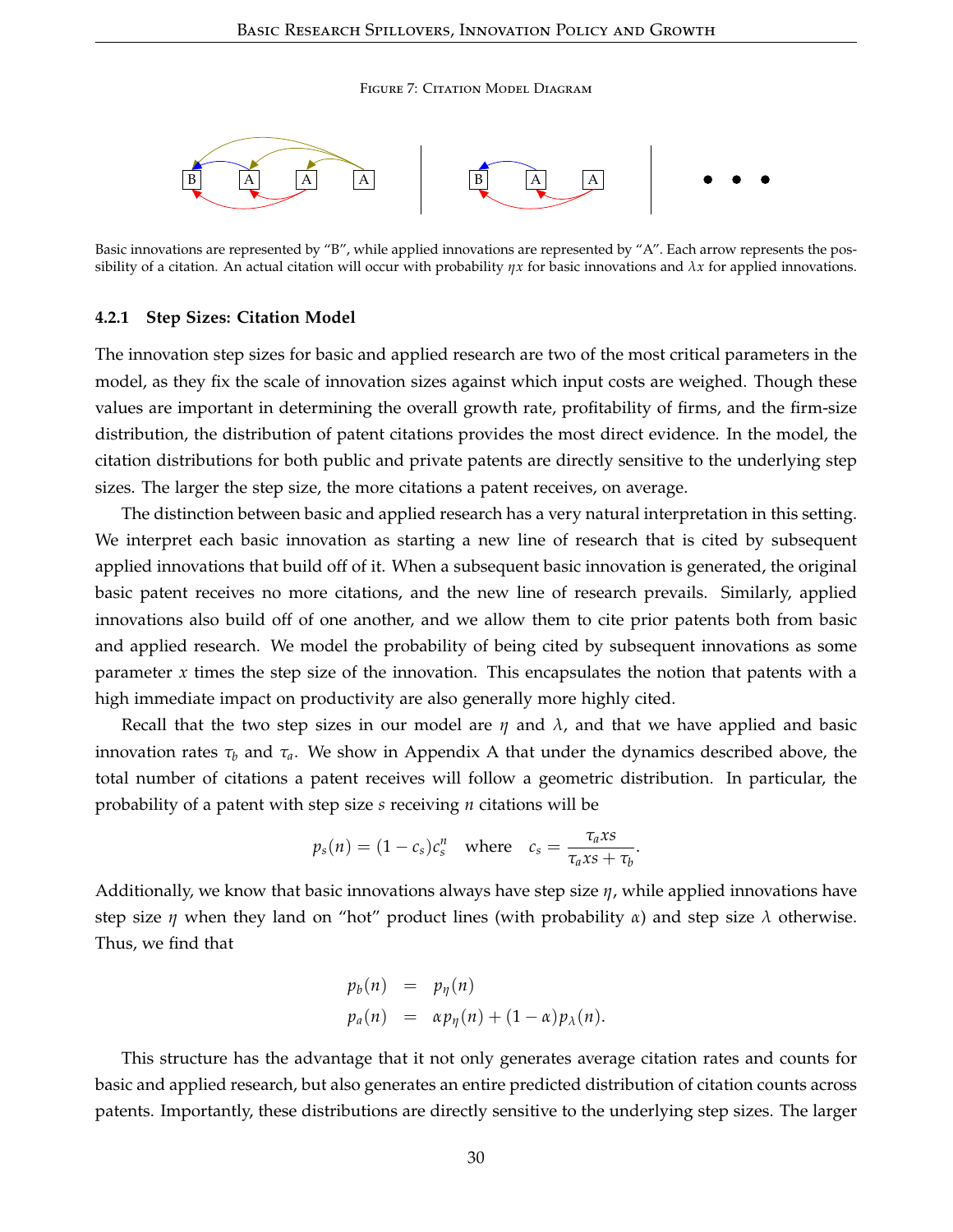the step size, the more citations a patent receives, on average. Since the scale parameter  $x$  is essentially setting units, this soaks up one degree of freedom. But the remaining difference between basic and applied citations is informative about the difference between the respective step sizes. Meanwhile, *τ<sup>b</sup>* and  $\tau_a$  are constrained through equilibrium by the firm's dynamics moments, while the absolute step size is constrained by the aggregate growth rate.

While we don't observe patents as being basic or applied directly in the data, we can proxy these differences through the public/private origin of the assignee. Our model yields predictions for mean and root-mean-squared (RMS) citations for both public and private patents separately. We use these four moments in the main estimation. Even though they are not targeted directly, we also find that the distributions of patent citations for both private and public patents match those seen in the data quite well. As seen in Figures [8](#page-31-0) and [9,](#page-31-0) this close match gives us confidence that the way in which we model citations is, indeed, appropriate for this setting.

<span id="page-31-0"></span>

### **4.2.2 Across-industry Spillovers**

We define basic research intensity as the ratio of spending on basic research to spending on applied research. Since the effect of multi-industry presence on this quantity is of critical importance to our model, we have one moment for each  $\hat{m} \in \{1, \dots, M\}$ , the number of industries a firm is observed to be operating in. Note that firms in the model might be "present" in an industry but currently have no products there, meaning the observed *m*ˆ might be different from the underlying *m*. Given a set of parameters and an equilibrium of the model, this moment's value for a given *m*ˆ is

$$
\Lambda(1-8) = \mathbb{E}_m \left[ \frac{P_m(h_b(b_m) + \bar{\phi}_m)}{h_a(a_m)} \middle| \hat{m} \right].
$$

In our estimation, we use  $M = 10$ . However, in the data, there are only a handful of firms with  $m > 8$ , so we have one moment for each  $\hat{m} \in \{1, ..., 7\}$  and a final moment that is averaged over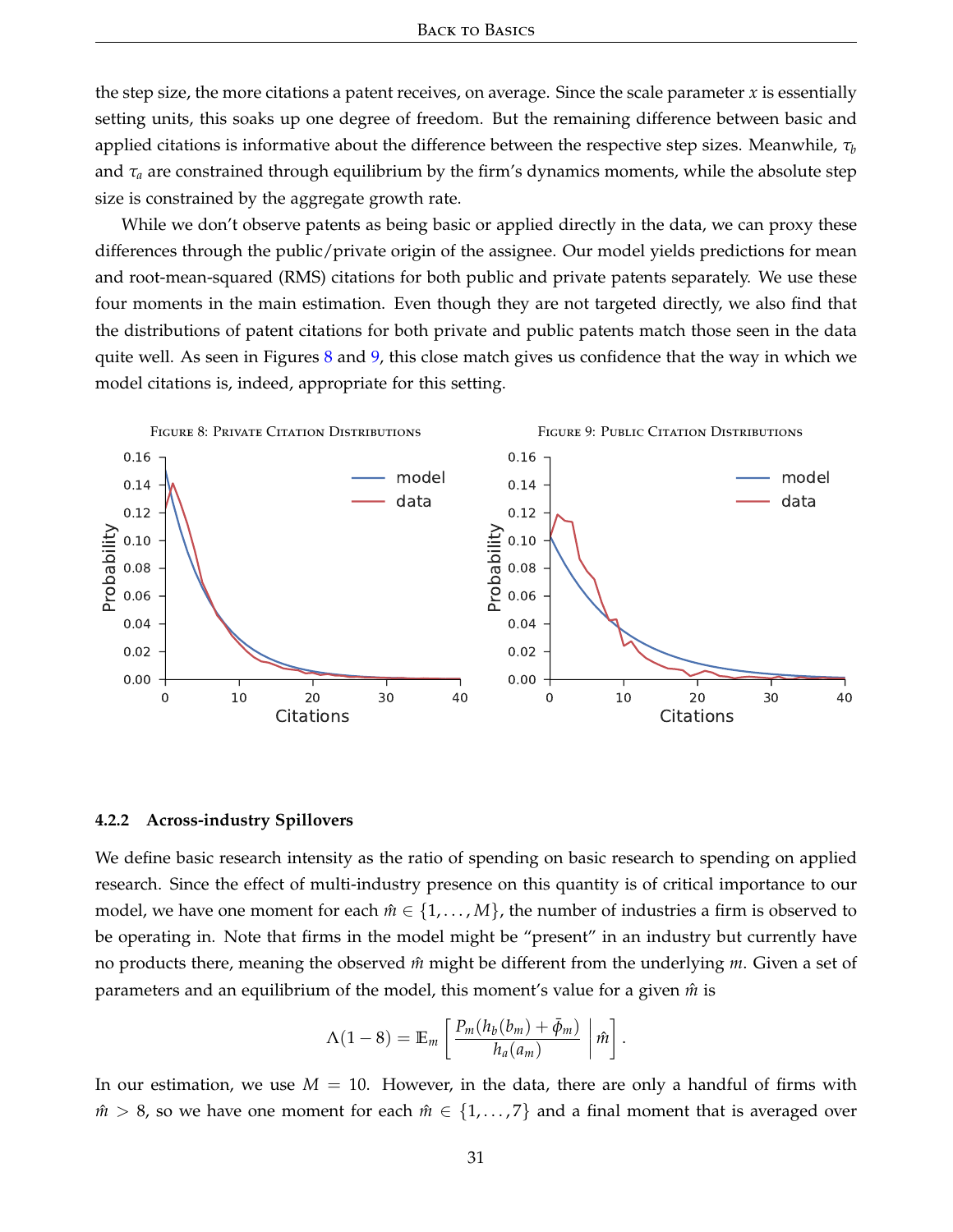<span id="page-32-0"></span>

Figure 10: Basic Research Intensity vs Spillover Parameter *p*

*m*̂ ∈ {8,9,10}. The way in which this moment increases with *m*̂ identifies the cross-industry spillover parameter *p* in our model. Additionally, the overall level provides us with some identification power for the basic research cost parameters (*ξ<sup>b</sup>* ,*νb*).

Figure [10](#page-32-0) plots the empirical (red line) and model counterparts for these moments for different spillover parameter  $p = \{0.00, 0.05, 0.10, 0.15\}$ . The figure makes it clear that our cross-industry spillover parameter *p* is identified by matching the basic research intensity of multi-industry firms.

The slope of the analogous graph for the extensive margin of basic research (*Pm*) is also sensitive to the magnitude of cross-industry spillovers. Thus, we use the share of positive basic research spending by each *m*ˆ to provide additional information on *p*. The overall level of positive basic research is also directly informative about the mean  $\bar{\phi}$  and variance  $\sigma^2$  of the fixed-cost component of basic research. Analytically, the probability that a firm with a certain industry presence  $\hat{m}$  undertakes basic research is simply the probability that the idiosyncratic fixed-cost draw is less than the cutoff for that value of *m*ˆ

$$
\Lambda(9-16) = \mathbb{E}_m [P_m | \hat{m}].
$$

Though not plotted here, one can see in the Jacobian matrix in Table [16](#page-63-0) that the average fixed-cost parameter  $\bar{\phi}$  strongly influences the level of this moment for all values of  $\hat{m}$ . Furthermore, the fixedcost variance parameter  $\sigma$  induces a tilt in these moments across different  $\hat{m}$  values. That is to say, increasing *σ* raises the probability of performing basic research for low *m*ˆ firms and lowers it for high  $\hat{m}$  firms. This is consistent with the intuition of the model and with the properties of the lognormal distribution.

### **4.2.3 Within-industry Spillovers**

As discussed in Section [3.3,](#page-25-2) we use patent citation data to quantify the within-industry spillovers associated with basic research. The model predicts that innovations that build off of previous basic research should have, on average, a larger step size. In this setting, innovations with a larger step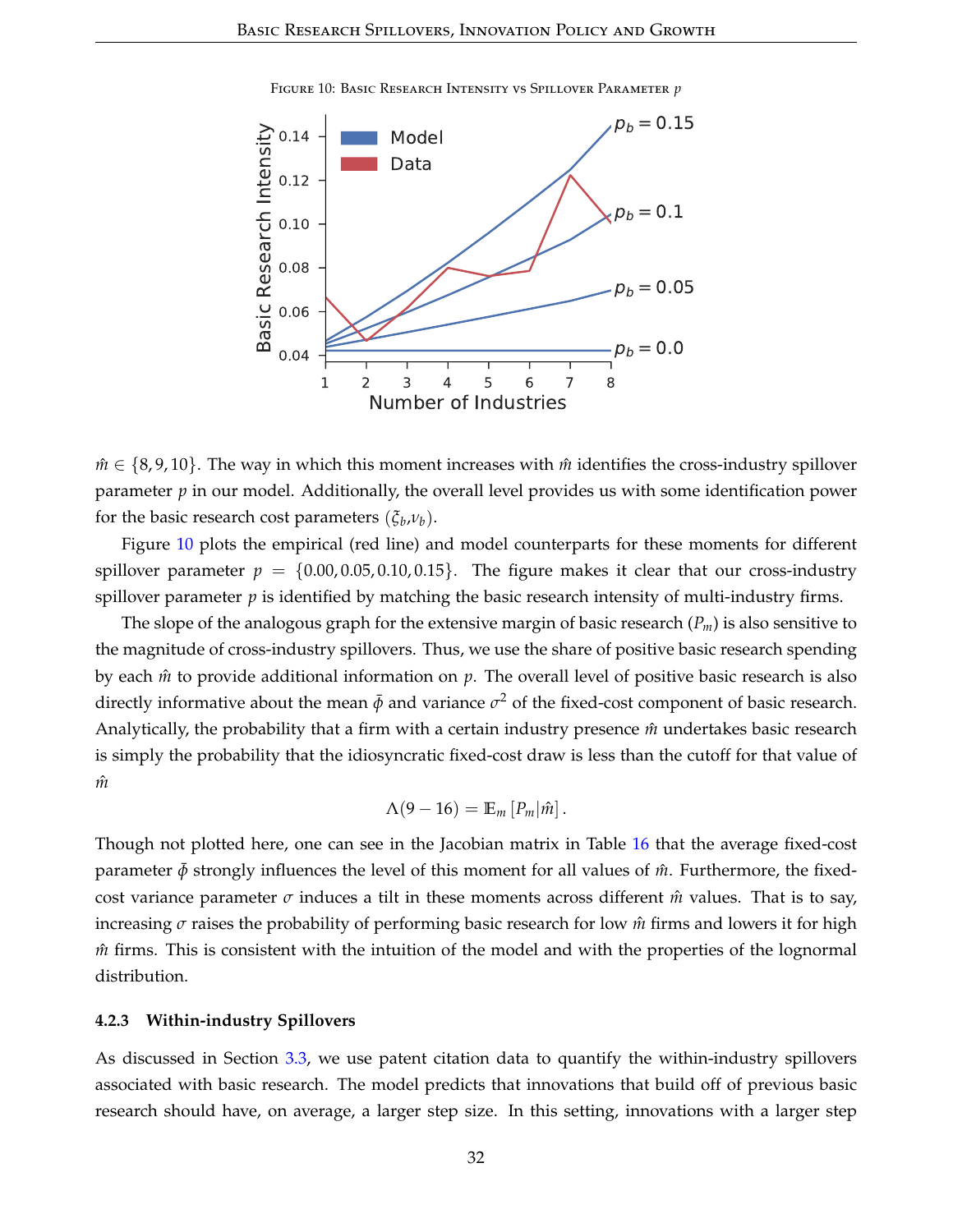size also see more citations. Thus, patents that cite basic innovations should themselves have more citations. We empirically confirmed that the magnitude of this effect diminishes with the age of the patent due to product line cooldown *ζ*.

Consider a public innovation in the model: this will generate a public patent and make a particular private product line hot for some time. During this time, any subsequent (citing) innovations, whether basic or applied, will yield a basic innovation step size *η*, just as all public patents do. This step size will determine how many citations these citing patents garner down the line. Then, at some point in time, the product line will cool down and again begin yielding step sizes determined by the research type, either *λ* or *η*. Thus, the average cooldown time is also the average time after which a public innovation is indistinguishable from a private innovation, which is given by

$$
\Lambda(24) = \frac{1}{\zeta} \left( \frac{\tau_a}{\tau} \right).
$$

The first term arises due to the standard properties of a Poisson process with rate *ζ*, while the second term arises from the fact that another basic innovation may hit the product line before cooldown ocurrs, in which case the original line would receive no further citations. This yields direct information on the value of the cooldown rate *ζ*, as seen in the Jacobian matrix.

### **4.2.4 Industry Expansion**

We track two moments relating to the distribution of  $\hat{m}$ , the mean and mean squared. They are given by

$$
\Lambda(17) = \mathbf{E}_{\hat{m}}\left[\hat{m}\right] \quad \text{and} \quad \Lambda(18) = \mathbf{E}_{\hat{m}}\left[\hat{m}^2\right].
$$

Looking at the Jacobian matrix, one can see that the mean *m* value and the mass of potential entrants are closely linked, as successful entrants start with the lowest working knowledge value *m* = 1. Similarly, the mean of  $m^2$  is strongly influenced by the entrant buyout probability parameter *ς*. Intuitively, when entrants are more likely to be bought out by incumbents, which results in industry expansion with probability *z*, this will concentrate industry expertise in existing firms, thus increasing the dispersion of *m*.

Empirically, we match the distribution of firms across industry classes, as shown previously in the left panel of Figure [4.](#page-22-0)<sup>[28](#page-33-0)</sup>

### **4.2.5 Remaining Moments and Parameters**

The remaining moments used in the estimation of the model include firm-level profitability, employment growth, age, and total research intensity. At the aggregate level, we use the growth rate of the French economy during the sample period. In Appendix [F,](#page-62-0) we provide a detailed discussion of the mapping between these moments and the parameters of the model.

<span id="page-33-0"></span> $28$ As discussed in Section [3.2,](#page-23-1) there are both costs and benefits to multi-industry presence. In our setting, a broad economic scope allows firms to better internalize spillovers from research. At the same time, the corporate finance literature has highlighted the difficulty of capital allocation in diversified firms. Thus, the empirical distribution that we target reflects the net trade-off between these forces.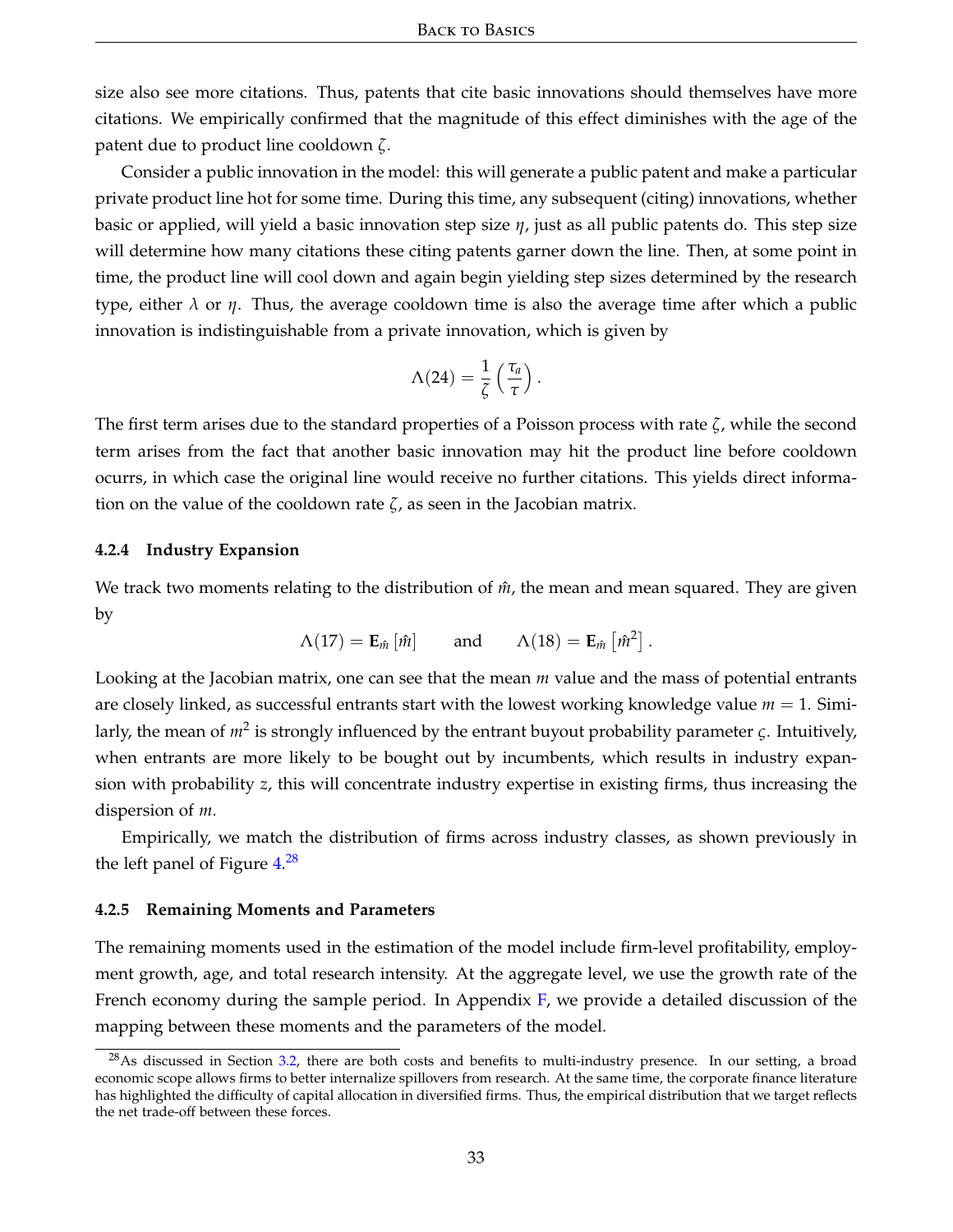### **4.3 Estimation Results**

Table [5](#page-34-0) reports the values of the estimated structural parameters. The estimated values of the discount rate and CRRA utility parameters are within their standard macro ranges. The elasticity of substitution parameter generates  $17\% (= 1/\epsilon)$  gross profits, resulting in 7.9% net profits after subtracting R&D expenses as a share of sales.

<span id="page-34-0"></span>

| #   | Description                       | Sym      | Value | #   | Description                   | Sym      | Value    |
|-----|-----------------------------------|----------|-------|-----|-------------------------------|----------|----------|
|     | Discount Rate                     |          | 0.039 | 10. | <b>Applied Cost Curvature</b> | $\nu_a$  | 1.367    |
| 2.  | <b>CRRA Utility Parameter</b>     | $\gamma$ | 3.020 | 11. | <b>Basic Cost Curvature</b>   | $\nu_h$  | 1.539    |
| 3.  | <b>Elasticity of Substitution</b> | ε        | 5.863 | 12. | <b>Applied Cost Scale</b>     | Ğа       | 1.230    |
| 4.  | Cross-industry Spillover          | n        | 0.116 | 13. | <b>Basic Cost Scale</b>       | Ğь       | 5.445    |
| .5. | <b>Buyout Rate</b>                |          | 0.456 | 14. | Exogenous Exit Rate           | к        | 0.006    |
| 6.  | <b>Basic Step Size</b>            |          | 0.079 | 15. | <b>Basic Fixed Mean</b>       | Ф        | $-4.759$ |
| 7.  | Applied Step Size                 | Λ        | 0.050 | 16. | Basic Fixed Std. Dev.         | $\sigma$ | 0.329    |
| 8.  | Mass of Entrants                  | Е        | 0.495 | 17. | Product Cooldown Rate         |          | 0.117    |
| 9.  | Mass of Academic Labs             | U        | 0.493 | 18. | Citation Rate                 | x        | 2.984    |

Table 5: Parameter Estimates

One of the most important parameters of our model is the cross-industry spillover parameter  $p = 0.12$ , which measures the probability that a basic innovation will have any additional immediate applications (it may have many). This estimate affects the extent to which basic innovations contribute to cross-sectional growth. In equilibrium, firms operate in two out of ten industries on average. Therefore, any given spillover is not embodied with probability  $89\% (= 8/9)$ . Given that the probability of having a spillover is 12%, the probability of having a disembodied spillover is  $10\% (= 0.12 * 0.89).$ 

The estimated innovation size of basic research is  $\eta = 7.9\%$ , and the innovation size of each new applied innovation is  $\lambda = 5.0\%$ . This implies that basic research (hot product lines) makes applied innovation  $58\% (= 7.9/5.0 - 1)$  more productive.

Additionally, each basic innovation has a within-industry spillover. The cooldown rate of hot product lines is estimated to be  $\zeta = 0.12$ , which indicates that a basic innovation affects the subsequent innovations in the same product line for almost  $8.5(= 1/0.12)$  years, on average.

The elasticity of applied innovation counts with respect to the research dollars spent is estimated to be  $0.73 (= 1/\nu_a)$ , and, similarly, the elasticity of basic innovation with respect to the basic research investment is  $0.65 (= 1/\nu_b)$ . These values are close to the elasticity estimates in the literature, which typically find a value of around 0.5 [\(Griliches,](#page-46-14) [1990;](#page-46-14) [Pakes and Griliches,](#page-47-16) [1984;](#page-47-16) [Kortum,](#page-46-15) [1992;](#page-46-15) [Kortum,](#page-46-16) [1993\)](#page-46-16).

### **4.4 Goodness of Fit**

Table [6](#page-35-0) contains the moments from the actual data and our estimated model.

The results indicate that the model performs very well in generating firm and industry dynamics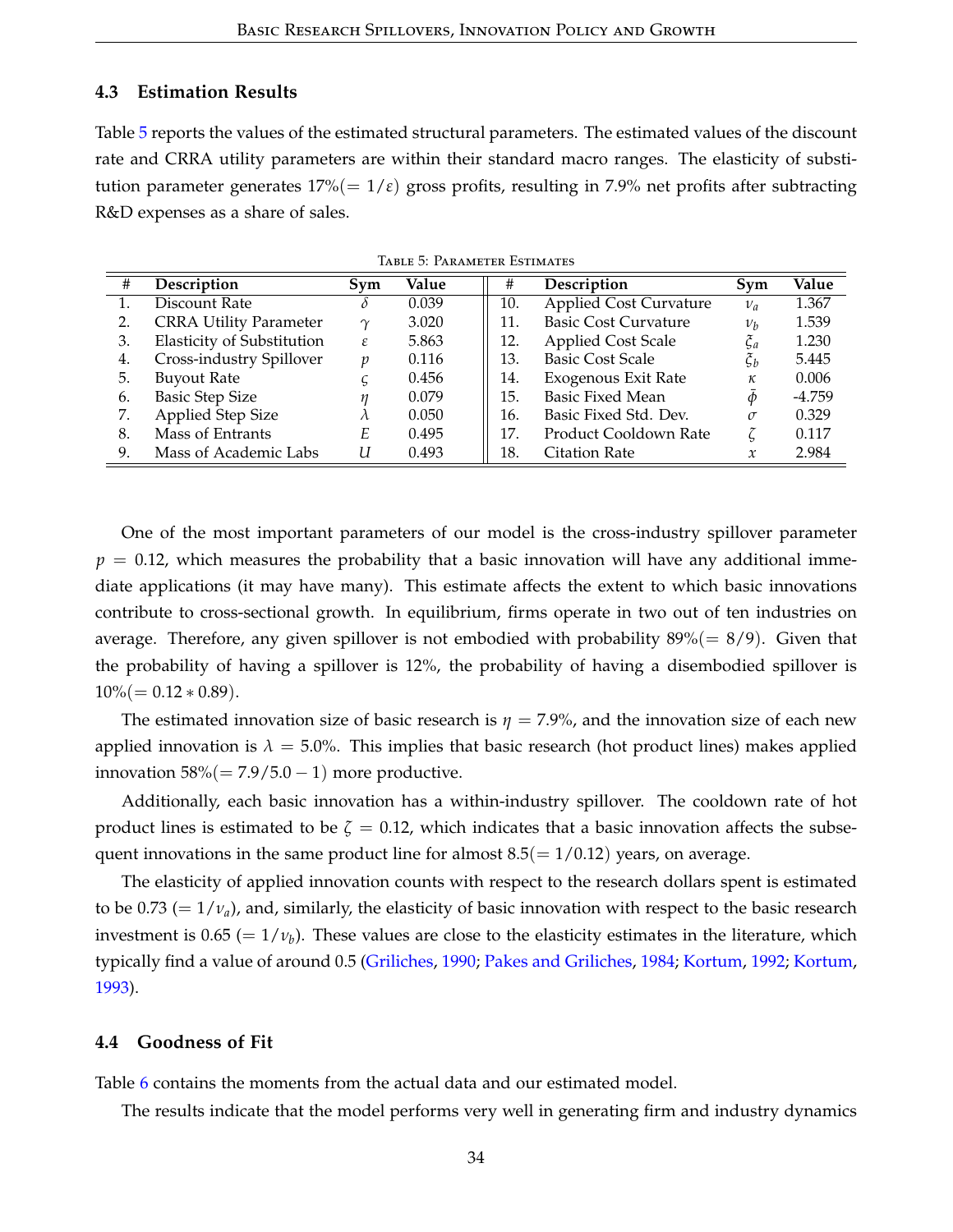<span id="page-35-0"></span>

| #                | Description                     | Model         | Data  | #              | Description                  | Model | Data  |
|------------------|---------------------------------|---------------|-------|----------------|------------------------------|-------|-------|
| $\Lambda$ (1-8)  | <b>Basic Research Extensive</b> | See Figure 12 |       | $\Lambda(23)$  | R&D/Labor                    | 0.276 | 0.260 |
| $\Lambda$ (9-16) | Basic Research Intensive        | See Figure 11 |       | $\Lambda(24)$  | <b>Employment Growth</b>     | 0.103 | 0.103 |
| $\Lambda(17)$    | Mean Industries                 | 2.264         | 2.203 | $\Lambda(25)$  | Aggregate Growth             | 0.013 | 0.015 |
| $\Lambda(18)$    | Mean Square Industries          | 7.535         | 6.976 | $\Lambda$ (26) | Spillover Differential       | 8.344 | 8.000 |
| $\Lambda(19)$    | Return on Sales                 | 0.033         | 0.033 | $\Lambda(27)$  | Public Citations Mean        | 8.682 | 7.013 |
| $\Lambda(20)$    | Exit Rate                       | 0.092         | 0.092 | $\Lambda(28)$  | <b>Public Citations RMS</b>  | 12.63 | 14.20 |
| $\Lambda(21)$    | Age, Small Firms                | 11.77         | 15.00 | $\Lambda$ (29) | Private Citations Mean       | 5.747 | 5.885 |
| $\Lambda(22)$    | Age, Large Firms                | 19.22         | 24.87 | $\Lambda$ (30) | <b>Private Citations RMS</b> | 8.581 | 9.154 |

Table 6: Moments Used in Estimation

similar to those in the data. Consistent with our data, a significant fraction of innovating firms invest in basic research: in our model, in particular, 29% of firms invest in basic research, while, in the data, 27% invest. We also capture the positive relationship between the extensive margin of basic research and multi-industry presence, as evidenced in Table [6](#page-35-0) and Figures [11](#page-35-1) and [12.](#page-35-1)

<span id="page-35-1"></span>

The positive correlation between a firm's multi-industry presence and its basic research intensity was one of the major predictions of our model. As explained previously, multi-industry presence plays an important role in increasing basic research incentives, by allowing a greater potential to internalize the positive spillovers from basic research. In our reduced-form analysis, we confirmed the significant and positive correlation between multi-industry presence and basic research intensity. This has been the key moment to identify the cross-industry spillover parameter. Our model successfully generates this positive correlation.

In the data, firms operate, on average, in 2.2 industries, and the same is roughly true in the model. Furthermore, we find the mean squared in the model to be 7.5, compared to 7.0 observed in the data.

In addition, the mean profitability is 3.2% in the model and in the data. The prime determinants of profitability are the step sizes for basic and applied innovation. However, these also affect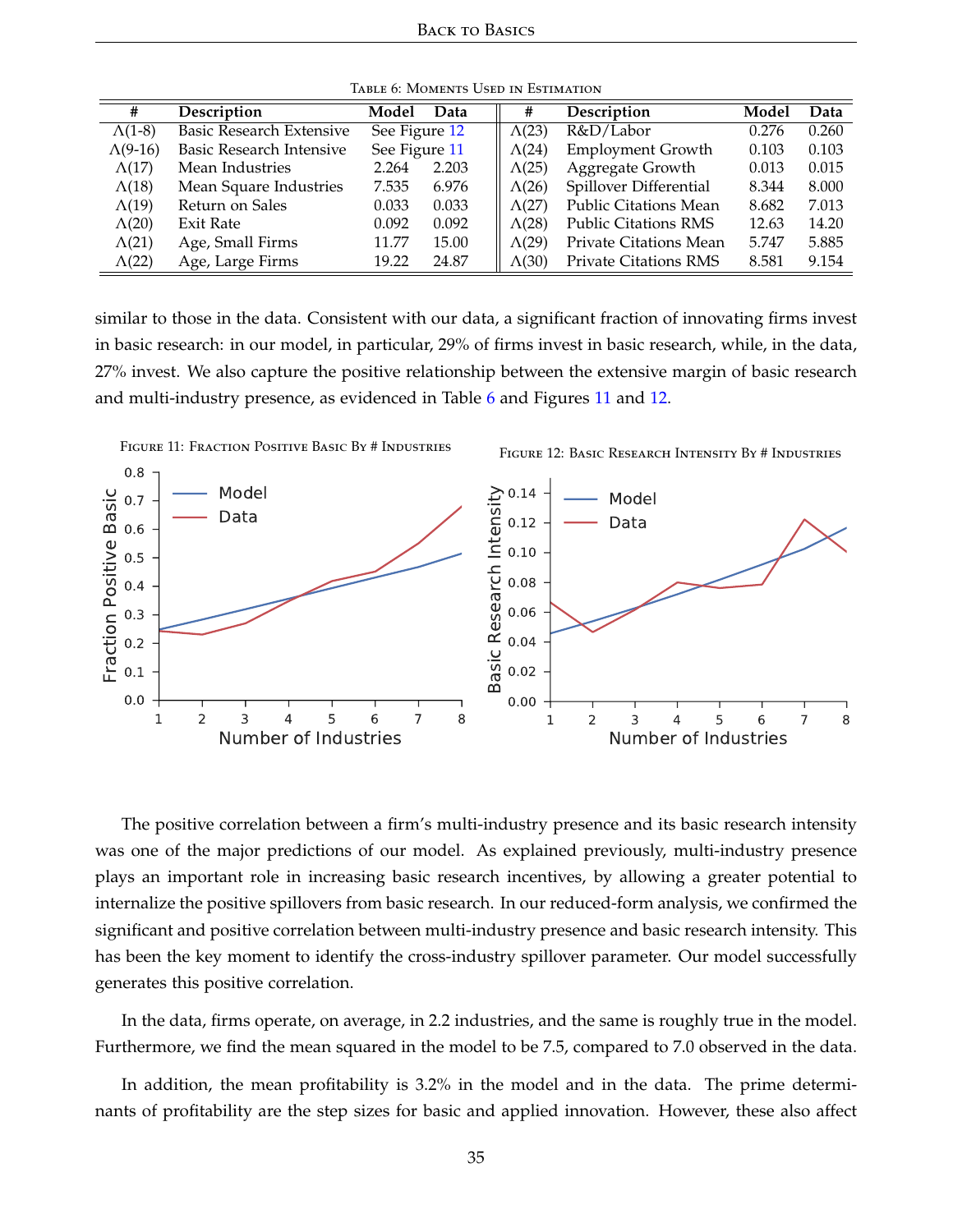the investment levels for both types of research, since this increases the return to successful innovation. Therefore, the step-size parameters are set to be a compromise between hitting the profitability moment and the research investment and growth moments.

All of these components of the economy determine the aggregate growth rate. Our model matches the observed growth rate closely. Our model economy grows at a rate of 1.3%, while the French economy grew at an average rate of  $1.5\%$  during the period studied (2000-2006).<sup>[29](#page-36-0)</sup>

# **5 Policy Analysis**

In this section we first study efficiency properties of the decentralized equilibrium in Section [5.1,](#page-36-1) and the social planner solution in Section [5.2.](#page-37-0) We then turn to various policies that could address these inefficiencies. Section [5.3](#page-37-1) considers a uniform research subsidy that currently exists in many OECD economies. Given our distinction between basic and applied research, we propose in Section [5.4](#page-38-0) a hypothetical policy that subsidizes the two types of research differently. This could potentially generate a measurement problem since firms would have an incentive to misreport the type of research they undertake. In Section [5.5,](#page-39-0) we explore how the scope for misclassification affects optimal policies and welfare. Section [5.6](#page-40-0) focuses on the financing and role of the public sector in economic growth. Finally, in Section [5.7,](#page-42-0) we discuss the robustness of our policy conclusions to extensions of the model.

### <span id="page-36-1"></span>**5.1 Status Quo: Baseline Economy**

Table [7](#page-36-2) provides equilibrium values for some of the important variables in the model:

<span id="page-36-2"></span>

| ψ               | R/Z                       | $\iota_a$             |                                | $\tau$<br>$\iota_u$           | Lγ                  | Lh                           | $-\mu$                      | $\Box \rho$      | $-a$                           | $\alpha$                         |                |         |
|-----------------|---------------------------|-----------------------|--------------------------------|-------------------------------|---------------------|------------------------------|-----------------------------|------------------|--------------------------------|----------------------------------|----------------|---------|
| subsidy<br>rate | public<br>basic<br>in GDP | applied<br>innovation | private<br>basic<br>innovation | public<br>basic<br>innovation | production<br>labor | labor in<br>private<br>basic | labor in<br>public<br>basic | entrant<br>labor | labor in<br>private<br>applied | share<br>of hot<br>product lines | growth<br>rate | welfare |
| 10              | $_{0.5}$                  | 14.7                  | 0.60                           | 0.13                          | 85.6                | 0.55                         | 0.52                        | 4.4              | 8.9                            | $-$                              | 1.35           | 100.0   |

Table 7: Decentralized Economy: Endogenous Variables (in percentages)

In this table, *τ<sup>a</sup>* denotes the aggregate rate of applied innovation by incumbents and entrants, whereas  $\tau_b^e$  denotes basic innovation (embodied–i.e., internalized) by private firms, and  $\tau_u$  denotes basic innovation done by academic research labs. The next five columns report the labor allocations into production, private basic, public basic, entry, and applied research. The remaining columns report the fraction of hot product lines *α*, the growth rate *g*, and the welfare in consumption-equivalent terms *β*.

In our benchmark economy, 85.6% of labor is used for production, and 14.4% for innovation activities. Among researchers, roughly 7% are engaged in basic research activities. Note that this composition within innovation activities will be the central focus of the policy analysis, as uninter-

<span id="page-36-0"></span><sup>&</sup>lt;sup>29</sup>In Appendix we also discuss the model's prediction about moments that were not directly targeted. These include the correlation between firm profitability and basic research intensity, the correlation between multi-industry presence and firm size, and the skewness of the firm size distribution.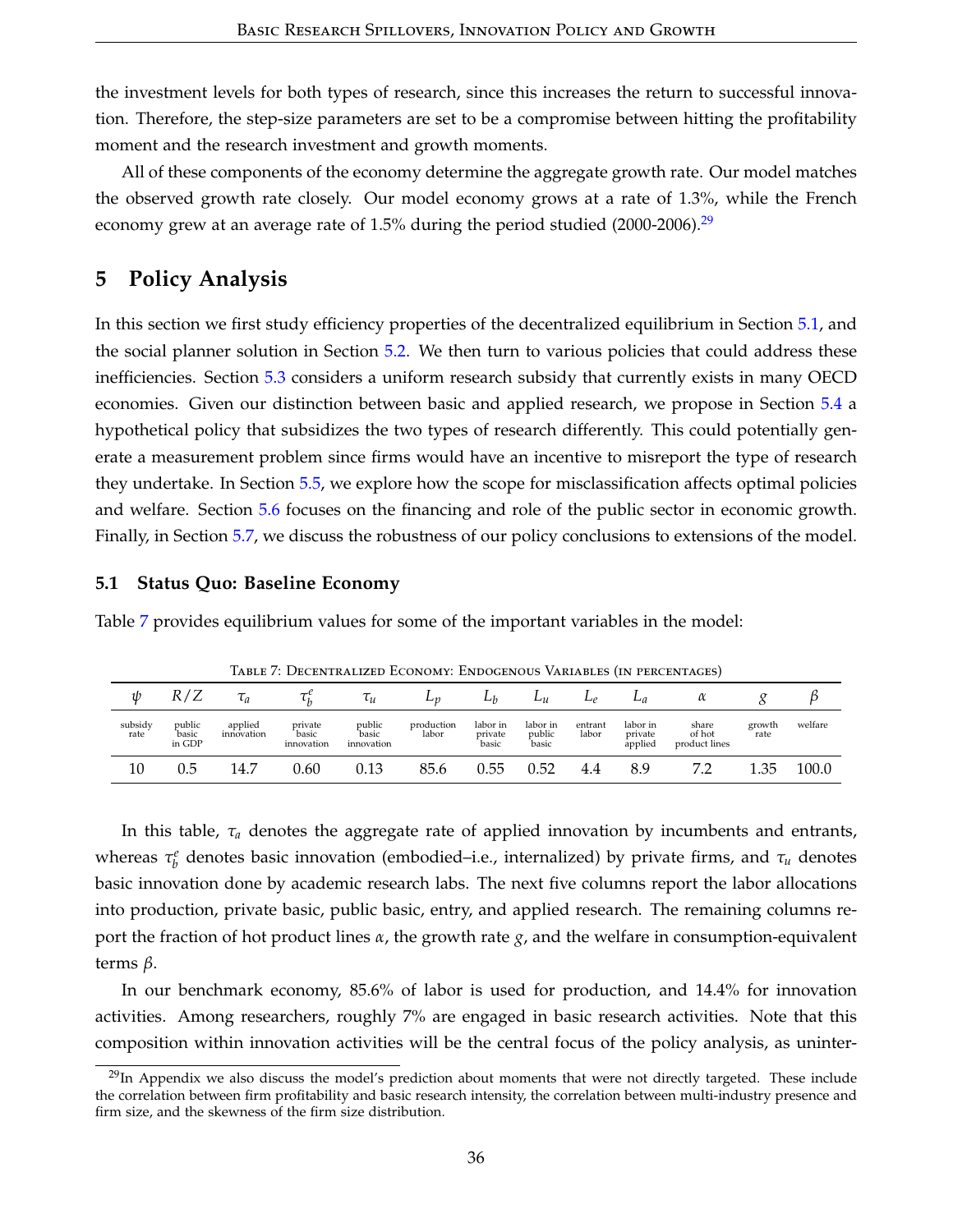nalized (potential) spillovers are one of the main sources of inefficiency. In order to study the welfare properties of this economy, we normalize the benchmark welfare to  $β = 1.00$  and compare it to the social planner's optimum, which we will analyze next.

#### <span id="page-37-0"></span>**5.2 Quantifying the Social Planner's Optimum**

Since our focus is on innovation policies, we consider a social planner who controls the R&D production in the economy while being subject to the same monopoly distortions on the production side (hence, we do not consider a production subsidy in our policy analysis either). Table [8](#page-37-2) summarizes these results.

<span id="page-37-2"></span>

| TABLE 8: SOCIAL PLANNER'S OPTIMUM (IN PERCENTAGES) |  |                                   |                                                                                               |  |  |  |  |  |  |  |  |  |  |                                                                   |
|----------------------------------------------------|--|-----------------------------------|-----------------------------------------------------------------------------------------------|--|--|--|--|--|--|--|--|--|--|-------------------------------------------------------------------|
| Policy                                             |  |                                   | $\psi_a$ $\psi_b$ R/Z $\tau_a$ $\tau_b^e$ $\tau_u$ $L_p$ $L_b$ $L_u$ $L_e$ $L_a$ $\alpha$ $g$ |  |  |  |  |  |  |  |  |  |  |                                                                   |
| Baseline                                           |  |                                   |                                                                                               |  |  |  |  |  |  |  |  |  |  | 10.0 10.0 0.5 14.7 0.6 0.13 85.6 0.6 0.52 4.4 8.9 7.2 1.35 100.00 |
| Soc Plan                                           |  | the control of the control of the |                                                                                               |  |  |  |  |  |  |  |  |  |  | $-12.0$ 3.8 1.89 83.1 4.5 2.22 3.4 6.8 35.4 1.88 104.61           |
|                                                    |  |                                   |                                                                                               |  |  |  |  |  |  |  |  |  |  |                                                                   |

See Table [7](#page-36-2) for variable definitions.

One striking feature of the solution to the social planner's problem under both scenarios is that the fraction of labor devoted to research activities is not substantially greater than in the decentralized equilibrium. In particular, the total labor allocated to production activities is 85.6% in the decentralized economy, while it is 83.1% when set by the social planner. Hence, there is a slight overinvestment in production labor relative to research labor, but this misallocation is quantitatively quite small.

Indeed, the dominant misallocation here is not between production and research, as is common in this class of models, but among the various types of research activities – in this case, applied and basic innovation. In the decentralized economy, only 1.07% of the total labor force is devoted to basic research, whereas in the social planner's economy, this number rises to 6.7%. In other words, the social planner devotes 40% of research labor to basic research, whereas this fraction is only 7% in the decentralized economy. This happens on both the intensive and the extensive margins of basic research. In fact, the planner finds it optimal to employ nearly all private research labs, regardless of their fixed-cost draw.

Another interesting and important finding is that, in the case of applied innovation, there is actually an *overinvestment* in the baseline economy. The applied research labor utilization (including entrants) is 13.3% in the decentralized case. This figure drops to 10.2% in the social planner's solution. This is in spite of the fact that the fraction of hot product lines rises from 7% to 35%, meaning that the average step size of an applied innovation rises by almost a third.

<span id="page-37-1"></span>The net result of the above changes is that growth rises from 1.35% to 1.88%. Overall, the decentralized economy's welfare corresponds to a decrease of 4.6% in consumption-equivalent terms from the social planner's optimum. The following policy experiments will try to bridge this gap.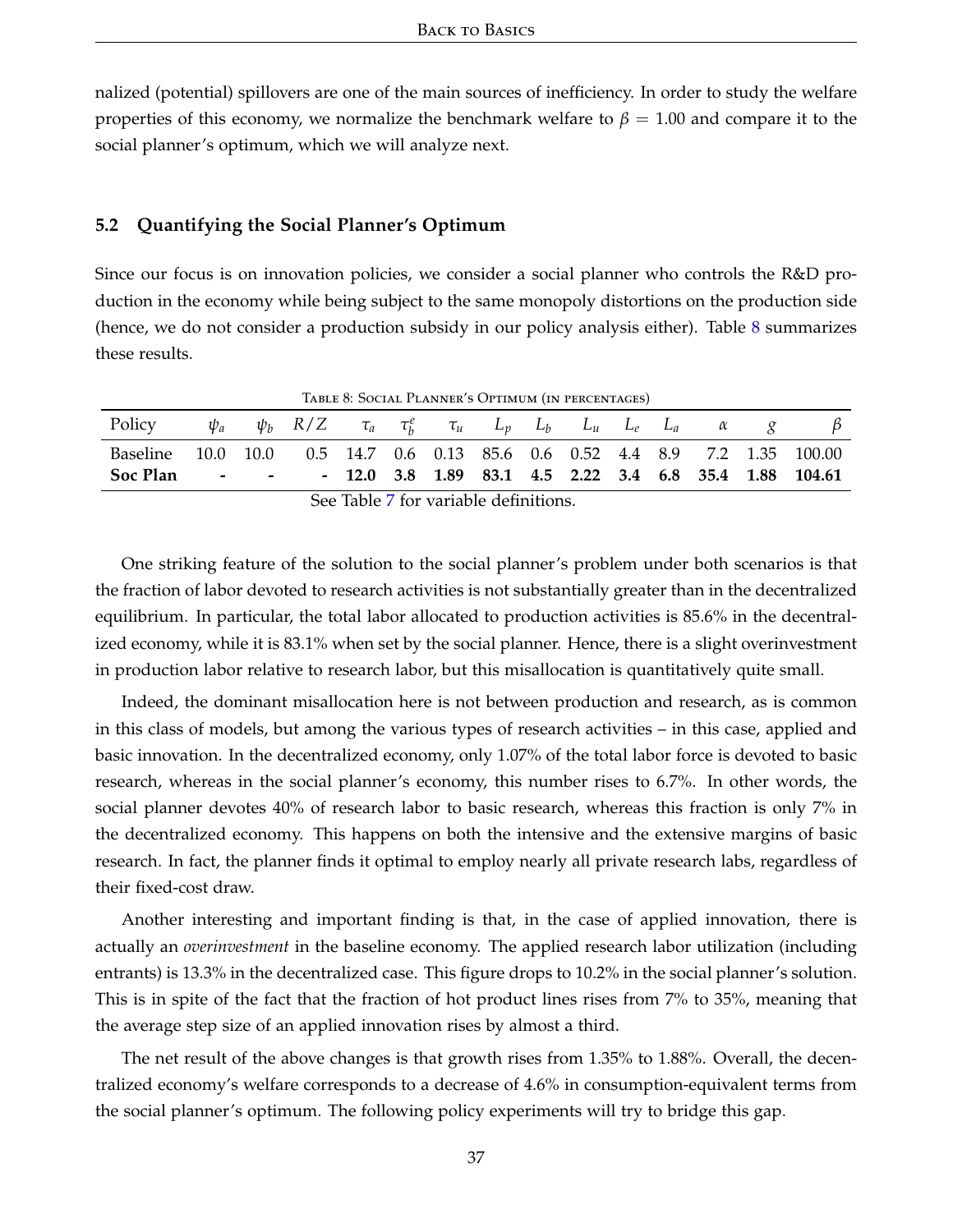#### **5.3 Uniform Private Research Subsidy**

Consider the case in which the government subsidizes a fraction *ψ* of each firm's total research investment. Note that such a policy subsidizes both basic and applied research, similar to the current R&D subsidy policy in the U.S. and around the world. Funding of academic research is kept unchanged. Table [9](#page-38-1) summarizes the results of the optimal uniform subsidy rate.

<span id="page-38-1"></span>

|          | TABLE 7. UNIFURM RESEARCH JUBSIDI (IN FERCENTAGES) |                               |                                                                         |  |  |  |  |  |  |  |          |                                                           |
|----------|----------------------------------------------------|-------------------------------|-------------------------------------------------------------------------|--|--|--|--|--|--|--|----------|-----------------------------------------------------------|
| Policy   | $\psi_a$                                           |                               | $\psi_b$ R/Z $\tau_a$ $\tau_b^e$ $\tau_u$ $L_p$ $L_b$ $L_u$ $L_e$ $L_a$ |  |  |  |  |  |  |  | $\alpha$ |                                                           |
| Baseline |                                                    | 10.0 10.0                     |                                                                         |  |  |  |  |  |  |  |          | 0.5 14.7 0.6 0.13 85.6 0.6 0.52 4.4 8.9 7.2 1.35 100.00   |
| Soc Plan |                                                    | the control of the control of |                                                                         |  |  |  |  |  |  |  |          | $-12.0$ 3.8 1.89 83.1 4.5 2.22 3.4 6.8 35.4 1.88 104.61   |
| Uniform  | 29.7 29.7                                          |                               |                                                                         |  |  |  |  |  |  |  |          | 0.5 16.7 1.5 0.10 82.1 1.5 0.49 5.3 10.7 13.4 1.68 100.64 |

Table 0: Uniform Research Subsidiers (per

Our analysis of the baseline economy and the planner's economy documented a slight underinvestment in research overall and a large misallocation between the different types of research. A uniform subsidy is, therefore, ill-suited to address these issues, as it cannot directly affect the allocation between research types, and any attempt to subsidize basic research will only worsen the overinvestment in applied research.

Under this policy, we allocate a larger fraction of the labor force to research relative to the social planner's economy. Overall, the researcher's share goes up to 18% from 14%. This new level is quite close to the corresponding level of 17% seen in the social planner's optimum, but the allocation of research labor between basic and applied research is still suboptimal. As a result, the economy grows at a lower rate (1.7%) than the social planner's economy grows (1.9%). The welfare gain from this policy is 0.6 percentage points, which is only  $13\% (= 0.6/4.6)$  as large as the gains associated with moving to the social planner's optimum.

Although the underinvestment in basic research is sizable, the uniform policy partially makes up for this, at the cost of worsening the overinvestment in applied research. The main lesson to be drawn from this is that when considering a uniform research subsidy, one should take into account the negative welfare effects associated with oversubsidization of applied research. Finding a feasible method to differentiate between basic and applied research is essential to better innovation policies.

#### <span id="page-38-0"></span>**5.4 Type-Dependent Research Subsidy**

Now consider the case in which the policymaker sets different subsidy rates for the different types of private research efforts. Let  $\psi_a$  and  $\psi_b$  denote the applied research and basic research subsidy rates, respectively. The share of GDP allocated to public research (*R*/*Z*) is kept constant by the policymaker. Table [10](#page-39-1) reports the optimal subsidy rates and resulting equilibrium variables.

Since the underinvestment is mainly in basic research, the optimal type-dependent subsidy dictates a much larger subsidy rate for it – namely,  $\psi_b = 49\%$  and  $\psi_a = 11\%$ . Here, the major component of policy is a more than fivefold increase in the subsidy rate for basic research, whereas the subsidy

See Table [7](#page-36-2) for variable definitions.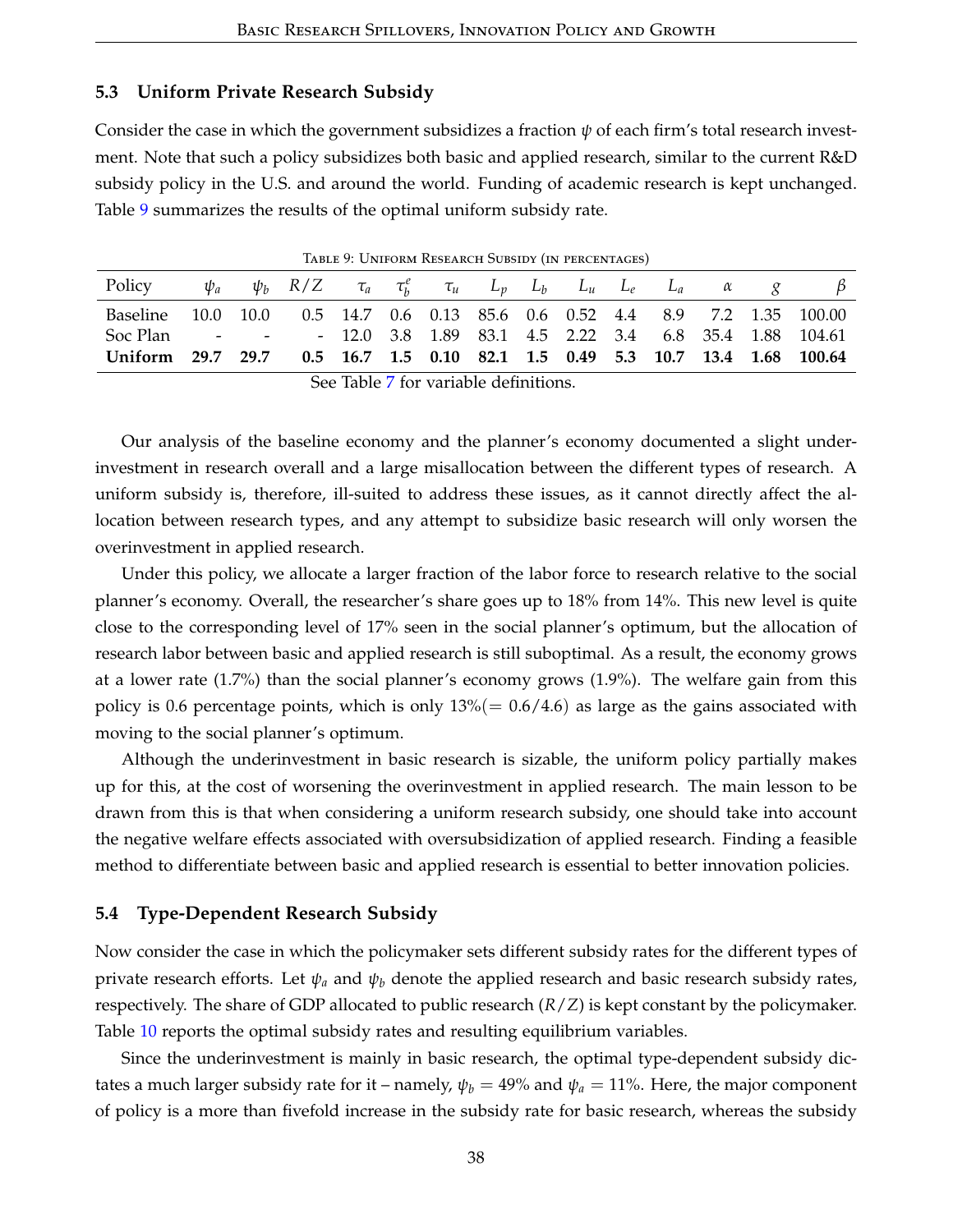<span id="page-39-1"></span>

| Policy                                                                      |  | $\psi_a$ $\psi_b$ R/Z $\tau_a$ $\tau_b^e$ $\tau_u$ $L_p$ $L_b$ $L_u$ $L_e$ $L_a$ |  |  |  |  | $\alpha \qquad g$ |                                                                   |
|-----------------------------------------------------------------------------|--|----------------------------------------------------------------------------------|--|--|--|--|-------------------|-------------------------------------------------------------------|
| Baseline                                                                    |  |                                                                                  |  |  |  |  |                   | 10.0 10.0 0.5 14.7 0.6 0.13 85.6 0.6 0.52 4.4 8.9 7.2 1.35 100.00 |
| Soc Plan $\qquad$ - $\qquad$ -                                              |  |                                                                                  |  |  |  |  |                   | $-12.0$ 3.8 1.89 83.1 4.5 2.22 3.4 6.8 35.4 1.88 104.61           |
| Uniform 29.7 29.7 0.5 16.7 1.5 0.10 82.1 1.5 0.49 5.3 10.7 13.4 1.68 100.64 |  |                                                                                  |  |  |  |  |                   |                                                                   |
| Targeted 11.1 48.6 0.5 12.7 4.4 0.11 83.5 5.1 0.50 3.5 7.3 29.9 1.71 102.81 |  |                                                                                  |  |  |  |  |                   |                                                                   |

Table 10: Type-Dependent Research Subsidy (in percentages)

See Table [7](#page-36-2) for variable definitions.

rate for applied innovation is virtually unchanged.

The large value for the basic research subsidy is straightforward to understand. There are spillovers associated with basic innovation that are not internalized by firms. By subsidizing this type of innovation, we can mitigate this effect. Contrary to the results seen in the uniform policy case, this policy can achieve a large fraction of the welfare gains seen in the social planner's optimum: 61%  $(= 2.8/4.6)$ . Still, there is a good deal of room left for improvement, and in the next section, we investigate the sources of these remaining inefficiencies.

#### <span id="page-39-0"></span>**5.5 Misclassification of Research Type**

The previous discussion highlights that the most promising policy tool to increase welfare is based on a type-dependent subsidy. One concern, however, is that it is not always clear whether or not a specific undertaking should be considered basic research. This might lead firms to misclassify research investment in order to exploit the differential subsidy rates. In this section, we quantify how optimal policies and welfare depend on the degree of misclassification of research.

In this setting, some portion of applied research spending might be misclassified as basic research and, therefore, obtain a more favorable subsidy rate. We can capture this theoretically by assuming that some fraction  $z \in [0,1]$  of applied research is misclassified as basic research. Letting  $v_a$  and  $v<sub>b</sub>$  stand for the total present value associated with successful innovation of the respective type, this results in the modified product-line level optimization

$$
\Pi = \max_{x_a, x_b} x_a v_a + x_b v_b - (1 - [(1 - z)s_a + zs_b]) \tilde{w}c_a(x_a) - (1 - s_b)\tilde{w}c_b(x_b)
$$
\n(24)

Thus, setting real subsidy rates  $s_a$  and  $s_b$  in this modified regime (characterized by the level of misclassification *z*) is equivalent to setting subsidy rates  $\tilde{s}_a$  and  $\tilde{s}_b$  in the regime without misclassification  $(z = 0)$ , where these effective rates are given by

$$
\tilde{s}_a = (1-z)s_a + zs_b \tag{25}
$$

$$
\tilde{s}_b = s_b. \tag{26}
$$

Given an optimal type-dependent subsidy scheme  $\hat{s}_a$  and  $\hat{s}_b$  from the case with no misclassification of research, we can exactly implement this by setting  $\tilde{s}_a = \hat{s}_a$  and  $\tilde{s}_b = \hat{s}_b$ , which, in terms of real subsidy rates means

$$
s_a = \frac{\hat{s}_a - z\hat{s}_b}{1 - z} \quad \text{and} \quad s_b = \hat{s}_b \tag{27}
$$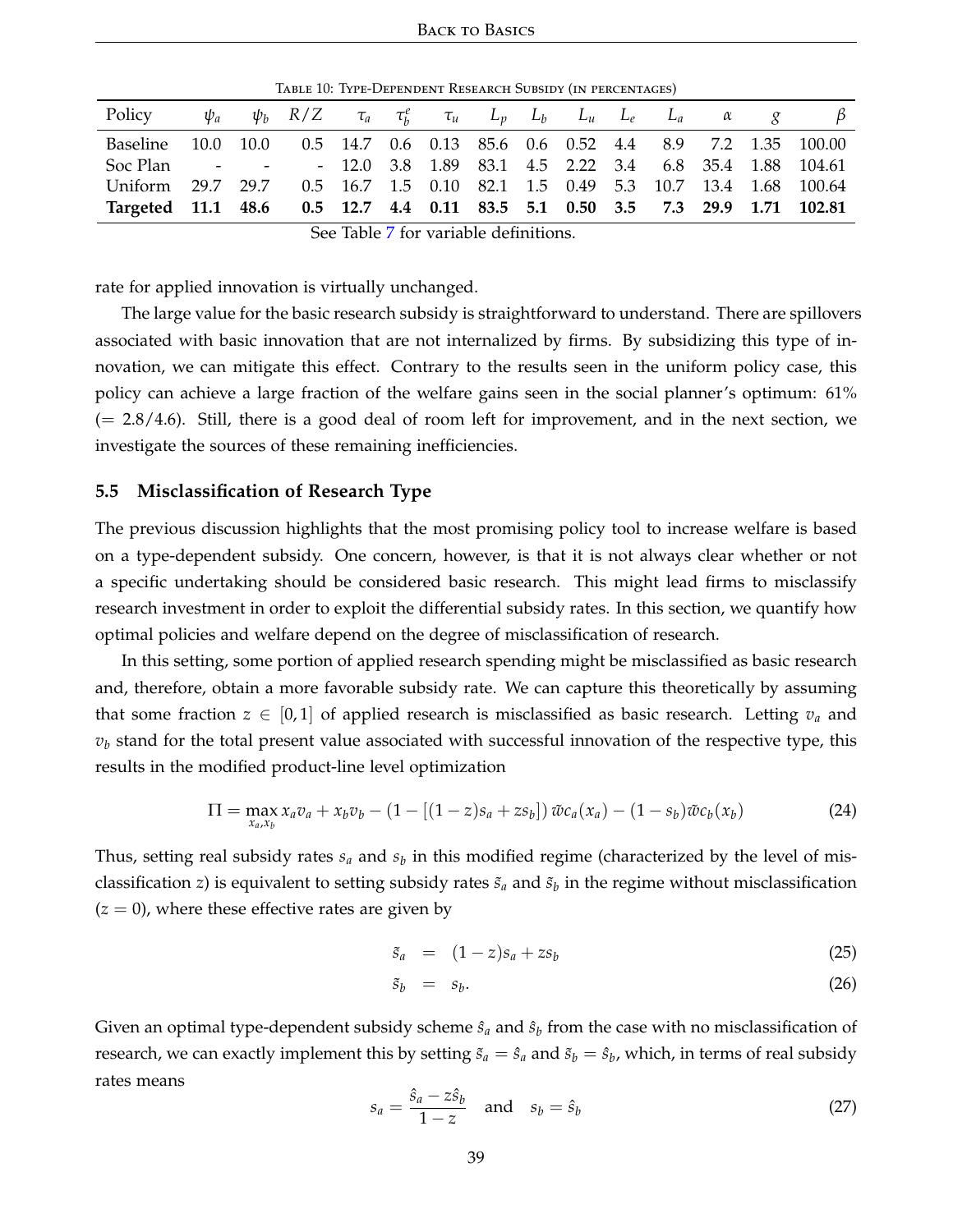As this expression makes clear, in the region where the desired *s<sup>a</sup>* and *s<sup>b</sup>* are both positive, we can replicate the optimal policy. However, if we are constrained to set positive subsidy rates, the full optimum cannot be implemented. This will be the case when the misclassification parameter exceeds a certain threshold–i.e.,

$$
z > z^* \equiv \frac{\hat{s}_a}{\hat{s}_b}.\tag{28}
$$

The optimal policies are illustrated in the left panel of Figure [13,](#page-40-1) where the red line indicates the true applied subsidy rate  $(s_a)$ ; the green line is the effective applied subsidy rate  $(\tilde{s}_a)$ ; and the blue line is the true basic subsidy rate that also corresponds to the effective one ( $s_b = \tilde{s}_b$ ). The dashed vertical line represents the threshold at *z*<sup>\*</sup>. When the scope for misclassification is small (i.e., *z* < *z*<sup>\*</sup>), we can implement the optimal policy by setting the basic subsidy to the exact targeted rate  $(s_b = \hat{s}_b)$ and imposing some reduction on the applied research subsidy rate. When the misclassification level exceeds the threshold and a tax on applied research is not possible, we cannot restore the optimal policy (*s*ˆ*a*,*s*ˆ*<sup>b</sup>* ) but can maximize welfare by setting the applied subsidy to 0 and finding a second-best policy level for *s<sup>b</sup>* .

The welfare level achieved for each level of misclassification is plotted in the right panel of Figure [13.](#page-40-1) Importantly for policymakers, the welfare gains arising from a type-dependent subsidy are robust to a substantial amount of misclassification before falling. Loosely speaking, the welfare gains associated with a type-dependent research subsidy are roughly the same for any level of misclassification below 50%.<sup>[30](#page-40-2)</sup>

<span id="page-40-1"></span>



### <span id="page-40-0"></span>**5.6 Academic Policy**

An important question is whether and how the presence of a public research sector affects the optimal policy choices of the social planner. One possibility is that the public sector provides a more targeted

<span id="page-40-2"></span><sup>&</sup>lt;sup>30</sup>[Chen, Liu, Suárez Serrato, and Xu](#page-45-0) [\(2018\)](#page-45-0) analyze the effects of a Chinese policy that awards substantial corporate tax cuts to firms that increase R&D investment over a given threshold. They find, amongst others, that about 30% in the resulting increase of R&D is due to relabeling of administrative expenses.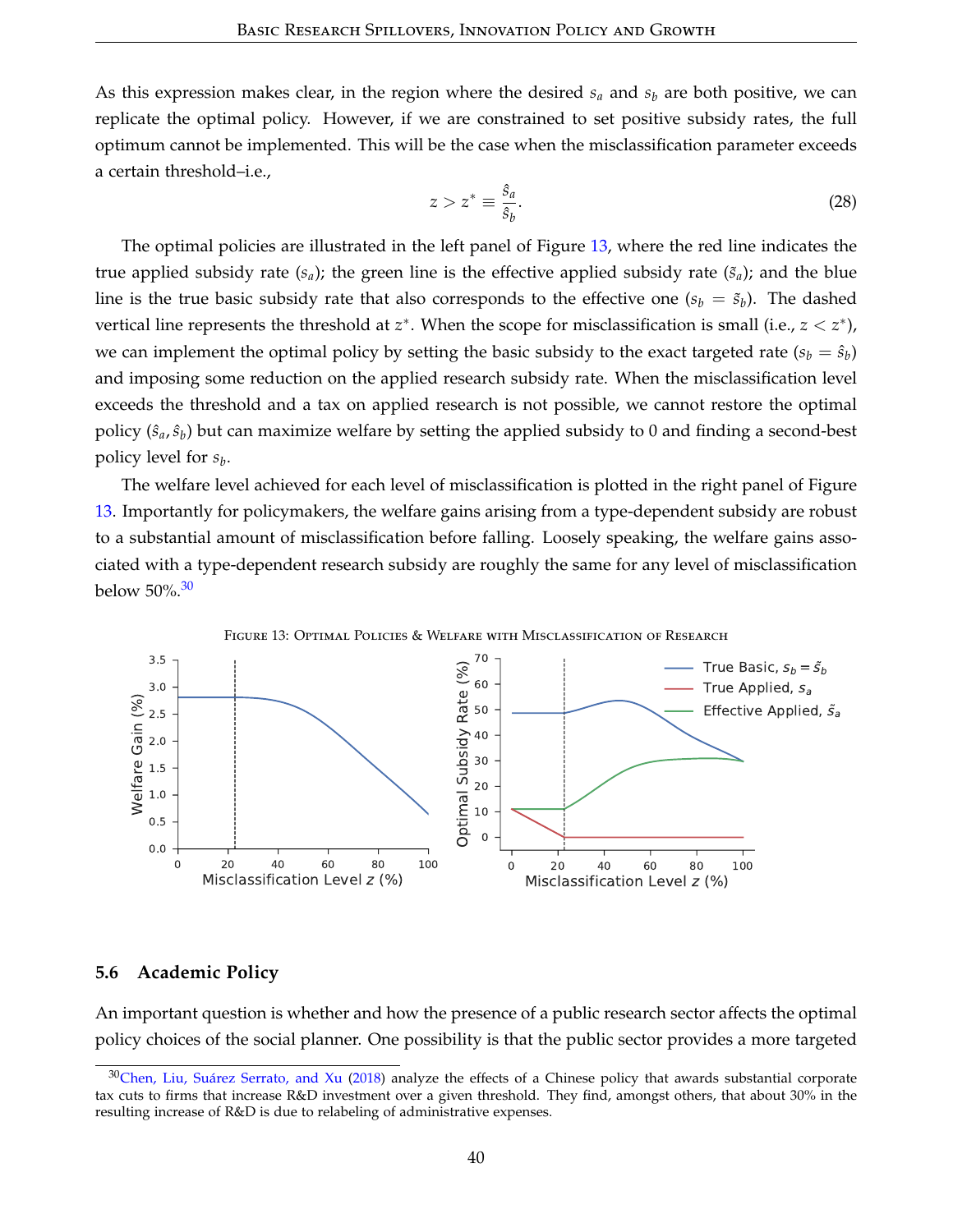<span id="page-41-0"></span>

| TABLE 11: OPTIMAL ACADEMIC POLICIES (IN PERCENTAGES) |          |          |                          |          |            |          |          |       |       |            |       |          |      |        |
|------------------------------------------------------|----------|----------|--------------------------|----------|------------|----------|----------|-------|-------|------------|-------|----------|------|--------|
| Policy                                               | $\psi_a$ | $\psi_b$ | R/Z                      | $\tau_a$ | $\tau_h^e$ | $\tau_u$ | $\n  -p$ | $L_b$ | $L_u$ | $L_{\ell}$ | $L_a$ | $\alpha$ | g    | B      |
| <b>Baseline</b>                                      | 10.0     | 10.0     | 0.5                      | 14.7     | 0.6        | 0.13     | 85.6     | 0.6   | 0.52  | 4.4        | 8.9   | 7.2      | 1.35 | 100.00 |
| Soc Plan                                             |          |          | $\overline{\phantom{a}}$ | 12.0     | 3.8        | 1.89     | 83.1     | 4.5   | 2.22  | 3.4        | 6.8   | 35.4     | 1.88 | 104.61 |
| Uniform                                              | 29.7     | 29.7     | 0.5                      | 16.7     | 1.5        | 0.10     | 82.1     | 1.5   | 0.49  | 5.3        | 10.7  | 13.4     | 1.68 | 100.64 |
| Targeted                                             | 11.1     | 48.6     | 0.5                      | 12.7     | 4.4        | 0.11     | 83.5     | 5.1   | 0.50  | 3.5        | 7.3   | 29.9     | 1.71 | 102.81 |
| Unif Acad                                            | 29.8     | 29.8     | 0.68                     | 16.7     | 1.46       | 0.27     | 81.9     | 1.47  | 0.67  | 5.3        | 10.7  | 15.4     | 1.70 | 100.70 |
| Unif Acad+                                           | 24.3     | 24.3     | 3.24                     | 15.5     | 0.89       | 2.80     | 81.7     | 0.86  | 3.19  | 4.7        | 9.6   | 24.4     | 1.88 | 102.88 |

policy tool and is, therefore, a substitute for incentivizing private basic research efforts. Tables [11](#page-41-0) and [12](#page-42-1) explore these policy choices in several steps.

See Table [7](#page-36-2) for variable definitions.

In the fifth row of Table [11,](#page-41-0) we allow the social planner to optimize not only on the uniform research subsidy to firms, but also on funding for the academic sector. The optimal funding for the academic sector calls for an increase in public investment by 0.18% of GDP, or a 40% increase with respect to the observed levels. Importantly, the optimal uniform subsidy to firms remains unchanged and suggests a potential complementary role for research policies targeted towards the public sector. Overall, the gains from moving to optimal academic policy are fairly modest and may reflect the delay in the applicability of academic research.

To explore this possibility, the sixth row of Table [11](#page-41-0) relaxes the "Ivory Tower" assumption. In our model, academic research is assumed not to be immediately applicable to production. Its effects are borne out only through the effects of within-industry spillovers, with larger step sizes for applied innovations that build on it. Thus, there is a sense in which academic research is less immediately effective than private basic research, where innovations are directly used in production and spillovers are internalized when they fall within a firm's industrial scope. So we also include the results of an additional counterfactual exercise in which academic innovation is immediately applicable (Unif Acad+), putting it more on par with private basic research. Here we can see that the optimal level of academic funding goes up substantially, as do the associated welfare gains.<sup>[31](#page-41-1)</sup>

Table [12](#page-42-1) relaxes the assumption that the private and public research sectors have the same production functions. Unfortunately, we do not have data for our setting on the breakdown of costs of public and private research. However, the fact that there is a linkage between private and public research wages is a key insight that we exploit in this robustness check.<sup>[32](#page-41-2)</sup> Consequently, we simulate the model with different levels of public research productivity, with cost parity as a lower bound on

<span id="page-41-1"></span><sup>31</sup>We also look at policies in terms of the optimal number of labs *U*. We find that the social planner would decrease the number of labs, from a baseline value of  $U = 0.49$  to an optimal value of  $U = 0.20$ , yielding welfare gains of 0.23%. The intuition is that because of the high fixed cost the planner will find it optimal to consolidate labs, even at the expense of moving up the variable cost curve.

<span id="page-41-2"></span> $32$ The literature models the distinction between private and public research in terms of creative control [\(Lacetera,](#page-47-0) [2009;](#page-47-0) [Howitt,](#page-46-0) [2000;](#page-46-0) [Aghion and Tirole,](#page-45-1) [1997\)](#page-45-1). The public sector, due to its non-profit nature, can essentially commit to leave scientists to pursue their own interests. Consequently if scientists value creative control they will have to be paid a wage premium in order to give it up. This feature has received empirical support in work by [Stern](#page-47-1) [\(2004\)](#page-47-1), who studies the job market for recent PhDs in biology. By using information on multiple job offers, he shows that wages are substantially lower in jobs that promise scientists a greater degree of freedom and disclosure of research.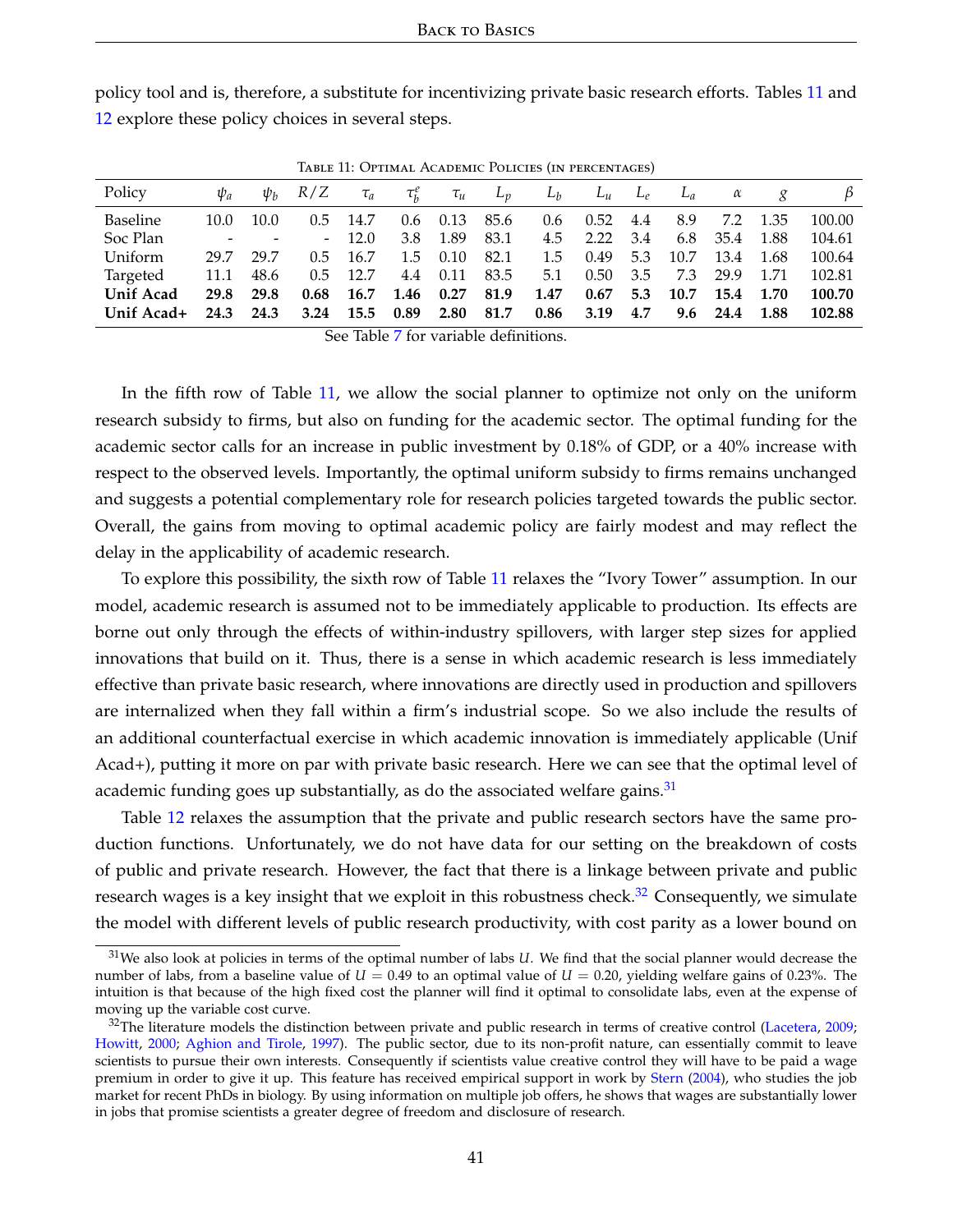the productivity of public researchers relative to private sector researchers. For each level of the productivity multiplier, we recompute the optimal uniform subsidy plus the academic spending-level policy, keeping other parameters the same as in the baseline estimation. Table [12](#page-42-1) summarizes the results of this exercise.

<span id="page-42-1"></span>

| TABLE 14. OF HIMAL DUBSIDIES WITH VANIOUS ACADEMIC I NODUCTIVITIES |      |                                                                                          |     |  |  |  |  |  |  |  |
|--------------------------------------------------------------------|------|------------------------------------------------------------------------------------------|-----|--|--|--|--|--|--|--|
|                                                                    |      | Academic Multiplier   Optimal Uniform Subsidy   Optimal Academic Spending   Welfare Gain |     |  |  |  |  |  |  |  |
|                                                                    | 29.8 | 0.68                                                                                     |     |  |  |  |  |  |  |  |
| 2x                                                                 | 29.2 | 1.01                                                                                     | 1.0 |  |  |  |  |  |  |  |
| 5х                                                                 | 27.6 | 1.54                                                                                     | 1.9 |  |  |  |  |  |  |  |

Table 12: Optimal Subsidies With Various Academic Production

Increasing the productivity of public research increases the optimal level of funding given to public research in the form of academic spending and substantially increases the associated welfare gains. The optimal uniform subsidy remains nearly constant, decreasing only slightly. There are two primary and countervailing forces at play. The first is that more academic basic research will increase the number of "hot" product lines, thus increasing the returns to applied research by private firms. The second is that more academic spending on researchers will increase the wage in general equilibrium, thus increasing the costs of applied research. Our estimates suggest, therefore, that the optimal uniform subsidy remains a robust complementary tool with respect to policies focusing on the public research sector.

### <span id="page-42-0"></span>**5.7 Extensions and Robustness Checks**

In this section, we summarize the robustness of our estimation results and policy analysis to a number of variations on our sample and model. We provide in Appendix  $G$  the implied parameter estimates, the match between the model and the data moments, the social planner's allocation, and the allocations that result from the different policy tools.

**Heterogeneous industries and firm types** We re-estimate and evaluate the policy implications of extensions of the model featuring (*i*) industry heterogeneity and (*ii*) persistent firm types. To address concerns about industry heterogeneity, we split the economy into two groups of industries that are differentiated by their parameters governing basic research costs and benefits. To address concerns about firm heterogeneity, we introduce a firm type, that is fully persistent, and that determines a firm's basic research cost structure. The implications for policy, reported in Tables [18](#page-66-0) and [21](#page-69-0) of Appendix [G.1](#page-65-1) and [G.2,](#page-68-0) are robust across these extensions.

**Research types and institutions** We also re-estimate two versions of the model without the distinction between research efforts: (*i*) we eliminate private basic research but still maintain public basic research; (*ii*) we eliminate basic research altogether, both private and public, and obtain a model with a single type of research. The estimates and policy implications are reported in Tables [24](#page-71-0) and [27](#page-72-0) of Appendix [G.3.](#page-71-1) It turns out that the existence of investment in basic research by the private and public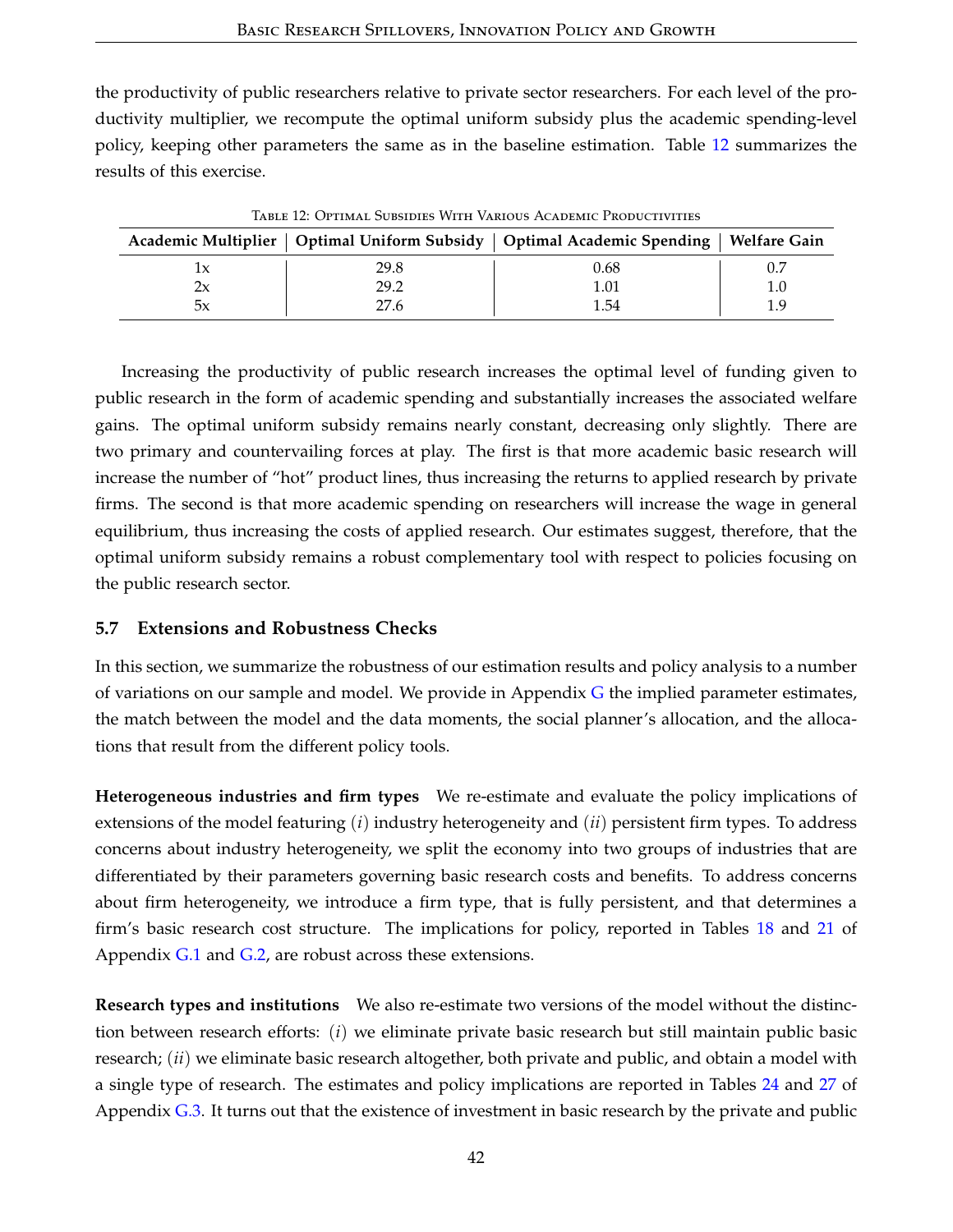sectors is important for our policy conclusions. Without these distinctions in research investment, and their associated spillovers, optimal policy would actually discourage research relative to the baseline economy.

**Limited diffusion of private basic research** We then consider two factors related to public basic research. First, research produced in the public sector is a public good, while private research may be kept secret by firms. Therefore, we consider a version of the model in which private basic research still benefits the firm but makes only a limited contribution to future economic growth. That is, firms keep a fraction of their research findings secret, and, hence, future innovators cannot build on that knowledge. The policy implications are depicted in Figure [15](#page-74-0) of Appendix [G.4.](#page-74-1)

**Spillovers from applied research and CRRA parameter** As a final set of robustness checks, we first consider whether applied research is necessarily targeted to specific product lines/industries. We extend the cross-industry spillover to applied research as well and provide a quantification of the model fit as a function of different applied step sizes in Figure [16](#page-76-0) of Appendix [G.5.](#page-75-0) Second, since the identification of the Constant Relative Risk Aversion (CRRA) parameter is indirect, we also perform in Table [31](#page-77-0) of Appendix  $G.6$ , a robustness check in which we fix the parameter to a standard value of the literature and re-estimate the model.

### **6 Conclusion**

In this paper, we distinguished between basic and applied research investment and identified the spillovers associated with each. We built a new micro-founded model of endogenous growth with two types of research investment (basic and applied) and two types of entities (private firms and public research labs). Our quantitative analysis highlighted the importance of these distinctions. First, in the competitive equilibrium, there is an overinvestment in applied research and underinvestment in basic research. As a result, imposing a uniform research subsidy does not generate the expected welfare improvement due to inefficient cross-subsidization of applied research. A key message of our paper is, therefore, that such policies can accentuate the dynamic misallocation in the economy. Second, there are important complementarities between public and private research investments. When public research labs produce more basic knowledge, private firms build on this and produce more impactful applied innovations.

Overall, our analysis relative to the uniform research subsidy resembles a reform of the French R&D policy. In 2008, the French government introduced a 30% tax credit for all of firms' R&D related expenditures. While the new system represented a significant subsidy to private R&D, with an annual budget of five billion Euros, its effectiveness in boosting innovation has been widely criticized [\(Larousserie,](#page-47-2) [2015\)](#page-47-2).

Our findings can account for the limited impact of such policies and to the need for targeting basic research more directly. Our paper took a first step in trying to quantify the inefficiencies re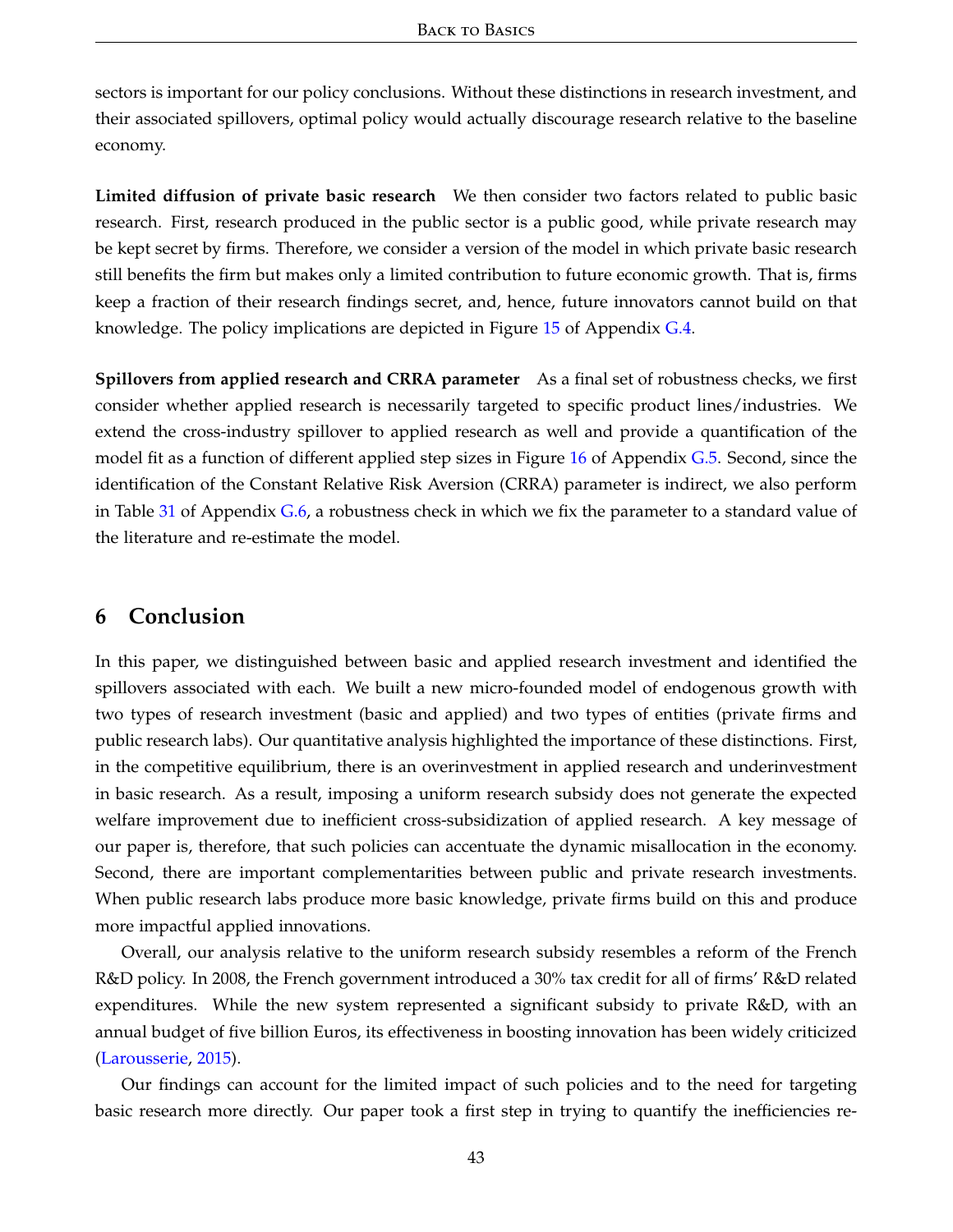garding different types of research and innovation efforts. There are still important open questions awaiting further study. Amongst them, our analysis highlighted the need for a better understanding of the public research sector, the design of the patent system, and the incorporation of firm heterogeneity and non-R&D firms. We hope that further structural work will be undertaken to enhance our understanding of the aforementioned issues, which can then guide the relevant innovation policies.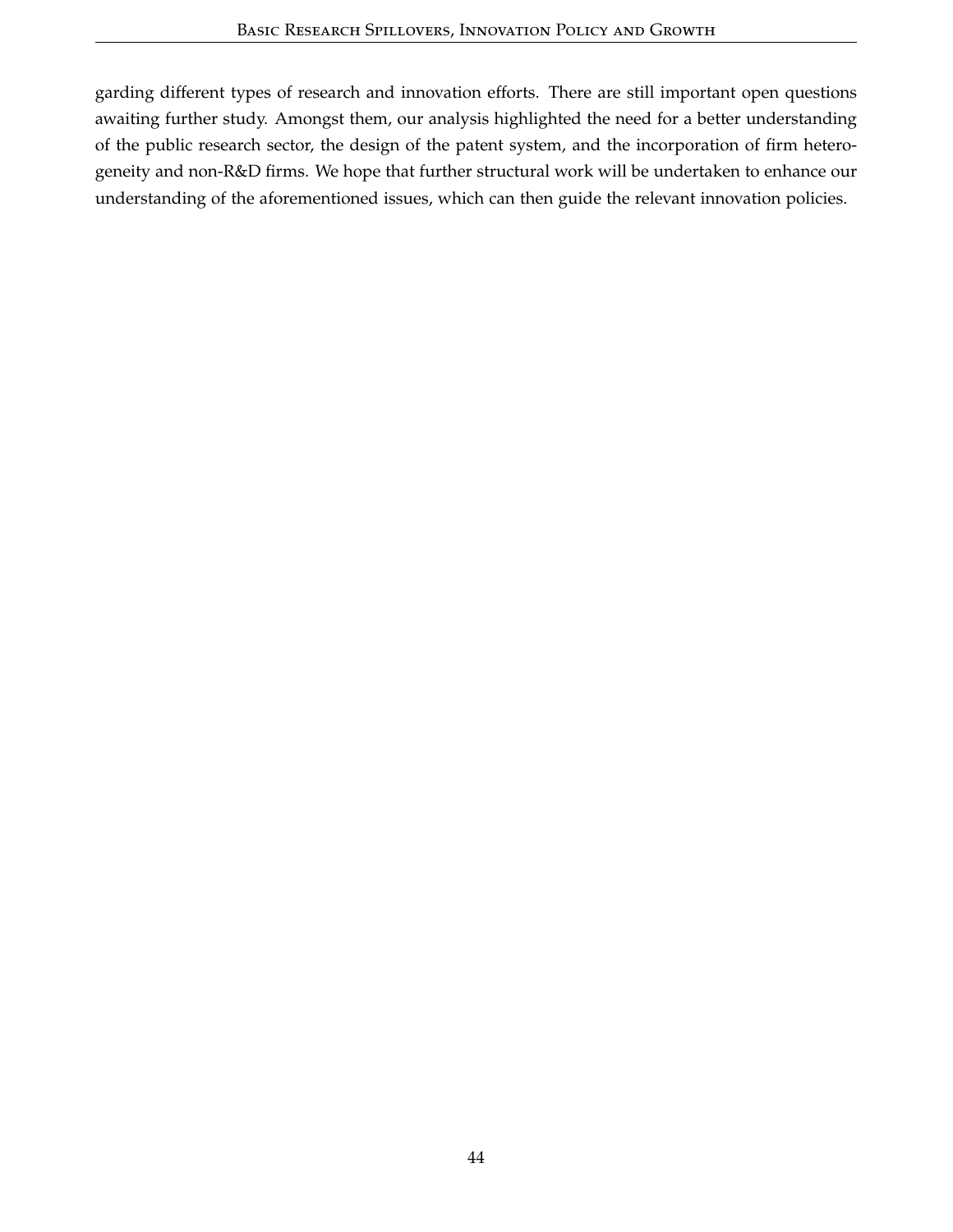# **References**

- Acemoglu, D., and U. Akcigit (2012): "Intellectual property rights policy, competition and innovation," *Journal of the European Economic Association*, 10(1), 1–42.
- Acemoglu, D., U. Akcigit, H. Alp, N. Bloom, and W. Kerr (2018): "Innovation, reallocation, and growth," *American Economic Review*, 108(11), 3450–91.
- Acemoglu, D., U. Akcigit, D. Hanley, and W. Kerr (2016): "Transition to Clean Technology," *Journal of Political Economy*, 124(1), 52–104.
- <span id="page-45-2"></span>AGHION, P., U. AKCIGIT, AND P. HOWITT (2014): "What Do We Learn From Schumpeterian Growth Theory?," in *Handbook of Economic Growth*, ed. by P. Aghion, and S. N. Durlauf, vol. 2 of *Handbook of Economic Growth*, pp. 515 – 563. Elsevier.
- Aghion, P., M. Dewatripont, and J. C. Stein (2008): "Academic Freedom, Private-sector Focus, and the Process of Innovation," *RAND Journal of Economics*, 39(3), 617–635.
- Aghion, P., and P. Howitt (1996): "Research and Development in the Growth Process," *Journal of Economic Growth*, 1(1), pp. 49–73.
- (2009): *The Economics of Growth*. MIT Press.
- <span id="page-45-1"></span>Aghion, P., and J. Tirole (1997): "Formal and real authority in organizations," *Journal of political economy*, 105(1), 1–29.
- Akcigit, U., M. A. Celik, and J. Greenwood (2016): "Buy, Keep, or Sell: Economic Growth and the Market for Ideas," *Econometrica*, 84(3), 943–984.
- Akcigit, U., D. Hanley, and S. Stantcheva (2016): "Optimal Taxation and R&D Policies," Center for Economic Policy Research Discussion Paper #11682.
- Akcigit, U., and W. R. Kerr (2018): "Growth through Heterogeneous Innovations," *Journal of Political Economy*, 126(4), 1374–1443.
- Ates, S. T., and F. Saffie (2014): "Fewer but Better: Sudden Stops, Firm Entry, and Financial Selection," PIER Working Paper # 13-011.
- Atkeson, A., and A. Burstein (2019): "Aggregate implications of innovation policy," *Journal of Political Economy*, 127(6), 2625–2683.
- Barro, R. J. (2006): "Rare Disasters and Asset Markets in the Twentieth Century\*," *The Quarterly Journal of Economics*, 121(3), 823–866.
- Bloom, N. (2009): "The Impact of Uncertainty Shocks," *Econometrica*, 77(3), 623–685.
- Bloom, N., M. Schankerman, and J. Van Reenen (2013): "Identifying technology spillovers and product market rivalry," *Econometrica*, 81(4), 1347–1393.
- Blundell, R., R. Griffith, and J. V. Reenen (1995): "Dynamic count data models of technological innovation," *The Economic Journal*, 105(429), 333–344.
- <span id="page-45-0"></span>Chen, Z., Z. Liu, J. C. Suárez Serrato, and D. Y. Xu (2018): "Notching R&D investment with corporate income tax cuts in China," Discussion paper, National Bureau of Economic Research.
- Cohen, E., and M. Bauer (1985): *Les grandes manoeuvres industrielles*. FeniXX.
- COHEN, W. M., AND S. KLEPPER (1992): "The tradeoff between firm size and diversity in the pursuit of technological progress," *Small Business Economics*, 4(1), 1–14.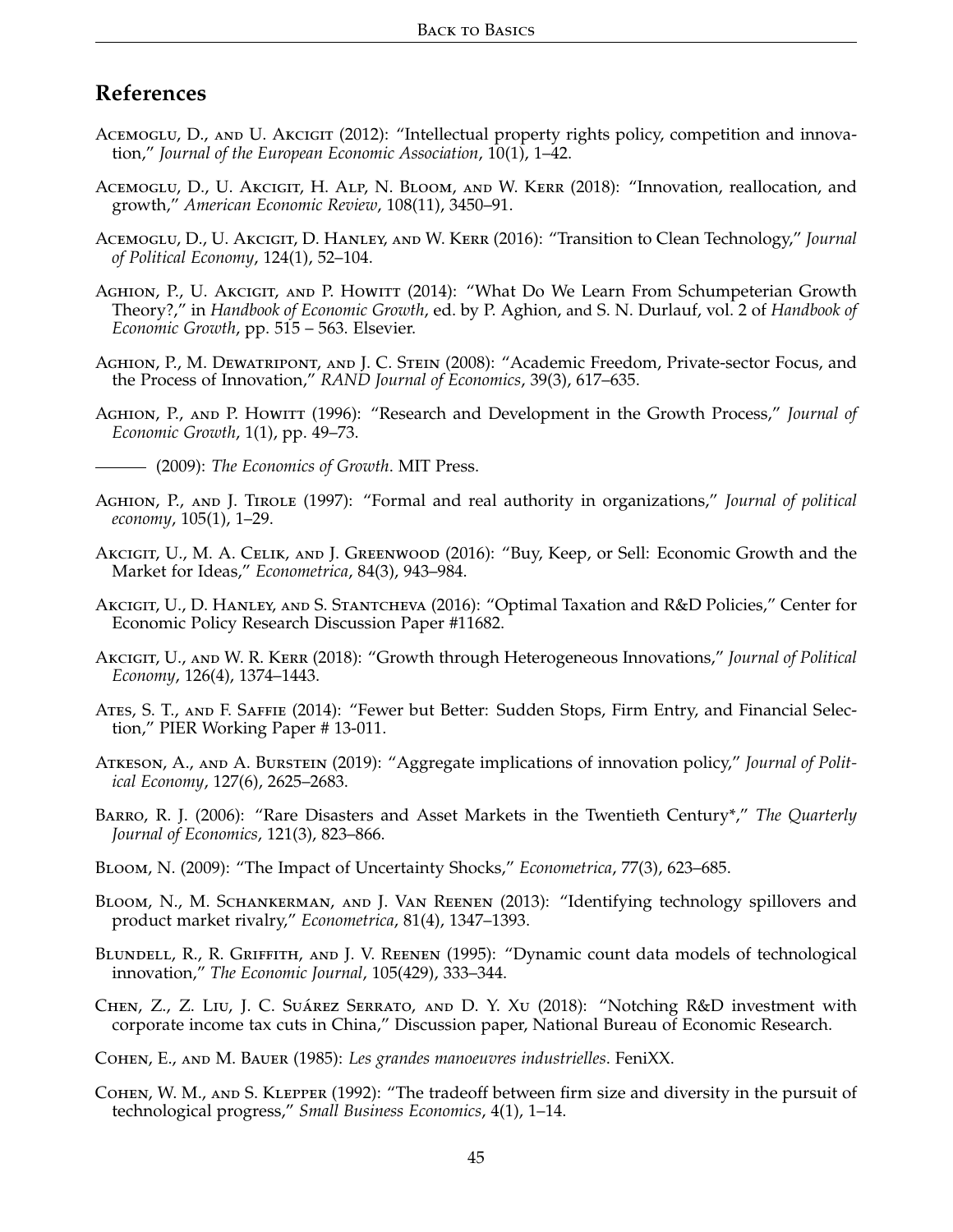- Cozzi, G., and S. Galli (2009): "Science-based R&D in Schumpeterian Growth," *Scottish Journal of Political Economy*, 56(4), 474–491.
- (2014): "Sequential R&D and Blocking Patents in the Dynamics of Growth," *Journal of Economic Growth*, 19(2), 183–219.
- Cozzi, G., and G. Impullitti (2010): "Government Spending Composition, Technical Change, and Wage Inequality," *Journal of the European Economic Association*, 8(6), 1325–1358.
- <span id="page-46-1"></span>Dhont-Peltrault, E., and E. Pfister (2011): "R&D Cooperation versus R&D Subcontracting: Empirical Evidence from French Survey Data," *Economics of Innovation and New Technology*, 20(4), 309–341.
- <span id="page-46-2"></span>Foster, L., J. C. Haltiwanger, and C. J. Krizan (2001): "Aggregate Productivity Growth: Lessons from Microeconomic Evidence," in *New Developments in Productivity Analysis*, pp. 303–372. University of Chicago Press.
- Galasso, A., and M. Schankerman (2015): "Patents and Cumulative Innovation: Causal Evidence from the Courts," *Quarterly Journal of Economics*, 130(1), 317–369.
- Garcia-Macia, D., C.-T. Hsieh, and P. J. Klenow (2019): "How destructive is innovation?," *Econometrica*, 87(5), 1507–1541.
- Garicano, L., C. Lelarge, and J. Van Reenen (2016): "Firm Size Distortions and the Productivity Distribution: Evidence from France," *American Economic Review*, forthcoming.
- Gersbach, H., and M. T. Schneider (2015): "On the Global Supply of Basic Research," *Journal of Monetary Economics*, 75, 123 – 137.
- Gersbach, H., M. T. Schneider, and O. Schneller (2013): "Basic Research, Openness, and Convergence," *Journal of Economic Growth*, 18(1), 33–68.
- Gormsen, N. J., and C. S. Jensen (2017): "Higher-moment risk," *Available at SSRN 3069617*.
- Griliches, Z. (1986): "Productivity, R&D and Basic Research at the Firm Level in the 1970s," *American Economic Review*, 76(1), 141–154.
- (1990): "Patent Statistics as Economic Indicators: A Survey," *Journal of Economic Literature*, 28(4), 1661–1707.
- HALL, B. H., A. B. JAFFE, AND M. TRAJTENBERG (2001): "The NBER patent citation data file: Lessons, insights and methodological tools," Discussion paper, National Bureau of Economic Research.
- <span id="page-46-0"></span>Howitt, P. (2000): *The economics of science and the future of universities*. University of Saskatchewan.
- IMPULLITTI, G. (2010): "International Competition and US R&D Subsidies: A Quantitative Welfare Analysis," *International Economic Review*, 51(4), 1127–1158.
- Jensen, M. C., and W. H. Meckling (1976): "Theory of the firm: Managerial behavior, agency costs and ownership structure," *Journal of financial economics*, 3(4), 305–360.
- Joint Economic Committee (2016): "The 2016 Joint Economic Report," *Washington, DC: Government Printing Office*.
- Klette, T. J., and S. S. Kortum (2004): "Innovating Firms and Aggregate Innovation," *Journal of Political Economy*, 112(5), 986–1018.
- KORTUM, S. S. (1992): "Inventions, R&D and Industry Growth," Ph.D. Dissertation, Yale Univ., New Haven, CT.
	- (1993): "Equilibrium R&D and the Patent–R&D Ratio: US Evidence," *American Economic Review*, 83(2), 450–457.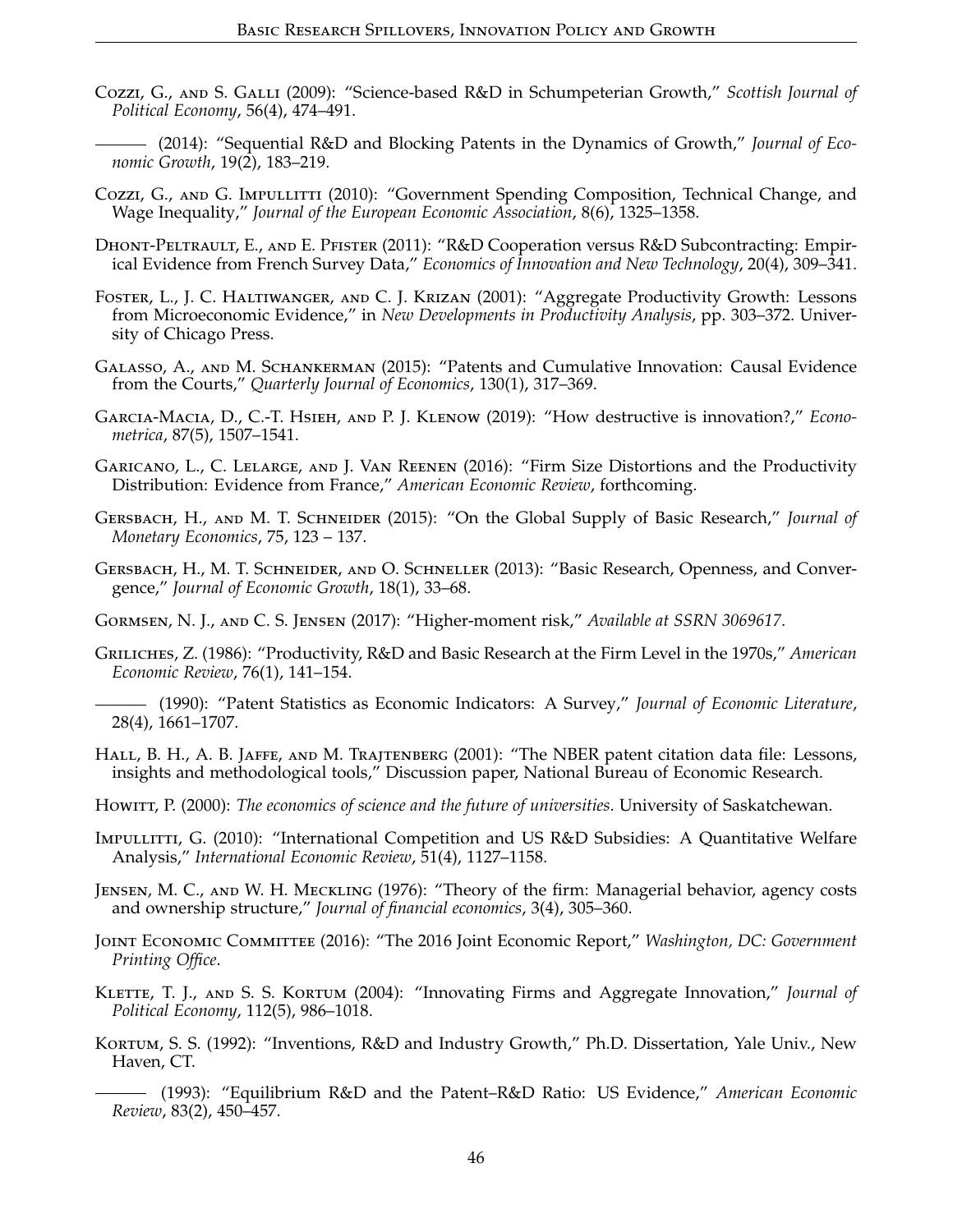- <span id="page-47-0"></span>LACETERA, N. (2009): "Different missions and commitment power in R&D organizations: Theory and evidence on industry-university alliances," *Organization Science*, 20(3), 565–582.
- <span id="page-47-2"></span>Larousserie, D. (2015): "Crédit Impôt Recherche : Un Rapport Passé sous Silence," *Le Monde. Accessed online at: http://www.lemonde.fr. October 6, 2015*.
- LENTZ, R., AND D. T. MORTENSEN (2008): "An Empirical Model of Growth through Product Innovation," *Econometrica*, 76(6), 1317–1373.

(2016): "Optimal Growth through Product Innovation," *Review of Economic Dynamics*, 19, 4–19.

- Link, A. N. (1981): "Basic Research and Productivity Increase in Manufacturing: Additional Evidence," *American Economic Review*, 71(5), 1111–12.
- Mansfield, E. (1980): "Basic Research and Productivity Increase in Manufacturing," *American Economic Review*, 70(5), 863–873.

(1981): "Composition of R and D Expenditures: Relationship to Size of Firm, Concentration, and Innovative Output," *Review of Economics and Statistics*, 63(4), 610–615.

(1995): "Academic Research Underlying Industrial Innovations: Sources, Characteristics, and Financing," *Review of Economics and Statistics*, 77(1), 55–65.

- Morales, M. F. (2004): "Research Policy and Endogenous Growth," *Spanish Economic Review*, 6(3), 179–209.
- Mowery, D. C., R. R. Nelson, B. Sampat, and A. Ziedonis (2004): *Ivory Tower and Industrial Innovation: University-Industry Technology Transfer before and after the Bayh-Dole Act in the United States*. Stanford University Press.
- <span id="page-47-3"></span>Nelder, J. A., and R. Mead (1965): "A Simplex Method for Function Minimization," *Computer Journal*, 7(4), 308–313.
- Nelson, R. R. (1959): "The Simple Economics of Basic Research," *Journal of Political Economy*, 67(3), 297–306.
- PAKES, A., AND Z. GRILICHES (1984): "Estimating Distributed Lags in Short Panels with an Application to the Specification of Depreciation Patterns and Capital Stock Constructs," *Review of Economic Studies*, 51(2), 243–262.
- Peters, M. (2015): "Heterogeneous Mark-ups and Endogenous Misallocation," Yale Working Paper.
- RAJAN, R., H. SERVAES, AND L. ZINGALES (2000): "The cost of diversity: The diversification discount and inefficient investment," *The journal of Finance*, 55(1), 35–80.
- Rosenberg, N. (1990): "Why Do Firms Do Basic Research (with Their Own Money)?," *Research Policy*, 19(2), 165–174.
- Rosenberg, N., and R. R. Nelson (1994): "American Universities and Technical Advance in Industry," *Research Policy*, 23(3), 323–348.
- SCHARFSTEIN, D. S., AND J. C. STEIN (2000): "The dark side of internal capital markets: Divisional rent-seeking and inefficient investment," *The Journal of Finance*, 55(6), 2537–2564.
- Silverman, B. (1996): "Technological assets and the logic of corporate diversification," Ph.D. thesis, PhD dissertation, University of California at Berkeley, Haas School of Business.

<span id="page-47-1"></span>Stern, S. (2004): "Do scientists pay to be scientists?," *Management science*, 50(6), 835–853.

Stokes, D. E. (1997): *Pasteur's Quadrant: Basic Science and Technological Innovation*. Brookings Institution Press.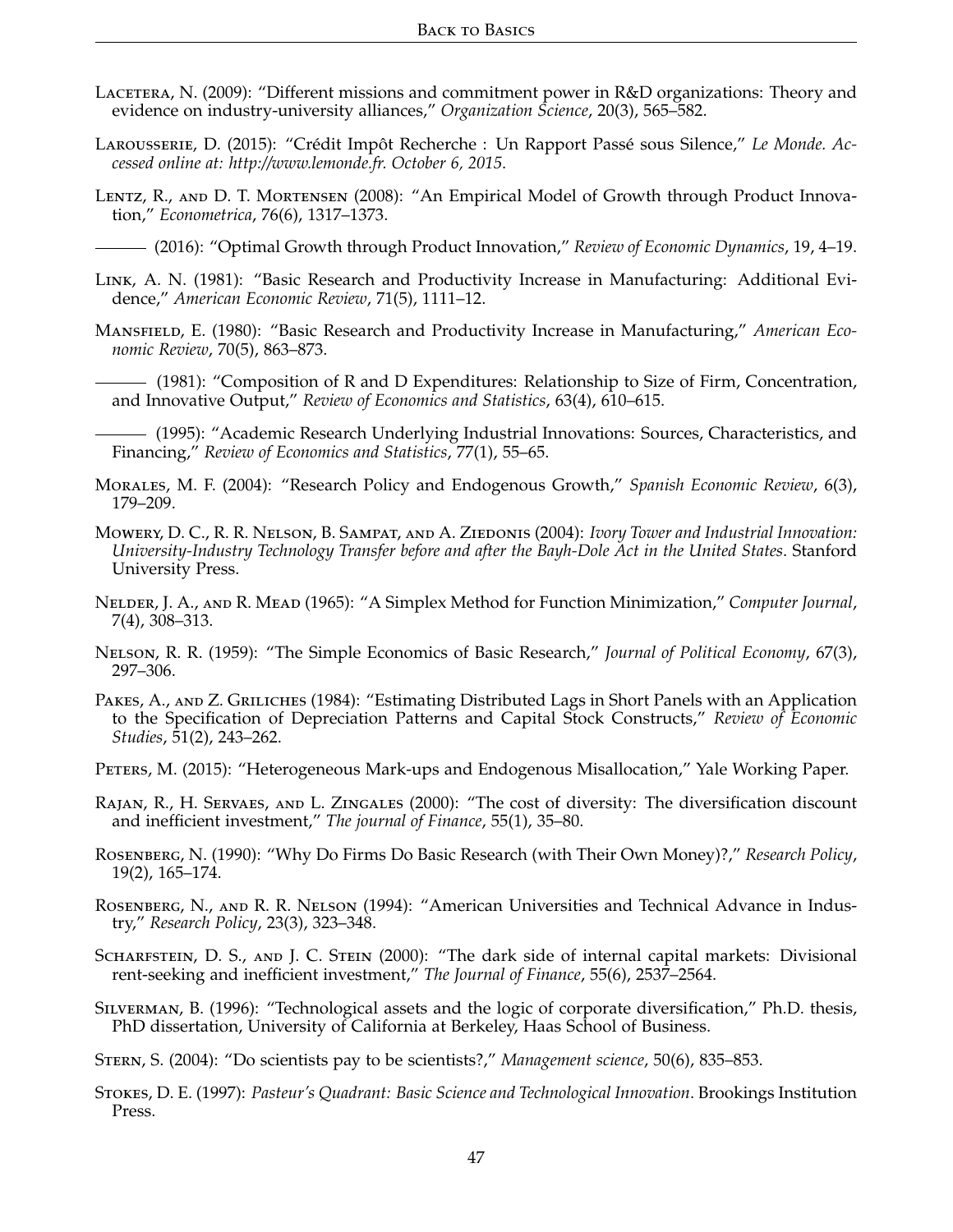- Trajtenberg, M., R. Henderson, and A. Jaffe (1997): "University versus Corporate Patents: A Window on the Basicness of Invention," *Economics of Innovation and New Technology*, 5(1), 19–50.
- <span id="page-48-0"></span>Zangwill, W. I., and C. Garcia (1981): *Pathways to Solutions, Fixed Points, and Equilibria*. Prentice-Hall Englewood Cliffs, New Jersey.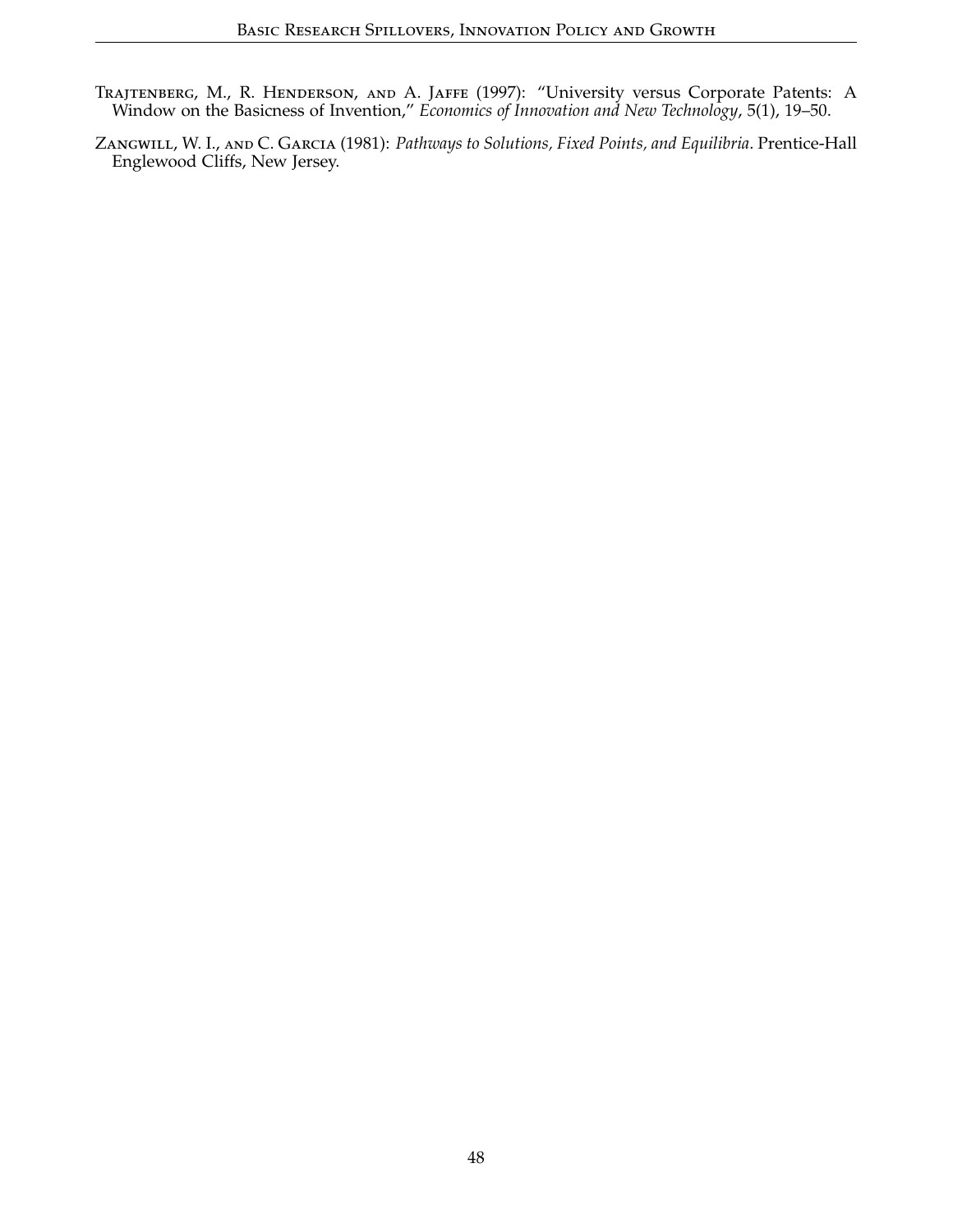# Appendix

# **A Data Organization**

### **Data Organization**

We first identify the ownership status of each firm in the economy and the head of the group with which the firm is affiliated. Indeed, our data source (LIFI) defines a group as a set of firms controlled, directly or indirectly, by the same entity (the head of the group). We rely on a formal definition of control, requiring that a firm holds directly, or through cross-ownership, at least 50% of the voting rights in another firm's general assembly. We do not expect this to be a major source of bias in our sample as most French firms are private and ownership concentration is strong even among listed firms. Firms that do not conform to this definition are classified as stand-alone firms.

We then match the ownership information to our balance-sheet data and to our survey on lines of business within firms. We drop firms that appear in the ownership data but for which we cannot find balance-sheet information. We also delete as outliers firm-year observations whose ROA falls outside a multiple of five of the interquartile range and firms that report 0 employment or which have negative sales. Based on our two sources of information, we identify the main line of business from the balance sheets and the different segments of the firm from the survey on lines of business. For computational convenience we create a new firm-group identifier that allows us to aggregate at the same time business groups, business groups with multi-divisional firms, exclusively multidivisional firms, and true stand-alone firms. We then define four measures of multi-market activity. The first measure counts each market in which the firm-group is present either via its ownership links or its multi-divisional structure. The second measure counts each market in which the firm-group is present with at least 9 employees via its ownership links or its multi-divisional structure. The third measure counts each market in which the firm-group is present exclusively via its ownership links. The final measure counts each market in which the firm-group is present exclusively via its ownership links and excluding financial activities.

We then define firm characteristics from balance-sheet data. There are three possible organizational types and comparison issues might arise. Taking the firm as the economic unit of interest has the advantage of simplicity since information is directly available in the balance sheets. However, this method has the disadvantage of not being comparable across organizational types. Indeed, most information for multi-divisional firms is aggregated across lines of segment, whereas firms belonging to business groups have market-specific information. Similar to existing studies by the Ministry of Research [\(Dhont-Peltrault and Pfister,](#page-46-1) [2011\)](#page-46-1), we decided to aggregate the information to the economic unit at the highest level of control: the firm level for stand-alone and multi-divisional firms, and the business group level for firms affiliated through majority ownership.<sup>[33](#page-49-0)</sup>

In a final step, we match the firm's balance-sheet and patent information to information contained in the R&D Survey. We focus on firms for which we have R&D information. Again we aggregate at the highest level of control. As before, one has to be cautious in aggregating on the basis of variables that might be prone to double-counting. When constructing information on the basic R&D intensity of a firm, this is not the case, as we are focusing exclusively on "internal" research expenditures. Therefore, if a member of the group contracts out research with another member of the group, then one will be counted as "external" research expenditures and the other one as "internal" expenditures. To correct for outliers in the dependent variable, we drop firm-year observations whose basic research intensity, conditional on positive basic research, falls outside a multiple of five of the interquartile range. In addition, we exclude firm-year observations whose total R&D to sales ratio falls outside a multiple of five of the interquartile range.  $34$ 

<span id="page-49-0"></span> $33$ In addition to the economic rationale for constructing the data at the highest level of control there is also a legal argument. Indeed most public administrations and tribunals define the eligibility of firms for subsidy programs with respect to the business groups to which they belong.

<span id="page-49-1"></span><sup>34</sup>Alternatively, we exclude firm-year observations whose basic to applied R&D ratio falls above the 99*th* percentile of the distribution. The results are qualitatively similar.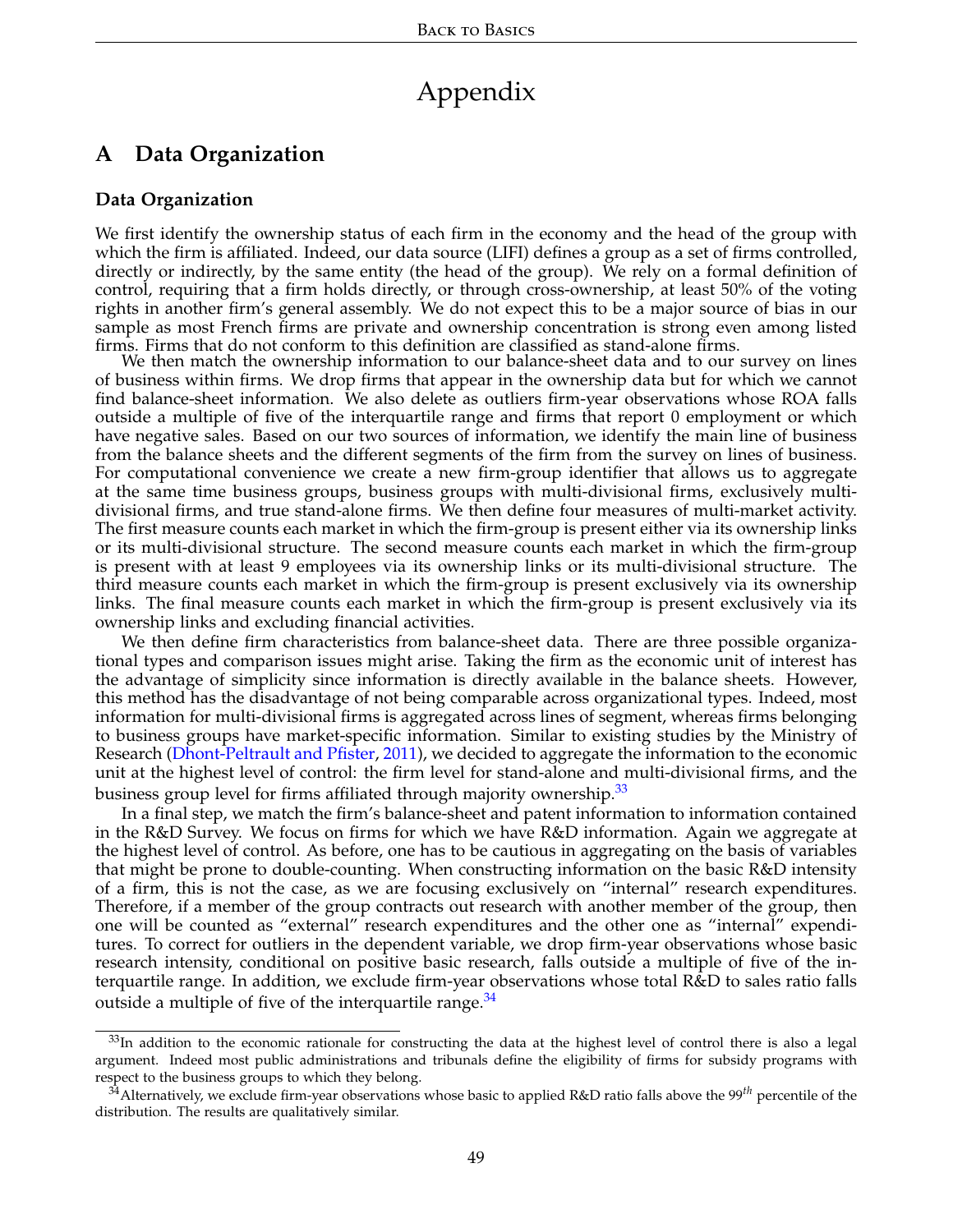## **Policy Environment**

It is useful to describe the policy environment in France during the period of our data. The share of GDP devoted R&D expenditures in France was on average 2.2% between 2000 and 2006. Innovation policy during the sample period featured a mix of measures to support R&D investment of firms through public financing. The main instrument to stimulate private innovation activity during that period consisted of approximately 2.5 billion euros of yearly subsidies allocated to firms either through ministries or government agencies such as OSEO-ANVAR. Note that our R&D survey allows us to directly measure this form of public financing in our sample. Finally, the R&D tax credit system was seen by the government as a secondary policy measure until a major reform in 2008 that increased the base and the rate of the the tax credit.

# **Variable List**

All variables are organized and computed according to the method set out in the previous section. To summarize, we decided to aggregate the information to the economic unit at the highest level of control: the firm level for stand-alone and multi-divisional firms, and the business group level for firms affiliated through majority ownership. In the remainder of the document, we will, for the sake of notational convenience, refer generically to firms.

- *Basic Research Intensity:* total basic research by firm *i* in year *t* divided by total applied research of firm *i* in year *t*. The formulation of the survey questions related to the type of research undertaken is directly derived from the definitions provided by the Frascati Manual;
- *# of Industries:* sum of all distinct SIC codes within firm *i* in year *t* irrespective of organizational form (business group or multi-divisional structure). Industries are successively defined at the 4-,3-,2- and 1-digit SIC levels;
- *# of Industries Weighted Sum:* weighted sum of all distinct bilateral 1-digit SIC links within firm *i* in year *t*. Weights are computed on the basis of the empirical frequency of each bilateral SIC link in each year *t*;
- *# of Patent Classes Applied:* sum of cumulated distinct patent-class applications within firm *i* in year *t*. Cumulated patent-class applications are computed for the period leading from 1993 to year *t*. Patent classes are successively defined at the 5,4,3,2 and 1-digit levels (EPO Classification);
- *# of Patent Classes Granted:* sum of cumulated distinct patent-class grants within firm *i* in year *t*. Cumulated patent-class grants are computed for the period leading from 1993 to year *t*. Patent classes are successively defined at the 5-,4-,3-,2- and 1-digit levels (EPO Classification);
- *Financial Int.:* binary indicator equal to 1 if firm *i* in year *t* is present in a financial industry, 0 otherwise;
- *Foreign HQ:* binary indicator equal to 1 if the headquarters of firm *i* in year *t* are located outside France, 0 otherwise;
- *Market Share:* weighted average of total sales of firm *i*, year *t* in industry *k* divided by total industry sales in year *t*. Weights are computed on the basis of the industry share of employment within firm *i* in year *t*;
- *Outsourcing to Univ.:* binary indicator equal to 1 if firm *i* in year *t* has outsourced R&D to French universities, 0 otherwise;
- *Profitability ROA:* weighted average of EBIDTA divided by total fixed assets of all subsidiaries within firm *i* in year *t*. Weights are computed on the basis of the subsidiaries' share of employment within firm *i* in year *t*;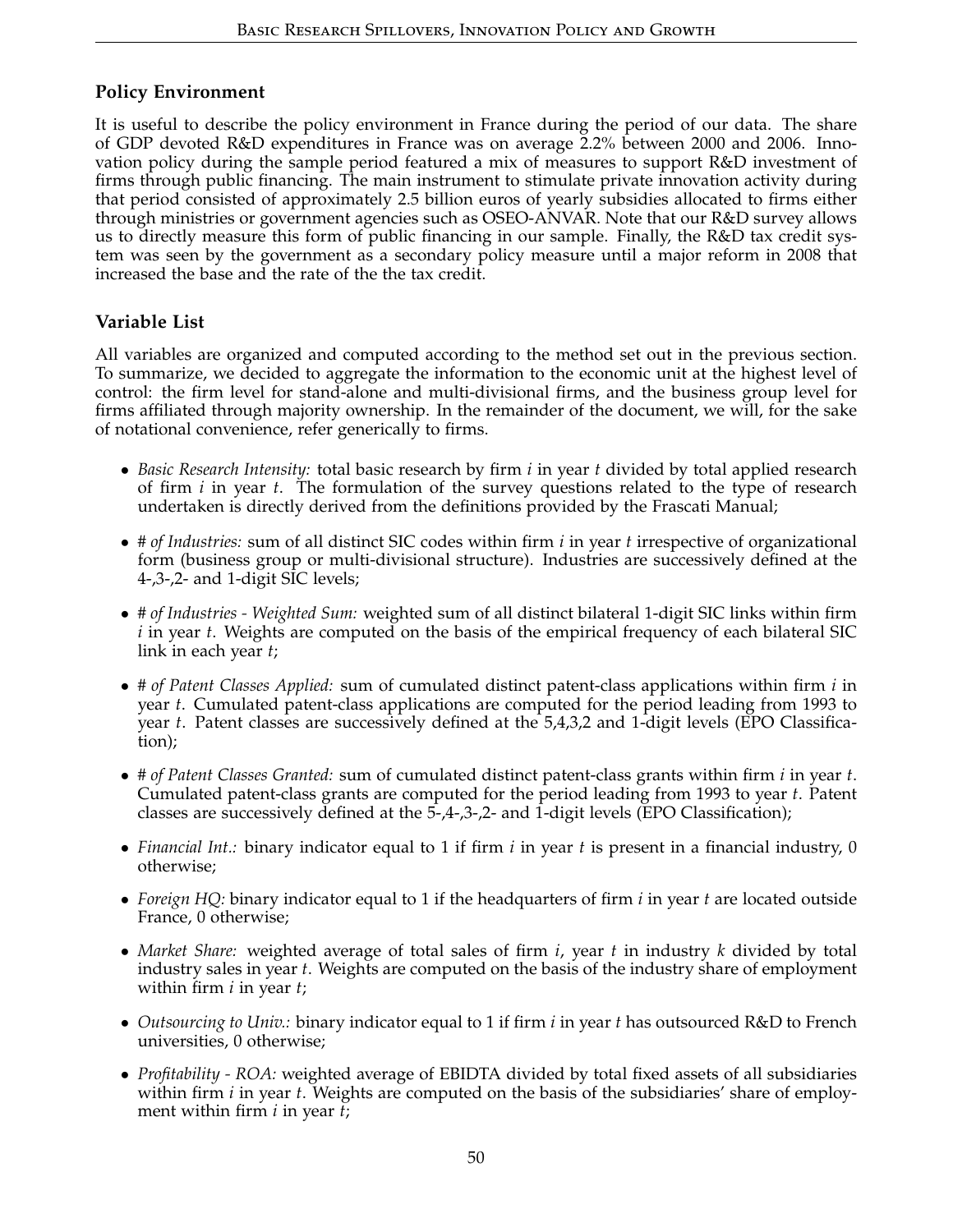- *Profitability ROS:* weighted average of EBIDTA divided by total sales of all subsidiaries within firm *i* in year *t*. Weights are computed on the basis of the subsidiaries' share of employment within firm *i* in year *t*;
- *Public R&D Funds:* binary indicator equal to 1 if firm *i* in year *t* has received French public funds, 0 otherwise;
- *Research Area:* weighted average of the share of respectively biotech / software / environmental research in research expenditures in firm *i* in year *t*. Weights are computed on the basis of the subsidiaries' share of total R&D within firm *i* in year *t*;
- *Total Employment:* total employment of firm *i* in year *t*;
- *IV State Present in 1986:* binary indicator equal to 1 if the French state had a non-zero equity stake in firm *i* in 1986;
- *IV SOE in 1986:* binary indicator equal to 1 if the French state had a controlling equity stake in firm *i* in 1986.

### **Descriptive Statistics**

<span id="page-51-0"></span>Table [13](#page-51-0) provides the descriptive statistics of the key variables.

|         | 25 <sub>th</sub>                     |                | 75th             | Standard |              | Max                                             | N     |
|---------|--------------------------------------|----------------|------------------|----------|--------------|-------------------------------------------------|-------|
|         |                                      |                |                  |          |              |                                                 |       |
| 0.11    | 0.01                                 | 0.04           | 0.14             | 0.17     | 0.00         | 0.86                                            | 13708 |
| 0.06    | 0.00                                 | 0.00           | 0.02             | 0.19     | 0.00         | 1.57                                            | 13708 |
|         |                                      |                |                  |          |              |                                                 |       |
| 2.21    | 1                                    | 2              | 3                | 1.48     | 1            | 10                                              | 13708 |
| 4.97    | 1                                    | $\overline{2}$ | 5                | 8.87     | 1            | 130                                             | 13708 |
|         |                                      |                |                  |          |              |                                                 |       |
| 1497.88 | 24                                   | 93             | 506              | 8445.93  | $\mathbf{1}$ | 195746                                          | 13708 |
| 0.032   | 0.02                                 | 0.07           | 0.13             | 0.63     | $-39.39$     | 7.36                                            | 13708 |
| 21.17   | 8.79                                 | 18.92          | 30.55            | 14.97    | $\Omega$     | 86                                              | 13708 |
|         |                                      |                |                  |          |              |                                                 |       |
| 0.05    | $\boldsymbol{0}$                     | 0              | $\boldsymbol{0}$ | 0.22     | $\theta$     | 1                                               | 13708 |
| 0.23    | $\theta$                             | $\theta$       | $\Omega$         | 0.41     | $\theta$     | 1                                               | 13708 |
|         |                                      |                |                  |          |              |                                                 |       |
| 0.09    | 0                                    | $\theta$       | 0.04             | 0.4      | $\Omega$     | 30.9                                            | 13708 |
| .15     | $\boldsymbol{0}$                     | 0              | $\boldsymbol{0}$ | 0.36     | 0            |                                                 | 13708 |
|         | Public Subsidy to Private Investment |                |                  |          |              | Mean Percentile Median Percentile Deviation Min |       |

Table 13: Descriptive Statistics

Note: Pooled data for the period 2000-2006. *R&D To Sales* is defined as the ratio of total firm research and development expernditures to total firm sales. *Basic Research Intensity* is defined as the ratio of total firm investment in basic research to total firm investment in applied research. *Number of Industries* is the sum of all distinct SIC codes within the firm. *Return on Sales* is the ratio of earnings before interest, taxes, depreciation and amortization to total firm sales. *Total Employment* total employment of the firm. *Age* is the difference between the current year and the year of the firm's incorporation. *Financial Intermediary* binary indicator equal to 1 if the firm is present in a financial industry, 0 otherwise. *Foreign HQ:* binary indicator equal to 1 if the headquarters of the firm are located outside France, 0 otherwise. *Public Subsidy to Private Investment* binary indicator equal to 1 if the firm has received French public funds for innovation expenditures, 0 otherwise. *Collaboration with Universities* binary indicator equal to 1 if the firm has received French public funds for innovation expenditures, 0 otherwise.

Figure [14](#page-52-0) provides a description of industry patterns in basic research investment. The horizontal axis on the left measures average basic research intensity within an industry (bars) and is defined as the ratio of basic to applied research investment. The right-axis reports the number of firm-year observations within an industry and is plotted through the connected line.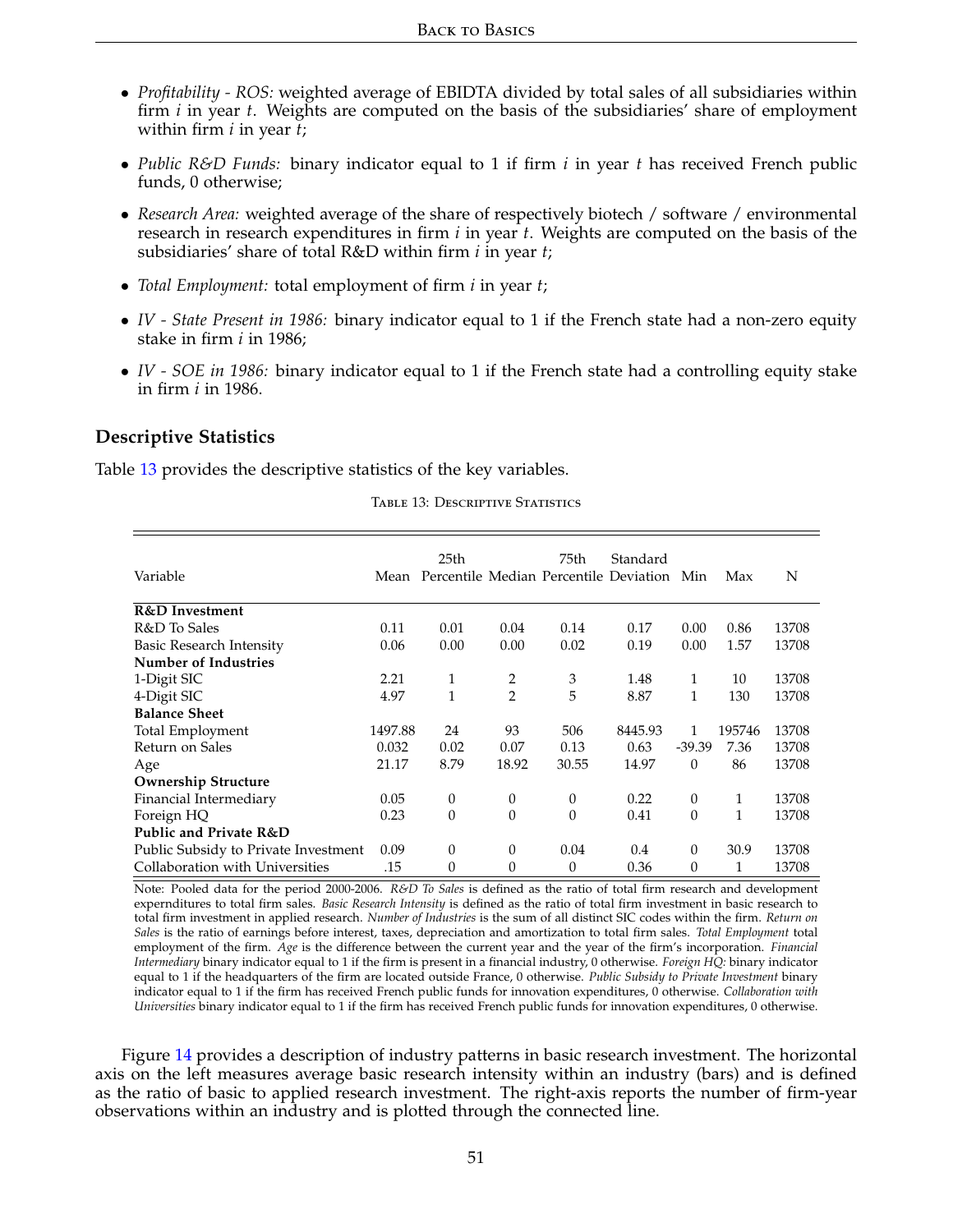

<span id="page-52-0"></span>

The figure plots the number of innovative firms (right axis, black line), and their average basic research intensity across industries (left axis, blue bars). Activity classification: 1 "Agriculture", 2 "Food and Textile Industries", 3 "Manufacture of chemicals, metals and machinery", 4 "Manufacture of electrical and transport equipment", 5 "Construction and Utilities", 6 "Wholesale and retail trade", 7 "Transport, Communication and Financial Activities", 8 "Professional, scientific and technical activities", 9 "Education and Human Health Activities", 10 "Arts, entertainment and others"'.

Across firms average basic research intensity is 6.5%, and the share of firms with positive basic research investment is 25%. At the same time, the Figure shows that there is heterogeneity in research investment across industries. Basic research intensity in most industries lies between 3% to 8-9%. It is highest for firms in manufacturing activities such as "Manufacture of chemicals, metals and machinery" and scientific activities ("Professional, scientific and technical activities"). The latter industry is dominated by information technology firms. These industries are also the largest contributors to basic research expenditures in aggregate terms. Basic research intensity is lowest for agriculture and finance activities. Finally, the figure suggests an outlier in terms of basic research investment is constituted by the industry of "Education and Human Health Activities." A closer inspection of the data reveals that most of these firms within that category are pharmaceutical/biotech companies. At the same time, their importance within the French economy seems to be rather limited in aggregate terms. The spike represents only 23 firms out of a total sample of 6,763 firms (representing less than 1% of aggregate basic research investment). In the empirical analysis we show that our estimates for the cross-industry spillover are robust to industry heterogeneity in basic research investment. First, our estimate is unaffected by the exclusion of the 23 firms in the biotech industry. Second, we control for other types of industry heterogeneity by including industry fixed effects as well as controls related to the field of research investment. Finally, we extend our model to allow for industries with differing basic research technologies.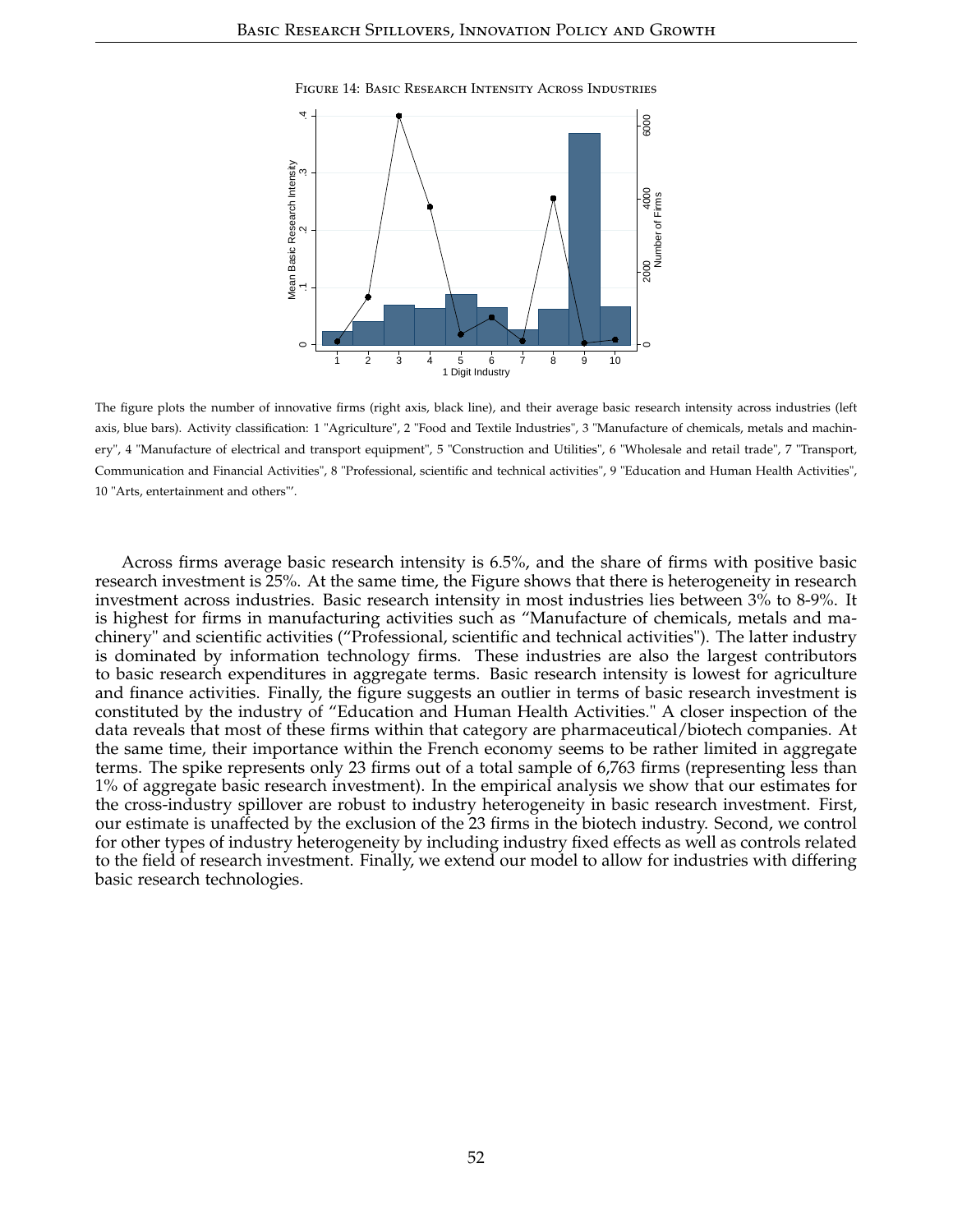# **B Robustness Check Related to Across Industry Spillover**

Table [14](#page-53-0) further addresses concerns about the measurement of the cross-industry spillover. We focus our discussion on the economic interpretation of the links between industries. One concern is that industries are not necessarily symmetric in their innovation incentives and their network links. Another concern is that the measurement of multi-industry presence could be complicated by artificial links either due to links with financial services or due to shell companies.

<span id="page-53-0"></span>

|                                                         | (1)                   | (2)                         | (3)                         | (4)                   |
|---------------------------------------------------------|-----------------------|-----------------------------|-----------------------------|-----------------------|
| Log # of Industries                                     | $0.032***$<br>(0.006) | $0.032***$<br>(0.006)       |                             |                       |
| Log # of Industries (Size Condition)                    |                       |                             | $0.026***$                  |                       |
| Log # of Industries (Weighted Links)                    |                       |                             | (0.007)                     | $0.007***$<br>(0.001) |
| Log Employment                                          | $0.003**$             |                             | $0.004***$                  | $0.003***$            |
| Log Employment (Excluding Financials)                   | (0.001)               | $0.003**$<br>(0.001)        | (0.001)                     | (0.001)               |
| <b>Financial Activities</b>                             |                       | $-0.004$                    |                             |                       |
| HQ Financial                                            |                       | (0.009)<br>0.011<br>(0.017) |                             |                       |
| HQ Foreign                                              |                       |                             | $-0.013***$                 |                       |
| <b>Employment Concentration Across Industries (HHI)</b> |                       |                             | (0.005)<br>0.002<br>(0.015) |                       |
| Year & Organization FE                                  | Yes                   | Yes                         | Yes                         | Yes                   |
| N                                                       | 13708                 | 13693                       | 13708                       | 13708                 |

Table 14: Basic Research and Multi-Market Activity - Measurement

*Notes:* Pooled data for the period 2000-2006. Estimates are obtained using Tobit models and relate to the marginal effect of the variables at the sample mean. *Basic Research Intensity* is defined as the ratio of total firm investment in basic research divided by total firm investment in applied research. *Log # of Industries* is the number of distinct SIC codes in which a firm is present. *Log # of Industries (Size Condition)* excludes activities with less than 10 employees from the count of distinct SIC codes. *Log # of Industries (Weighted Links)* inversely weights the bilateral links of each firm by the frequency of the link in the population of French firms. *Log Employment* is the total employment of firms. *Log Employment (Excluding Financials)* excludes 2 digit SIC codes associated to financial activities from the total employment of firms. *Financial Activities* is a binary variable equal to 1 if the firm is active in 2 digit SIC codes associated to financial activities. *HQ Financial* is a binary variable equal to 1 if the head of the group is a financial holding company. *HQ Foreign* is a binary variable equal to 1 if the head of the group is a foreign holding company. *Employment Concentration Across Industries (HHI)* is the Herfindahl index of within firm employment across 1 digit SIC activities. *Share in Software/Biotech/Materials* is the share of R&D investment into the respective areas of research. *Industry fixed* denote 1 digit SIC activities. *Year FE* denotes year fixed effects, and *Organization FE* denotes whether the firm operates its activity as a conglomerate or as a business group. See the Appendix for the definition of variables. Robust standard errors clustered at the firm level are in parentheses. One star denotes significance at the 10% level, two stars denote significance at the 5% level, and three stars denote significance at the 1% level.

Column (2) addresses the concern that the link between research investment and multi-industry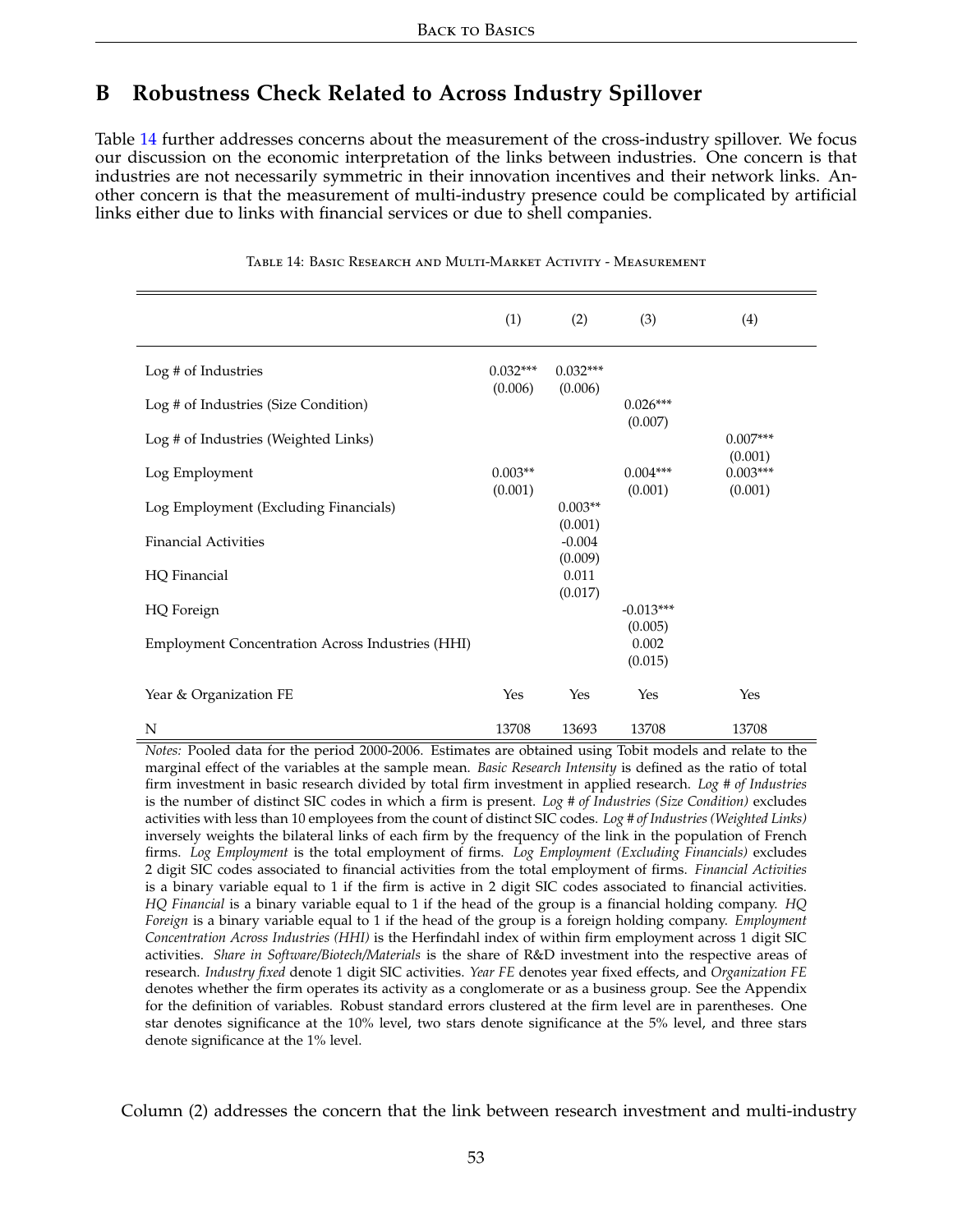presence is driven by financial activities. To do so, we recompute multi-industry presence and size by excluding links to banks, insurance companies, and asset management companies. In addition, we explicitly control for the presence of financial activities within the group (either as a subsidiary or as the head of the group). The estimates are unaffected.<sup>[35](#page-54-0)</sup> Column (3) tests whether links in our data are over-estimated due to artificial companies with no real economic activity. To do so, we recompute multi-industry presence and size by considering only activities with at least 10 employees. We also add two variables in the specification that should capture the possibility of spurious industry presence. The first is a dummy variable on whether the headquarters are foreign. The second is a Herfindahl index related to the concentration of employment within a given industry of the firm's portfolio. Again we find that our estimates are very similar in magnitude and precision. Column (4) tries to address concerns about the symmetric treatment of industry links in our analysis. This could be problematic if our multi-industry measure captures for instance integrated supply chains, rather than a larger breadth of a firm's activities. We go back to our data on the population of French firms and measure the frequency of each distinct activity pair. We then inversely weight the distinct bilateral links of our innovative firms. Intuitively, this measure will give less weight to a bilateral industry link if it is very frequent, and a higher weight if it is relatively rare. Computations and estimates are robust across all industry definitions but we only report the benchmark 1 digit case. The estimate suggests that this alternative measure of multi-industry presence is still positively correlated to basic research intensity. The difference in the point estimate is due to the difference in the support of the weighted industry variable, but the magnitude of a standard deviation increase on basic research incentives remains comparable (.019 increase in basic research intensity for the estimate using the weighted measure as opposed to .022 for the estimate using the count measure).

<span id="page-54-0"></span> $35$ Note that this result is not surprising given that the positive correlation also existed for more granular decompositions at the 3 and 4 digit SIC levels.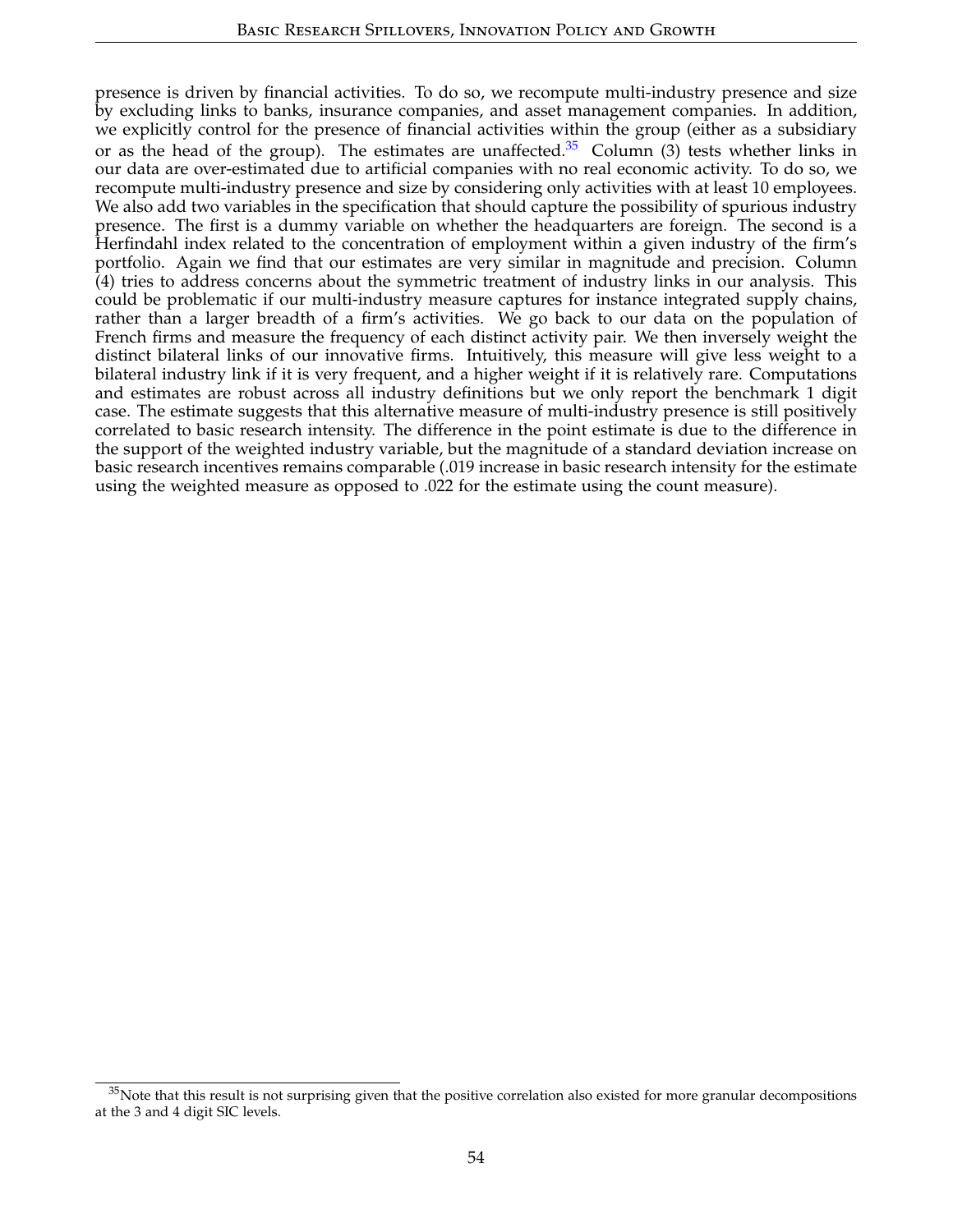# **C Robustness Check Related to Patent Citation Patterns**

Table [15](#page-55-0) provides additional robustness checks for the estimates on the cool-down rate of patents originating from basic and applied research. We not only relax the restriction of same industry of use, but also change the time horizon in which we measure patent quality.

The top panel of the table measures quality of follow-up patents by computing the 5-years-forward citations of the citing patents and is measured for patents granted in the period 1975-1985. The bottom panel re-classifies university patents that were defined as private depositors. In both cases, results are unchanged, with a citation difference between public and private patents that becomes statistically non-significant at year 8. Indeed, in France, most of the academic patents are accounted for in the "public" category. French universities generally manage their patents through public research institutions with which academics are typically affiliated, one example being the CNRS.

<span id="page-55-0"></span>

| Age                     |          | 2       | 3        | 4       | 5       | 6       | 7        | 8      | 9      | 10     |
|-------------------------|----------|---------|----------|---------|---------|---------|----------|--------|--------|--------|
| 5-Yr-Forward Citations  | $.15***$ | $.16**$ | $.28***$ | $.16**$ | $.22**$ | $.15**$ | $.33***$ | .08    | .18    | .15    |
|                         | (0.07)   | (0.07)  | (0.08)   | (0.06)  | (0.07)  | (0.07)  | (0.11)   | (0.08) | (0.11) | (0.12) |
| 10-Yr-Forward Citations | $.3**$   | $.3**$  | $.62***$ | $.28**$ | $.42**$ | .23     | $.71***$ | .08    | .39    | .15    |
| Including Univ.         | (0.15)   | (0.15)  | (0.17)   | (0.14)  | (0.18)  | (0.17)  | (0.25)   | (0.16) | (0.25) | (0.24) |

Table 15: 2nd Generation Citation Patterns for Public and Private Patents

*Note:*The table computes *Average Citations of Citing Patents* computing the 5-years-forward citations of the citing patents and re-classifying university patents as public patents. The table reports differences in citation patterns using two sample t-tests with unequal variances. One star denotes significance at the 10% level, two stars denote significance at the 5% level, and three stars denote significance at the 1% level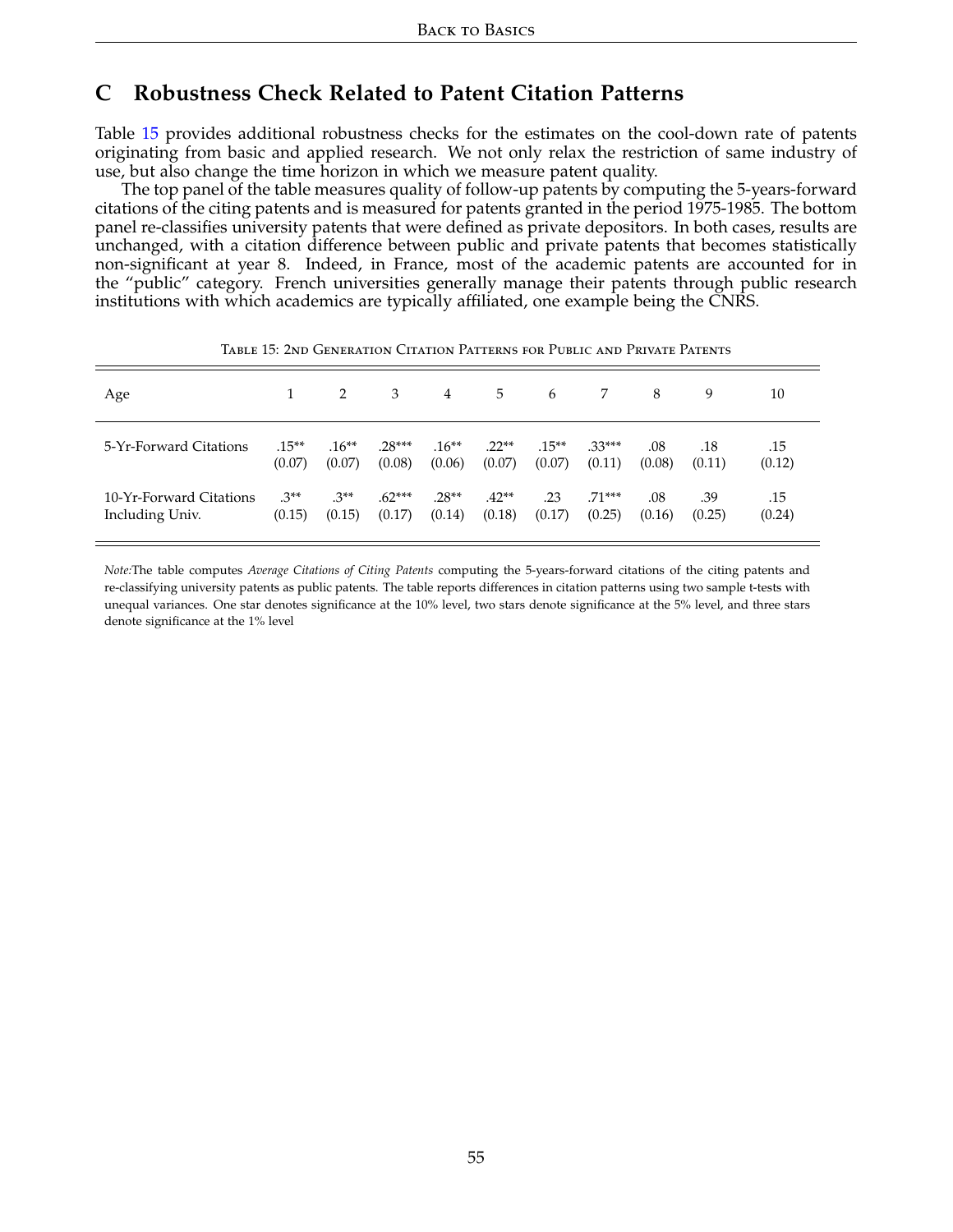# <span id="page-56-0"></span>**D Theoretical Proofs**

**Spillovers** Recall that the distribution of the number of spillovers is given by the geometric distribution

$$
F^n = (1 - s)s^n \quad \text{where} \quad s = \frac{p}{1 + p}
$$

Thus by the properties of the geometric distribution, the expected number of spillovers overall is

$$
\mathbb{E}[n] = \sum_{n\geq 0} n \cdot F^n = \frac{s}{1-s} = p
$$

For a firm operating in *m* (out of *M*) industries that gets *n* spillovers, the probability of getting *k* utilized spillovers is

$$
B_m^{k|n} = {n \choose k} \left(\frac{m}{M}\right)^k \left(\frac{M-m}{M}\right)^{n-k} = {n \choose k} \left(\frac{M-m}{M}\right)^n \left(\frac{m}{M-m}\right)^k
$$

It is useful to know the following binomial sum

$$
\sum_{n\geq k} \binom{n}{k} y^n = \frac{y^k}{(1-y)^{k+1}}
$$

Combining these, we find the the utilized spillover (*k*) distribution for a firm operating in *m* industries

$$
F_m^k = \sum_{n\geq k} B_m^{k|n} \cdot F^n = \sum_{n\geq k} {n \choose k} \left(\frac{M-m}{M}\right)^n \left(\frac{m}{M-m}\right)^k (1-s)s^n
$$
  

$$
= (1-s) \left(\frac{m}{M-m}\right)^k \sum_{n\geq k} {n \choose k} \left[s \left(\frac{M-m}{M}\right)\right]^n
$$
  

$$
= (1-s)s^k \left(\frac{m}{M}\right)^k \left(\frac{M}{sm + (1-s)M}\right)^{k+1}
$$
  

$$
= \left(\frac{(1-s)M}{sm + (1-s)M}\right) \left(\frac{sm}{sm + (1-s)M}\right)^k
$$

Then we can summarize these results with

$$
F_m^k = (1 - s_m)s_m^k \quad \text{where} \quad s_m = \frac{sm}{sm + (1 - s)M}
$$

The mean of this distribution is

$$
\mathbb{E}_m[k] = \frac{s_m}{1 - s_m} = \frac{s}{1 - s} \frac{m}{M} = p \frac{m}{M}
$$

Finally, in terms of *p* only, we get

$$
F_m^k = \left(\frac{M}{pm + M}\right) \left(\frac{pm}{pm + M}\right)^k \quad \text{where} \quad s_m = \frac{pm}{pm + M}
$$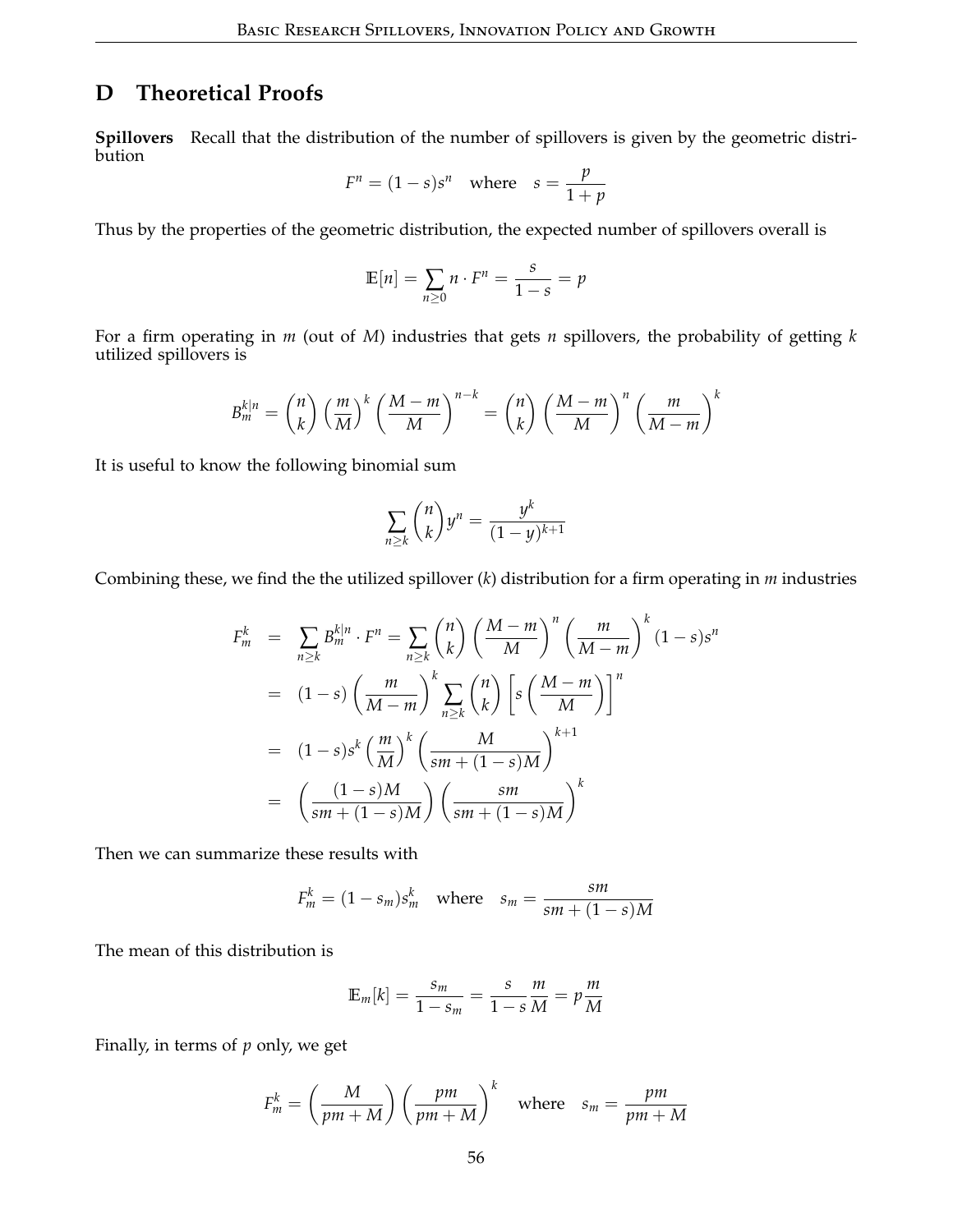**Production** As the downstream production technology is unchanged in the generalized model and we continue to impose symmetry across the industries. This implies that

$$
P_i = P = \frac{1}{M} \quad \text{and} \quad Y_i = Y = Z. \tag{29}
$$

Henceforth, we can drop the industry index *i*. The perfectly competitive firm that produces midstream good *Y<sup>i</sup>* takes equilibrium prices *P* and *p<sup>j</sup>* as given while maximizing its profit

$$
\max_{y_j} \left\{ P\left[\int_0^1 y_j^{\frac{\varepsilon-1}{\varepsilon}} dj\right]^{\frac{\varepsilon}{\varepsilon-1}} - \int_0^1 p_j y_j dj \right\}.
$$

This maximization leads to the following inverse demand for upstream good *j*

$$
p_j = P\left(\frac{\Upsilon}{y_j}\right)^{\frac{1}{\varepsilon}}.
$$

Monopolist in product line *j*, *j* has productivity *q<sup>j</sup>* . The firm takes the demand function for its product as given and solves the following maximization problem

$$
\pi_j = \max_{y_j} \left\{ PY^{\frac{1}{\varepsilon}} y_j^{\frac{\varepsilon - 1}{\varepsilon}} - \frac{w}{q_j} y_j \right\}
$$

This delivers the following optimal quantity

$$
y_j = \left[\frac{1}{M}\left(\frac{\varepsilon - 1}{\varepsilon}\right)\left(\frac{q_j}{w}\right)\right]^\varepsilon Z
$$

Plugging this into the production function for midstream goods, we find a relationship between wage *w* and aggregated productivity  $\bar{q} \equiv \left(\int q_j^{\varepsilon-1}dj\right)^{\frac{1}{\varepsilon-1}}$ 

<span id="page-57-1"></span>
$$
w = \frac{1}{M} \left( \frac{\varepsilon - 1}{\varepsilon} \right) \bar{q}
$$
\n(30)

With this, we can greatly simplify the expression of the firm's quantity and price choices as a function of its normalized productivity  $\hat{q}_j = q_j/\bar{q}$ 

$$
y_j = \hat{q}_j^{\varepsilon} Z
$$
 and  $p_j = \frac{1}{M\hat{q}_j}$ 

Denote variables normalized by *Z*/*M* with a "∼". Then the normalized profit and labor are given by

<span id="page-57-0"></span>
$$
\tilde{\pi}_j = \frac{\hat{\eta}_j^{\varepsilon - 1}}{\varepsilon} \quad \text{and} \quad l_j = \frac{\hat{\eta}_j^{\varepsilon - 1}}{\tilde{w}} \left( \frac{\varepsilon - 1}{\varepsilon} \right). \tag{31}
$$

where  $\tilde{w}$  is the normalized wage. Note that by construction  $\int \hat{q}^{c-1}_j d j = 1$ . As a result, we integrate [31](#page-57-0) over *j* to find profit share and production labor share as

<span id="page-57-2"></span>
$$
\frac{M\int_0^1 \pi_j dj}{Z} = \frac{1}{\varepsilon} \quad \text{and} \quad \frac{wL_P}{Z} = \frac{\varepsilon - 1}{\varepsilon}.
$$
 (32)

Finally, we combine [30](#page-57-1) and [32](#page-57-2) to find the final output as a function of aggregate productivity  $\bar{q}$  and total production labor *L<sup>P</sup>* :

$$
Z=\bar{q}L_P/M.
$$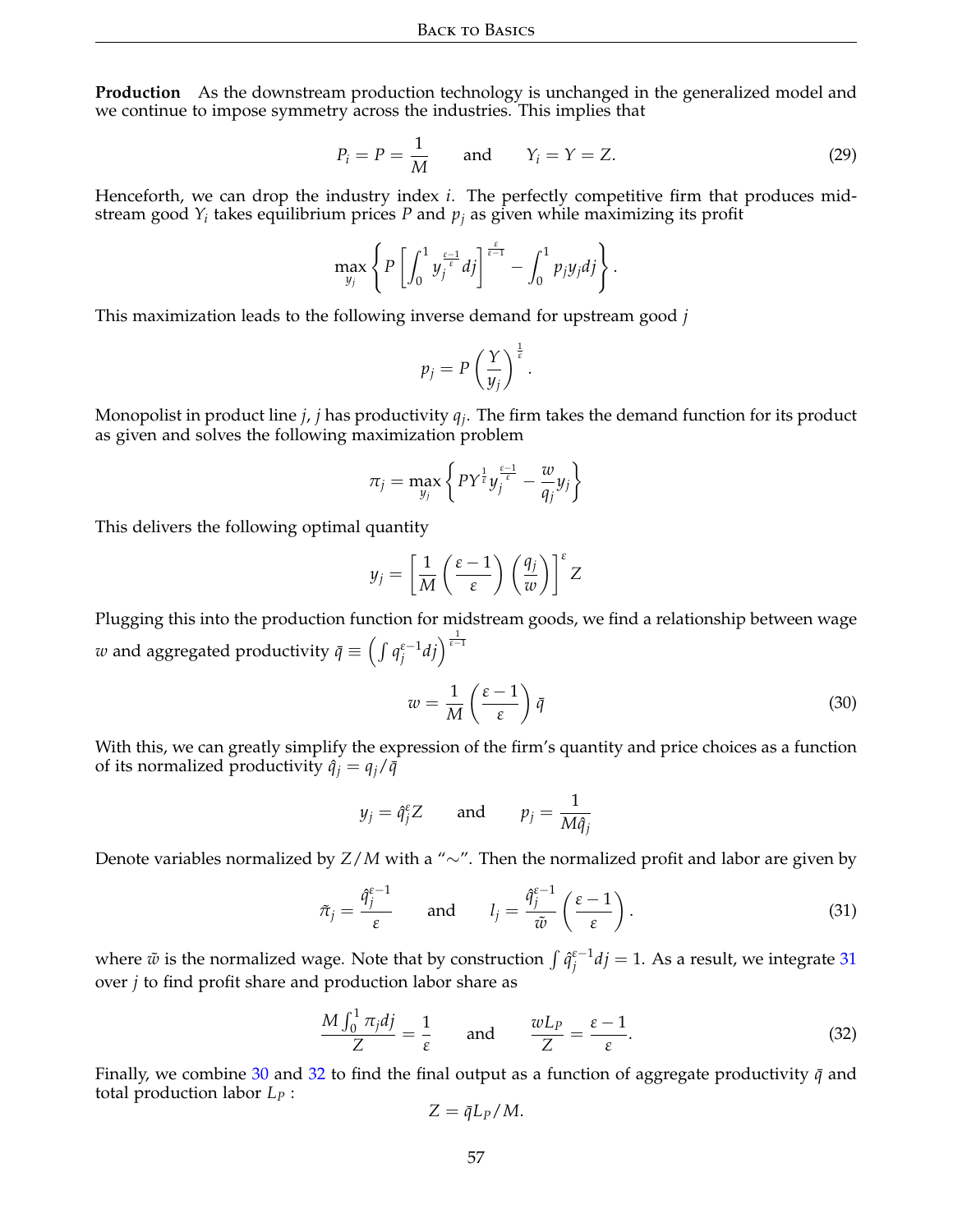**Proof of Lemma [1](#page-17-0)** Let  $\mathcal{F}_H(\cdot,t)$  and  $\mathcal{F}_C(\cdot,t)$  be the aggregate product cumulative measures by type (hot or hold) at time *t*. For a small time step  $\Delta$ , hot distribution  $\mathcal{F}_H(\cdot,t)$  will satisfy

$$
\mathcal{F}_H(\hat{q}, t + \Delta) = \mathcal{F}_H(\hat{q}/(1 + \Delta g), t) - \Delta \tau \left[ \mathcal{F}_H(\hat{q}/(1 + \Delta g), t) - \mathcal{F}_H(\hat{q}/(1 + \Delta g) - \eta, t) \right] + \Delta \tau_b^e \mathcal{F}_C(\hat{q}/(1 + \Delta g) - \eta, t) - \Delta \zeta \mathcal{F}_H(\hat{q}/(1 + \Delta g), t) + \Delta \tau_b^d \mathcal{F}_C(\hat{q}/(1 + \Delta g), t)
$$

Similarly, the cold distribution  $\mathcal{F}_C(\cdot,t)$  will satisfy

$$
\mathcal{F}_C(\hat{q}, t + \Delta) = \mathcal{F}_C(\hat{q}/(1 + \Delta g), t) - \Delta \tau_a \left[ \mathcal{F}_C(\hat{q}/(1 + \Delta g), t) - \mathcal{F}_C(\hat{q}/(1 + \Delta g) - \lambda, t) \right] - \Delta \tau_b \mathcal{F}_C(\hat{q}/(1 + \Delta g), t) + \Delta \zeta \mathcal{F}_H(\hat{q}/(1 + \Delta g), t)
$$

Finally, for  $i \in \{H, C\}$ , calculating

$$
\dot{\mathcal{F}}_i(\hat{q}) = \frac{\mathcal{F}_i(\hat{q}, t + \Delta) - \mathcal{F}_i(\hat{q}, t)}{\Delta}
$$

and taking the limit as  $\Delta \rightarrow 0$  yields the desired flow equations. Note that for this we use

$$
\frac{\mathcal{F}_i(\hat{q}/(1+\Delta g),t) - \mathcal{F}_i(\hat{q},t)}{\Delta} = -g\hat{q}[\partial \mathcal{F}_i(\hat{q})/\partial \hat{q}]
$$

**Proof of Proposition [2.](#page-17-1)** Let  $\mathcal{F}(\cdot,t)$  be the distribution over *q* at time *t*. Similarly, let  $\mathcal{F}_H(\cdot,t)$ and  $\mathcal{F}_C(\cdot,t)$  be the product type (hot/cold) conditional distributions. Thus, we will have  $\mathcal{F}(q,t)$  =  $\alpha \mathcal{F}_H(q,t) + (1-\alpha)\bar{\mathcal{F}}_C(q,t)$ . The evolution of the aggregated productivity index  $\bar{q}$  is then given by

$$
\bar{q}^{\varepsilon-1}(t + \Delta t) = \int_0^\infty q^{\varepsilon-1} d\mathcal{F}(q, t + \Delta t)
$$
  
\n
$$
= \alpha \int_0^\infty q^{\varepsilon-1} d\mathcal{F}_H(q, t + \Delta t) + (1 - \alpha) \int_0^\infty q^{\varepsilon-1} d\mathcal{F}_C(q, t + \Delta t)
$$
  
\n
$$
= \alpha \int_0^\infty \left[ \Delta \tau (q + \eta \bar{q})^{\varepsilon-1} + (1 - \Delta \tau) q^{\varepsilon-1} \right] d\mathcal{F}_H(q, t)
$$
  
\n
$$
+ (1 - \alpha) \int_0^\infty \left[ \Delta \tau_a (q + \lambda \bar{q})^{\varepsilon-1} + \Delta \tau_b^\varepsilon (q + \eta \bar{q})^{\varepsilon-1} + (1 - \Delta \tau) q^{\varepsilon-1} \right] d\mathcal{F}_C(q, t)
$$

Thus the differential is

$$
\frac{\bar{q}^{\varepsilon-1}(t+\Delta t)-\bar{q}^{\varepsilon-1}(t)}{\Delta}=\alpha\int_0^\infty\tau\left[(q+\eta\bar{q})^{\varepsilon-1}-q^{\varepsilon-1}\right]d\mathcal{F}_H(q,t)\\qquad \qquad +\left(1-\alpha\right)\int_0^\infty\left(\tau_a\left[(q+\lambda)^{\varepsilon-1}-q^{\varepsilon-1}\right]+\tau_b^{\varepsilon}\left[(q+\eta)^{\varepsilon-1}-q^{\varepsilon-1}\right]\right)d\mathcal{F}_C(q,t)
$$

and the normalized differential is

$$
\frac{\bar{q}^{\varepsilon-1}(t+\Delta t)-\bar{q}^{\varepsilon-1}(t)}{\Delta \bar{q}^{\varepsilon-1}(t)}=\alpha\int_0^\infty\tau\left[(\hat{q}+\eta)^{\varepsilon-1}-\hat{q}^{\varepsilon-1}\right]d\mathcal{F}_H(\hat{q},t) \n+\left(1-\alpha\right)\int_0^\infty\left(\tau_a\left[(\hat{q}+\lambda)^{\varepsilon-1}-\hat{q}^{\varepsilon-1}\right]+\tau_b^{\varepsilon}\left[(\hat{q}+\eta)^{\varepsilon-1}-\hat{q}^{\varepsilon-1}\right]\right)d\mathcal{F}_C(\hat{q},t)
$$

Finally, the growth can be expressed compactly as

$$
g = \frac{\alpha \tau \mathbb{E}_{\hat{q}}^H \left[ \left( \hat{q} + \eta \right)^{\varepsilon - 1} - \hat{q}^{\varepsilon - 1} \right] + (1 - \alpha) \left( \tau_a \mathbb{E}_{\hat{q}}^C \left[ \left( \hat{q} + \lambda \right)^{\varepsilon - 1} - \hat{q}^{\varepsilon - 1} \right] + \tau_b^{\varepsilon} \mathbb{E}_{\hat{q}}^C \left[ \left( \hat{q} + \eta \right)^{\varepsilon - 1} - \hat{q}^{\varepsilon - 1} \right] \right)}{\varepsilon - 1}
$$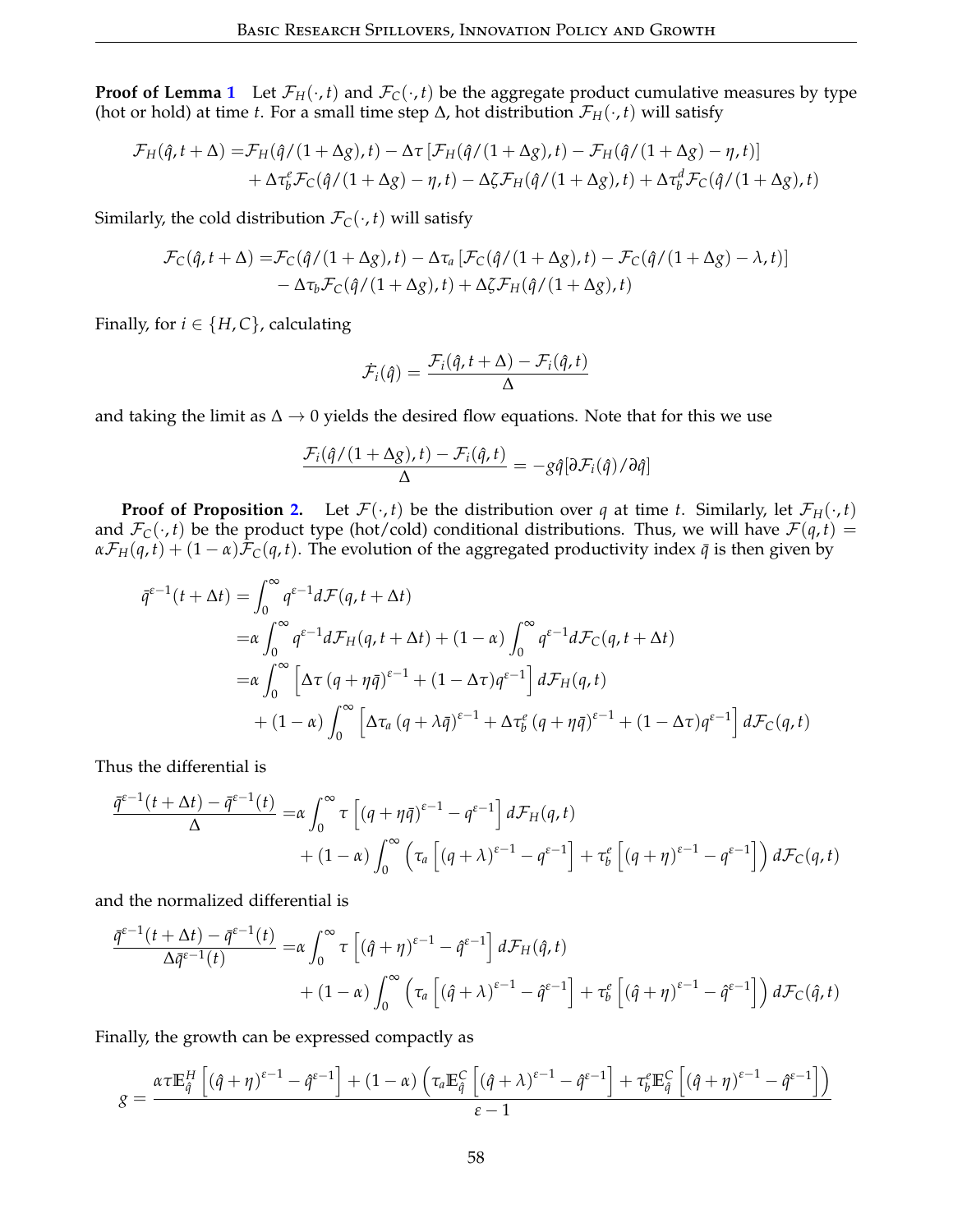This can also be rearranged into

$$
g = \frac{\tau_a \left(\alpha \mathbb{E}_{\hat{q}}^H \left[ (\hat{q} + \eta)^{\epsilon - 1} - \hat{q}^{\epsilon - 1} \right] + (1 - \alpha) \mathbb{E}_{\hat{q}}^C \left[ (\hat{q} + \lambda)^{\epsilon - 1} - \hat{q}^{\epsilon - 1} \right] \right) + \tau_b^{\epsilon} \mathbb{E}_{\hat{q}} \left[ (\hat{q} + \eta)^{\epsilon - 1} - \hat{q}^{\epsilon - 1} \right]}{\epsilon - 1}
$$

#### **Proof of Proposition [1.](#page-15-0)**

Generally, the value of a firm with a product line portfolio  $\hat{q}$  operating in *m* industries can be expressed as

$$
rV_t(\hat{\mathbf{q}}, m) - V_t(\hat{\mathbf{q}}, m)
$$
\n
$$
+ na \left[ \alpha \mathbb{E}_{\hat{q}}^H V_t(\hat{\mathbf{q}} \cup \{\hat{q} + \eta\}, m) + (1 - \alpha) \mathbb{E}_{\hat{q}}^C V_t(\hat{\mathbf{q}} \cup \{\hat{q} + \lambda\}, m) - V_t(\hat{\mathbf{q}}, m) \right]
$$
\n
$$
+ n b \sum_{k \geq 0} F_m^k \left[ V_t(\hat{\mathbf{q}} \cup \{\hat{q} + \eta\}, m) + (1 - \alpha) \mathbb{E}_{\hat{q}}^C V_t(\hat{\mathbf{q}} \cup \{\hat{q} + \lambda\}, m) - V_t(\hat{\mathbf{q}}, m) \right]
$$
\n
$$
+ nb \sum_{k \geq 0} F_m^k \left[ V_t(\hat{\mathbf{q}} \cup \{\hat{q} + \eta\}^{1+k}, m) - V_t(\hat{\mathbf{q}}, m) \right]
$$
\n
$$
+ \sum_{\hat{q} \in \hat{\mathbf{q}}} \tau \left[ \sum_{\hat{q} \in \hat{\mathbf{q}}} \left[ V_t(\hat{\mathbf{q}} \cup \{\hat{q} + \eta\}^{1+k}, m) - V_t(\hat{\mathbf{q}}, m) \right] \right]
$$
\n
$$
+ x \frac{m}{M} \left[ \alpha \mathbb{E}_{\hat{q}}^H V_t(\hat{\mathbf{q}} \cup \{\hat{q} + \eta\}, m) + (1 - \alpha) \mathbb{E}_{\hat{q}}^C V_t(\hat{\mathbf{q}} \cup \{\hat{q} + \lambda\}, m) - P_m' - V_t(\hat{\mathbf{q}}, m) \right]
$$
\n
$$
+ x \left(1 - \frac{m}{M}\right) \left[ \alpha \mathbb{E}_{\hat{q}}^H V_t(\hat{\mathbf{q}} \cup \{\hat{q} + \eta\}, m + 1) + (1 - \alpha) \mathbb{E}_{\hat{q}}^C V_t(\hat{\mathbf{q}} \cup \{\hat{q} + \lambda\}, m + 1) - P_m - V_t(\hat{\mathbf{q}}, m) \right]
$$
\n
$$
+ n \left[ \mathbb{E}_{\hat{q}} V_t(\hat{\mathbf{q}} \cup \{\hat{q}\}, m) - V_t(\hat{\mathbf{q}}, m) \right]
$$
\

 $\mathcal{L}$ 

 $\begin{array}{c} \hline \end{array}$ 

.

 $\begin{array}{c} \hline \end{array}$ 

Intuitively, there is discounting at the rate *r*. The first line simply subtracts the instantaneous research expenditures from operating profits to obtain the net instantaneous profits. The second line expresses the change in firm value due to applied innovation. Notice that with applied innovation, we must form an expectation about how big the innovation size is going to be using the share of undepreciated product lines *α*. The third line expresses the change in firm value due to basic innovation in the initial industry and in the spillover industries. Note that spillovers will land in a random number of industries, but in expectation, the firm will be able to use innovations in  $p \times \frac{m}{M}$  industries. The fourth line describes the change in firm value due to creative destruction, which happens at the rate *τ*. The fifth and sixth lines describe the effects of potentially buying out entrants in cases when the product line does or does not fall within one of the firm's active industries. In either case, the buyout price  $(\mathcal{P}_m$  or  $\mathcal{P}'_m$ ) is simply the present discounted production value to the incumbent firm, reflecting a case in which they have very low bargaining power. The last two lines describe the effects of exogenous destruction of product lines and the random redistribution of these to other firms.

Now, conjecture  $\mathcal{V}_t(\mathbf{\hat{q}})=\frac{Z_t}{M}\left[\sum_{\widehat{q}\in\mathbf{\hat{q}}}V(\widehat{q}_t)+nV_m\right]$  . When we substitute the conjecture into the the above expression and using the prices

$$
\mathcal{P}_m = V_{m+1} + \mathbb{E}_{\hat{q},s} V (\hat{q}_{t+\Delta t} + \hat{s})
$$
  

$$
\mathcal{P}_m' = V_m + \mathbb{E}_{\hat{q},s} V (\hat{q}_{t+\Delta t} + \hat{s})
$$

we find

$$
(r-g) V_m = \max_{a,b} \left\{ \begin{array}{c} -\tilde{w} \left[ (1-\psi_a) h_a(a) + (1-\psi_b) [h_b(b) + \mathbf{1}_{(b>0)}] \right] \\ +a \left[ \alpha V^H + (1-\alpha) V^C + V_m \right] \\ +b \left( 1 + p \frac{m}{M} \right) \left[ V^H + V_m \right] \\ +x \left( 1 - \frac{m}{M} \right) \left[ V_{m+1} - V_m \right] \\ -\tau V_m + \kappa \mathbb{E}_{\tilde{q}} V(\hat{q}_t) \end{array} \right\}.
$$

and

$$
V'(\hat{q}_t)g\hat{q} + [\tau + \kappa + r - g]V(\hat{q}_t) = \frac{1}{\varepsilon}\hat{q}^{\varepsilon-1}.
$$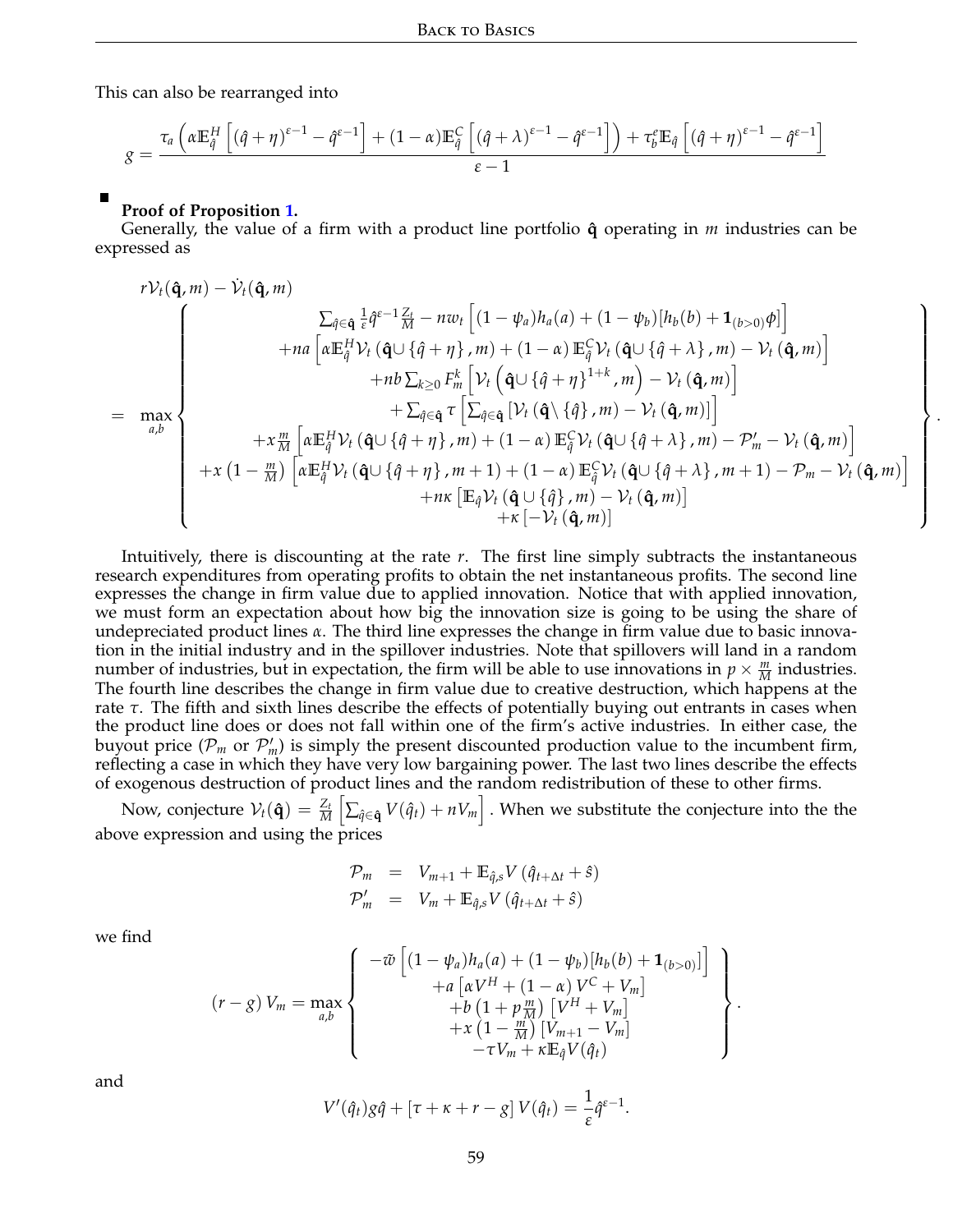Note that the last expression is a differential equation as a function of *q*ˆ. Then

$$
V(\hat{q}_t) = \frac{\hat{q}_t^{\varepsilon-1}}{\varepsilon [r + \tau + \kappa + g(\varepsilon-2)]}.
$$

This completes the proof.  $\blacksquare$ 

#### **Derivation of Multi-industry Distribution** Γ*m*,*n***.**

We assume that when a firm loses its last product in a particular industry, it maintains a foothold there, in the sense that it still receives buy-out offers and can still directly use basic research relevant to that industry. When a firm loses all of its products or receives a destructive shock, it ceases to exist. We wish to find the joint distribution over the number of industries a firm is in and how many product lines it owns. For notational convenience, let us denote the basic research flow from *m*industry firms by  $\hat{b}_m = \mathcal{B}(\phi_m) b_m$ . Let us also denote the expansion rate of a firm into a new industry by *em*. Here the expansion rate comes purely from buy-out offers by entrants. So given a per firm buy-out offer rate of *x*, a firm in *m* industries will expand at rate

$$
e_m = x \left(\frac{M-m}{M}\right) = \left(\frac{\varsigma E a_e}{F}\right) \left(\frac{M-m}{M}\right)
$$

Additionally, let the unconditional expected number of spillovers be denoted by  $\rho_m = p \cdot \frac{m}{M}$  $\frac{m}{M}$ . Then the flow equation for firms in *m* industries with *n* products is

OUTFlow

\nINFLOW

\n
$$
\begin{bmatrix}\na_1 + \hat{b}_1 + \tau + \kappa \\
+ e_1 + \kappa\n\end{bmatrix} \Gamma_{1,1} = a_e + 2\tau \Gamma_{1,2}
$$
\n
$$
\begin{bmatrix}\na_m + \hat{b}_m + \tau + \kappa \\
+ e_m + \kappa\n\end{bmatrix} \Gamma_{m,1} = 2\tau \Gamma_{m,2} + e_{m-1} \Gamma_{m-1,1} \text{ for } m \ge 2
$$
\n
$$
\begin{bmatrix}\nn\left(a_m + \hat{b}_m + \tau + \kappa\right) \\
+ e_m + \kappa\n\end{bmatrix} \Gamma_{m,2} = \begin{Bmatrix}\n\left(a_m + \hat{b}_m (1 - \rho_m) + \kappa\right) \Gamma_{m,n-1} \\
+ 3\tau \Gamma_{m,n+1} + e_{m-1} \Gamma_{m-1,n} \\
+ 4\tau \Gamma_{m,n+1} + e_{m-1} \Gamma_{m-1,n}\n\end{Bmatrix} \text{ for } m \ge 1
$$
\n
$$
\begin{bmatrix}\nn\left(a_m + \hat{b}_m + \tau + \kappa\right) \\
+ e_m + \kappa\n\end{bmatrix} \Gamma_{m,n} = \begin{Bmatrix}\n(n-1)\left(a_m + \hat{b}_m (1 - \rho_m) + \kappa\right) \Gamma_{m,n-1} \\
+(n-2)\rho_m \hat{b}_m \Gamma_{m,n-2} \\
+(n+1)\tau \Gamma_{m,n+1} + e_{m-1} \Gamma_{m-1,n}\n\end{Bmatrix} \text{ for } n \ge 3, m \ge 1
$$

where we use the convention  $\Gamma_{m-1} = \Gamma_{m,0} = 0$  and  $e_0 = 0$ . The first line equates the outflows from  $(m = 1, n = 1)$  that happen once the firm loses its product at the rate  $\tau + \kappa$ , acquires a new product line at the rate *κ*, innovates a new good at the rate  $a_1 + b_1$  on average or expands into a new industry at the rate *e*1. On the other hand, inflow happens from outsiders at the rate *a<sup>e</sup>* and from the firms with 2 products that lose one of their products at the rate 2*τ*. Similar reasoning applies to the subsequent lines.

Using values for the Γ*m*,*<sup>n</sup>* distribution gives us the mass of firms in a given (*m*, *n*) state. The total mass of firms is then  $F = \sum_{m=1}^{M} \sum_{n=1}^{\infty} \Gamma_{m,n}$ . We ultimately want the mass of products in given industry state *m*. To get this we simply evaluate

$$
\mu_m = \sum_{n=1}^{\infty} n \cdot \Gamma_{m,n}
$$

Note that this derivation is for the case in which a single spillover arrives with probability *p*. It is straightforward to generalize this to our baseline setting in which a random number of spillovers is realized.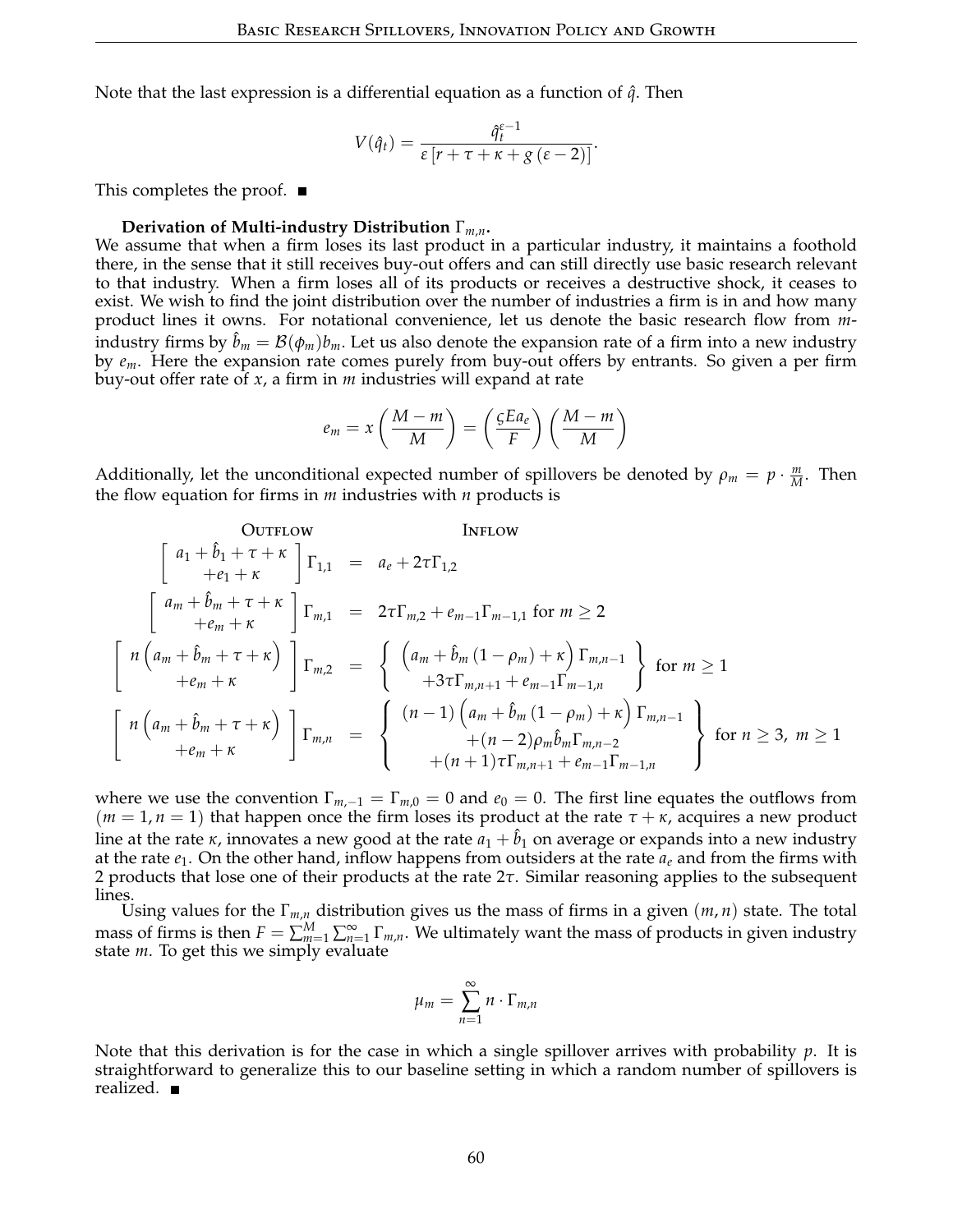# **E Computer Algorithm Outline**

Here we present the solution algorithm for a slightly simplified version of the baseline model. An equilibrium of this model is described by a system of five equations in the five variables  $(\tau_a, \tau_b^e, \tau_b^d, \tilde{w}, g)$ . This system can be evaluated using the following procedure:

- 1. Calculate *α* and the distribution of  $\hat{q}$  using  $\tau_a$ ,  $\tau_b^e$ ,  $\tau_b^d$ , and *g* according to equations [\(1\)](#page-17-0) and [\(16\)](#page-16-0).
- 2. Calculate *g* using,  $\tau_a$ ,  $\tau_b^e$ ,  $\alpha$ , and the distribution over  $\hat{q}$  with equation [\(21\)](#page-17-2).
- 3. Calculate  $V^H = \mathbb{E}^H_{\hat{q},\eta}V(\hat{q}+\eta)$  and  $V^C = \mathbb{E}^C_{\hat{q},\lambda}V(\hat{q}+\lambda)$  using the relevant step size distribution and the type-specific productivity distributions.
- 4. Solve for the industry-specific value components  $V_m$  using the expression in equation [\(14\)](#page-15-1). Using these, find  $a_m$  and  $b_m$  using the relevant first-order conditions and  $\tilde{w}$ .
- 5. Impose an upper bound on *n* and find the steady state product distribution Γ*m*,*<sup>n</sup>* using the flow equations in Appendix [D.](#page-56-0)
- 6. Compute the updated values of  $\tau_a$ ,  $\tau_b^e$ , and  $\tau_b^d$  using equations [\(17\)](#page-16-1) and [\(15\)](#page-16-2).
- 7. The difference between the conjectured and updated values of  $\tau_a$ ,  $\tau_b^e$ ,  $\tau_a^d$ , and *g* in conjunction with the labor market clearing differential from equation [\(19\)](#page-17-3) constitute the five desired equations.

We use the trust-region dogleg method (the default in MATLAB) to solve this set of equations for a given set of parameters. To minimize the SMM objective function, we perform a search over the parameter space using a combination of a naive simulated annealing algorithm and a Nelder-Mead simplex [\(Nelder and Mead,](#page-47-3) [1965\)](#page-47-3) algorithm. See [Zangwill and Garcia](#page-48-0) [\(1981\)](#page-48-0) for more information on solving systems of nonlinear equations.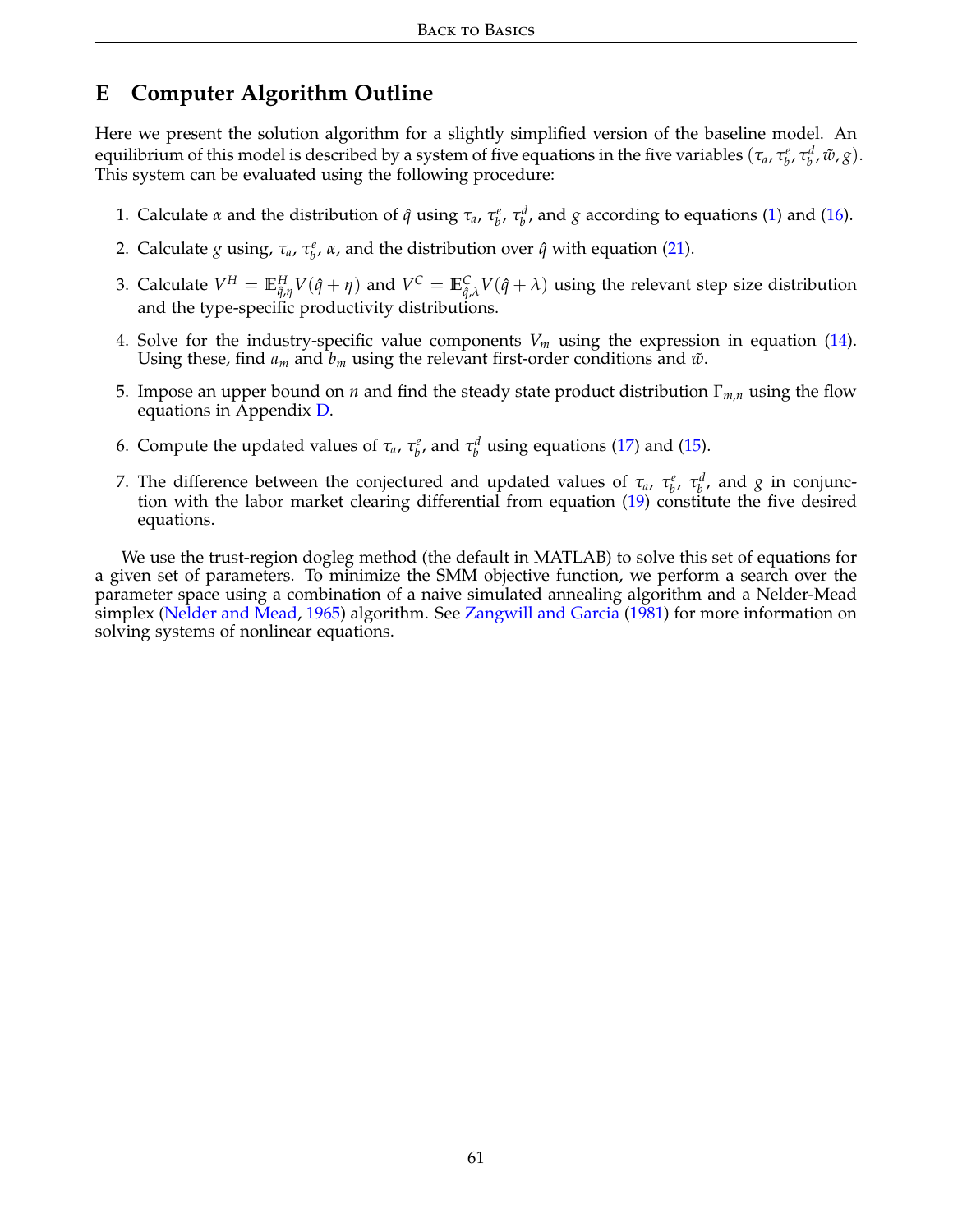# **F Quantitative Tables**

### **F.1 Remaining Moments and Parameters**

**Profitability,** Λ**(19):** Firm profitability is defined as the ratio of profits to sales. For a given panel of firms, this moment is given by

$$
\Lambda(19) = \frac{1}{\varepsilon} - \mathbb{E}_{m,n,\hat{\mathbf{q}}}\left[\frac{\tilde{w}\left[h_a(a_m) + P_m(h_b(b_m) + \bar{\phi}_m)\right]}{\frac{1}{n}\sum_i \hat{q}_i^{\varepsilon-1}}\right].
$$

Notice that there is one fixed component from the static production side that yields information on the value of *ε* and another from dynamic R&D expenditures that yields information on R&D cost and step-size parameters. Consistent with this, though this moment value arises from a multitude of factors, the major determinants are *ε* and the various fixed and variable R&D cost parameters.

**Exit Rate,** Λ**(20):** As exit occurs when firms either receive the exogenous destruction shock or lose their last product, the predicted exit rate will be

$$
\Lambda(20) = \kappa + \tau \cdot \sum_{m} \Gamma_{m,1}.
$$

However, for consistency, we simply use the value from the simulated firm sample. This moment serves primarily to determine the value of the rate of exogenous destruction *κ*. Additionally, as the bulk of equilibrium creative destruction *τ* arises from applied research, this also provides information on the applied R&D cost parameters *ν<sup>a</sup>* and *ξa*.

**Total Research Intensity,** Λ**(21):** We have one moment to track the level of R&D overall: the ratio of total research labor expenditures spending to total production labor expenditures. Since research spending is proportional to *n*, R&D expenditures per product will be the same across firms with the same *m*, while employment will be a function of the portfolio of product qualities. Because the wage is common to both types of labor, this will simply be the ratio of R&D employment to production employment given by

$$
\Lambda(21) = \mathbb{E}_{m,n,\hat{\mathbf{q}}}\left[\frac{\tilde{w}\left[h_a(a_m) + P_m(h_b(b_m) + \bar{\phi}_m)\right]}{\left(\frac{\varepsilon-1}{\varepsilon}\right)\frac{1}{n}\sum_i \hat{q}_i^{\varepsilon-1}}\right].
$$

This moment gives us primarily information on the cost side of R&D–namely, the research production function parameters. It will also be influenced by the benefit side, in the form of innovation step sizes for basic and applied research, *η* and *λ* (see Table [16\)](#page-63-0). However, these step-size parameters are largely determined by the citation evidence.

**Firm Growth,** Λ**(22):** We have a moment for the employment growth of firms. This is calculated conditional on the firm not exiting, as we do not observe the last period's growth rate for exiting firms. The moment is calculated by looking at the one-year growth rate of a firm's total employment. This moment is sensitive to the overall rates of exit and creative destruction and, as such, yields information on a broad array of parameters.

As seen in the Jacobian matrix in Table [16,](#page-63-0) one parameter for which firm growth shows particular distinction is the CRRA parameter *γ*. Loosely speaking, one function of this parameter is to govern the differential between the interest rate  $r$  and the growth rate  $g$ , which forms the basis of a firm's effective discount rate. As this identification is somewhat indirect, in the sense that it does not deal with consumer choice directly, we also perform a robustness check in which we fix the CRRA parameter to the standard value of  $\gamma = 2$  and re-estimate the model.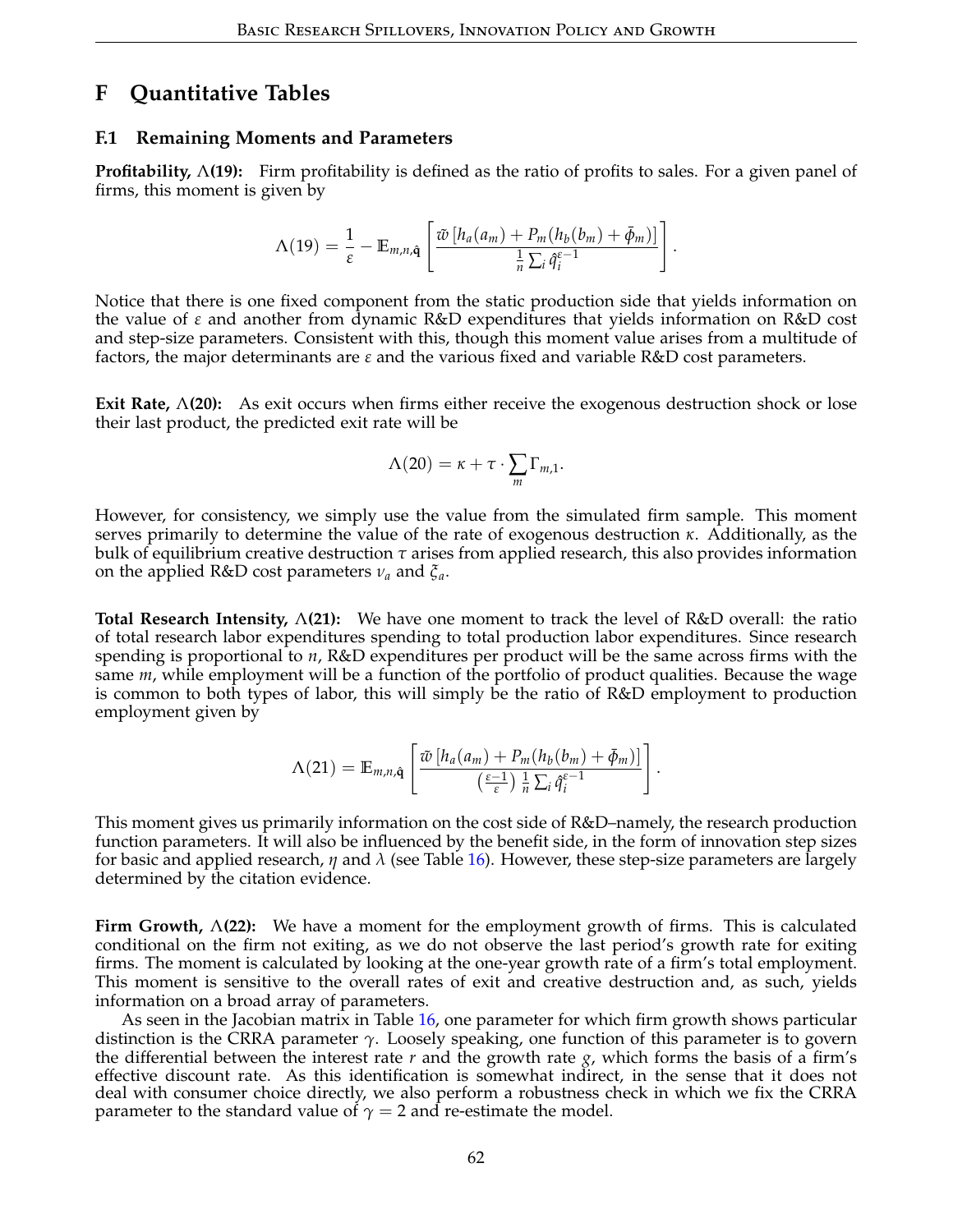**Aggregate Growth,** Λ**(23):** The aggregate growth rate gives information on the effectiveness of research spending, absent effects coming from the distribution of firm size and its relation to firm growth, particularly on innovation step sizes.

In our model, the household's welfare depends crucially on the level of aggregate growth, and hitting that moment is of particular importance. For that purpose, we boost the weighting on the aggregate growth moment.<sup>[36](#page-63-1)</sup>

**Firm Age,** Λ**(25-26):** Firm age is highly correlated with firm size. We track the average age of firms for those above and below the median firm size. This yields information on entry and exit patterns, as well as on the rate of creative destruction. Moment  $\Lambda(25)$  is the average age of firms below the median firm size, while moment  $\Lambda(26)$  is the average age for those firms above it.

### **F.2 Jacobian of Estimation Moments**

<span id="page-63-0"></span>

| Parameter:                    | δ            | $\gamma$       | ε              | p              | η              | $\lambda$    | E        | U              | $\nu_a$        | $\nu_h$        | $\zeta_a$      | $\xi_b$      | к              | $\bar{\phi}$   | $\sigma$       | ζ              | ς              |
|-------------------------------|--------------|----------------|----------------|----------------|----------------|--------------|----------|----------------|----------------|----------------|----------------|--------------|----------------|----------------|----------------|----------------|----------------|
| Moment:                       |              |                |                |                |                |              |          |                |                |                |                |              |                |                |                |                |                |
| Basic extensive $m = 1$       | $-1$         | $-1$           | -6             | $\theta$       | 13             | $-9$         | $-4$     | 1              | $-12$          | 63             | 32             | $-26$        | $-0$           | 87             | 4              | 1              | $-0$           |
| Basic extensive $m = 2$       | $-1$         | $-1$           | $-5$           | $\mathbf{1}$   | 13             | $-8$         | $-4$     | 1              | $-11$          | 57             | 30             | $-25$        | $-0$           | 79             | 3              | 1              | $-()$          |
| Basic extensive $m = 3$       | $-1$         | $-1$           | $-5$           | $\mathbf{1}$   | 12             | $-8$         | $-4$     | $\mathbf{1}$   | $-11$          | 52             | 28             | $-23$        | $-0$           | 72             | $\overline{2}$ | $\mathbf{1}$   | $-0$           |
| Basic extensive $m = 4$       | $-1$         | $-1$           | $-5$           | $\overline{2}$ | 11             | $-7$         | $-3$     | $\mathbf{1}$   | $-10$          | 48             | 26             | $-22$        | $-0$           | 66             | $\overline{2}$ | $\mathbf{1}$   | $-0$           |
| Basic extensive $m = 5$       | $-1$         | $-1$           | $-5$           | $\overline{2}$ | 10             | $-7$         | $-3$     | $\mathbf{0}$   | $-9$           | 44             | 24             | $-21$        | $-0$           | 60             | $\mathbf{1}$   | $\mathbf{1}$   | $-0$           |
| Basic extensive $m = 6$       | $-1$         | $-1$           | $-4$           | $\overline{2}$ | 10             | -6           | $-3$     | $\overline{0}$ | $-9$           | 40             | 22             | $-20$        | $-0$           | 55             | 1              | $\mathbf{1}$   | $-0$           |
| Basic extensive $m = 7$       | $-1$         | $-1$           | $-4$           | 3              | 9              | $-6$         | $-3$     | $\Omega$       | $-8$           | 37             | 21             | $-19$        | $-0$           | 50             | $\Omega$       | $\Omega$       | $-()$          |
| Basic extensive $m \geq 8$    | $-1$         | $-1$           | $-4$           | 3              | 8              | -6           | $-3$     | $\theta$       | $-8$           | 33             | 18             | $-18$        | $\theta$       | 44             | $-0$           | $\mathbf{0}$   | $-0$           |
| Basic intensive $m = 1$       | $-1$         | $-1$           | $-2$           | $\mathbf{0}$   | 18             | $-11$        | $-3$     | $\mathbf{1}$   | $-15$          | 86             | 45             | $-32$        | $-0$           | 80             | 3              | $\mathbf{1}$   | $-0$           |
| Basic intensive $m = 2$       | $-1$         | $-1$           | $-2$           | 1              | 17             | $-10$        | $-3$     | 1              | $-14$          | 80             | 42             | $-30$        | $-0$           | 73             | 3              | 1              | $-()$          |
| Basic intensive $m = 3$       | $-1$         | $-1$           | $-1$           | $\overline{2}$ | 16             | $-10$        | $-3$     | 1              | $-13$          | 74             | 40             | $-29$        | $-0$           | 66             | $\overline{2}$ | $\mathbf{1}$   | $-()$          |
| Basic intensive $m = 4$       | $-1$         | $-1$           | $-1$           | $\overline{2}$ | 15             | $-9$         | $-3$     | $\mathbf{1}$   | $-13$          | 68             | 38             | $-28$        | $-0$           | 59             | $\mathbf{1}$   | $\mathbf{1}$   | $-0$           |
| Basic intensive $m = 5$       | $-1$         | $-1$           | $-1$           | 3              | 14             | $-9$         | $-2$     | 1              | $-12$          | 63             | 35             | $-27$        | $-0$           | 53             | 1              | $\mathbf{1}$   | $-0$           |
| Basic intensive $m = 6$       | $-1$         | $-1$           | $-()$          | 3              | 14             | $-9$         | $-2$     | 1              | $-12$          | 58             | 34             | $-26$        | $-0$           | 48             | $\Omega$       | 1              | $-()$          |
| Basic intensive $m = 7$       | $-1$         | $-1$           | $-0$           | 4              | 13             | $-8$         | $-2$     | 1              | $-11$          | 54             | 32             | $-25$        | $-0$           | 43             | $-()$          | $\mathbf{1}$   | $-0$           |
| Basic intensive $m \geq 8$    | $-1$         | $-1$           | $-()$          | 4              | 12             | $-8$         | $-2$     | $\theta$       | $-11$          | 49             | 29             | $-24$        | $\mathbf{0}$   | 37             | $-1$           | $\mathbf{1}$   | $-0$           |
| Mean $m$                      | $-0$         | $-0$           | $\Omega$       | $\Omega$       | $\theta$       | $-0$         | $-1$     | $-0$           | $-0$           | $\Omega$       | $\Omega$       | $-()$        | $-0$           | $\theta$       | $\Omega$       | $-0$           | 4              |
| Mean $m2$                     | $-()$        | $-()$          | $\Omega$       | $\theta$       | $\theta$       | $-()$        | $-1$     | $-0$           | $-1$           | $\mathbf{1}$   | $\mathbf{1}$   | $-1$         | $-0$           | 1              | $\theta$       | $-0$           | 9              |
| Return on sales               | 4            | $\theta$       | $-23$          | $-0$           | $-14$          | 3            | 7        | $-3$           | 8              | $-16$          | $-4$           | 13           | $\mathbf{1}$   | $-18$          | $-0$           | $-3$           | $-0$           |
| <b>Exit Rate</b>              | $-1$         | $-1$           | $-4$           | $-0$           | $-0$           | -0           | 1        | $\mathbf{0}$   | 3              | $-0$           | $-4$           | $\theta$     | $\mathbf{1}$   | $-0$           | $-0$           | $\theta$       | $-2$           |
| R&D/labor                     | 3            | $-3$           | $\Omega$       | $-2$           | 5              | 8            | 5        | 5              | $\mathbf{1}$   | 4              | 4              | 1            | $\overline{4}$ | $\overline{4}$ | $-5$           | 7              | 7              |
| Employment growth             | $-1$         | $-1$           | $-3$           | $\mathbf{0}$   | $\overline{2}$ | 4            | $\Omega$ | $-0$           | $\overline{2}$ | 4              | $-2$           | $-2$         | $-0$           | 4              | $\Omega$       | $-0$           | $\Omega$       |
| Aggregate growth              | $\Omega$     | $\Omega$       | $\Omega$       | $-0$           | $-0$           | $\Omega$     | 0        | $-0$           | $\Omega$       | $-2$           | $-1$           | $\mathbf{1}$ | $\Omega$       | $-2$           | $-0$           | $-5$           | $-()$          |
| Spillover differential        | 1            | $\overline{2}$ | 10             | $\overline{2}$ | 7              | 3            | $\theta$ | $\overline{2}$ | $-1$           | 10             | 6              | $-2$         | 3              | 10             | 1              | $\overline{2}$ | $\overline{2}$ |
| Age, small firms              | $-0$         | $\mathbf{1}$   | 3              | $-1$           | $-1$           | $-1$         | $-3$     | $-0$           | $-3$           | $-()$          | $\overline{2}$ | $-2$         | $-1$           | $\theta$       | $-1$           | $-0$           | $\overline{2}$ |
| Age, large firms              | $\Omega$     | $-()$          | 4              | $\mathbf{1}$   | $\mathbf{1}$   | $\mathbf{1}$ | $-3$     | $\theta$       | $-3$           | $\overline{2}$ | 6              | $-0$         | $\Omega$       | $\overline{2}$ | $\mathbf{1}$   | $\Omega$       | 3              |
| <b>Public Citations Mean</b>  | $\mathbf{1}$ | 1              | $\overline{2}$ | $-2$           | $-9$           | 10           | 5        | $-1$           | 17             | $-44$          | $-29$          | 42           | $\Omega$       | $-41$          | $-2$           | $-1$           | $-2$           |
| <b>Public Citations RMS</b>   | $\mathbf{1}$ | 1              | $\overline{2}$ | $-2$           | $-8$           | 10           | 5        | $-1$           | 17             | $-43$          | $-28$          | 41           | $\theta$       | $-40$          | $-2$           | $-1$           | $-2$           |
| <b>Private Citations Mean</b> | 1            | 1              | 2              | $-2$           | $-12$          | 14           | 5        | $-1$           | 17             | $-42$          | $-28$          | 41           | $\theta$       | $-39$          | $-2$           | $-1$           | $-2$           |
| <b>Private Citations RMS</b>  | $\mathbf{1}$ | 1              | $\overline{2}$ | $-2$           | $-11$          | 14           | 5        | $-1$           | 16             | $-40$          | $-27$          | 39           | $\theta$       | $-37$          | $-2$           | $-1$           | $-2$           |

Table 16: Jacobian of Estimation Moments With Respect to Model Parameters

Note: All values are in percentage terms.

#### **Jacobian For Citation Step Size Block:**

<span id="page-63-1"></span><sup>&</sup>lt;sup>36</sup> Increasing the weighting factor to 3 was sufficient to align the aggregate growth rate in the data and the model.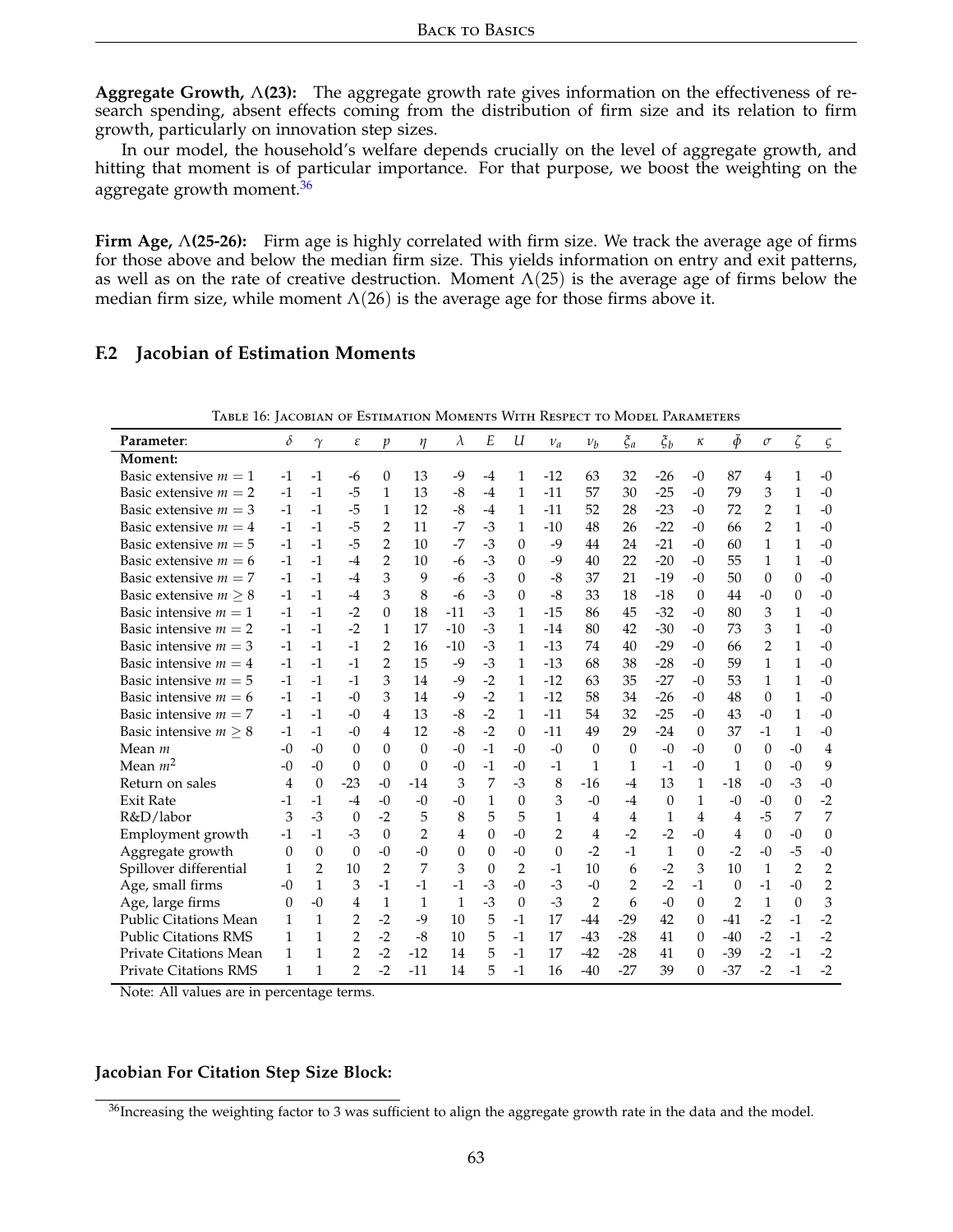| TABLE 17: JACOBIAN FOR CITATION STEP SIZE BLOCK |  |
|-------------------------------------------------|--|
|-------------------------------------------------|--|

| Parameter                  |               |    |
|----------------------------|---------------|----|
| Moment                     |               |    |
| Public Mean - Private Mean | 3             | -4 |
| Public RMS - Private RMS   | $\mathcal{L}$ |    |

### **F.3 Untargeted Moments**

We now discuss our model's prediction about some of the moments that we did not directly target.

Interestingly, in the data, the correlation between profitability and basic research intensity is not significantly different from zero. The same finding emerges from our model. In the baseline model, the correlation between profitability and basic research intensity is only 0.033. This result emerges because basic research investment is determined through the multi-industry presence of the firms, whereas profitability is determined by the share of hot and cold product lines, the type of research investment, and the productivity distribution  $\mathcal{F}(\hat{q})$  in the economy.

Our model naturally generates a positive correlation between multi-industry presence and firm size, which is also empirically true in the data. This arises since both of these moments are strongly correlated with firm survival. In the model, we find a correlation of 0.29 between the log employment and multi-industry presence. In the data, this value is 0.76.

Another stylized fact in our data is that the firm-size distribution is highly skewed–a well-known feature that is documented extensively in the literature. For detailed references, see [Aghion, Akcigit,](#page-45-2) [and Howitt](#page-45-2) [\(2014\)](#page-45-2). In our model, we capture this fact with a skewness of the firm-size distribution of 3.47. This value is 3.07 in the data.

Our estimates indicate that entrants play an important direct role in overall growth. The growth rate contribution of entrants is 0.43%, whereas that number is 0.86% for incumbents. This implies that entrants account for 32% of growth. Though our number is for the French economy, it is in line with [Foster, Haltiwanger, and Krizan](#page-46-2) [\(2001\)](#page-46-2) who find that 25% of productivity growth in the US comes from new entry.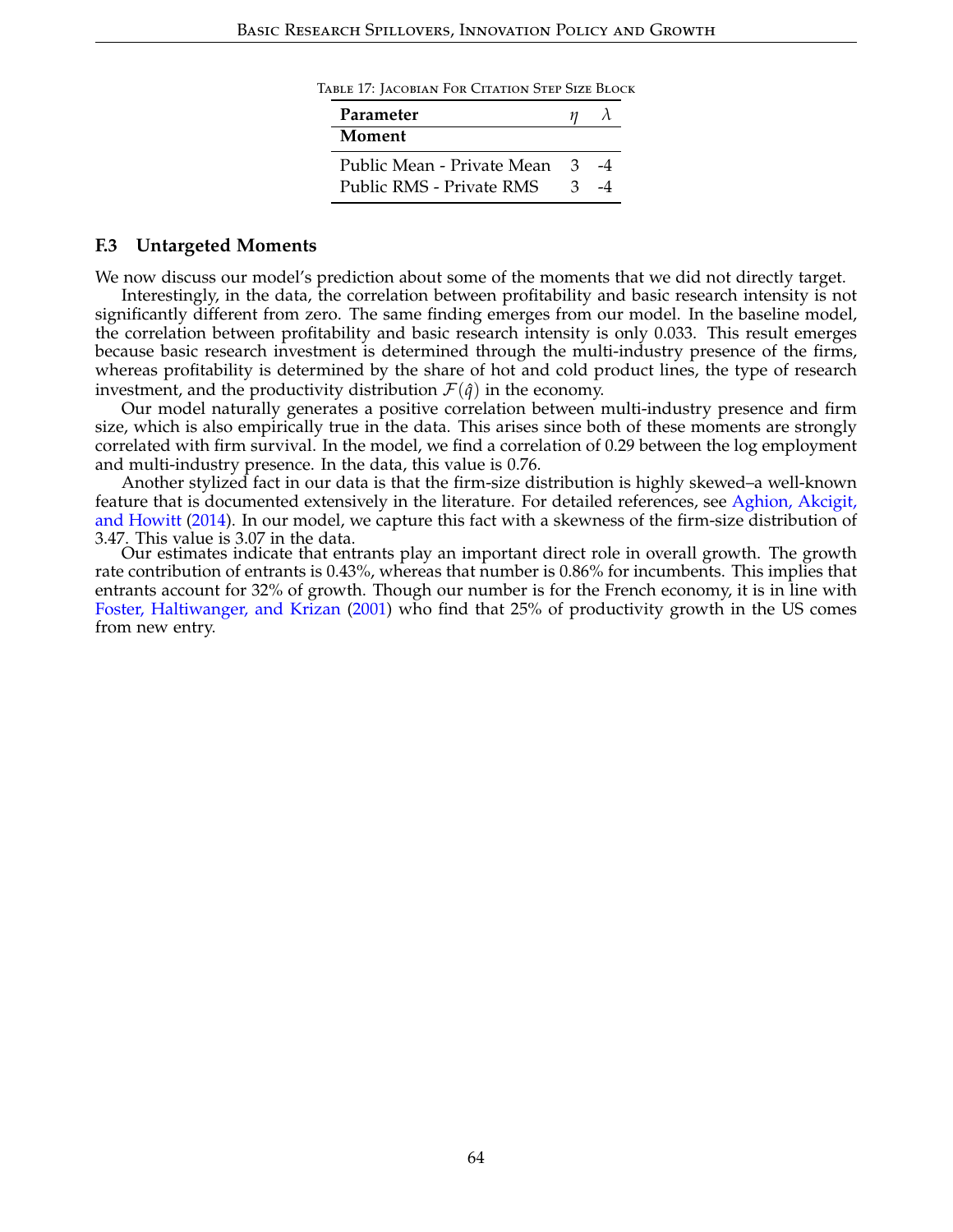### <span id="page-65-0"></span>**G Quantitative Robustness Checks**

In this section, we illustrate the robustness of our estimation results and policy analysis to a number of variations on our sample and model.

#### <span id="page-65-1"></span>**G.1 Heterogeneous Firm Types**

Our baseline estimation identifies the degree of cross-industry spillovers associated with basic research by using information on the correlation between firms' multi-industry presence and their share of basic research spending. One concern is that this correlation could be also accounted for in an extended model in which firms have a differential comparative advantage in applied versus basic research. To explore this possibility, we formulate and re-estimate a version of the model featuring multiple, persistent firm types.

In this extended model, upon successful entry, firms randomly realize a type, denoted by *k*, that is fully persistent and that determines their basic research cost structure. In particular, we consider the case in which, with a certain probability  $\chi \in (0,1)$ , firms are of a type that does no basic research (or has an infinitely or prohibitively high fixed cost of basic research); and with the remaining probability, they are of a type that can undertake basic research but must still pay a fixed and variable cost to do so, as in the baseline model.

Formally,  $\chi$  enters into the flow equations characterizing the steady-state distributions over firms  $Γ$  and products  $F$  (see Appendix [D\)](#page-56-0). The effect on incentives can be seen most directly in the modified value function below, in which a firm's production function for basic research (and, hence, overall value function) is dependent on firm type.

$$
(r-g)V_m^k = \max_{a,b} \left\{ \begin{array}{l} -\tilde{w}(1-\psi_a^k)h_a(a) - \tilde{w}(1-\psi_b^k)\mathbb{E}_{\phi}^k \left[h_b^k(b) + \mathbf{1}_{(b>0)}\phi\right] \\ +a\left[\alpha V_H^k + (1-\alpha)V_C^k + V_m^k\right] + b(1+p\frac{m}{M})\left[V_H^k + V_m^k\right] \\ +x\left(1-\frac{m}{M}\right)\left[V_{m+1}^k - V_m^k\right] - \tau V_m^k + \kappa \mathbb{E}_{\hat{q}}V(\hat{q}) \end{array} \right\}
$$

It is worth noting that adding firm types creates a substantially more complex problem due to the need to track and simulate the joint distribution of firm type and industry presence, as well as productivity.

To identify the parameter  $\chi$ , we use information from the subsample of firms that appear multiple times in the R&D survey. Specifically, we match the overall fraction of firms performing basic research, as well as the persistence of the performance of basic research from year to year. In this sample, the unconditional probability of doing basic research is 30%, while the persistence is 74%. Intuitively, the more that basic research is driven by fixed firm types, rather than by ephemeral, idiosyncratic draws from a fixed cost distribution, the more persistent basic research should be. Thus, the firmtype parameter and the idiosyncratic fixed-cost distribution parameters will be jointly determined by the persistence and basic research extensive margin moments. Note that we re-estimate all of the parameters of this model, not just the firm-type parameter alone. The matched moments appear in Tables [19](#page-66-1) and [20.](#page-67-0) We match both moments relatively well: the simulated persistence is exactly matched to the empirical one at 60%, while the unconditional share of firms investing in basic research is 36%.

Table [18](#page-66-0) checks whether the policy conclusions of the baseline model change with the inclusion of persistent types. While we see less-aggressive optimal policies across the board, the same essential message holds: a limited uniform policy can produce some welfare gains but is hampered by oversubsidization of applied research actually harming the incentives for basic research. The targeted research subsidy, which calls for a much higher basic research subsidy, can still produce substantial welfare gains. These results are largely consistent with our intuition for the implications for introducing persistent firm types. The core inefficiency present in the baseline model remains, that is, firms in a limited number of industries are not fully appropriating the fruits of their basic research investments. The fact that this is now true for only a subset of firms dampens the impact of this inefficiency, leading to lower optimal policy levels (in the uniform case, 30% vs 16%).

Interestingly, the presence of firm heterogeneity opens up the possibility for new policy instruments. In the last row of table [18,](#page-66-0) we present the case in which the policymaker can set the uniform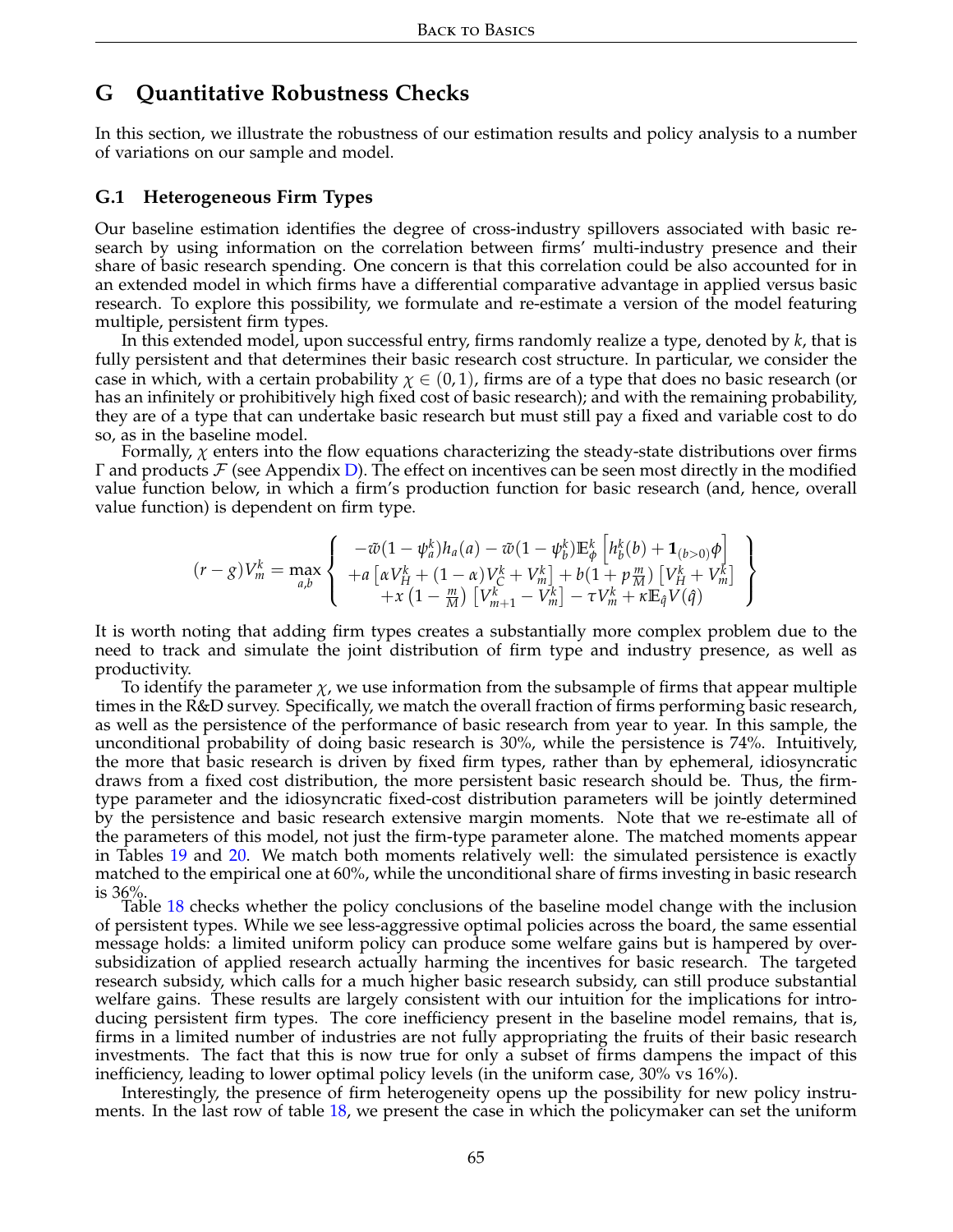<span id="page-66-0"></span>

| Policy    | $\psi_a$                              | $\psi_b$              | R/Z           | $\tau_a$ | $\tau_h^e$ | $\tau_u$ | $L_p$ | $L_b$ | $L_u$         | $L_e$ | $L_a$ | α    | g    | β      |
|-----------|---------------------------------------|-----------------------|---------------|----------|------------|----------|-------|-------|---------------|-------|-------|------|------|--------|
| Baseline  | 10.0                                  | 10.0                  | 0.5           | 14.2     | 0.5        | 0.2      | 86.1  | 0.5   | 0.5           | 4.1   | 8.8   | 7.6  | 1.3  | 100.00 |
| Soc Plan  |                                       |                       |               | 11.9     | 1.5        | 2.2      | 85.1  | 2.2   | 2.5           | 3.2   | 6.9   | 26.0 | 1.5  | 101.98 |
| Uniform   | 16.0                                  | 16.0                  | 0.5           | 14.8     | 0.7        | 0.2      | 85.2  | 0.6   | 0.5           | 4.3   | 9.4   | 8.6  | 1.3  | 100.04 |
| Targeted  | 3.8                                   | 41.7                  | 0.5           | 12.5     | 3.5        | 0.2      | 85.4  | 3.9   | 0.5           | 2.7   | 7.4   | 25.6 | 1.4  | 101.48 |
| Unif Acad | 16.0                                  | 16.0                  | 0.5           | 14.8     | 0.7        | 0.2      | 85.1  | 0.6   | 0.5           | 4.3   | 9.4   | 9.1  | 1.3  | 100.04 |
|           |                                       |                       |               |          |            |          |       |       |               |       |       |      |      |        |
| Type Dep  | $\psi_{\text{nobasic}}$               | $\psi_{\text{basic}}$ |               |          |            |          |       |       |               |       |       |      |      |        |
| Uniform   | 2.5                                   | 17.0                  | $0.5^{\circ}$ | 15.6     | 1.7        | 0.2      | 85.2  | 1.6   | $0.5^{\circ}$ | 2.5   | 10.2  | 15.6 | -1.4 | 100.72 |
|           | See Table 7 for variable definitions. |                       |               |          |            |          |       |       |               |       |       |      |      |        |

Table 18: Policy results for the case of persistent firm types.

subsidy according to the identified firm type. The resulting optimal policy favors high-type firms and delivers welfare gains of roughly half those of the targeted policy, which has differential subsidies for applied and basic research. It is natural that we cannot achieve parity here because within high type firms, we still have the issue of oversubsidizing applied research. Yet the problem is mitigated by the presence of some (low-type) firms that are unable to do basic research, meaning that firm type is a strong proxy for research type.

<span id="page-66-1"></span>

| #   | Description                      | Sym           | Value | #               | Description                 | Sym               | Value |
|-----|----------------------------------|---------------|-------|-----------------|-----------------------------|-------------------|-------|
|     |                                  |               |       |                 |                             |                   |       |
|     | Discount Rate                    | δ             | 0.039 | 11 <sub>1</sub> | <b>Basic Cost Curvature</b> | $\nu_h$           | 0.550 |
| 2.  | <b>CRRA Utility Parameter</b>    | $\gamma$      | 3.029 | 12.             | <b>Applied Cost Scale</b>   | $\tilde{\zeta}_a$ | 1.286 |
| 3.  | <b>Elasticity of Subsitution</b> | ε             | 6.035 | 13.             | <b>Basic Cost Scale</b>     | $\mathfrak{F}_b$  | 5.396 |
| 4.  | Cross-industry Spillover         | $\mathcal{D}$ | 0.115 | 14.             | Basic Fixed Mean            | Φ                 | 4.930 |
| 5.  | <b>Basic Step Size</b>           | п             | 0.070 | 15.             | Basic Fixed Std. Dev.       | $\sigma$          | 0.342 |
| 6.  | <b>Applied Step Size</b>         | $\Lambda$     | 0.050 | 16.             | Product Cooldown Rate       |                   | 0.119 |
| 7.  | Mass of Entrants                 | E             | 0.467 | 17.             | <b>Buyout Rate</b>          |                   | 0.457 |
| 8.  | Mass of Academic Labs            | U             | 0.514 | 18.             | <b>Citation Rate</b>        | $\chi$            | 3.028 |
| 9.  | Exogenous Exit Rate              | к             | 0.006 | 19.             | Basic Type Probabitity      | q                 | 0.365 |
| 10. | <b>Applied Cost Curvature</b>    | $\nu_a$       | 0.372 |                 |                             |                   |       |

Table 19: Parameters - Persistent Types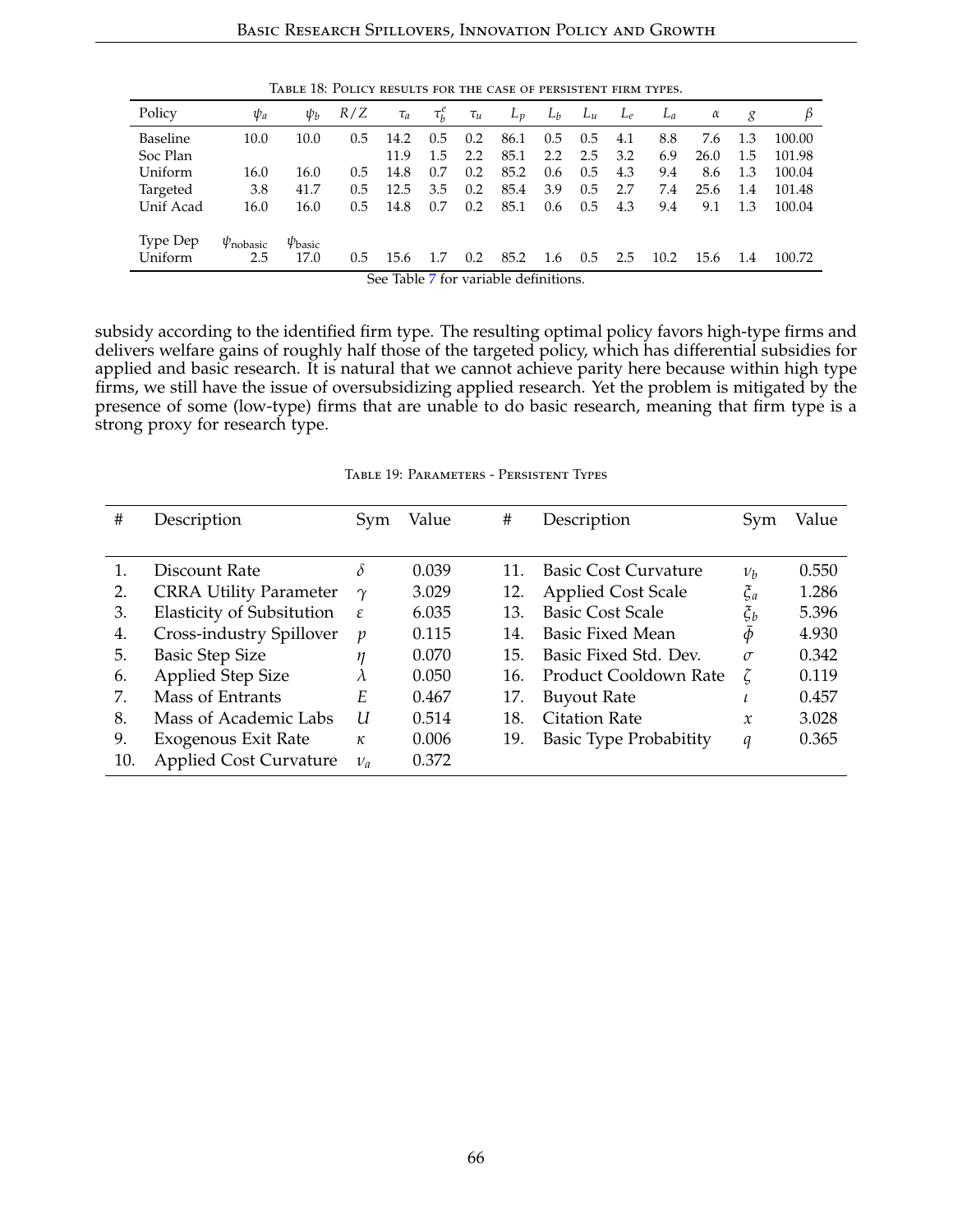<span id="page-67-0"></span>

| Model  | Data   | Description                | Model   | Data    | Description                   |
|--------|--------|----------------------------|---------|---------|-------------------------------|
| 0.2741 | 0.2432 | Basic extensive $m = 1$    | 2.3036  | 2.2037  | Mean <i>m</i>                 |
| 0.2929 | 0.2308 | Basic extensive $m = 2$    | 7.8069  | 6.9756  | Mean $m^2$                    |
| 0.3251 | 0.2703 | Basic extensive $m = 3$    | 0.0308  | 0.0326  | Return on sales               |
| 0.3638 | 0.3483 | Basic extensive $m = 4$    | 0.0856  | 0.0919  | Exit Rate                     |
| 0.4174 | 0.4184 | Basic extensive $m = 5$    | 0.0993  | 0.1032  | Employment growth             |
| 0.4247 | 0.4518 | Basic extensive $m = 6$    | 0.0125  | 0.0150  | Aggregate growth              |
| 0.5079 | 0.5508 | Basic extensive $m = 7$    | 8.2149  | 8.0000  | Spillover differential        |
| 0.4904 | 0.6803 | Basic extensive $m \geq 8$ | 0.2759  | 0.2603  | R&D/labor                     |
| 0.0532 | 0.0666 | Basic intensive $m = 1$    | 12.6309 | 14.9965 | Age, small firms              |
| 0.0585 | 0.0467 | Basic intensive $m = 2$    | 21.6837 | 24.8733 | Age, large firms              |
| 0.0667 | 0.0617 | Basic intensive $m = 3$    | 8.1458  | 7.0130  | <b>Public Citations Mean</b>  |
| 0.0767 | 0.0800 | Basic intensive $m = 4$    | 11.8682 | 14.1970 | <b>Public Citations RMS</b>   |
| 0.0902 | 0.0763 | Basic intensive $m = 5$    | 5.9896  | 5.8850  | <b>Private Citations Mean</b> |
| 0.0940 | 0.0786 | Basic intensive $m = 6$    | 8.8750  | 9.1540  | <b>Private Citations RMS</b>  |
| 0.1150 | 0.1224 | Basic intensive $m = 7$    | 0.5932  | 0.7372  | Persistence of Basic          |
| 0.1142 | 0.1005 | Basic intensive $m \geq 8$ |         |         |                               |

Table 20: Moments - Persistent Types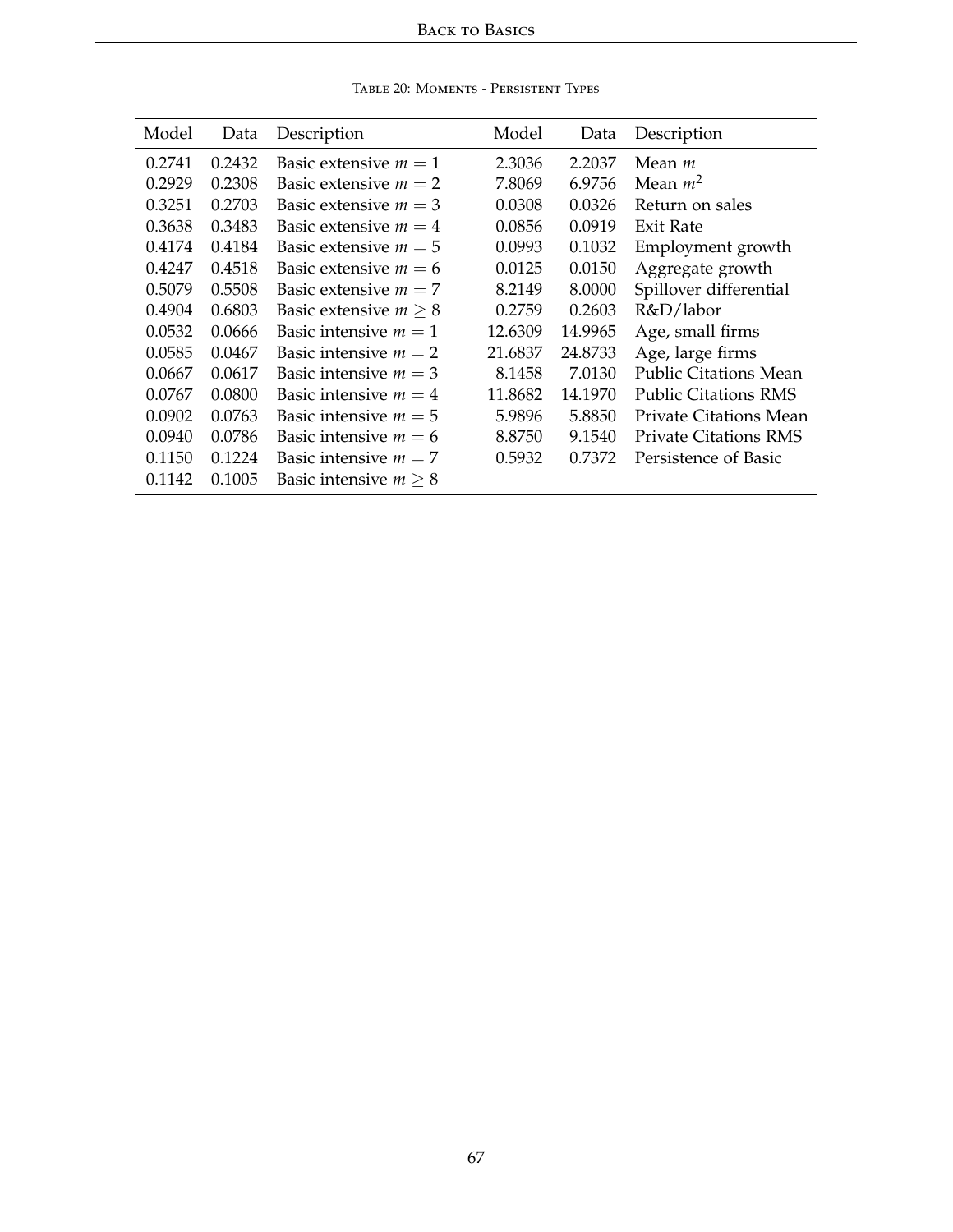### <span id="page-68-0"></span>**G.2 Heterogeneous Industries**

To address the concern that there is heterogeneity across industries in the average intensity of basic research, we also formulate and re-estimate a version of the model with such a feature built into it. In particular, starting from the baseline of ten symmetric industries, we split the economy into two groups of industries. Each group comprises five industries that are differentiated by their parameters governing basic research costs and benefits. In the implementation, we allow the spillover probability and the basic research fixed and variable cost parameters to vary between these two groups. We then estimate these parameters using moments similar to those from the baseline estimation but split by sector.

To accommodate this extension, the necessary changes to the model and the estimation are quite substantial. The value function relevant state is now no longer just the number of industries in which the firm has working knowledge, *m*, but, rather, the respective numbers for groups 1 and 2, (*m*1, *m*2), as firms' operations can span the two groups simultaneously. The following modified value function encapsulates this logic, wherein  $k \in \{1, 2\}$  now denotes the groups

$$
(r-g)V_{m_1,m_2}^k = \max_{a,b} \left\{\begin{array}{c} -\tilde{w}(1-\psi_a^k)h_a(a)-\tilde{w}(1-\psi_b^k)\mathbb{E}_{\phi}^k \left[h_b^k(b)+\mathbf{1}_{(b>0)}\phi\right] \\ +a\left[\alpha V_H^k+(1-\alpha)V_C^k+V_{m_1,m_2}^k\right] \\ +b(1+p\frac{m_k}{M})\left[V_H^k+V_{m_1,m_2}^k\right]+p\frac{m_{-k}}{M}\left[V_H^{-k}+V_{m_1,m_2}\right] \\ +x^1\left(1-\frac{m_1}{M_1}\right)\left[V_{m_1+1,m_2}^k-V_{m_1,m_2}^k\right] \\ +x^2\left(1-\frac{m_2}{M_2}\right)\left[V_{m_1,m_2+1}^k-V_{m_1,m_2}^k\right] \\ -\tau V_{m_1,m_2}^k+\kappa \mathbb{E}_{\hat{q}}^k V^k(\hat{q}) \end{array}\right\}
$$

Notice that industry expansion in group 2 is still relevant for the value in group 1, as this affects the probability of being able to internalize spillovers from group 1 into group 2, and vice versa. Similarly, in order to compute aggregates, the distribution  $\Gamma$  now spans not just total industries and products,  $(m, n)$ , but also those split by groups,  $(m_1, m_2, n_1, n_2)$ . For our particular algorithmic parameters, this renders the computational burden larger by an order of magnitude.

To match these groups to the data, we use Figure [14](#page-52-0) in the Appendix to group those industries with above-median average basic research intensity into a "high basic" group and the remainder in a "low basic" group. Basic research intensity in most industries lies between 3% and 8 − 9%. It is highest for firms in manufacturing activities (such as "manufacture of chemicals, metals and machinery") and scientific activities ("Professional, scientific and technical activities"). The latter industry is dominated by information technology firms. These industries are also the largest contributors to basic research expenditures in aggregate terms. Basic research intensity is lowest for agriculture and finance activities. Finally, the figure suggests an outlier in terms of basic research investment, which is the industry of "Education and Human Health Activities." A closer inspection of the data reveals that most of the firms within that category are pharmaceutical/biotech companies. At the same time, their importance within the French economy seems to be rather limited in aggregate terms. The spike represents only 23 out of a total sample of 6,763 firms (representing less than 1% of aggregate basic research investment).  $37$ 

While the industries were classified on the basis of their basic research intensity, it is interesting to note that the sensitivity of basic research to multi-industry presence changes. That is, the high basic group displays a strong relationship between industry presence and basic research intensity along both the extensive and intensive margins, while the low basic group shows a weaker relationship that is nearly flat. In the new estimation, some of the existing parameters naturally adjust slightly due to the new model specification. However, there are no major changes to the parameters common across groups, such as the discount rate, the CRRA parameter, or the applied cost level. As for the parameters that do vary across groups, we see a substantial difference in the rate of cross-industry spillovers ( $p_b^h = 33\%$  and  $p_b^l = 6\%$ ). Additionally, the basic research variable costs are about 20% higher, and the fixed costs are roughly 25% higher in the basic intensive group. Thus, both the

<span id="page-68-1"></span> $37$ In Section [3.2,](#page-23-0) we mentioned that these observations have no impact on our results.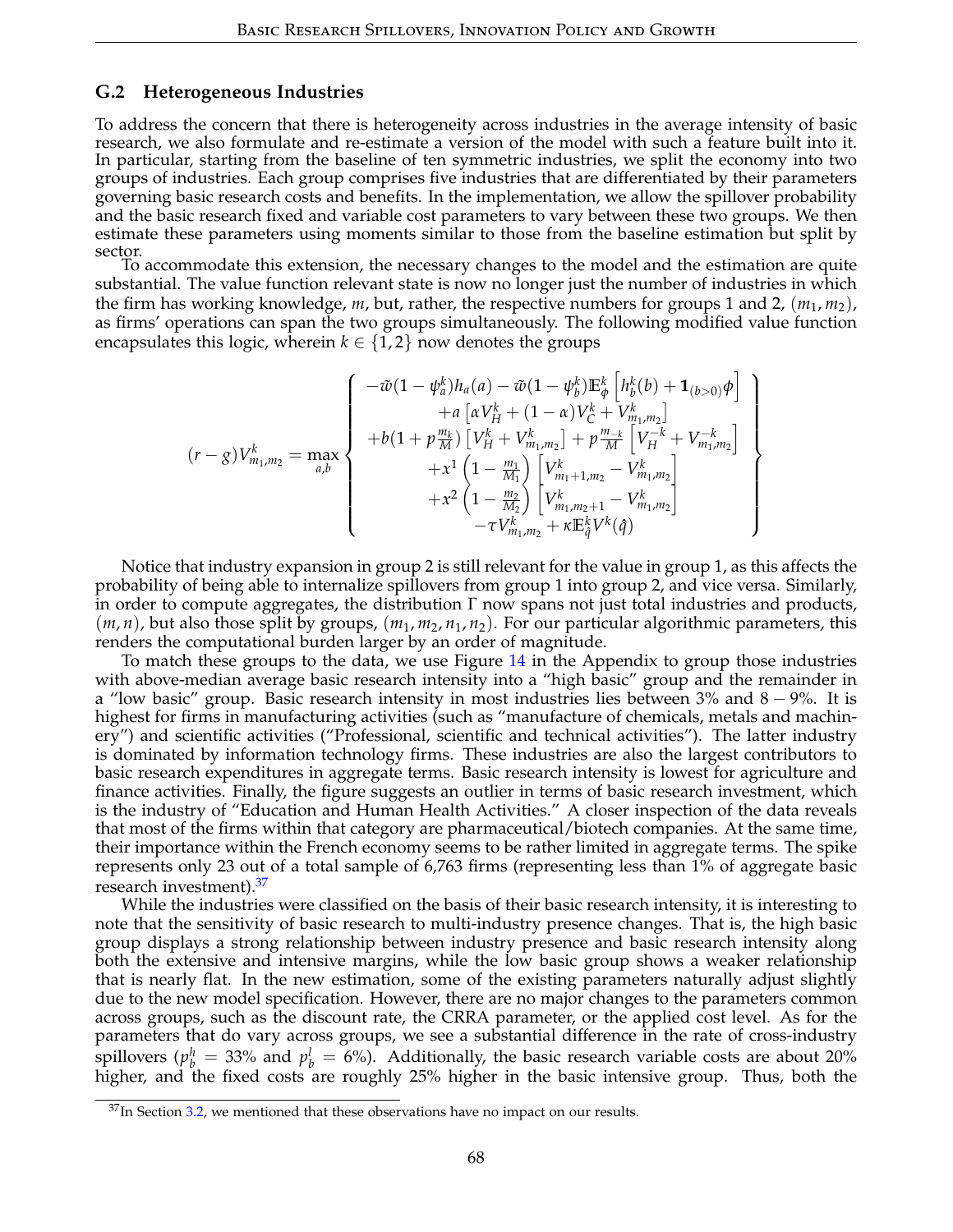benefits and costs are larger in the basic intensive group, but on net, they reproduce the cross-industry patterns seen in the data.

<span id="page-69-0"></span>

| Policy                                                                                                                                                                                                                            | $\psi_a$            | $\psi_b$             | R/Z           | $\tau_a$ | $\tau_h^e$ | $\tau_u$ | $L_p$ | $L_b$ | $L_u$ | $L_{\ell}$ | $L_a$ | α    | g    | β                    |
|-----------------------------------------------------------------------------------------------------------------------------------------------------------------------------------------------------------------------------------|---------------------|----------------------|---------------|----------|------------|----------|-------|-------|-------|------------|-------|------|------|----------------------|
| <b>Baseline</b>                                                                                                                                                                                                                   | 10.0                | 10.0                 | $0.5^{\circ}$ | 12.7     | 0.4        | 0.1      | 86.2  | 0.7   | 0.5   | 5.0        | 15.9  | 7.4  | 0.8  | 100.0                |
| Uniform                                                                                                                                                                                                                           | 30.7                | 30.7                 | 0.5           | 14.7     | 1.1        | 0.1      | 82.6  | 2.3   | 0.5   | 6.0        | 19.4  | 12.3 | 1.1  | 100.5                |
| Academic                                                                                                                                                                                                                          | 10.0                | 10.0                 | 0.8           | 12.7     | 0.4        | 0.2      | 85.9  | 0.7   | 0.8   | 5.0        | 15.9  | 9.7  | 0.8  | 100.1                |
| Unif Acad                                                                                                                                                                                                                         | 30.5                | 30.5                 | 0.7           | 14.7     | 1.1        | 0.2      | 82.5  | 2.2   | 0.7   | 6.0        | 19.4  | 13.5 | -1.1 | 100.5                |
| Targeted                                                                                                                                                                                                                          | 6.2                 | 49.1                 | 0.5           | 10.2     | 4.5        | 0.1      | 84.2  | 11.6  | 0.5   | 3.6        | 11.8  | 30.7 | 1.1  | 103.8                |
|                                                                                                                                                                                                                                   |                     |                      |               |          |            |          |       |       |       |            |       |      |      |                      |
| Per Group                                                                                                                                                                                                                         | $\psi_{\text{low}}$ | $\psi_{\text{high}}$ |               |          |            |          |       |       |       |            |       |      |      |                      |
| Uniform                                                                                                                                                                                                                           | 26.0                | 34.6                 | $0.5^{\circ}$ | 14.7     | 1.1        | 0.1      | 82.7  | 2.3   | 0.5   | 6.0        | 19.5  | 12.3 | 1.1  | 100.5                |
| $\mathbf{M}$ , and the state of the state of the state of the state of the state of the state of the state of the state of the state of the state of the state of the state of the state of the state of the state of the state o |                     |                      |               |          |            |          |       |       |       |            |       |      |      | $\sim$ $\sim$ $\sim$ |

Table 21: Policy results for the case of heterogeneity across industries.

Note: For the per-group policy, *ψ*high refers to the high basic intensive industry policy, while *ψ*low refers to the low basic intensive industry policy. See Table [7](#page-36-2) for variable definitions.

Table [21](#page-69-0) reports the planner's problem and associated policies. Our intuition going in was that, as with the model extension with persistent firm types, the precise implications on a per-group basis would be different (and would, in fact, be different if one were to consider sector-specific policies), but that, in the aggregate, approximate linearity of welfare and policy optima render implications similar to those seen in the baseline. This intuition was largely confirmed upon re-estimation of parameters and calculation of optimal policies. In the case of both the targeted policy and the uniform policy, the results are extremely similar to those of the baseline. Interestingly, a group-dependent uniform subsidy (reported in the last row) does not significantly improve outcomes in this economy. The full results are summarized in Tables [22](#page-69-1) and [23.](#page-70-0)

| TABLE 22: PARAMETERS - INDUSTRY HETEROGENEITY |  |
|-----------------------------------------------|--|
|                                               |  |

<span id="page-69-1"></span>

| #  | Description                       | Sym      | Value | #   | Description                   | Sym                 | Value |
|----|-----------------------------------|----------|-------|-----|-------------------------------|---------------------|-------|
|    | Discount Rate                     | $\delta$ | 0.029 | 10. | <b>Applied Cost Curvature</b> | $v_a$               | 0.352 |
| 2. | <b>CRRA Utility Parameter</b>     | $\gamma$ | 3.178 | 11. | <b>Basic Cost Curvature</b>   | $\nu_h$             | 0.513 |
| 3. | <b>Elasticity of Substitution</b> | ε        | 6.317 | 12. | <b>Applied Cost Scale</b>     | $\xi_a$             | 1.296 |
| 4. | Cross-industry Spillover 1        | $p_b$    | 0.332 | 13. | Basic Cost Scale 1            | $\tilde{\zeta}_h^1$ | 6.007 |
| 4. | Cross-industry Spillover 1        | $p_h^2$  | 0.055 | 13. | <b>Basic Cost Scale 2</b>     |                     | 5.090 |
| 5. | <b>Basic Step Size</b>            | п        | 0.064 | 14. | Basic Fixed Mean 1            |                     | 4.839 |
| 6. | <b>Applied Step Size</b>          | λ        | 0.033 | 14. | Basic Fixed Mean 2            | $\bar{\phi}^2$      | 4.563 |
|    | Mass of Entrants                  | E        | 0.624 | 15. | Basic Fixed Std. Dev.         | $\sigma$            | 0.424 |
| 8. | Mass of Academic Labs             | U        | 0.263 | 16. | Product Cooldown Rate         |                     | 0.128 |
| 9. | Exogenous Exit Rate               | κ        | 0.007 | 17. | <b>Buyout Rate</b>            |                     | 0.468 |
|    |                                   |          |       | 18. | <b>Citation Rate</b>          | $\chi$              | 2.331 |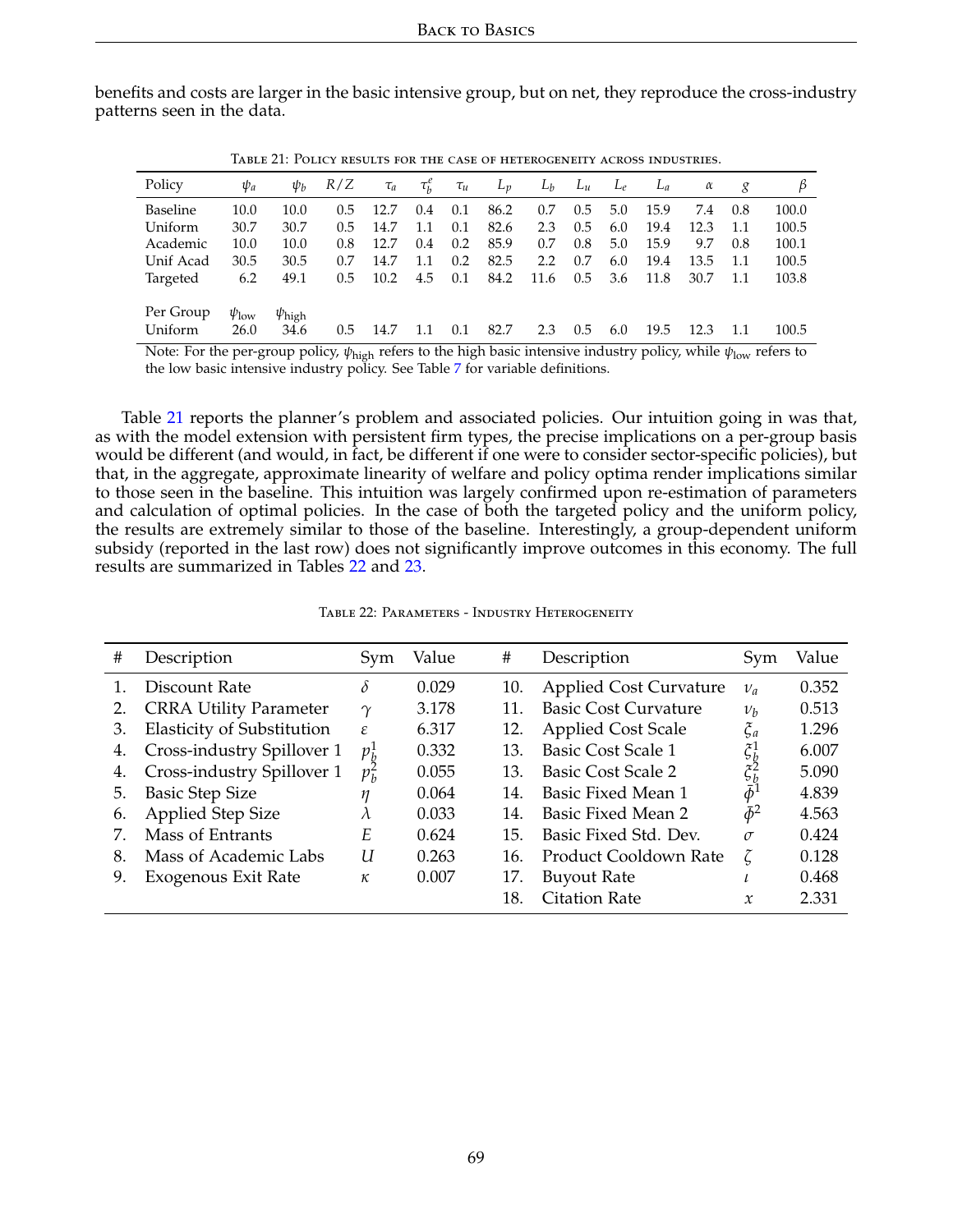<span id="page-70-0"></span>

| Model              | Data               | Description                      |
|--------------------|--------------------|----------------------------------|
| 0.1677             | 0.2379             | 1 Basic Extensive $m = 1$        |
| 0.2048             | 0.2175             | 1 Basic Extensive $m = 2$        |
| 0.2453             | 0.2256             | 1 Basic Extensive $m = 3$        |
| 0.2818             | 0.2969             | 1 Basic Extensive $m = 4$        |
| 0.3144             | 0.2751             | 1 Basic Extensive $m = 5$        |
| 0.3495             | 0.2901             | 1 Basic Extensive $m = 6$        |
| 0.3668             | 0.3162             | 1 Basic Extensive $m = 7$        |
| 0.3458             | 0.3119             | 1 Basic Extensive $m > 8$        |
| 0.0279             | 0.0686             | 1 Basic Intensive $m = 1$        |
| 0.0363             | 0.0406             | 1 Basic Intensive $m = 2$        |
| 0.0461             | 0.0646             | 1 Basic Intensive $m = 3$        |
| 0.0555             | 0.0729             | 1 Basic Intensive $m = 4$        |
| 0.0641             | 0.0546             | 1 Basic Intensive $m = 5$        |
| 0.0737             | 0.0905             | 1 Basic Intensive $m = 6$        |
| 0.0791             | 0.0905             | 1 Basic Intensive $m = 7$        |
| 0.0724             | 0.0946             | 1 Basic Intensive $m \geq$<br>-8 |
| 0.1792             | 0.2519             | 2 Basic Extensive $m = 1$        |
| 0.1901             | 0.2208             | 2 Basic Extensive $m = 2$        |
| 0.1995             | 0.2509             | 2 Basic Extensive $m = 3$        |
| 0.2079             | 0.2519             | 2 Basic Extensive $m = 4$        |
| 0.2161             | 0.2520             | 2 Basic Extensive $m = 5$        |
| 0.2262             | 0.2303             | 2 Basic Extensive $m = 6$        |
| 0.2255             | 0.2500             | 2 Basic Extensive $m = 7$        |
| 0.2416             | 0.2329             | 2 Basic Extensive $m >$<br>-8    |
| 0.0415             | 0.0717             | 2 Basic Intensive $m = 1$        |
| 0.0466             | 0.0541             | 2 Basic Intensive $m = 2$        |
| 0.0512             | 0.0629             | 2 Basic Intensive $m = 3$        |
| 0.0553             | 0.0740             | 2 Basic Intensive $m = 4$        |
| 0.0591             | 0.0735             | 2 Basic Intensive $m = 5$        |
| 0.0634             | 0.0648             | 2 Basic Intensive $m = 6$        |
| 0.0633             | 0.0541             | 2 Basic Intensive $m = 7$        |
| 0.0669             | 0.0418             | 2 Basic Intensive $m \geq 8$     |
| 2.2143             | 2.2037             | <b>Mean Industries</b>           |
| 7.1571             | 6.9756             | Mean Square Industries           |
| 0.0358             | 0.0326             | Return on Sales                  |
| 0.0933             | 0.0919             | <b>Exit Rate</b>                 |
| 0.0743             | 0.1032             | <b>Employment Growth</b>         |
| 0.3323             | 0.2603             | R&D/Labor                        |
|                    |                    |                                  |
| 11.3894<br>17.6487 | 14.9965<br>24.8733 | Age, Small Firms                 |
|                    |                    | Age, Large Firms                 |
| 0.0083             | 0.0150             | <b>Aggregate Growth</b>          |
| 7.6597             | 8.0000             | Spillover Differential           |
| 8.1572             | 7.0130             | <b>Public Citations Mean</b>     |
| 11.8880            | 14.1970            | <b>Public Citations RMS</b>      |
| 4.5516             | 5.8850             | <b>Private Citations Mean</b>    |
| 6.9719             | 9.1540             | <b>Private Citations RMS</b>     |

Table 23: Moments - Industry Heterogeneity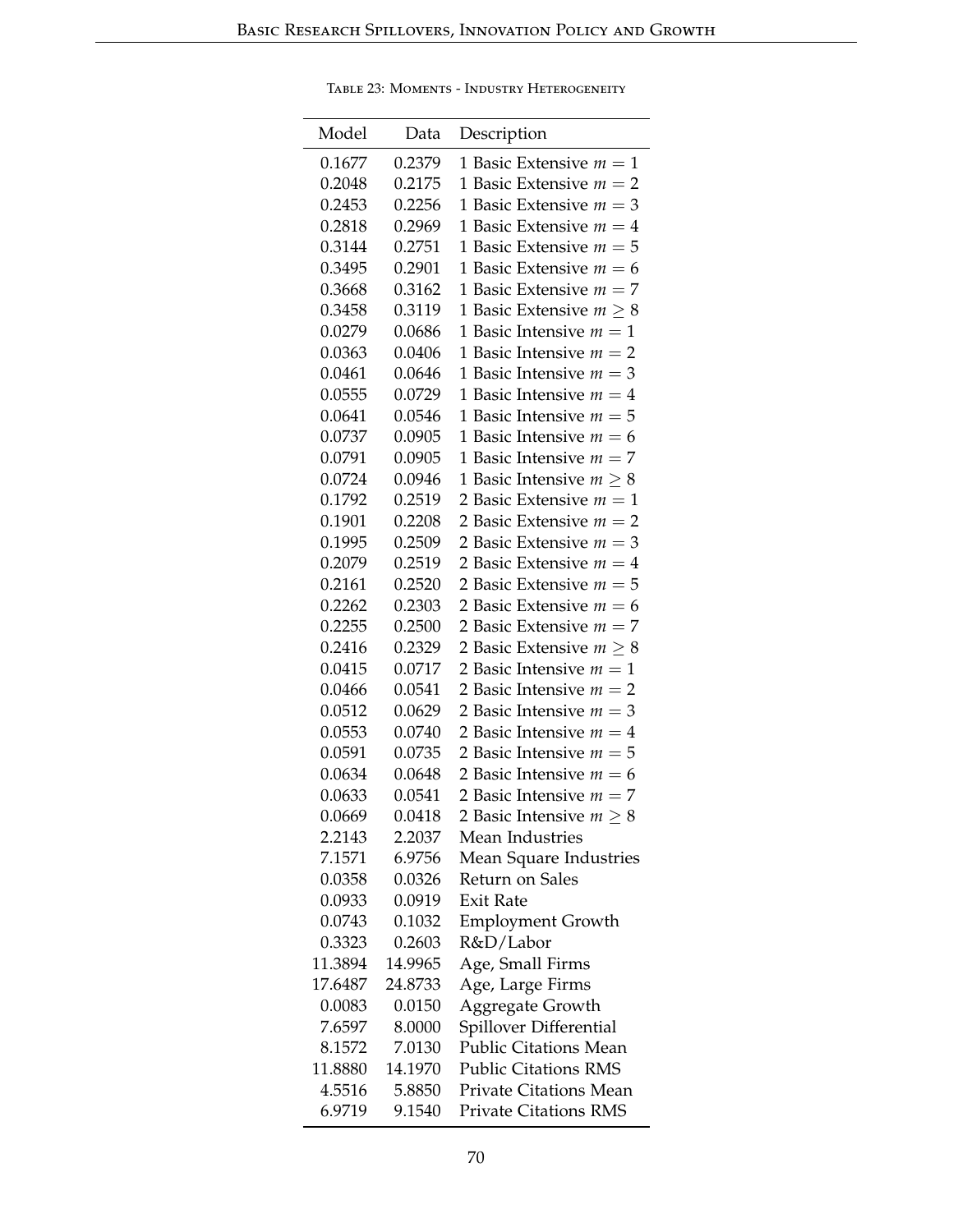### <span id="page-71-1"></span>**G.3 Importance of Research Types & Institutions**

In this section, we entertain various simplifications of the model in order to sharpen the intuition about the mechanisms at play. First, we eliminate basic research by both the public and private sectors and discuss the changes in the main results. To better understand which of these two factors (research types or sectors) is leading to these effects, we then remove only private basic research while maintaining public basic research.

#### **G.3.1 Eliminating Private and Public Basic Research**

<span id="page-71-0"></span>Consider a model in which basic research investment by both private and public labs is eliminated. The model features only eight parameters – as opposed to the 19 seen in the baseline model – which we fully re-estimate. We report the policy results in Table [24.](#page-71-0) The estimation results are contained in Tables [25](#page-71-2) and [26.](#page-72-1) The baseline for this economy takes as given the 10% subsidy rate.

|--|

| Policy                                          | $\psi_a$ | $\tau_a$ | $L_n$ | $L_{\rho}$ |  |  |
|-------------------------------------------------|----------|----------|-------|------------|--|--|
| Baseline 10.0 15.28 86.88 3.75 9.37 1.27 100.00 |          |          |       |            |  |  |
| Uniform -4.47 13.78 88.64 3.24 8.11 1.14 100.10 |          |          |       |            |  |  |

See Table [7](#page-36-2) for variable definitions.

The first row of Table [24](#page-71-0) reports the baseline economy, while the second row reports the optimal research subsidy. The most important result is that the optimal policy is negative, which means that the baseline economy features overinvestment in research. Qualitatively, this is the opposite of our full-fledged economy with two types of research efforts. This result has two important implications: first, as showed earlier, our model can generate over- or underinvestment depending on parameter values; second, and more important, the distinction between the two types of research and the associated spillovers turns out to be crucial for policy conclusions.

<span id="page-71-2"></span>Thus, this model, in addition to being unable to make positive predictions regarding basic research, yields misleading policy conclusions. This is a byproduct of the elimination of basic research, in the form of both public and private research labs. In the next section, we reintroduce basic research by public labs in order to understand how much of the final result is due to the removal of basic research from the private sector alone.

| #   | Description                      | Svm       | Value |
|-----|----------------------------------|-----------|-------|
|     |                                  |           |       |
| 1.  | Discount Rate                    | δ         | 0.039 |
| 2.  | <b>CRRA Utility Parameter</b>    | $\gamma$  | 3.148 |
| 3.  | <b>Elasticity of Subsitution</b> | £.        | 6.132 |
| 4.  | <b>Applied Step Size</b>         | $\lambda$ | 0.052 |
| 5.  | Mass of Entrants                 | E         | 0.400 |
| 16. | Exogenous Exit Rate              | ĸ         | 0.006 |
| 7.  | <b>Applied Cost Curvature</b>    | $v_a$     | 0.398 |
| 8.  | <b>Applied Cost Scale</b>        | $\zeta_a$ | 1.294 |
| 9.  | <b>Buyout Rate</b>               | L         | 0.451 |
| 10. | Citation Rate                    | $\chi$    | 2.984 |

Table 25: Parameters - Eliminating Private and Public Basic Research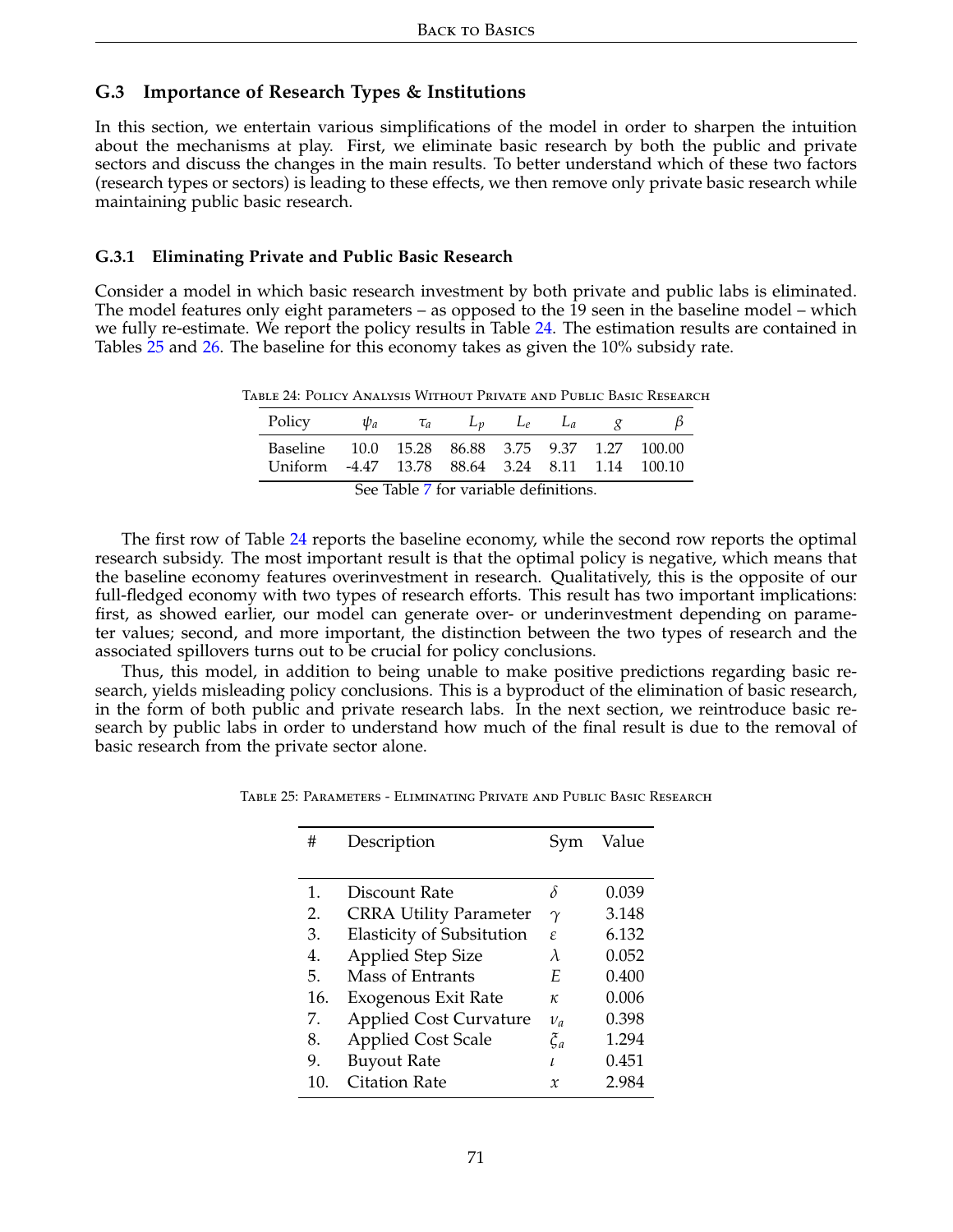| Model            | Data    | Description              |
|------------------|---------|--------------------------|
| 2.2612           | 2.2037  | Mean Industries          |
| 7.4808<br>6.9756 |         | Mean Square Industries   |
| 0.0328           | 0.0326  | Return on Sales          |
| 0.0839           | 0.0919  | Exit Rate                |
| 0.1043           | 0.1032  | <b>Employment Growth</b> |
| 0.0127           | 0.0150  | Aggregate Growth         |
| 0.2665           | 0.2603  | R&D/Labor                |
| 13.0568          | 14.9965 | Age, Small Firms         |
| 21.7208          | 24.8733 | Age, Large Firms         |

Table 26: Moments - Eliminating Private and Public Basic Research

### **G.3.2 Eliminating Private Basic Research Only**

We now eliminate private basic research from the model but still maintain public research labs. Thus, private investment focuses on applied research, but there are still potential spillovers from academic research. One important implication is that we can no longer use moments relative to private basic research intensity in the estimation. We allow the social planner to optimally choose a uniform research subsidy to the private sector, and additionally, we consider a joint policy over a private research subsidy and the level of funding given to public research labs. Tables [28](#page-73-0) and [29](#page-73-1) report estimation results, and Table [27](#page-72-0) policy results.

Table 27: Policy Analysis Without Private Basic Research

<span id="page-72-0"></span>

| Policy                                                               | $\psi_a$ | $\psi_b$ $R/Z$ $\tau_a$ |  | $\tau_h^e$ $L_p$ $L_u$ $L_e$ $L_a$ |  | $\alpha$ |                                                                                                                          |
|----------------------------------------------------------------------|----------|-------------------------|--|------------------------------------|--|----------|--------------------------------------------------------------------------------------------------------------------------|
| Baseline<br>Uniform                                                  |          |                         |  |                                    |  |          | 10.0 10.0 0.50 14.4 0.13 86.5 0.5 4.2 8.8 2.14 1.24 100.00<br>1.33 1.33 0.50 13.5 0.13 87.6 0.5 3.9 8.1 2.26 1.16 100.04 |
| Unif Acad 5.41 5.41 0.87 13.9 0.43 86.7 0.9 4.0 8.3 6.91 1.23 100.19 |          |                         |  |                                    |  |          |                                                                                                                          |

See Table [7](#page-36-0) for variable definitions.

The policy implications generated in Table [27](#page-72-0) by this simplified model are again striking. First, a comparison between the baseline economy and the uniform research subsidy reveals over-investment in private applied research. The social planner increases welfare by reducing the subsidy to the private sector from 10% to a mere 1.33%. While this reduces firms' research investment and the rate of applied research, it increases resources for production and slightly increases welfare. Second, when jointly determining the research subsidy and the funding of the public sector labs, we see evidence of complementarity between private and public research policies. That is, we simultaneously see a rise in the optimal academic spending (from 0.5% to 0.87%), and an increase in the applied subsidy rate (from 1.33% to 5.41%).

Taking the models in this section together, it is evident that the existence of investment in basic research by the private and public sectors is necessary for baseline policy conclusions. Without these distinctions in research investments and their associated spillovers, optimum policy discourages research relative to the baseline economy.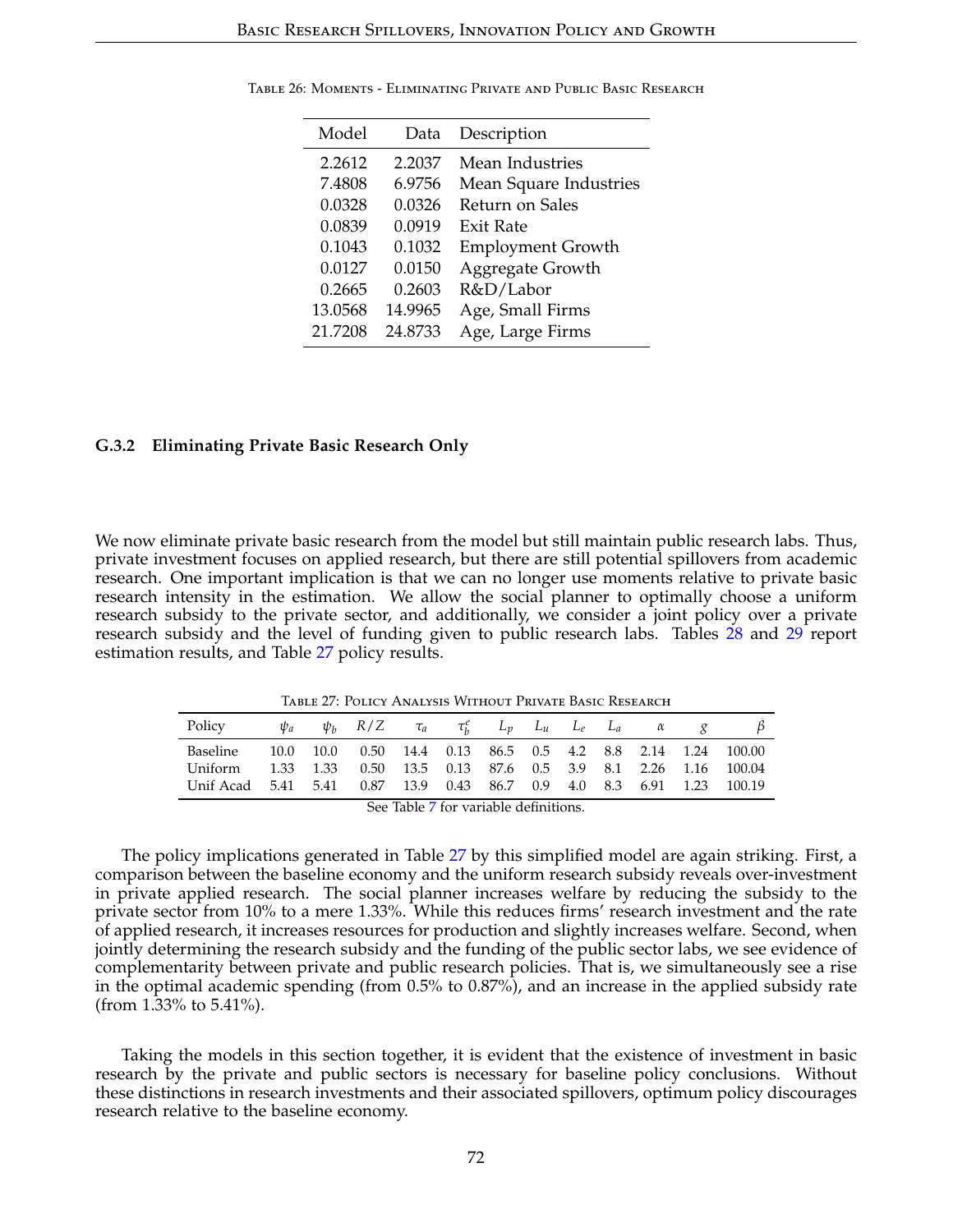| #   | Description                      | Sym           | Value |
|-----|----------------------------------|---------------|-------|
|     |                                  |               |       |
| 1.  | Discount Rate                    | $\delta$      | 0.039 |
| 2.  | <b>CRRA Utility Parameter</b>    | $\gamma$      | 3.018 |
| 3.  | <b>Elasticity of Subsitution</b> | £.            | 6.213 |
| 4.  | Cross-industry Spillover         | р             | 0.117 |
| 5.  | Multi-spillover Distribution     | $\mathcal{U}$ | 0.101 |
| 6.  | <b>Basic Step Size</b>           | η             | 0.078 |
| 7.  | <b>Applied Step Size</b>         | $\lambda$     | 0.051 |
| 8.  | Mass of Entrants                 | F.            | 0.481 |
| 9.  | Mass of Academic Labs            | U             | 0.494 |
| 10. | Exogenous Exit Rate              | κ             | 0.006 |
| 11. | <b>Applied Cost Curvature</b>    | $v_a$         | 0.361 |
| 12. | <b>Basic Cost Curvature</b>      | $\nu_h$       | 0.537 |
| 13. | <b>Applied Cost Scale</b>        | $\zeta_a$     | 1.226 |
| 14. | <b>Basic Cost Scale</b>          | $\xi_b$       | 5.446 |
| 15. | Basic Fixed Mean                 | $\bar{\phi}$  | 4.762 |
| 16. | Basic Fixed Std. Dev.            | $\sigma$      | 0.329 |
| 17. | Product Cooldown Rate            | ζ             | 0.118 |
| 18. | <b>Buyout Rate</b>               | $\iota$       | 0.456 |
| 19. | Citation Rate                    | $\mathcal{X}$ | 1.301 |

<span id="page-73-0"></span>Table 28: Parameters - Eliminating Private Basic Research Only

 $\overline{a}$ 

<span id="page-73-1"></span>

| Table 29: Moments - Eliminating Private Basic Research Only |  |  |  |
|-------------------------------------------------------------|--|--|--|
|                                                             |  |  |  |

| Model   | Data    | Description                  |
|---------|---------|------------------------------|
| 2.2565  | 2.2037  | Mean Industries              |
| 7.4503  | 6.9756  | Mean Square Industries       |
| 0.0331  | 0.0326  | Return on Sales              |
| 0.0865  | 0.0919  | Exit Rate                    |
| 0.1030  | 0.1032  | <b>Employment Growth</b>     |
| 0.0124  | 0.0150  | Aggregate Growth             |
| 8.5014  | 8.0000  | Spillover Differential       |
| 0.2685  | 0.2603  | R&D/Labor                    |
| 12.5101 | 14.9965 | Age, Small Firms             |
| 19.7508 | 24.8733 | Age, Large Firms             |
| 8.4103  | 7.0130  | Public Citations Mean        |
| 12.2424 | 14.1970 | <b>Public Citations RMS</b>  |
| 5.5394  | 5.8850  | Private Citations Mean       |
| 8.2017  | 9.1540  | <b>Private Citations RMS</b> |
|         |         |                              |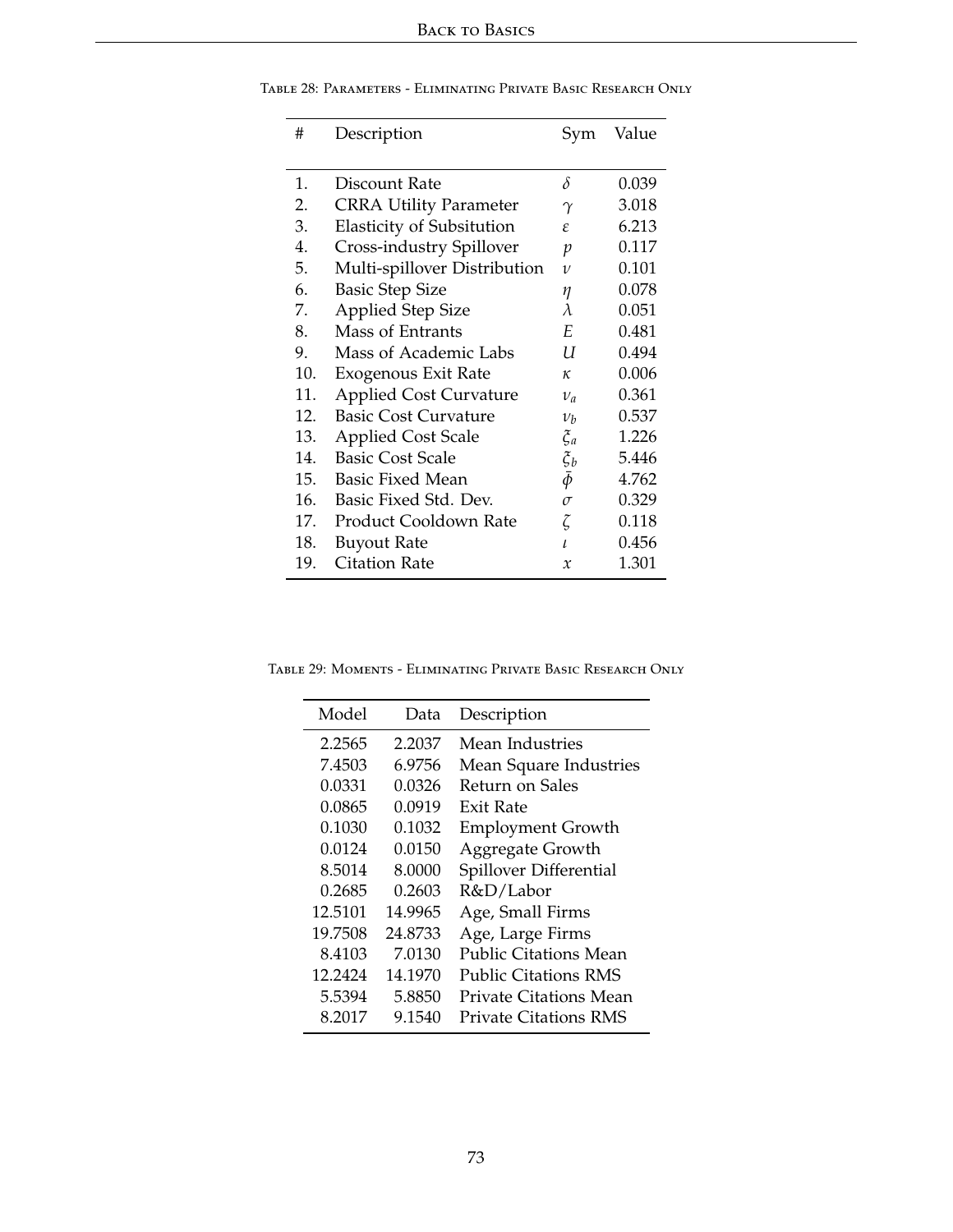## **G.4 Limited Diffusion of Private Basic Research**

Another potential concern relates to the appropriability of public and private basic research. An important feature of research produced in the public sector is that it is a public good, while private research may be kept secret by firms. To address this concern, we start by considering a version of the model in which private basic research benefits the investing firm but makes only a limited contribution to economic growth. We parameterize this by letting only a fraction  $d \in [0,1]$  of private basic research diffuse and contribute to economic growth. This changes the growth rate as follows:

$$
g = \frac{\tau_a \left[ \alpha \mathbb{E}_{\hat{q}}^H \left( \hat{q} + \eta \right)^{\varepsilon - 1} + (1 - \alpha) \mathbb{E}_{\hat{q}}^C \left( \hat{q} + \lambda \right)^{\varepsilon - 1} - 1 \right] + d\tau_b^e \left[ \mathbb{E}_{\hat{q}} \left( \hat{q} + \eta \right)^{\varepsilon - 1} - 1 \right]}{\varepsilon - 1}.
$$

Note that the last term in the numerator is multiplied by *d*, which captures the fact that only a fraction of private basic research contributes to growth. A second implication of this modification is that the equilibrium fraction of hot product lines is also reduced.

The policy implications of the new model are illustrated in Figure [15.](#page-74-0) Note that our baseline model lies at the right-hand side of the graphs, where the level of diffusion is maximal. As the fraction of diffused private basic research declines, the optimal policy provides less support to private basic research. Since a smaller fraction of private basic research is spilling over to applied research effectiveness, the optimal policy also reduces its support to applied research.

<span id="page-74-0"></span>

Figure 15: Optimal Policies & Welfare with Limited Diffusion of Private Basic Research

Hence, while the qualitative implications of the optimal policy remain the same – i.e., relatively more support for basic research – the magnitudes of the subsidy rates are lower. Nonetheless, for diffusion levels above roughly 60%, the optimal policy results are relatively similar to the baseline.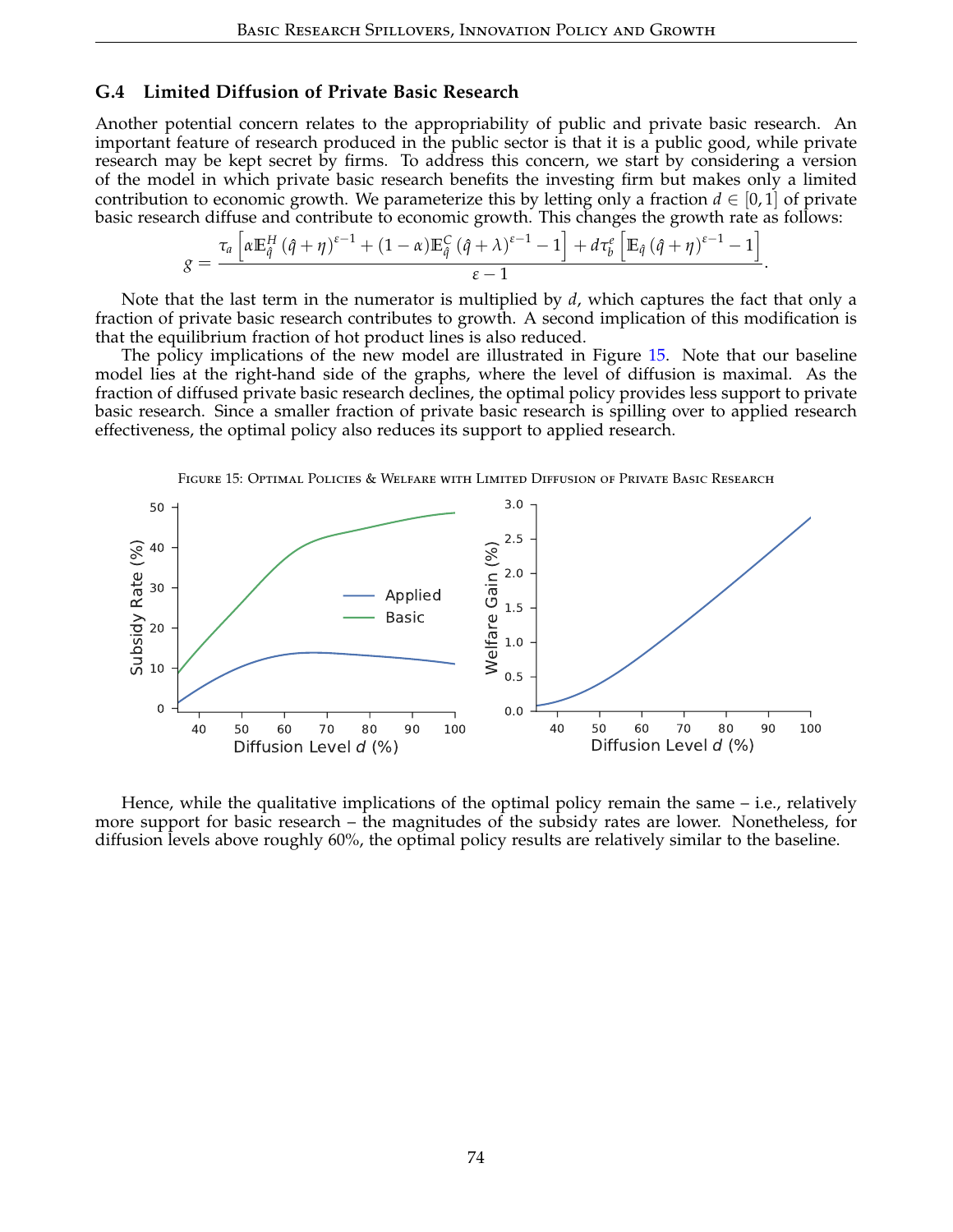## **G.5 Applied Research Spillovers**

A final question is whether applied research is necessarily targeted to specific product lines/industries. In other words, within a Schumpeterian framework, applied research might also generate multiple cross-industry spillovers. We address this concern both theoretically and empirically.

First, we generalize the structure of the spillovers by allowing for the possibility of applied crossindustry spillovers. Thus, instead of having one parameter  $p$  that specifies the probability of a basic spillover occurring, we have now parameters  $p_a$  and  $p_b$  that specify that probability for applied and basic research, respectively. The following equation defines the newly augmented value function of a firm

$$
(r-g)V_m = \max_{a,b} \left\{ \begin{array}{c} -\tilde{w}(1-\psi_a)h_a(a) - \tilde{w}(1-\psi_b) \mathbb{E}_{\phi} \left[ h_b(b) + \mathbf{1}_{(b>0)} \phi \right] \\ +a(1+p_a \frac{m}{M}) \left[ \alpha V_H + (1-\alpha) V_C + V_m \right] + b(1+p_b \frac{m}{M}) \left[ V_H + V_m \right] \\ +x \left(1-\frac{m}{M}\right) \left[ V_{m+1} - V_m \right] - \tau V_m + \kappa \mathbb{E}_{\hat{q}} V(\hat{q}) \end{array} \right\}
$$

<span id="page-75-0"></span>Empirically, we estimate the correlation between the applied research investment of firms and their multi-industry presence. To disentangle the relative research incentives in basic and applied research from their level effect, we compute the amount of each research investment relative to total sales. As with our previous benchmark specification, we also control for firm size. Table [30](#page-75-0) reports the results.

|                                  | Applied/Sales<br>(1) | Basic/Sales<br>(2) |
|----------------------------------|----------------------|--------------------|
| Log # of 1 Digit Product Markets | 0.0008               | $0.0024***$        |
|                                  | (0.0025)             | (0.0004)           |
| Log Employment                   | $-0.0120***$         | $-0.0001$          |
|                                  | (0.0007)             | (0.0001)           |
| Year & Organization FE           | Yes                  | Yes                |
| N                                | 13708                | 13708              |

Table 30: Basic and Applied Research to Sales

*Notes:* Pooled data for the period 2000-2006. Estimates are obtained using Tobit models and relate to the marginal effect of the variables at the sample mean. *Basic/Sales* is defined as the ratio of total firm investment in basic research divided by total firm sales. *Applied/Sales* is defined as the ratio of total firm investment in applied research divided by total firm sales. *Log # of Industries* is the number of distinct SIC codes in which a firm is present. *Log Employment* is the total employment of firms. *Year FE* denotes year fixed effects, and *Organization FE* denotes whether the firm operates its activity as a conglomerate or as a business group. See the Appendix for the definition of variables. Robust standard errors clustered at the firm level are in parentheses. One star denotes significance at the 10% level; two stars denote significance at the 5% level; and three stars denote significance at the 1% level.

In column 1, the dependent variable is applied research to total sales, and the correlation with firm scope is economically and statistically close to 0. Note that this is not an artifact of the variable definition since basic research investment to sales in column 2 is increasing with the multi-industry presence of a firm.

In addition to our reduced-form analysis, we quantitatively assess how the introduction of the applied spillover would affect the model fit. To this end, we evaluate the estimation objective function for different positive values of the applied spillover parameter, while keeping the other parameters fixed. The results of this exercise are plotted in Figure [16.](#page-76-0)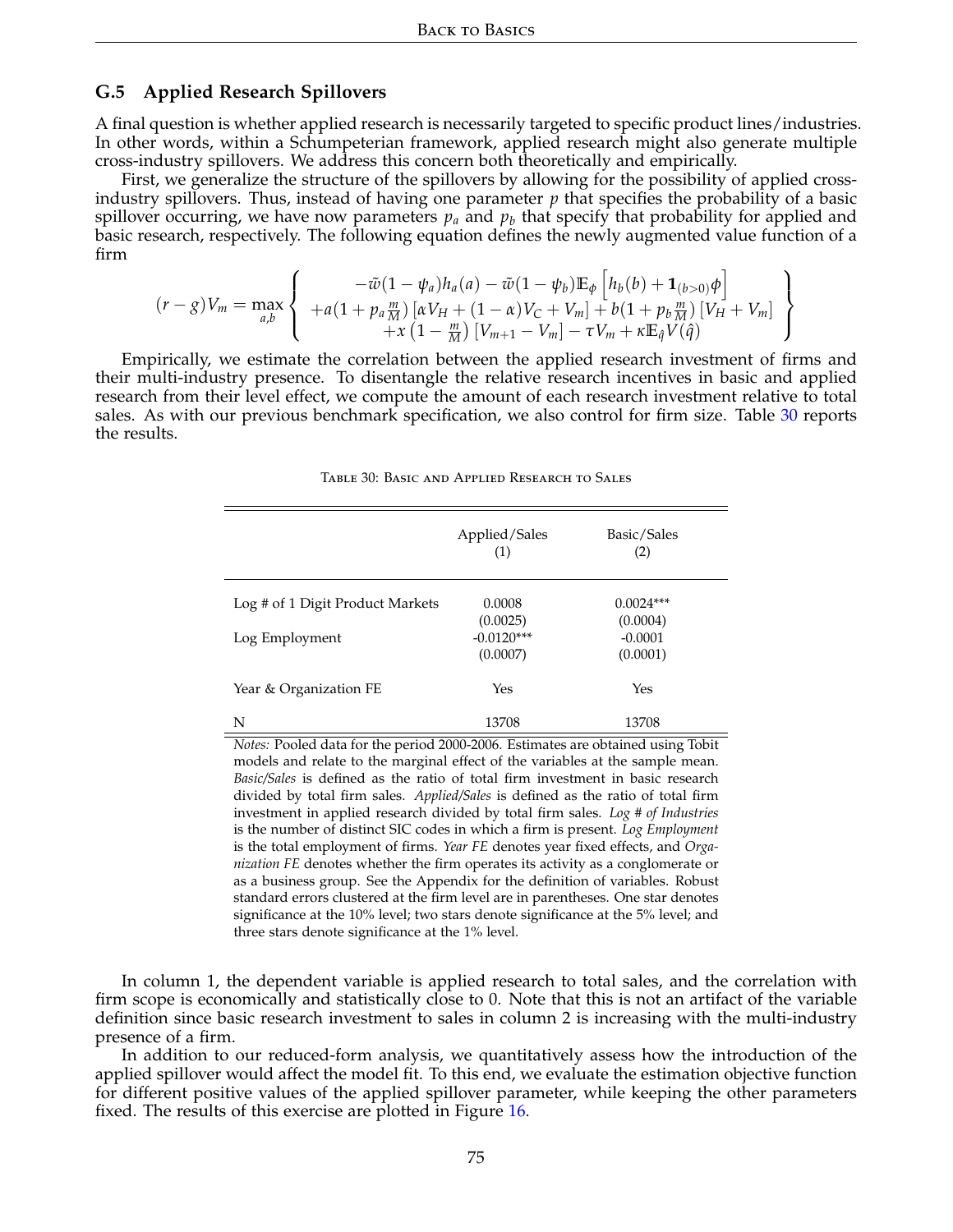<span id="page-76-0"></span>



As is apparent from the graph, the objective function (wherein lower is better) is sharply increasing from the lower bound of  $p_a=0$ . There is a small region around  $p_a\in[0,2\%]$  where the objective might be interpreted as flat. We also verified quantitatively that none of the values in that region has any impact on our policy results.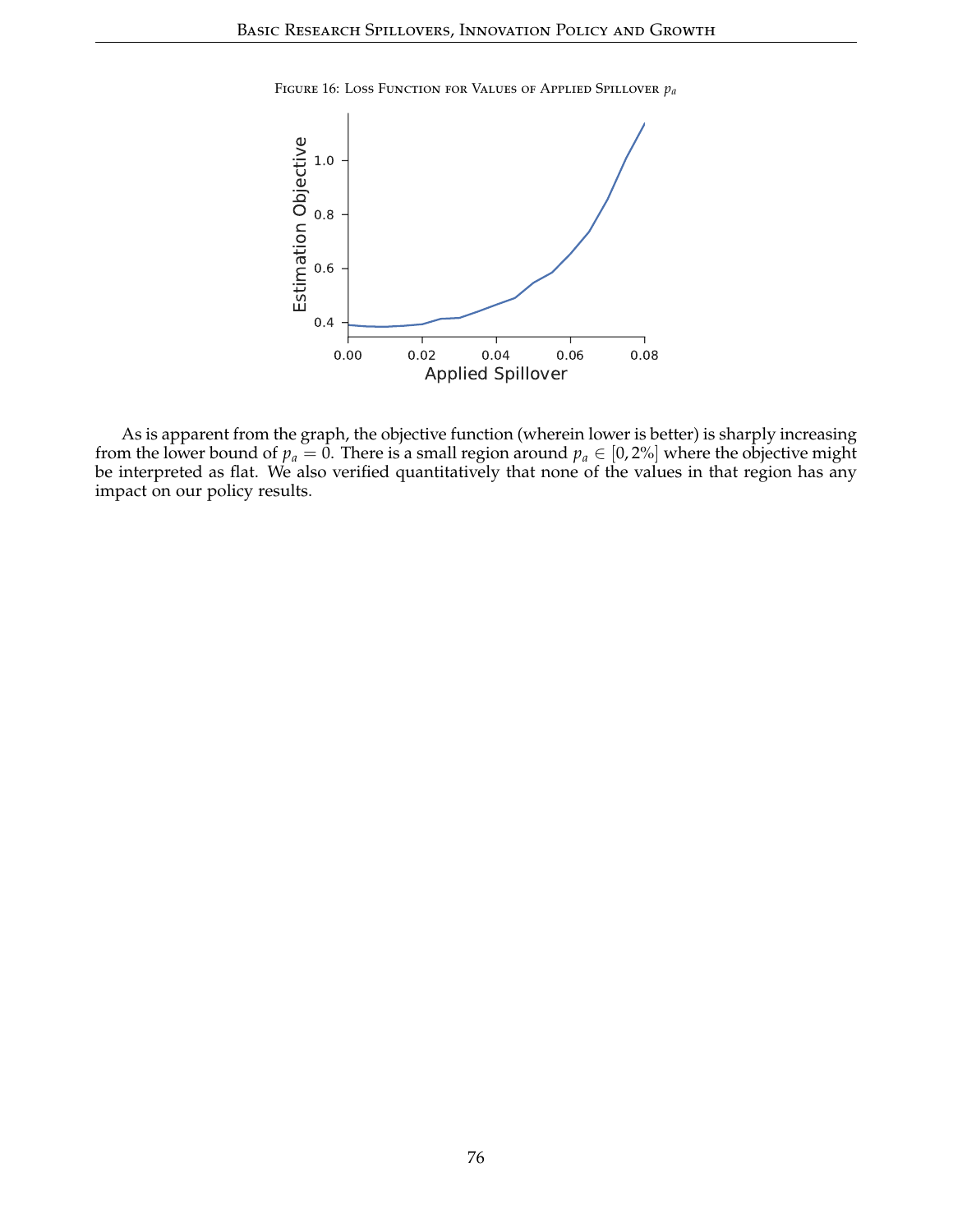# **G.6 External CRRA Parameter**

In the benchmark estimation, the CRRA parameter  $(\gamma)$  in the utility function is sensitive to data on firm growth. While the resulting estimate for risk aversion of 3.0 is consistent with estimates from the asset pricing literature [\(Gormsen and Jensen,](#page-46-0) [2017\)](#page-46-0), we check the robustness of our conclusion by bringing in other estimates from the literature. [Barro](#page-45-0) [\(2006\)](#page-45-0) finds that a parameter value between 2 and 4 is necessary to match data on both overall savings rates and the change in the savings rate with income. Thus, our value lies in the middle of this range. To investigate the robustness of our estimated value, we also consider the case of a CRRA parameter equal to 2. In this exercise, we fix the value of the CRRA parameter to 2 and re-estimate in Tables [32](#page-77-0) and [33](#page-78-0) all other parameters to match the same moments as in the baseline estimation. Table [31](#page-77-1) shows that all of our policy implications remain robust.

<span id="page-77-1"></span><span id="page-77-0"></span>

| Policy                                                                    |  | $\psi_a$ $\psi_b$ R/Z $\tau_a$ $\tau_b^e$ $\tau_u$ $L_p$ $L_b$ $L_u$ $L_e$ $L_a$ $\alpha$ $g$ |  |  |  |  |  |  |
|---------------------------------------------------------------------------|--|-----------------------------------------------------------------------------------------------|--|--|--|--|--|--|
| Baseline                                                                  |  | 10.0 10.0 0.5 15.1 0.6 0.1 84.7 0.6 0.5 4.7 9.5 6.8 1.4 100.0                                 |  |  |  |  |  |  |
| Uniform                                                                   |  | 41.3 41.3 0.5 19.2 2.0 0.0 77.8 2.1 0.5 6.5 13.1 15.6 2.0 102.2                               |  |  |  |  |  |  |
| Targeted 10.5 46.3 0.5 13.2 4.3 0.1 82.7 5.0 0.5 3.9 7.9 28.8 1.7 104.0   |  |                                                                                               |  |  |  |  |  |  |
| Unif Acad 42.9 42.9 0.8 19.5 2.0 0.3 77.1 2.1 0.8 6.6 13.4 19.5 2.1 102.4 |  |                                                                                               |  |  |  |  |  |  |
|                                                                           |  |                                                                                               |  |  |  |  |  |  |

Table 31: Policy Analysis in Case of  $\gamma = 2$ 

See Table [7](#page-36-0) for variable definitions.

#### Table 32: Parameters -  $\sigma = 2$

| #   | Description                      | Sym                            | Value |
|-----|----------------------------------|--------------------------------|-------|
|     |                                  |                                |       |
| 1.  | Discount Rate                    | δ                              | 0.039 |
| 2.  | <b>CRRA Utility Parameter</b>    | $\gamma$                       | 2.000 |
| 3.  | <b>Elasticity of Subsitution</b> | ε                              | 5.744 |
| 4.  | Cross-industry Spillover         | р                              | 0.116 |
| 5.  | Multi-spillover Distribution     | $\mathcal{U}$                  | 0.102 |
| 6.  | <b>Basic Step Size</b>           | η                              | 0.079 |
| 7.  | <b>Applied Step Size</b>         | $\lambda$                      | 0.050 |
| 8.  | Mass of Entrants                 | E                              | 0.499 |
| 9.  | Mass of Academic Labs            | U                              | 0.497 |
| 10. | Exogenous Exit Rate              | $\kappa$                       | 0.006 |
| 11. | <b>Applied Cost Curvature</b>    | $v_a$                          | 0.358 |
| 12. | <b>Basic Cost Curvature</b>      | $\nu_h$                        | 0.538 |
| 13. | <b>Applied Cost Scale</b>        | $\boldsymbol{\tilde{\zeta}}_a$ | 1.234 |
| 14. | <b>Basic Cost Scale</b>          | $\boldsymbol{\xi}_b$           | 5.459 |
| 15. | Basic Fixed Mean                 | $\bar{\phi}$                   | 4.721 |
| 16. | Basic Fixed Std. Dev.            | $\sigma$                       | 0.327 |
| 17. | Product Cooldown Rate            | ζ                              | 0.118 |
| 18. | <b>Buyout Rate</b>               | L                              | 0.464 |
| 19. | <b>Citation Rate</b>             | $\mathcal{X}$                  | 2.972 |